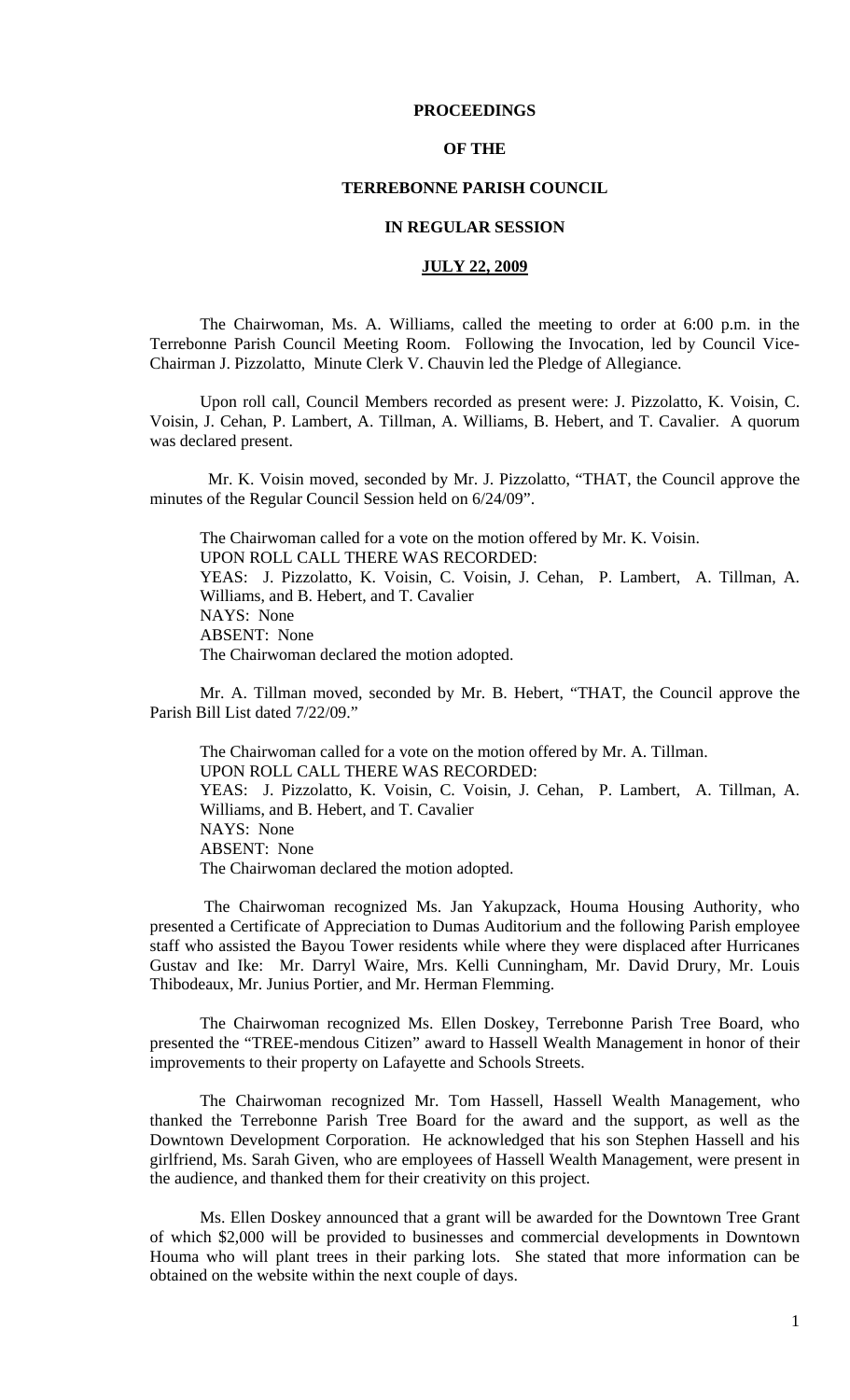Chairwoman A. Williams stated that agenda item 1C – Commending all sponsors and support staff for their coordination of the July 4, "Independence Day 2009" Parade and Festival was being deferred to the 8/12/09 agenda.

OFFERED BY: Mr. K. Voisin. SECONDED: Unanimously.

## RESOLUTION NO. 09-351

 WHEREAS, bicycling has become a popular sport and pastime among Terrebonne Parish residents of all ages, and

 WHEREAS, bicycling is widely regarded as an excellent means of promoting a healthy mind and body and is recommended by health care professionals for individuals wanting to get in better physical condition, and

 WHEREAS, aside from its health benefits, cycling is considered an environmentally sound and effective means of transportation for individuals who travel short distances or who are not required to transport heavy equipment or materials, and

 WHEREAS, cycling in groups or clubs has proven to be an exceptional method of socialization, both to individuals wanting to make new friendships and to families wishing to participate in wholesome out-door activities, and

 WHEREAS, bicycles are in fact legal vehicles on our roadways and cyclists need to be safe and secure while cycling and the general motoring public must take precautions to avoid mishaps with cyclists that could cause injury or even death, and

 WHEREAS, the Council is calling upon all local law enforcement agencies to provide information to cyclists and to motorists on how to better Share the Road and to assure that cycling in Houma-Terrebonne can be as safe as possible.

 NOW, THEREFORE BE IT RESOLVED by the Terrebonne Parish Council, on behalf of Parish President Michel H. Claudet and the entire Terrebonne Parish Consolidated Government, that August of 2009 be noted as having been declared

"Share the Road - Bike Safety Awareness Month in Houma-Terrebonne"

and in doing so, urges all community members to support and become more aware of how to better share the road and how to take precautions and safety measures in dealing with bicycling along the streets, roadways, bridges, and highways in Terrebonne Parish.

THERE WAS RECORDED: YEAS: J. Pizzolatto, K. Voisin, C. Voisin, J. Cehan, P. Lambert, A. Tillman, A. Williams, B. Hebert and T. Cavalier. NAYS: None. ABSTAINING: None. ABSENT: None. The Chairwoman declared the resolution adopted on this, the  $22<sup>nd</sup>$  day of July, 2009.

\* \* \* \* \* \* \* \*

The Chairwoman recognized Mr. Allen Kelly, Bayou Country Cyclists, who thanked the Council and Parish President for the proclamation promoting awareness for bike safety and invited everyone to join a club ride on a Saturday or Sunday. He stated that recently at the "Kids Fest" at the Civic Center over 250 helmets to school age children were given out, in conjunction with the Louisiana State Police. He stated that demonstrations are given at Terrebonne Parish schools regarding biking skills. He introduced other members of the club that were with him. He announced a competition event that will take place in September for the first time at the Civic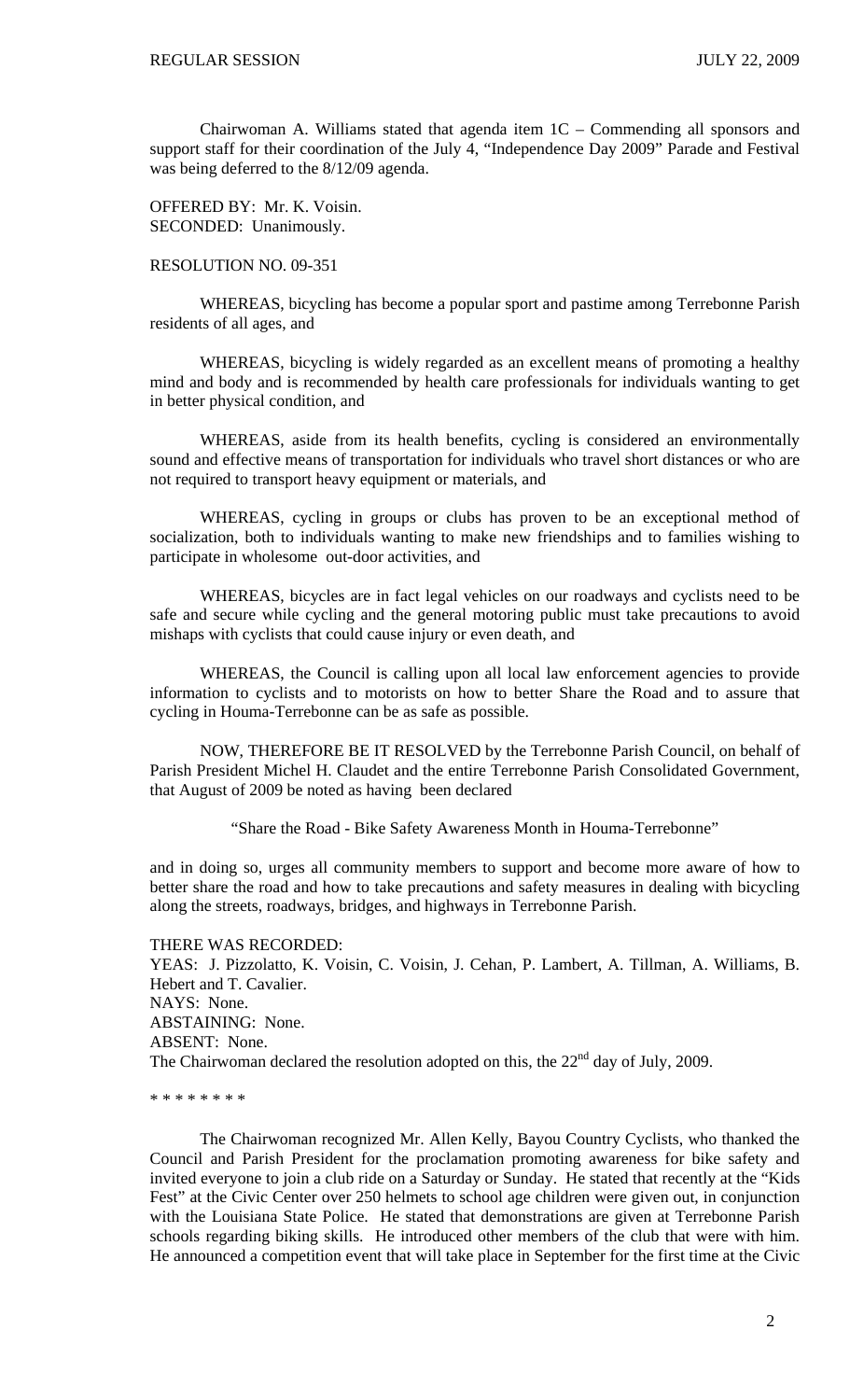Center. He requested continued consideration of installing bike lanes as improvements are made around the Parish.

The Chairwoman recognized Interim Police Chief T. Duplantis, who stated that Police bike patrol has been done for approximately three months in the City of Houma, mainly during the day, and it helps put the officers in contact with the citizens. He stated that the officers are encouraged to work with business owners and citizens, has been proven to be an effective measure in stopping street level drugs, and also promotes health for the officers.

OFFERED BY: Mr. C. Voisin. SECONDED BY: Mr. J. Cehan and Mr. P. Lambert.

RESOLUTION NO. 09-352

A Resolution awarding and authorizing the signing of the Construction Contract for Parish Project No. 08-LEV-45, Industrial Boulevard (Chabert Medical Center) Drainage Facilities and Levee Project, Terrebonne Parish, Louisiana, and authorizing the issuance of the Notice to Proceed.

 WHEREAS, the Terrebonne Parish Consolidated Government did receive construction bids on Parish Project No. 08-LEV-45, Industrial Boulevard (Chabert Medical Center) Drainage Facilities and Levee Project, Terrebonne Parish, Louisiana, and

 WHEREAS, the lowest and best bid was that submitted by Byron E. Talbot Contractors, Inc., Thibodaux, Louisiana, in the overall amount of \$1,624,531.85, and

 NOW, THEREFORE, BE IT RESOLVED that the Terrebonne Parish Council, on behalf of the Terrebonne Parish Consolidated Government, awards the construction contract to Byron E. Talbot Contractors, Inc., in the overall amount of \$1,624,531.85, and

 BE IT FURTHER RESOLVED that the President of the Terrebonne Parish Consolidated Government, Michel H. Claudet, be and he is hereby authorized and empowered to sign a construction contract for and on behalf of the Terrebonne Parish Consolidated Government with Byron E. Talbot Contractors, Inc. upon receipt of the performance bond in the amount of the contract price, and

 BE IT FURTHER RESOLVED that upon receipt of necessary servitudes and required certificates of insurance evidencing coverage as provided in the project specifications and upon execution and recordation of all contract documents, that the Engineer is hereby authorized to issue the Notice to Proceed to the Contractor to commence construction of the project.

THERE WAS RECORDED: YEAS: J. Pizzolatto, K. Voisin, C. Voisin, J. Cehan, P. Lambert, A. Tillman, A. Williams, B. Hebert and T. Cavalier. NAYS: None. ABSTAINING: None. ABSENT: None. The Chairwoman declared the resolution adopted on this, the  $22<sup>nd</sup>$  day of July, 2009.

\* \* \* \* \* \* \* \*

OFFERED BY: Mr. K. Voisin. SECONDED BY: Mr. A. Tillman.

### RESOLUTION NO. 09-353

A RESOLUTION AUTHORIZING THE PARISH PRESIDENT TO EXECUTE A MEMORANDUM OF UNDERTANDING (MOU) BETWEEN THE AMERICAN RED CROSS SOUTHEAST LOUISIANA CHAPTER AND TERREBONNE PARISH CONSOLIDATED GOVERNMENT TO DEFINE A WORKING RELATIONSHIP IN PREPARING FOR AND RESPONDING TO CERTAIN DISASTER SITUATIONS.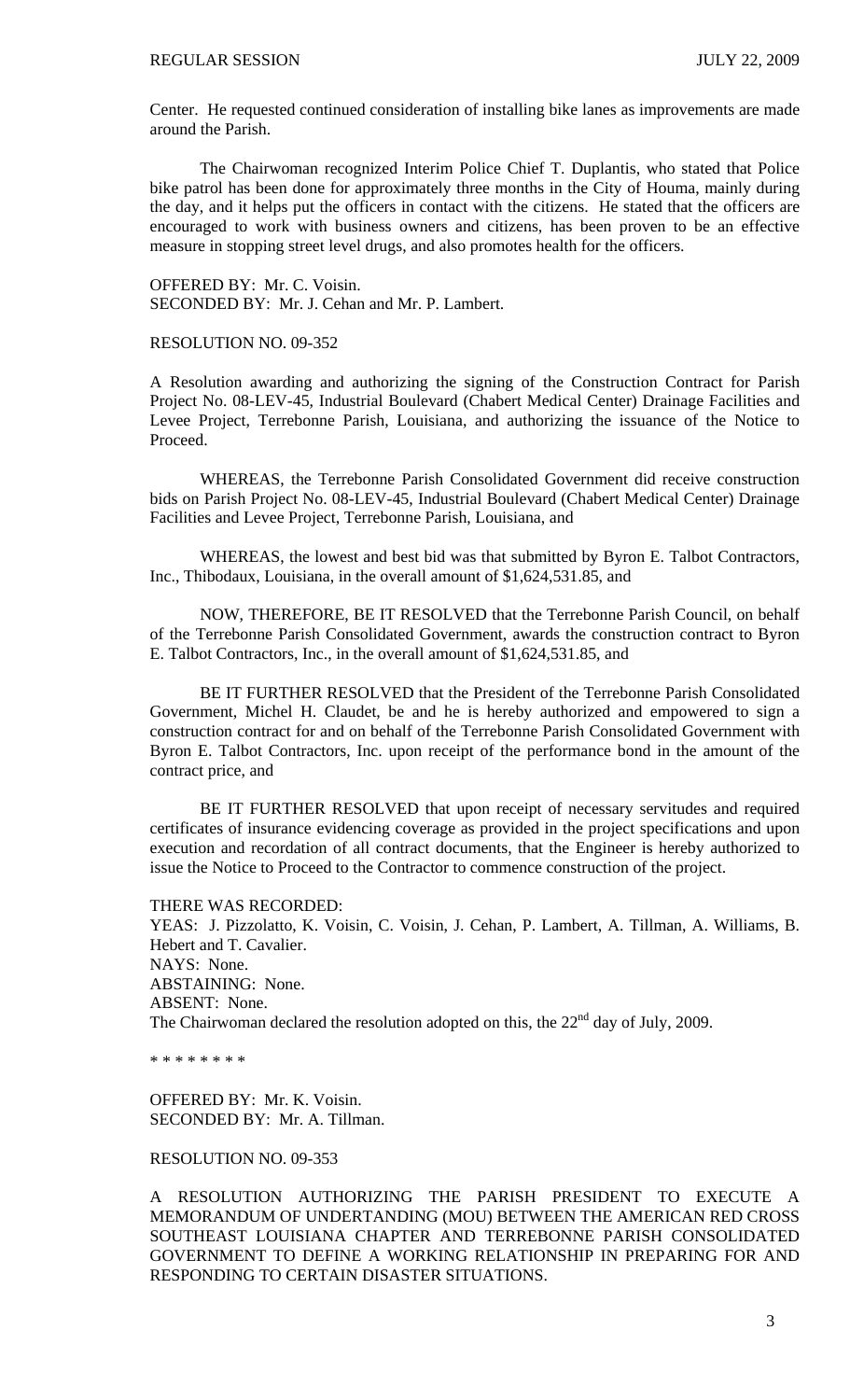WHEREAS, the Terrebonne Parish Consolidated Government is desirous of, and appreciative of, assistance from the Southeast Louisiana Chapter of the American Red Cross, and

 WHEREAS, this MOU provides for the broad framework for cooperation between the Red Cross and the Parish in rendering assistance and service to victims of disaster, as well as other services for which cooperation may be mutually beneficial.

 NOW, THEREFORE BE IT RESOLVED by the Terrebonne Parish Council, on behalf of the Terrebonne Parish Consolidated Government, that the Parish President, Michel H. Claudet, is hereby authorized to execute a Memorandum of Understanding for a working relationship during disasters with the Southeast Louisiana Chapter of the American Red Cross.

### THERE WAS RECORDED:

YEAS: J. Pizzolatto, K. Voisin, C. Voisin, J. Cehan, P. Lambert, A. Tillman, A. Williams, B. Hebert and T. Cavalier. NAYS: None. ABSTAINING: None. ABSENT: None. The Chairwoman declared the resolution adopted on this, the  $22<sup>nd</sup>$  day of July, 2009.

\* \* \* \* \* \* \* \*

The Chairwoman recognized Mrs. Mary Cosper-LeBouef, Terrebonne Parish Librarian and Dr. Mike Flynn, Parish Library Board of Control, who gave a report on the activities and projects involving the library system. Mrs. LeBouef said there was no truth to the rumors that the "bayou branch" libraries were being closed.

The Chairwoman recognized Mrs. Sheila McCarthy, U.S. Corps of Engineers, who gave a presentation on the status of the "non-federal levee project", of which the north contract is completed and the south contract is fast closing on the 7/31/09 completion date. She stated that depending on the weather, the entire stretch will be at grade (8' levee) by the end of the week. She stated that mitigation review is being finalized and anticipated to awarded in the August/September time frame. She announced the levee ribbon cutting on next Wednesday, 7/29/09 at 4:00 p.m. at Georgie Girl Drive.

 Mr. B. Hebert moved, seconded by Mr. J. Pizzolatto, "THAT, it now being 6:30 p.m., the Council open public hearings at this time."

 The Chairwoman called for a vote on the motion offered by Mr. B. Hebert. UPON ROLL CALL THERE WAS RECORDED: YEAS: J. Pizzolatto, K. Voisin, C. Voisin, J. Cehan, P. Lambert, A. Tillman, A. Williams, and B. Hebert, and T. Cavalier NAYS: None ABSENT: None The Chairwoman declared the motion adopted.

The Chairwoman recognized the public for comments on the following:

A. A proposed ordinance to rezone from C-2 (General Commercial District) to I-1 (Light Industrial District), the property described as Parcel 1, Tracts 1, 2, D, BDC-1, JB-1, and JB-2 of Property Belonging to James Buquet, Jr., or Assigns: James J. Buquet, III – applicant (Continued from 7/8/09; Planning Commission and Staff recommend approval.)

There were no comments from the public on the proposed ordinance.

 Mr. B. Hebert moved, seconded by Mr. K. Voisin, "THAT, the Council close the aforementioned public hearing."

 The Chairwoman called for a vote on the motion offered by Mr. B. Hebert. UPON ROLL CALL THERE WAS RECORDED: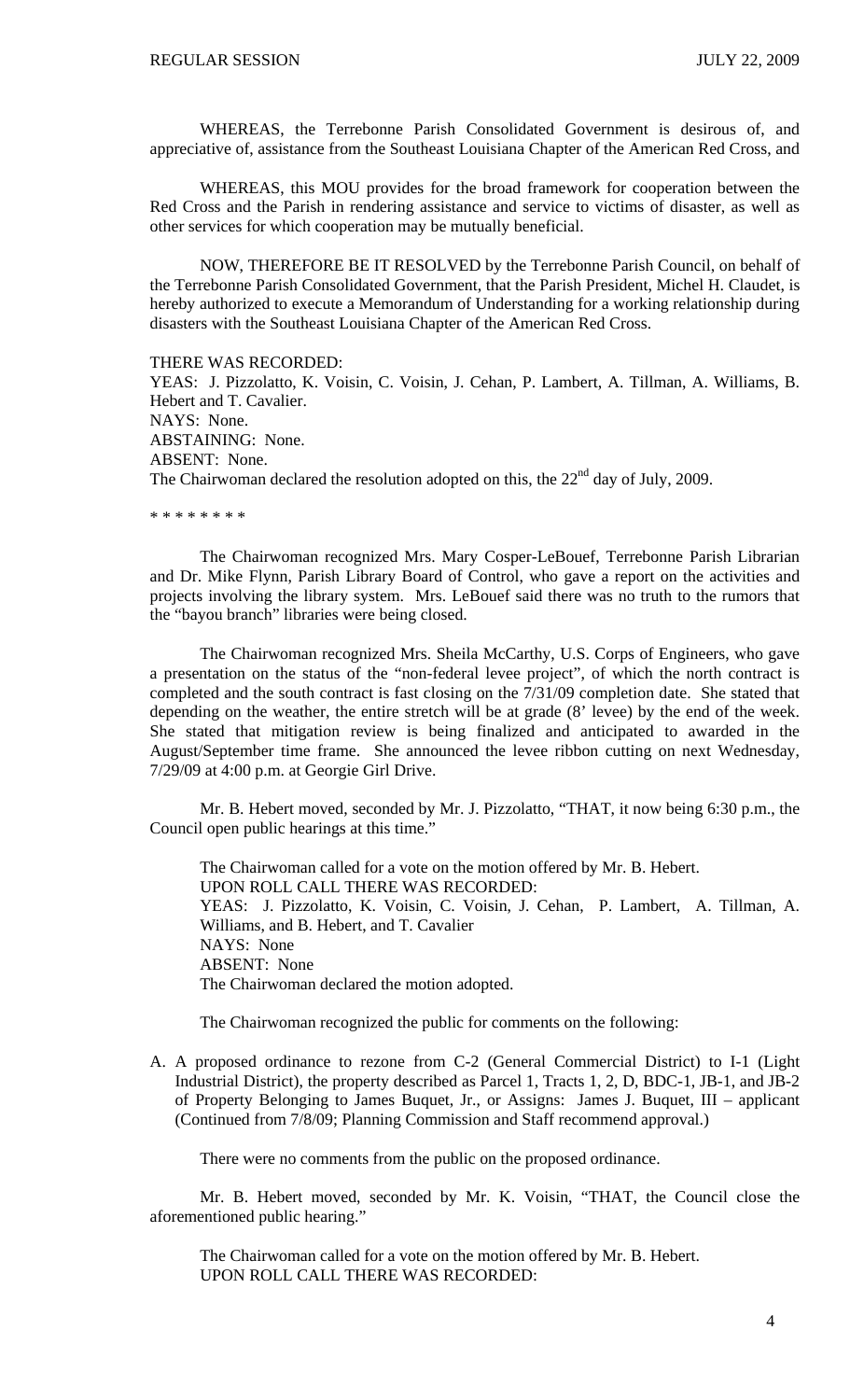YEAS: J. Pizzolatto, K. Voisin, C. Voisin, J. Cehan, P. Lambert, A. Tillman, A. Williams, and B. Hebert, and T. Cavalier NAYS: None ABSENT: None The Chairwoman declared the motion adopted.

OFFERED BY: Mr. B. Hebert. SECONDED BY: Mr. C. Voisin.

ORDINANCE NO. 7667

AN ORDINANCE TO AMEND THE ZONING MAP OF THE PARISH OF TERREBONNE SO AS TO REZONE FROM C-2 (GENERAL COMMERCIAL DISTRICT) TO I-1 (LIGHT INDUSTRIAL DISTRICT), PARCEL 1, TRACTS 1, 2, D, BDC-1, JB-1, AND JB-2 OF PROPERTY BELONGING TO JAMES BUQUET, JR., OR ASSIGNS; JAMES J. BUQUET, III, APPLICANT.

WHEREAS, the Terrebonne Parish Council, on behalf of the Terrebonne Parish Consolidated Government, hereby declares that it has adopted a resolution giving notice of intent to adopt the following ordinance hereto; and

WHEREAS, the Terrebonne Parish Council, on behalf of the Terrebonne Parish Consolidated Government, has conducted a public hearing on Wednesday, July8, 2009; and

WHEREAS, after considering all comments received, if any, the following action is hereby taken.

NOW, THEREFORE, BE IT ORDAINED by the Terrebonne Parish Council, on behalf of the Terrebonne Parish Consolidated Government, that the Zoning Map of the Parish of Terrebonne be hereby amended so as to rezone from C-2 (General Commercial District) to I-1 (Light Industrial District) Parcel 1, Tracts 1, 2, D, BDC-1, JB-1, and JB-2 of Property belonging to James Buquet, Jr., or assigns; James J. Buquet, III, applicant.

This ordinance, having been introduced and laid on the table for at least two weeks, was voted upon as follows:

THERE WAS RECORDED:

YEAS: J. Pizzolatto, K. Voisin, C. Voisin, J. Cehan, P. Lambert, A. Tillman, A. Williams, B. Hebert and T. Cavalier.

NAYS: None.

ABSTAINING: None.

ABSENT: None.

The Chairwoman declared the ordinance adopted on this, the  $22<sup>nd</sup>$  day of July, 2009.

\* \* \* \* \* \* \* \* \*

The Chairwoman recognized the public for comments on the following:

B. A proposed ordinance to rezone from R-1 (Single-Family Residential District) to C-2 (General Commercial District), property located at 1602, 1608, and 1614 Morris Street; Westernmost  $\pm 18$  feet of Lot 1, Lots B, C. & d or Property Belonging to James and Vicky Chaisson

 The Chairwoman recognized Ms. Jennifer Vasquez, Leona Street resident, who expressed her opposition to the proposed rezoning on Morris Street.

 The Chairwoman recognized Mr. Arthur Eschete, Grand Caillou Road business owner, who expressed his opposition to the proposed rezoning on Morris Street.

There were no further comments from the public on the proposed ordinance.

 Mr. A. Tillman moved, seconded by Mr. K. Voisin and Mr. J. Pizzolatto, "THAT, the Council close the aforementioned public hearing."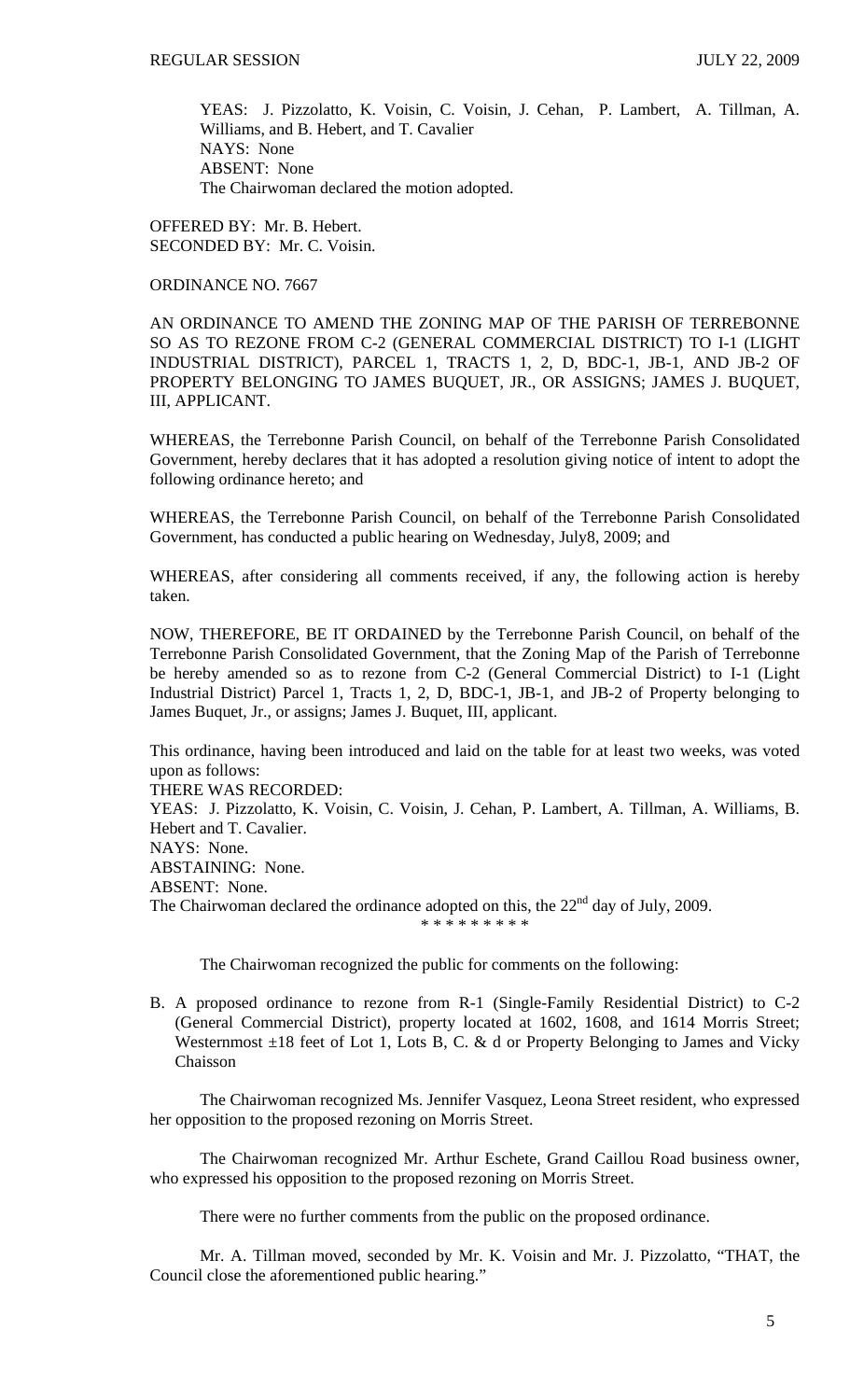The Chairwoman called for a vote on the motion offered by Mr. A. Tillman. UPON ROLL CALL THERE WAS RECORDED: YEAS: J. Pizzolatto, K. Voisin, C. Voisin, J. Cehan, P. Lambert, A. Tillman, A. Williams, and B. Hebert, and T. Cavalier NAYS: None ABSENT: None The Chairwoman declared the motion adopted.

 Mr. A. Tillman moved, seconded by Mr. K. Voisin and Mr. J. Pizzolatto, "THAT, the Council concur with the recommendation of the Planning and Zoning Commission to deny the proposed ordinance to re-zone from R-1 (Single-Family Residential District) to C-2 (General Commercial District), property located at 1602, 1608, and 1614 Morris Street; Westernmost  $\pm 18$ feet of Lot 1, Lots B, C. & d or Property Belonging to James and Vicky Chaisson." \*(MOTION AMENDED AFTER DISCUSSION.)

 Parish Attorney C. Alcock suggested that in order to concur with the Zoning Commission, the Council should move the ordinance and vote nay on it when a vote is called.

 Mr. A. Tillman amended the motion, seconded by Mr. K. Voisin and Mr. J. Pizzolatto, "THAT, the Council adopt the proposed ordinance to re-zone from R-1 (Single-Family Residential District) to C-2 (General Commercial District), property located at 1602, 1608, and 1614 Morris Street; Westernmost  $\pm 18$  feet of Lot 1, Lots B, C. & d or Property Belonging to James and Vicky Chaisson."

 The Chairwoman called for a vote on the motion offered by Mr. A. Tillman. UPON ROLL CALL THERE WAS RECORDED: YEAS: None NAYS: J. Pizzolatto, K. Voisin, C. Voisin, J. Cehan, P. Lambert, A. Tillman, A. Williams, and B. Hebert, and T. Cavalier ABSENT: None The Chairwoman declared the motion failed.

 A brief discussion ensued relative to the appropriate procedure the Council should take to deny a recommended denial from the Zoning Commission for a rezoning. It was requested that the procedure be re-evaluated for consistency, accuracy and future similar matters.

The Chairwoman recognized the public for comments on the following:

C. A proposed ordinance to establish the Fire Protection District No. 8 Board as the autonomous governing authority for said district

 The Chairwoman recognized Mr. Mike Adams, Fire Chief and Chairman of Fire District No. 8 Advisory Board, who expressed his appreciation to the past and present Councils and Administrations for their assistance to the Advisory Board. He clarified that the district does not have any paid employees, they are strictly volunteer and the insurance rating is a 6. He requested the Council to closely look at the applicants for the new autonomous to move the Fire Department forward.

There were no further comments from the public on the proposed ordinance.

 Mr. K. Voisin moved, seconded by Mr. C. Voisin, "THAT, the Council continue the public hearing until 8/12/09 on the proposed ordinance establishing the Fire Protection District No. 8 Board as the autonomous governing authority for said district, so that applications may be continued to be received."

 The Chairwoman called for a vote on the motion offered by Mr. K. Voisin. UPON ROLL CALL THERE WAS RECORDED: YEAS: J. Pizzolatto, K. Voisin, C. Voisin, J. Cehan, P. Lambert, A. Tillman, A. Williams, and B. Hebert, and T. Cavalier NAYS: None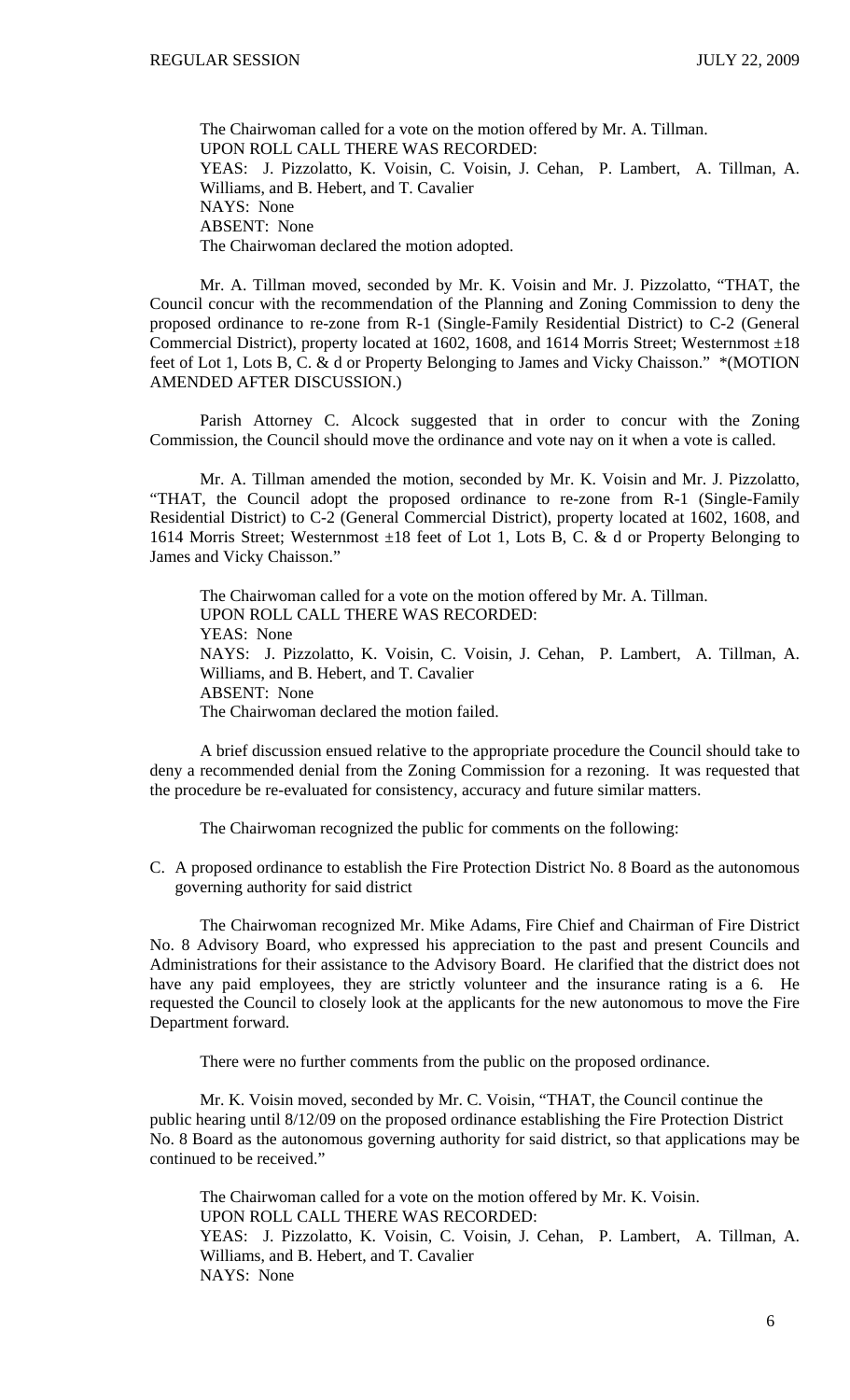ABSENT: None

The Chairwoman declared the motion adopted.

The Chairwoman recognized the public for comments on the following:

D. A proposed ordinance to amend the 2009 Adopted Budget so as to recognize the Citizens Corps Grant Award from the Governor's Office of Homeland Security and Emergency Preparedness (GOSHEP) to be used for various items and to address other matters relative thereto

There were no comments from the public on the proposed ordinance.

 Mr. J. Cehan moved, seconded by Mr. C. Voisin and Mr. K. Voisin, "THAT, the Council close the aforementioned public hearing."

 The Chairwoman called for a vote on the motion offered by Mr. J. Cehan. UPON ROLL CALL THERE WAS RECORDED: YEAS: J. Pizzolatto, K. Voisin, C. Voisin, J. Cehan, P. Lambert, A. Tillman, A. Williams, and B. Hebert, and T. Cavalier NAYS: None ABSENT: None The Chairwoman declared the motion adopted.

OFFERED BY: Mr. J. Cehan. SECONDED BY: Mr. K. Voisin.

ORDINANCE NO. 7668

AN ORDINANCE TO AMEND THE 2009 ADOPTED BUDGET SO AS TO RECOGNIZE THE CITIZEN CORPS GRANT AWARD FROM THE GOVERNOR'S OFFICE OF HOMELAND SECURITY AND EMERGENCY PREPAREDNESS (GOHSEP) TO BE USED FOR VARIOUS ITEMS; AND TO ADDRESS OTHER MATTERS RELATIVE THERETO.

## SECTION I

WHEREAS, the Parish has received a grant from the Governor's Office of Homeland Security and Emergency Preparedness in the amount of \$14,535, and

WHEREAS, the purpose of this grant is for planning, equipment, training, and exercises:

- Planning to include evaluation, public education/outreach and citizen participation in volunteer programs and activities
- Equipment for Citizen Corps Volunteers to include incident response as well as use in training and exercise
- Training to include meeting space rental, training manuals and training aids
- Exercise to include drills, tabletop, functional and/or full scale exercises in which volunteers are activity utilized in at least one objective

BE IT ORDAINED, by the Terrebonne Parish Council, on behalf of the Terrebonne Parish Consolidated Government, that the 2009 Adopted Budget of the Terrebonne Parish Consolidated Government be amended to reflect the grant award from Governor's Office of Homeland Security and Emergency Preparedness. (Attachment A)

This ordinance, having been introduced and laid on the table for at least two weeks, was voted upon as follows: THERE WAS RECORDED: YEAS: J. Pizzolatto, K. Voisin, C. Voisin, J. Cehan, P. Lambert, A. Tillman, A. Williams, B. Hebert and T. Cavalier. NAYS: None. ABSTAINING: None. ABSENT: None.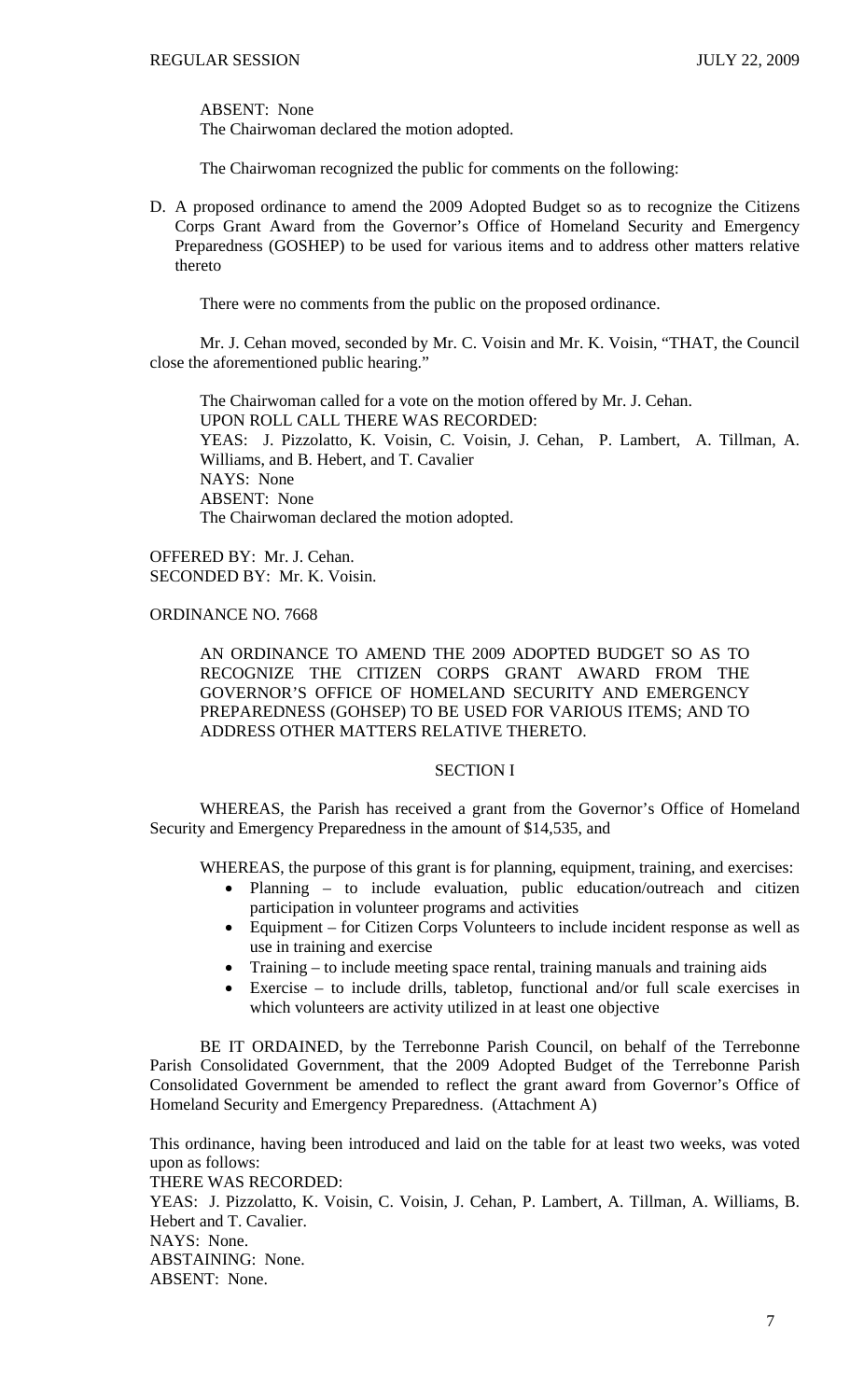The Chairwoman declared the ordinance adopted on this, the  $22<sup>nd</sup>$  day of July, 2009. \* \* \* \* \* \* \* \* \*

### **ATTACHMENT A - Citizen Corps Grant**

|                                           |                          | 2009          |           |  |
|-------------------------------------------|--------------------------|---------------|-----------|--|
|                                           | <b>Adopted</b>           | <b>Change</b> | Amended   |  |
| Citizen Corps Grant                       | $\overline{\phantom{a}}$ | 14.535        | 14.535    |  |
| EDA Grant - Dickson Road Waste Water Line | $\overline{\phantom{a}}$ | (14, 535)     | (14, 535) |  |
|                                           |                          |               |           |  |

\*\*\*\*\*\*\*\*\*\*

The Chairwoman recognized the public for comments on the following:

E. A proposed ordinance to amend the 2009 Adopted Budget to adjust various accounts for funding from the Louisiana Legislature 2008 Regular Session Act 19

There were no comments from the public on the proposed ordinance.

 Mr. C. Voisin moved, seconded by Mr. J. Cehan, "THAT, the Council close the aforementioned public hearing."

 The Chairwoman called for a vote on the motion offered by Mr. C. Voisin. UPON ROLL CALL THERE WAS RECORDED: YEAS: J. Pizzolatto, K. Voisin, C. Voisin, J. Cehan, P. Lambert, A. Tillman, A. Williams, and B. Hebert, and T. Cavalier NAYS: None ABSENT: None The Chairwoman declared the motion adopted.

OFFERED BY: Mr. C. Voisin. SECONDED BY: Mr. J. Cehan.

ORDINANCE NO. 7669

AN ORDINANCE TO AMEND THE 2009 ADOPTED BUDGET OF THE TERREBONNE PARISH CONSOLIDATED GOVERNMENT SO AS TO ADJUST VARIOUS ACCOUNTS FOR FUNDING FROM LOUISIANA LEGISLATURE 2008 REGULAR SESSION ACT 19.

- I. Downtown Development Board, \$112,500
- II. Terrebonne Parish Shrimpers, \$14,250
- III. Terrebonne Parish Recreation District, \$14,250

## SECTION I

 WHEREAS, the Downtown Development Board has received State Revenue Sharing from Hotel/Motel Tax in the amount of \$112,500, in 2009 and

 WHEREAS, investments for the Downtown Development Project Funds has earned interest of \$ 28,999 in 2008, and

 WHEREAS, \$27,046 of the Hotel/Motel Tax has been allocated by the Downtown Development Board for operations of the Folklife Cultural Museum, and

 WHEREAS, the Downtown Development Board is developing a marketing plan using brochures, billboards, and other media to market Houma's Historic District attractions in the amount of \$25,000, and

 WHEREAS, the Downtown Development Board wants to set aside \$32,954 for landscaping of the Historic District, and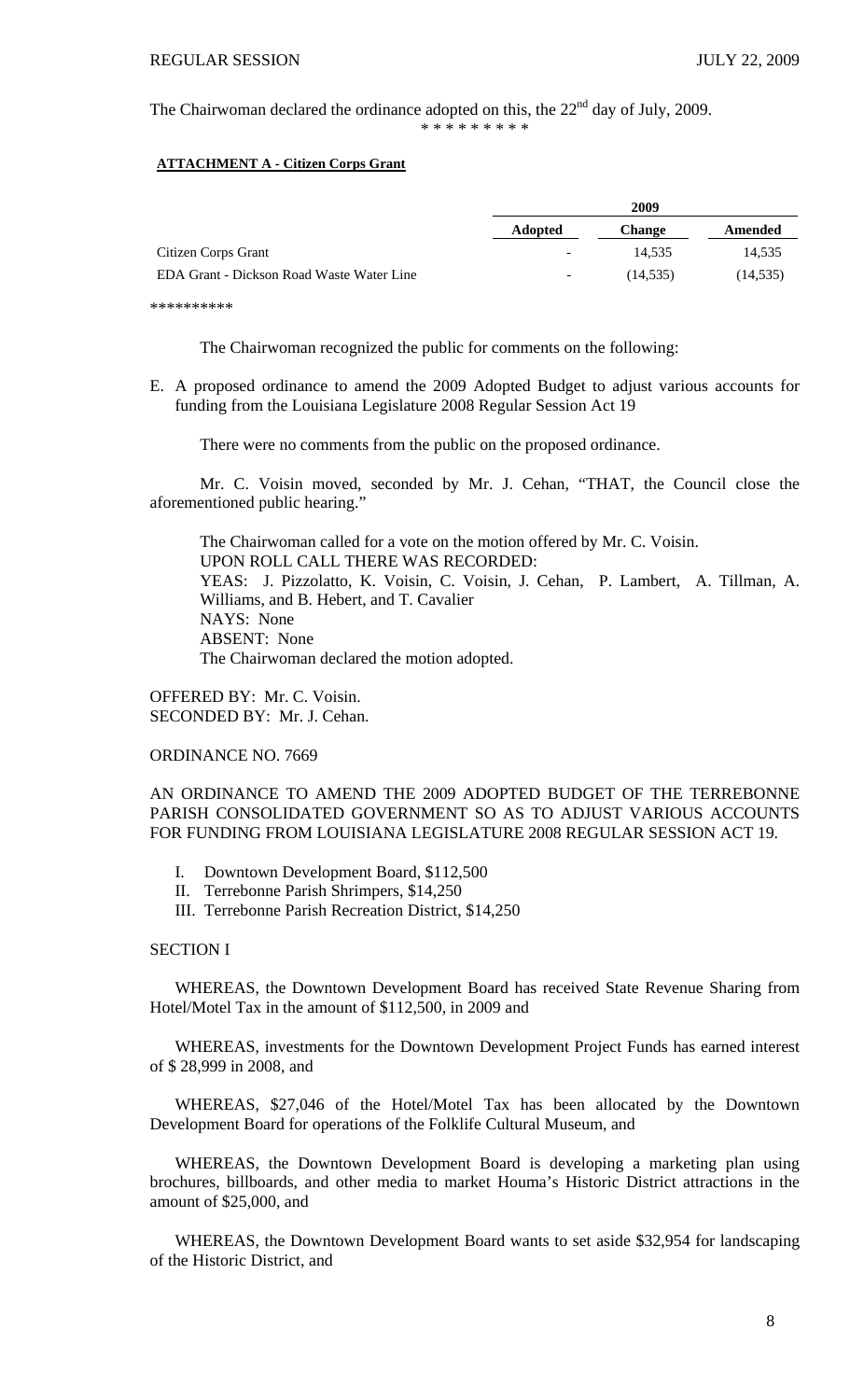WHEREAS, the Downtown Development Board wants to help maintain the existing buildings, parks, and the Court Square in the Historic District for the amount of \$27,500.

BE IT ORDAINED, by the Terrebonne Parish Council, on behalf of the Terrebonne Parish Consolidated Government that the 2009 Adopted Budget of the Terrebonne Parish Consolidated Government be amended so as to adjust various Downtown Development Corporation Accounts. (Attachment A)

## SECTION II

WHEREAS, the promotion of Terrebonne Parish Shrimpers have been approved for \$14,250 through Act 19 of the Louisiana Legislation, and

WHEREAS, the purpose of this endeavor is to improve the shrimping industry in Terrebonne Parish by implementing a promotional radio campaign to promote the shrimping industry in Terrebonne Parish

BE IT FURTHER ORDAINED, by the Terrebonne Parish Council, on behalf of the Terrebonne Parish Consolidated Government that the 2009 Adopted Budget of the Terrebonne Parish Consolidated Government be amended so as to accept the funding for the promotion of Terrebonne Parish Shrimping. (Attachment B)

## SECTION III

WHEREAS, the Terrebonne Parish Recreation District #10 have been approved for \$14,250 through Act 19 of the Louisiana Legislation, and

WHEREAS, the purpose of this endeavor is to help the Recreation District #10 (Bayou Dularge Community) repair and replace fencing

BE IT FURTHER ORDAINED, by the Terrebonne Parish Council, on behalf of the Terrebonne Parish Consolidated Government that the 2009 Adopted Budget of the Terrebonne Parish Consolidated Government be amended so as to accept the funding for the Terrebonne Parish Recreation District #10. (Attachment C)

This ordinance, having been introduced and laid on the table for at least two weeks, was voted upon as follows:

THERE WAS RECORDED:

YEAS: J. Pizzolatto, K. Voisin, C. Voisin, J. Cehan, P. Lambert, A. Tillman, A. Williams, B. Hebert and T. Cavalier. NAYS: None. ABSTAINING: None. ABSENT: None. The Chairwoman declared the ordinance adopted on this, the  $22<sup>nd</sup>$  day of July, 2009. \* \* \* \* \* \* \* \* \*

### **ATTACHMENT A - Downtown Development Corporation**

|                                      | 2009           |           |            |  |
|--------------------------------------|----------------|-----------|------------|--|
|                                      | <b>Adopted</b> | Change    | Amended    |  |
| Downtown Development                 | 88,516         | 114.453   | 202,969    |  |
| <b>Folklife Cultural Museum</b>      | ۰              | 27.046    | 27.046     |  |
| State Hotel/Motel Tax Revenue (2009) | (240,000)      | (112,500) | (352, 500) |  |
| Fund Balance (2008 Interest)         | N/A            | (28,999)  | N/A        |  |

### **ATTACHMENT B - Terrebonne Parish Shrimpers**

|                                    |                | 2009   |         |
|------------------------------------|----------------|--------|---------|
|                                    | <b>Adopted</b> | Change | Amended |
| <b>Terrebonne Parish Shrimpers</b> | -              |        |         |

9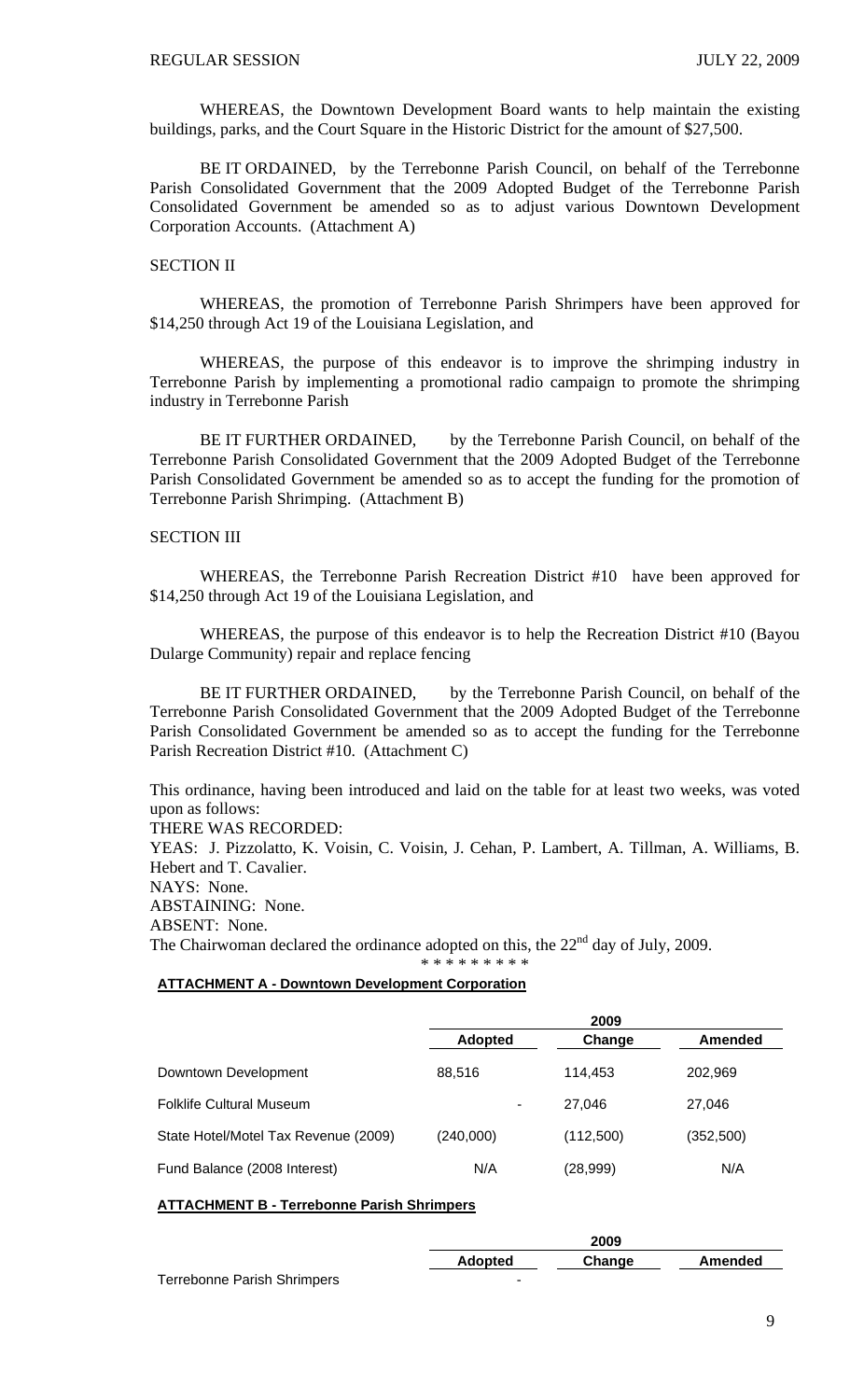|                |                 | 14.250    | 14,250   |
|----------------|-----------------|-----------|----------|
| Act 19 of 2008 | $\sim 10^{-10}$ | (14, 250) | (14,250) |

### **ATTACHMENT C - Recreation District #10**

|                         | 2009           |          |                |  |
|-------------------------|----------------|----------|----------------|--|
|                         | <b>Adopted</b> | Change   | <b>Amended</b> |  |
| Recreation District #10 |                | 14.250   | 14,250         |  |
| Act 19 of 2008          | ۰.             | (14,250) | (14, 250)      |  |

\*\*\*\*\*\*\*\*\*\*

The Chairwoman recognized the public for comments on the following:

F. A proposed ordinance to amend the 2009 Adopted Budget to adjust the 2009 adopted beginning fund balances and net assets to actual 2008 Audited Ending Fund Balances and Net Assets

There were no comments from the public on the proposed ordinance.

 Mr. B. Hebert moved, seconded by Mr. J. Pizzolatto, "THAT, the Council close the aforementioned public hearing."

 The Chairwoman called for a vote on the motion offered by Mr. B. Hebert. UPON ROLL CALL THERE WAS RECORDED: YEAS: J. Pizzolatto, K. Voisin, C. Voisin, J. Cehan, P. Lambert, A. Tillman, A. Williams, and B. Hebert, and T. Cavalier NAYS: None ABSENT: None The Chairwoman declared the motion adopted.

OFFERED BY: Mr. B. Hebert. SECONDED BY: Mr. J. Pizzolatto.

ORDINANCE NO. 7670

AN ORDINANCE AMENDING THE 2009 BUDGET OF THE TERREBONNE PARISH CONSOLIDATED GOVERNMENT SO AS TO ADJUST THE 2009 ADOPTED BEGINNING FUND BALANCES AND THE NET ASSETS TO ACTUAL AS PER THE 2008 AUDITED FINANCIAL STATEMENTS.

# SECTION I

WHEREAS, the Parish Finance Department estimates the beginning fund balances and net assets of the next year for the adopted budget prior to the end of the current year, and

WHEREAS, the Parish Finance Department completes the Audited Comprehensive Financial Statements no later than June 30th of each year for the prior year.

BE IT ORDAINED, that the Parish Council on the behalf of the Terrebonne Parish Consolidated Government, adopt the actual ending fund balances and net assets of 2008 as per the audited Comprehensive Financial Statements. (Attachment A)

This ordinance, having been introduced and laid on the table for at least two weeks, was voted upon as follows:

THERE WAS RECORDED:

YEAS: J. Pizzolatto, K. Voisin, C. Voisin, J. Cehan, P. Lambert, A. Tillman, A. Williams, B. Hebert and T. Cavalier.

NAYS: None.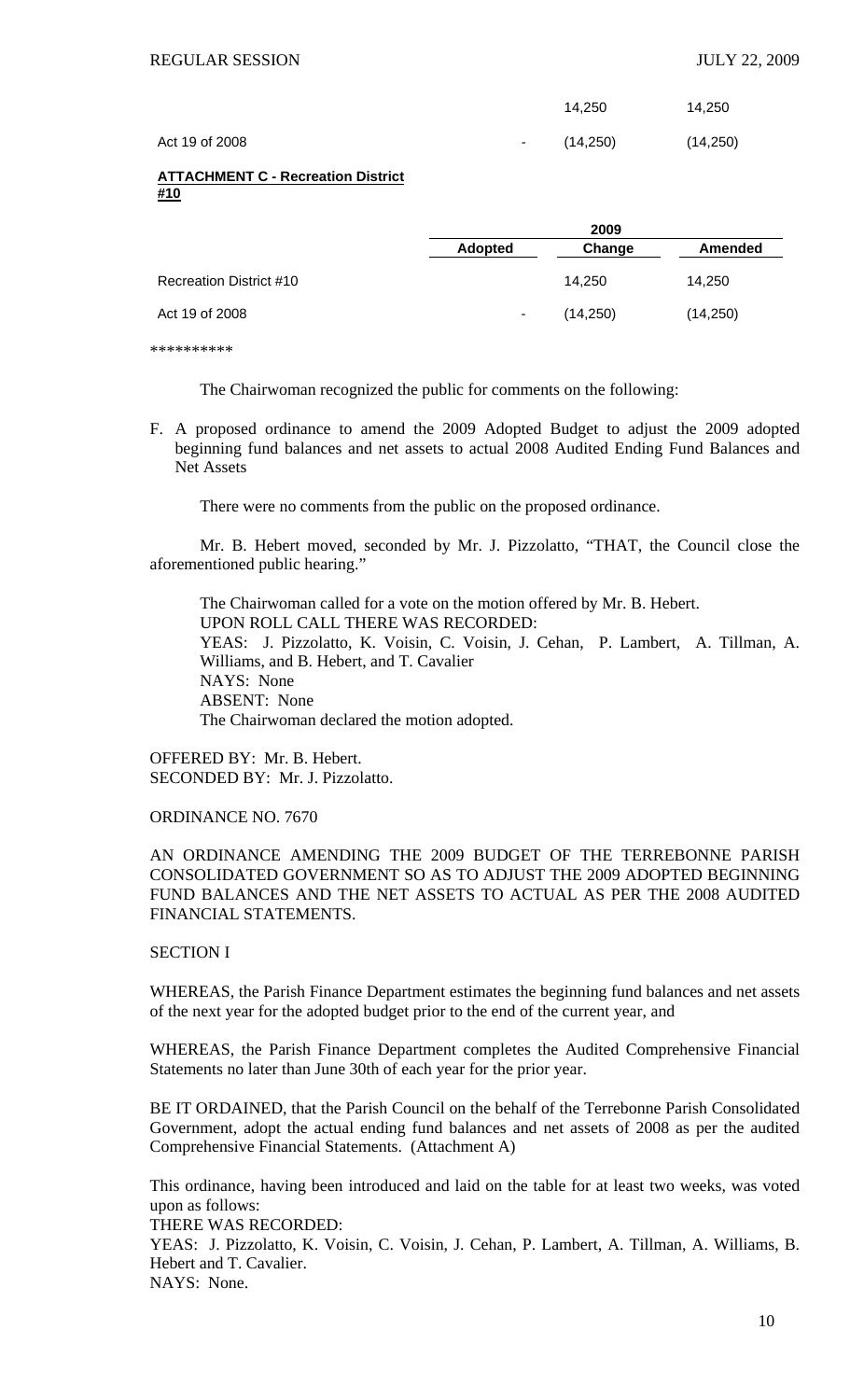ABSTAINING: None.

ABSENT: None.

The Chairwoman declared the ordinance adopted on this, the  $22<sup>nd</sup>$  day of July, 2009. \* \* \* \* \* \* \* \* \*

# ATTACHMENT A

|            |                                                        | Adopted            | Adjustment           | Actual             |
|------------|--------------------------------------------------------|--------------------|----------------------|--------------------|
|            |                                                        | Beginning<br>Fund  | Increase             | Beginning<br>Fund  |
|            | Fund                                                   | <b>Balance</b>     | (Decrease)           | Balance            |
| 151        | <b>General Fund</b>                                    | 16,861,631         | 2,962,410            | 19,824,041         |
| 200        | <b>Dedicated Emergency Fund</b>                        | 1,589,935          | (24, 165)            | 1,565,770          |
| 202        | Terr. Juvenile Det.                                    | 273,531            | 135,014              | 408,545            |
| 203        | Parish Prisoners Fund                                  | 6,087              | 369,703              | 375,790            |
| 204        | <b>Publice Safety Fund</b>                             | 7,025,062          | 1,852,210            | 8,877,272          |
| 205        | <b>Non-District Recreation</b>                         | 139,214            | 486,499              | 625,713            |
| 206        | <b>Local Law Enforcement Grant</b>                     | 7,148              | (48)                 | 7,100              |
| 209        | Marshall's Fund                                        | 49,049             | 88,384               | 137,433            |
| 210        | G.I.S. Mapping Systems                                 | 171,394            | 11,813               | 183,207            |
| 213        | <b>Hazard Mitigation Grant</b>                         | 991,502            | (942, 632)           | 48,870             |
| 215        | <b>Coastal Restore/Preservation</b>                    | 107,875            | 519,967              | 627,842            |
| 216        | OJP - LCLE                                             | 9,012              | 40                   | 9,052              |
| 217        | <b>Hazardous Mitigation</b>                            | 0                  | (215)                | (215)              |
| 218        | Moderate Rehab SRO                                     | 9,990              | 2,873                | 12,863             |
| 219        | Section 8 Vouchers                                     | 370,496            | 45,909               | 416,405            |
| 220        | <b>HUD Assist Portability</b>                          | 104,254            | (90, 975)            | 13,279             |
| 221        | Dept. Health/Human Res.                                | 3,244              | 3,882                | 7,126              |
| 224        | Fema-DHAP                                              | 142,720            | (65, 614)            | 77,106             |
| 225        | Housing/Urban Dev. Grant                               | 256,981            | 19,219               | 276,200            |
| 230        | Liheap                                                 | 0                  | 183                  | 183                |
| 232        | Fema-DHAP                                              | 0                  | 16,502               | 16,502             |
| 234        | <b>Terre. Homeless Shelter</b>                         | 21,063             | 10,308               | 31,371             |
| 235        | <b>HOME Grant Fund</b>                                 | 204,256            | (33,079)             | 171,177            |
| 237        | FTA Grant                                              | 35,335             | 580,248              | 615,583            |
| 239        | <b>Head Start</b>                                      | 3,722              | 22,883               | 26,605             |
| 240        | Federal Hwy Administration                             | 11                 | 0                    | 11                 |
| 250        | Parish Transportation Fund                             | 371,297            | 2,196,405            | 2,567,702          |
| 251        | Road & Bridge Fund                                     | 2,222,500          | 1,807,504            | 4,030,004          |
| 252        | Drainage Tax Fund                                      | 3,395,668          | 12,011,872           | 15,407,540         |
| 255        | Sales Tax Revenue Fund                                 | 3,081,166          | 409,457              | 3,490,623          |
| 258        | Road District #6 - O&M                                 | 1,980              | 190,177              | 192,157            |
| 264        | Fire District #8                                       | 329,417            | 116,458              | 445,875            |
| 267        | Road Lighting District #1                              | 220,149            | 25,428               | 245,577            |
| 268        | Road Lighting District #2                              | 288,969            | (8, 841)             | 280,128            |
| 269        | Road Lighting District #3A                             | 670,204            | (7,646)              | 662,558            |
| 270        | Road Lighting District #4                              | 223,711            | 3,411                | 227,122            |
| 271        | Road Lighting District #5                              | 104,408            | (1, 383)             | 103,025            |
| 272        | Road Lighting District #6                              | 190,370            | (11, 463)            | 178,907            |
| 273        | Road Lighting District #7                              | 325,909            | (12, 255)<br>(5,045) | 313,654            |
| 274        | Road Lighting District #8<br>Road Lighting District #9 | 101,153            | (1, 572)             | 96,108             |
| 275<br>276 | Road Lighting District #10                             | 139,584<br>287,891 | 8,735                | 138,012<br>296,626 |
| 277        | Health Unit Fund                                       | 738,898            | 181,383              | 920,281            |
| 279        | <b>Retarded Citizens - TARC</b>                        | 832,105            | 1,225,907            | 2,058,012          |
| 280        | Parishwide Recreation Fund                             | 1,234,739          | (25, 355)            | 1,209,384          |
| 281        | <b>Mental Health Unit</b>                              | 120,777            | 66,086               | 186,863            |
|            | Terrebonne Levee & Cons.                               |                    |                      |                    |
| 283        | Distr.                                                 | 11,315,308         | 10,204,597           | 21,519,905         |
| 284        | Bayou Terr. Water Life Mus.                            | 39,566             | 28,837               | 68,403             |
| 299        | <b>Criminal Court Fund</b>                             | 554                | 1,793                | 2,347              |
| 401        | <b>Bond Trust Fund</b>                                 | 3,092              | 6                    | 3,098              |
| 403        | 2007 General Obligation Fund                           | 0                  | 23,619               | 23,619             |
| 404        | Council on Aging                                       | 1                  | 0                    | 1                  |
| 406        | Woodlawn Ranch Road B/S                                | 2,103              | 0                    | 2,103              |
| 411        | Synergy Blvd                                           | 366                | 0                    | 366                |
| 451        | Road & Bridge B/S Fund                                 | 651,537            | (14, 155)            | 637,382            |
| 452        | Capital Improv. Bond Res.                              | 3,490,055          | 56,155               | 3,546,210          |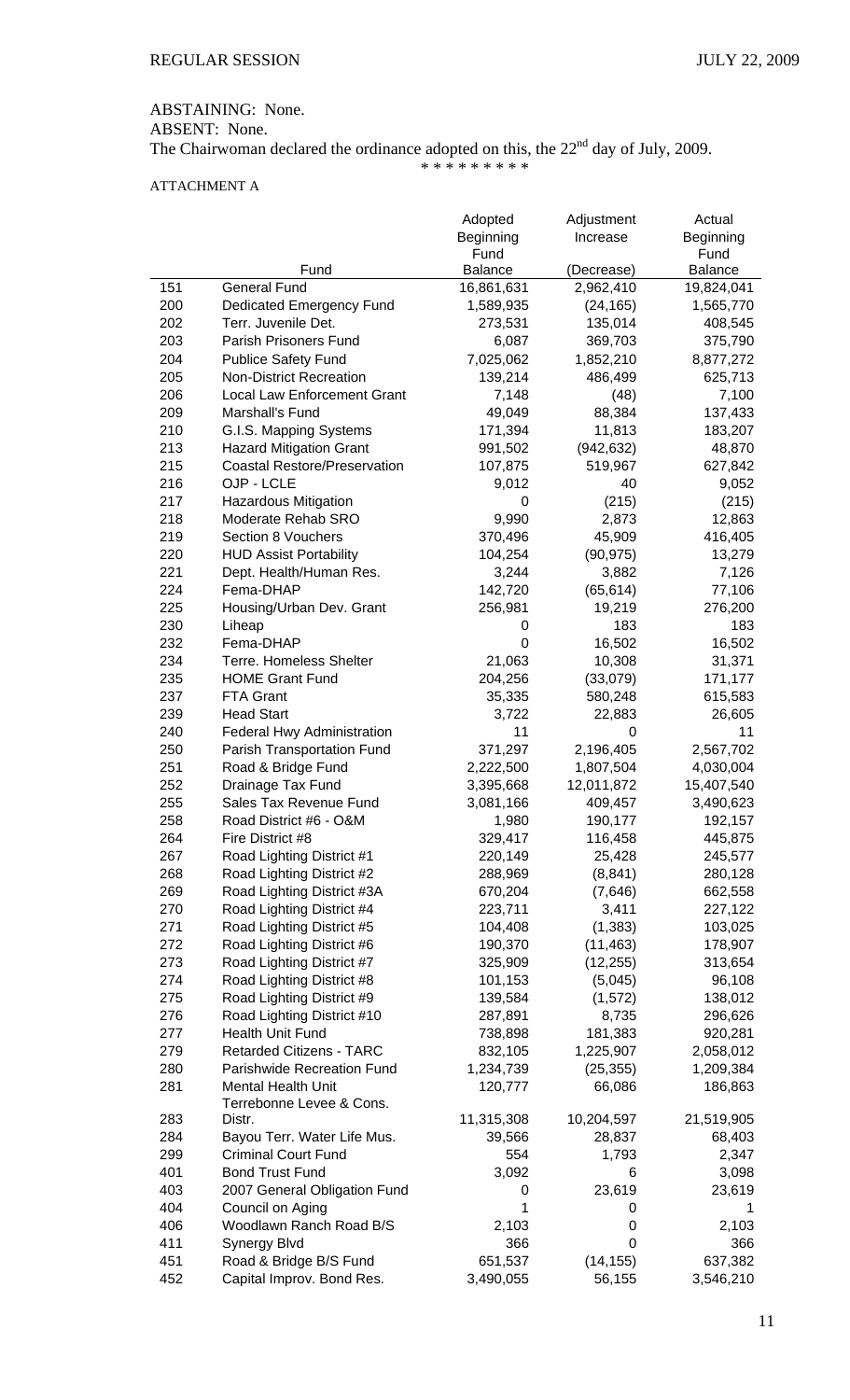| 453 | Capital Improv. Bond Sink      | 2,204,452 | (117, 230) | 2,087,222 |
|-----|--------------------------------|-----------|------------|-----------|
| 454 | <b>Sanitation Bond Sinking</b> |           | 4.192      | 4,192     |

|     |                                      | Adopted<br>Beginning<br>Fund | Adjustment<br>Increase | Actual<br>Beginning<br>Fund |
|-----|--------------------------------------|------------------------------|------------------------|-----------------------------|
|     | Fund                                 | <b>Balance</b>               | (Decrease)             | <b>Balance</b>              |
| 455 | Sewer Bond Sinking Fund              | $\Omega$                     | 199                    | 199                         |
| 456 | P/W Drainage B/S                     | 606,951                      | (16, 613)              | 590,338                     |
| 466 | 2008 Gen Obligation                  | 0                            | 9,173                  | 9,173                       |
| 467 | 2008 Publ Impr Bond                  | $\mathbf 0$                  | 18,157                 | 18,157                      |
| 468 | Road District 6 B/S                  | $\overline{0}$               | 353                    | 353                         |
| 469 | S/F Aragon Rd Pav Assmt              | 12,637                       | (6)                    | 12,631                      |
| 478 | S/F Pav Assmt 2-1-80                 | 1,781                        | $\mathbf 0$            | 1,781                       |
| 481 | S/F Sewge Assmt 7-1-80               | 4,875                        | $\overline{0}$         | 4,875                       |
| 482 | S/F Norman Sewge Assmt               | 3,491                        | $\overline{0}$         | 3,491                       |
| 484 | S/F Pav Assmt 2 of 83                | 0                            | (206)                  | (206)                       |
| 488 | S/F Pav Assmt 3 of 85                | 3,433                        | 136                    | 3,569                       |
| 489 | <b>Pantation Gardens S/F</b>         | 13                           | $\overline{0}$         | 13                          |
| 492 | S/F Roberta Grove Pave               | 1,410                        | $\mathbf 0$            | 1,410                       |
| 493 | Lazy Acres/Allemand S/F              | 8,154                        | 3                      | 8,157                       |
| 494 | Kramer/Maplewood S/F                 | 19,087                       | (37)                   | 19,050                      |
| 495 | Royce St. Sewerage                   | 894                          | $\mathbf 0$            | 894                         |
| 496 | <b>Bayouside Drive Paving</b>        | $\mathbf 0$                  | (108)                  | (108)                       |
| 497 | <b>Coteau Road Sewerage</b>          | $\Omega$                     | $\overline{2}$         | $\overline{2}$              |
| 604 | <b>City Court Building Fund</b>      | 13,372                       | 479,123                | 492,495                     |
| 612 | Paving Construction Fund             | $\Omega$                     | (1,090)                | (1,090)                     |
| 655 | P/W Drainage Constr.                 | 2,518                        | 32,476,671             | 32,479,189                  |
| 656 | P/W Sewerage Constr.                 | 478,513                      | 455,224                | 933,737                     |
| 659 | <b>Capital Projects Control Fund</b> | 86,236                       | 4,827,402              | 4,913,638                   |
| 661 | Road Construction Fund               | 236,758                      | 10,508,742             | 10,745,500                  |
| 662 | Civic Ctr./Admin. Bldg.              | 271,699                      | 819,127                | 1,090,826                   |
| 664 | 1-1B Construction                    | 207,265                      | 610,645                | 817,910                     |
|     | 2005 Public Improv                   |                              |                        |                             |
| 665 | Construction                         | 903,379                      | 11,384,862             | 12,288,241                  |
| 667 | 2005 Sales Tax Construction          | 353,274                      | 12,488,010             | 12,841,284                  |
| 668 | 2007 G O Bond Const Fund             | 0                            | 366,758                | 366,758                     |
| 695 | <b>Sanitation Construction Fund</b>  | 440,237                      | 177,558                | 617,795                     |
| 696 | Landfill Closure/Construction        | 186,268                      | (186, 268)             | $\Omega$                    |
| 698 | 1998 Public Imprv. Constr.           | 377,755                      | 3,050,511              | 3,428,266                   |
| 699 | 2000 Public Imprv. Constr.           | $\boldsymbol{0}$             | 143                    | 143                         |

|     |                                    | Adopted<br>Beginning | Adjustment<br>Increase    | Actual<br>Beginning |
|-----|------------------------------------|----------------------|---------------------------|---------------------|
|     | Fund                               | <b>Net Assets</b>    | Decrease                  | <b>Net Assets</b>   |
| 300 | Utilities System Fund              | 39,875,453           | 14,383,229<br>(17,825,637 | 54,258,682          |
| 301 | Utilities Revene Fund              | 22,343,748           |                           | 4,518,111           |
| 302 | <b>Utility Bond Sinking</b>        | 89,795               | 1,335,587                 | 1,425,382           |
| 303 | Capital Adds/Contingency           | 6,375,645            | 945,969                   | 7,321,614           |
| 304 | <b>Utility Bond Reserve</b>        | 1,258,608            | 42,410                    | 1,301,018           |
| 306 | G.I.S. Mapping System              | 93,704               | 25,527                    | 119,231             |
| 310 | Sewerage Fund                      | 52,741,485           | (159, 938)                | 52,581,547          |
| 311 | Sewer Capital R&R Fd               | 8,825,302            | 148,017                   | 8,973,319           |
| 353 | <b>Sanitation Fund</b>             | 5,769,322            | 3,146,782                 | 8,916,104           |
| 354 | <b>Insurance Control Fund</b>      | 1,522,257            | (155,009)                 | 1,367,248           |
| 357 | Group Insurance Fund               | 3,914,180            | 903,711                   | 4,817,891           |
| 370 | Human Resource Fund                | 419,941              | 98,592                    | 518,533             |
| 380 | <b>Centralized Purchasing Fund</b> | 118,605              | (48, 849)                 | 69,756              |
| 385 | Civic Center O&M                   | 15,796,405           | (98, 801)                 | 15,697,604          |
| 390 | <b>Information Systems Fd</b>      | 436,586              | (232, 418)                | 204,168             |
| 395 | Centralized Fleet Maint.           | 250,447              | 13,487                    | 263,934             |

\*\*\*\*\*\*\*\*\*\*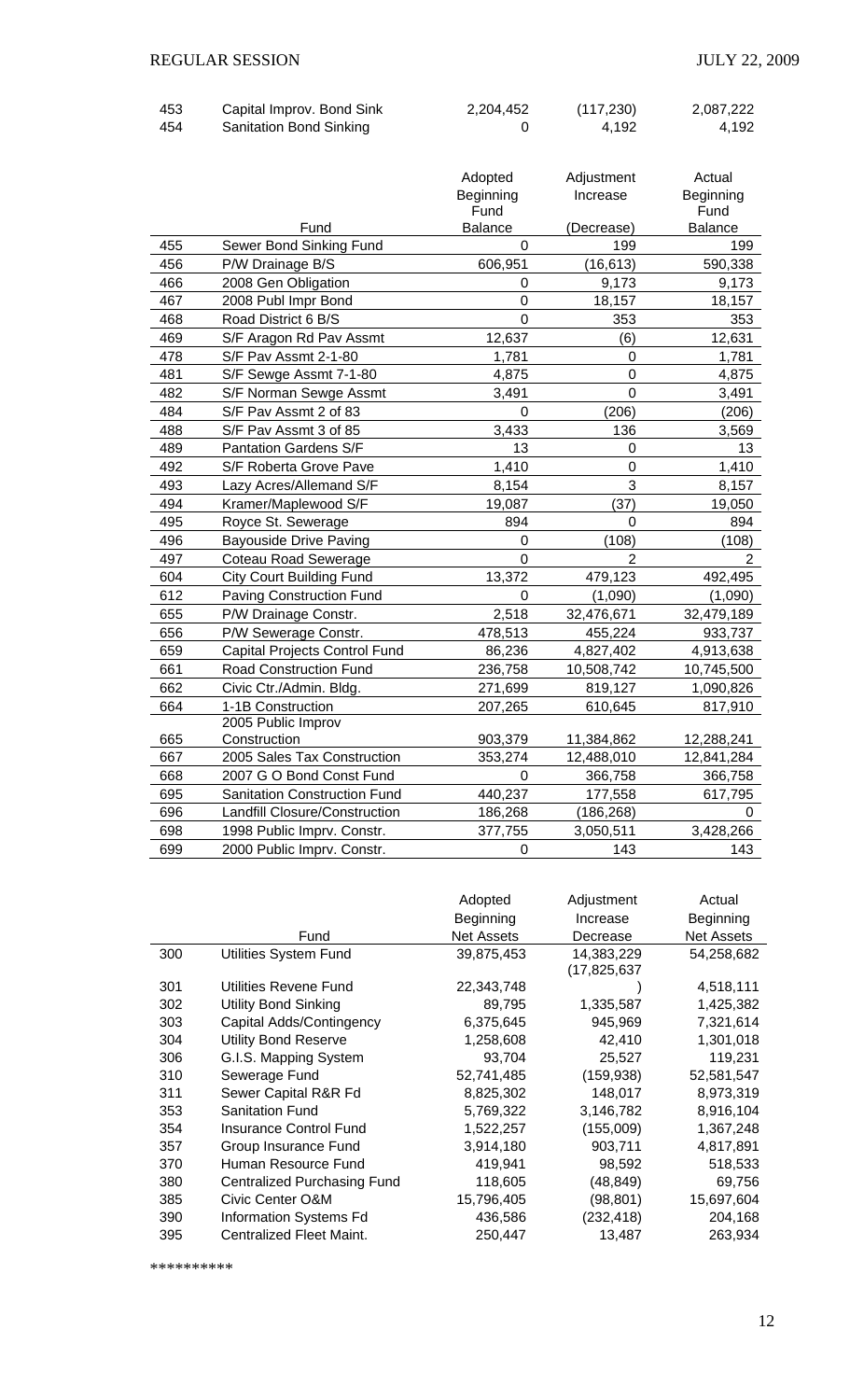The Chairwoman recognized the public for comments on the following:

G. A proposed ordinance to declare property adjudicated to the Terrebonne Parish Consolidated Government at 110 Red Street as surplus

There were no comments from the public on the proposed ordinance.

 Mr. B. Hebert moved, seconded by Ms. T. Cavalier, "THAT, the Council close the aforementioned public hearing."

 The Chairwoman called for a vote on the motion offered by Mr. B. Hebert. UPON ROLL CALL THERE WAS RECORDED: YEAS: J. Pizzolatto, K. Voisin, C. Voisin, J. Cehan, P. Lambert, A. Tillman, A. Williams, and B. Hebert, and T. Cavalier NAYS: None ABSENT: None The Chairwoman declared the motion adopted.

 Upon questioning by Councilman A. Tillman, Planning & Zoning Director P. Gordon stated that the properties on the agenda have already gone to tax sale, have been adjudicated to the Parish, and now the Parish is declaring the property surplus so it can be sold.

 Parish Attorney C. Alcock stated that before the Parish can surplus property there is a three-year redemption after adjudication.

OFFERED BY: Mr. B. Hebert. SECONDED BY: Ms. T. Cavalier.

ORDINANCE NO. 7671

AN ORDINANCE DECLARING PROPERTY ADJUDICATED TO TERREBONNE PARISH CONSOLIDATED GOVERNMENT AS SURPLUS AND NOT NEEDED FOR A PUBLIC PURPOSE; LOT 6, BLOCK A FRONT AND BARROW STREETS (NOW RED STREET) BEATTIEVILLE (110 RED STREET); WITH OWNER / OWNERS OF RECORD AS TOM ROBERTSON (3/4), CHARLES (EST) FLUENCE C/O ELLA TOWNSEND (1/4); AND TO ADDRESS OTHER MATTERS RELATIVE THERETO.

 WHEREAS, 75% of immovable property owned by Tom Robertson and 25% of immovable property owned by Charles Fluence Est. c/o Ella Townsend and described below was adjudicated to the Terrebonne Parish Consolidated Government on June 26, 2006 for nonpayment of taxes; and

 WHEREAS, the three (3) year period for redemption provided by Art. 7, §25 of the Louisiana Constitution has elapsed, and the owner of record has failed to redeem the adjudicated property; and

 WHEREAS, LA R.S. 33:2866 provides that the parish may sell adjudicated property in accordance with law after the expiration of the period for redemption; and

 WHEREAS, the Terrebonne Parish Consolidated Government now wishes to declare the property described below surplus and not needed for a public purpose and to dispose of said property in accordance with LA R.S. 33:2861, et seq.; and

### SECTION I

NOW BE IT ORDAINED by the Terrebonne Parish Council, on behalf of the Terrebonne Parish Consolidated Government, that the following described property adjudicated to the Terrebonne Parish Consolidated Government, with an owner / owners of record as Tom Robertston and Charles Fluence Est. c/o Ella Townsend, is hereby declared surplus:

LOT 6, BLOCK A FRONT & BARROW STREETS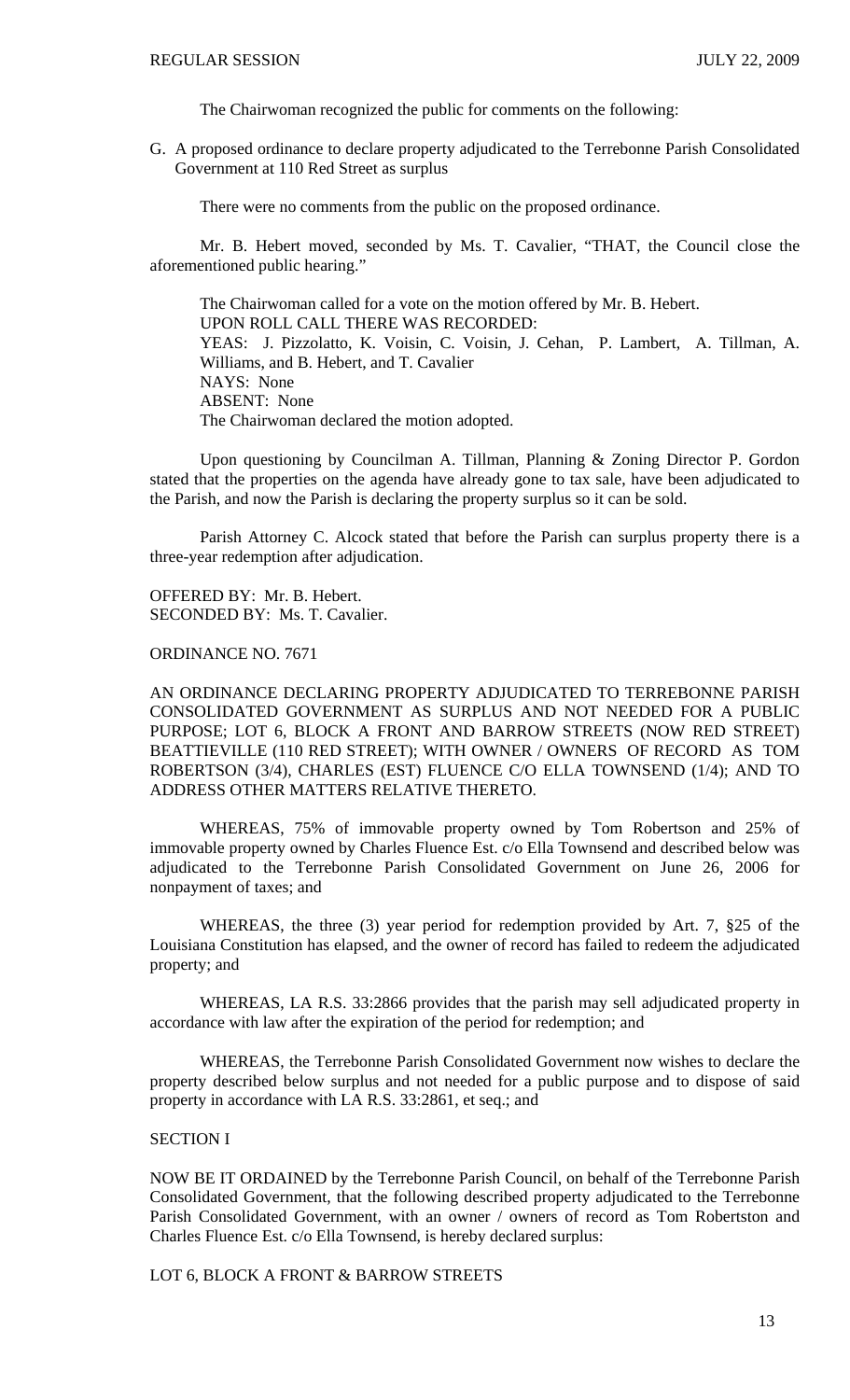# (NOW RED STREET) BEATTIEVILLE (110 RED STREET)

BE IT FURTHER ORDAINED, by the Terrebonne Parish Council, on behalf of the Terrebonne Parish Consolidated Government, that Administration be hereby authorized to dispose of the property in accordance with LA R.S. 33:2861, et seq.

## SECTION II

If any word, clause, phrase, section or other portion of this ordinance shall be declared null, void, invalid, illegal, or unconstitutional, the remaining words, clauses, phrases, sections and other portions of this ordinance shall remain in force and effect, the provisions of this ordinance hereby being declared to be severable.

## SECTION III

Any ordinance or part thereof in conflict herewith is hereby repealed.

### SECTION IV

This ordinance shall become effective upon approval by the Parish President or as otherwise provided in Section 2-13 (b) of the Home Rule Charter for a Consolidated Government for Terrebonne Parish, whichever occurs sooner.

This ordinance, having been introduced and laid on the table for at least two weeks, was voted upon as follows:

THERE WAS RECORDED: YEAS: J. Pizzolatto, K. Voisin, C. Voisin, J. Cehan, P. Lambert, A. Tillman, A. Williams, B. Hebert and T. Cavalier. NAYS: None. ABSTAINING: None. ABSENT: None. The Chairwoman declared the ordinance adopted on this, the  $22<sup>nd</sup>$  day of July, 2009. \* \* \* \* \* \* \* \* \*

 Chairwoman A. Williams acknowledged that a boy scout who is working on his badge was present in the audience.

The Chairwoman recognized the public for comments on the following:

H. A proposed ordinance to declare property adjudicated to the Terrebonne Parish Consolidated Government at 113 Leona Street as surplus

There were no comments from the public on the proposed ordinance.

 Mr. J. Pizzolatto moved, seconded by Mr. A. Tillman, "THAT, the Council close the aforementioned public hearing."

 The Chairwoman called for a vote on the motion offered by Mr. J. Pizzolatto. UPON ROLL CALL THERE WAS RECORDED: YEAS: J. Pizzolatto, K. Voisin, C. Voisin, J. Cehan, P. Lambert, A. Tillman, A. Williams, and B. Hebert, and T. Cavalier NAYS: None ABSENT: None The Chairwoman declared the motion adopted.

OFFERED BY: Mr. A. Tillman. SECONDED BY: Mr. J. Pizzolatto.

ORDINANCE NO. 7672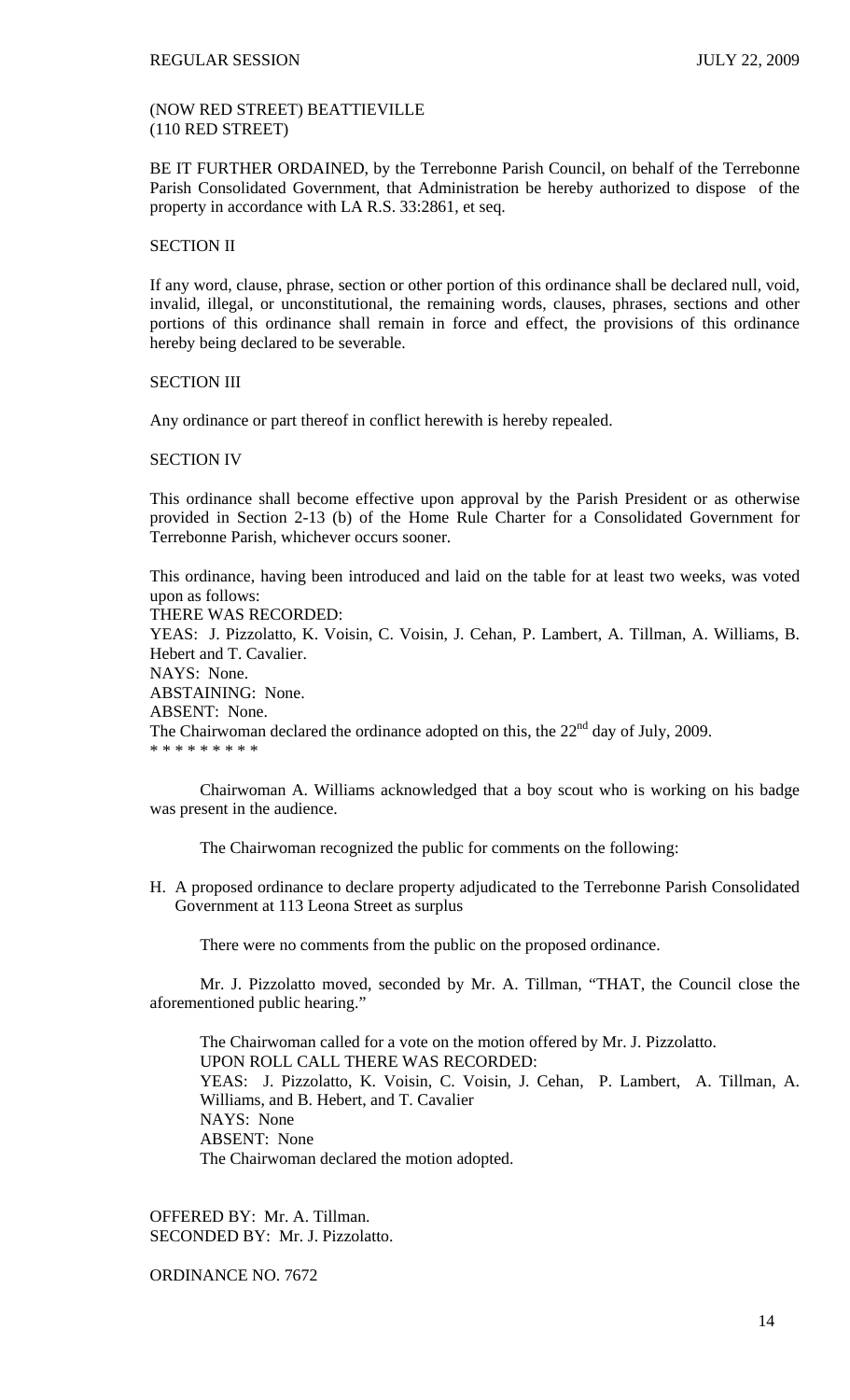AN ORDINANCE DECLARING PROPERTY ADJUDICATED TO TERREBONNE PARISH CONSOLIDATED GOVERNMENT AS SURPLUS AND NOT NEEDED FOR A PUBLIC PURPOSE; LOT 9, BLOCK 5 ENGERON SUBDIVISION (113 LEONA STREET); WITH OWNER / OWNERS OF RECORD AS HENRY MARIE C/O MURPHY MARIE (1/2), CLAIMS ASSISTANCE, INC. (1/2); AND TO ADDRESS OTHER MATTERS RELATIVE THERETO.

 WHEREAS, 50% of immovable property owned by Henry Marie c/o Murphy Marie and 50% of immovable property owned by Claims Assistance, Inc. and described below was adjudicated to the Terrebonne Parish Consolidated Government on June 21, 2006 for nonpayment of taxes; and

 WHEREAS, the three (3) year period for redemption provided by Art. 7, §25 of the Louisiana Constitution has elapsed, and the owner of record has failed to redeem the adjudicated property; and

 WHEREAS, LA R.S. 33:2866 provides that the parish may sell adjudicated property in accordance with law after the expiration of the period for redemption; and

 WHEREAS, the Terrebonne Parish Consolidated Government now wishes to declare the property described below surplus and not needed for a public purpose and to dispose of said property in accordance with LA R.S. 33:2861, et seq.; and

# SECTION I

NOW BE IT ORDAINED by the Terrebonne Parish Council, on behalf of the Terrebonne Parish Consolidated Government, that the following described property adjudicated to the Terrebonne Parish Consolidated Government, with an owner / owners of record as Henry Marie c/o Murphy Marie and Claims Assistance, Inc., is hereby declared surplus:

LOT 9 BLOCK 5 ENGERON SUBDIVISION (113 LEONA STREET)

BE IT FURTHER ORDAINED, by the Terrebonne Parish Council, on behalf of the Terrebonne Parish Consolidated Government, that Administration be hereby authorized to dispose of the property in accordance with LA R.S. 33:2861, et seq.

## SECTION II

If any word, clause, phrase, section or other portion of this ordinance shall be declared null, void, invalid, illegal, or unconstitutional, the remaining words, clauses, phrases, sections and other portions of this ordinance shall remain in force and effect, the provisions of this ordinance hereby being declared to be severable.

# SECTION III

Any ordinance or part thereof in conflict herewith is hereby repealed.

## SECTION IV

This ordinance shall become effective upon approval by the Parish President or as otherwise provided in Section 2-13 (b) of the Home Rule Charter for a Consolidated Government for Terrebonne Parish, whichever occurs sooner.

This ordinance, having been introduced and laid on the table for at least two weeks, was voted upon as follows: THERE WAS RECORDED:

YEAS: J. Pizzolatto, K. Voisin, C. Voisin, J. Cehan, P. Lambert, A. Tillman, A. Williams, B. Hebert and T. Cavalier. NAYS: None.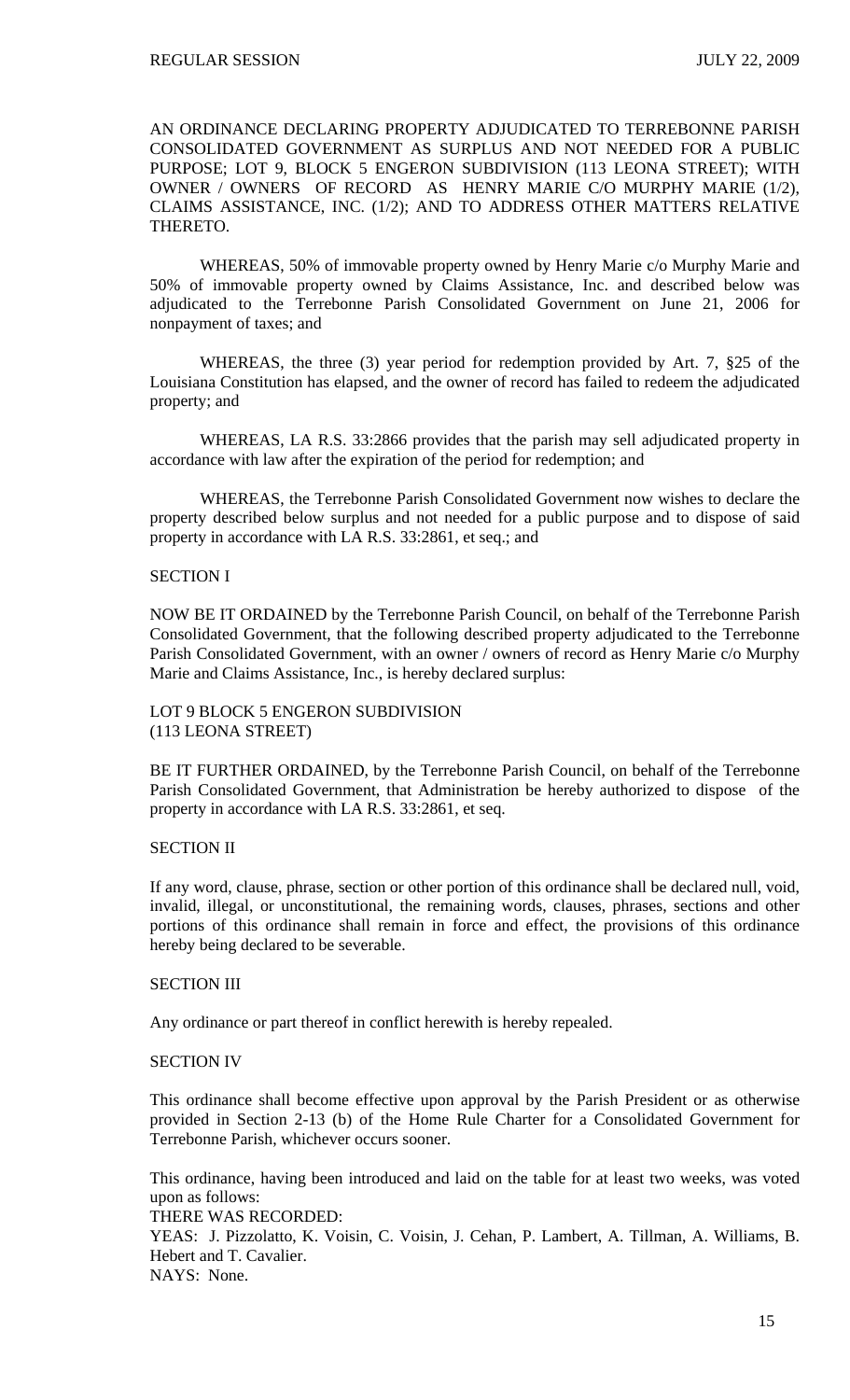ABSTAINING: None.

ABSENT: None.

The Chairwoman declared the ordinance adopted on this, the  $22<sup>nd</sup>$  day of July, 2009. \* \* \* \* \* \* \* \* \*

The Chairwoman recognized the public for comments on the following:

I. A proposed ordinance to declare property adjudicated to the Terrebonne Parish Consolidated Government at 116 Reynold Street as surplus

There were no comments from the public on the proposed ordinance.

 Mr. P. Lambert moved, seconded by Mr. C. Voisin, "THAT, the Council close the aforementioned public hearing and take no action because the property has been redeemed."

 The Chairwoman called for a vote on the motion offered by Mr. P. Lambert. UPON ROLL CALL THERE WAS RECORDED: YEAS: J. Pizzolatto, K. Voisin, C. Voisin, J. Cehan, P. Lambert, A. Tillman, A. Williams, and B. Hebert, and T. Cavalier NAYS: None ABSENT: None The Chairwoman declared the motion adopted.

The Chairwoman recognized the public for comments on the following:

J. A proposed ordinance to declare property adjudicated to the Terrebonne Parish Consolidated Government at 198 Morris Porche Lane as surplus

There were no comments from the public on the proposed resolution.

 Ms. T. Cavalier moved, seconded by Mr. K. Voisin, "THAT, the Council close the aforementioned public hearing."

 The Chairwoman called for a vote on the motion offered by Ms. T. Cavalier. UPON ROLL CALL THERE WAS RECORDED: YEAS: K. Voisin, C. Voisin, J. Cehan, P. Lambert, A. Tillman, A. Williams, and B. Hebert, and T. Cavalier NAYS: None ABSENT: J. Pizzolatto The Chairwoman declared the motion adopted.

OFFERED BY: Ms. T. Cavalier. SECONDED BY: Mr. K. Voisin.

ORDINANCE NO. 7673

AN ORDINANCE DECLARING PROPERTY ADJUDICATED TO TERREBONNE PARISH CONSOLIDATED GOVERNMENT AS SURPLUS AND NOT NEEDED FOR A PUBLIC PURPOSE; LOT 6 BLOCK 2 AS SHOWN ON MAP OF PROPERTY OF MORRIS PORCHE LOCATED WITHIN SECTIONS 2 & 3 T16S – R17E CB 1976/509 (198 MORRIS PORCHE LANE); WITH OWNER / OWNERS OF RECORD AS ERIC ROBICHAUX AND MARY & HENRY PAUL SONIER; AND TO ADDRESS OTHER MATTERS RELATIVE THERETO.

 WHEREAS, 1/2 of immovable property owned by ERIC ROBICHAUX and 11/40 of immovable property owned by MARY & HENRY PAUL SONIER described below was adjudicated to the Terrebonne Parish Consolidated Government on June 16, 2004 and June 21, 2006 for nonpayment of taxes; and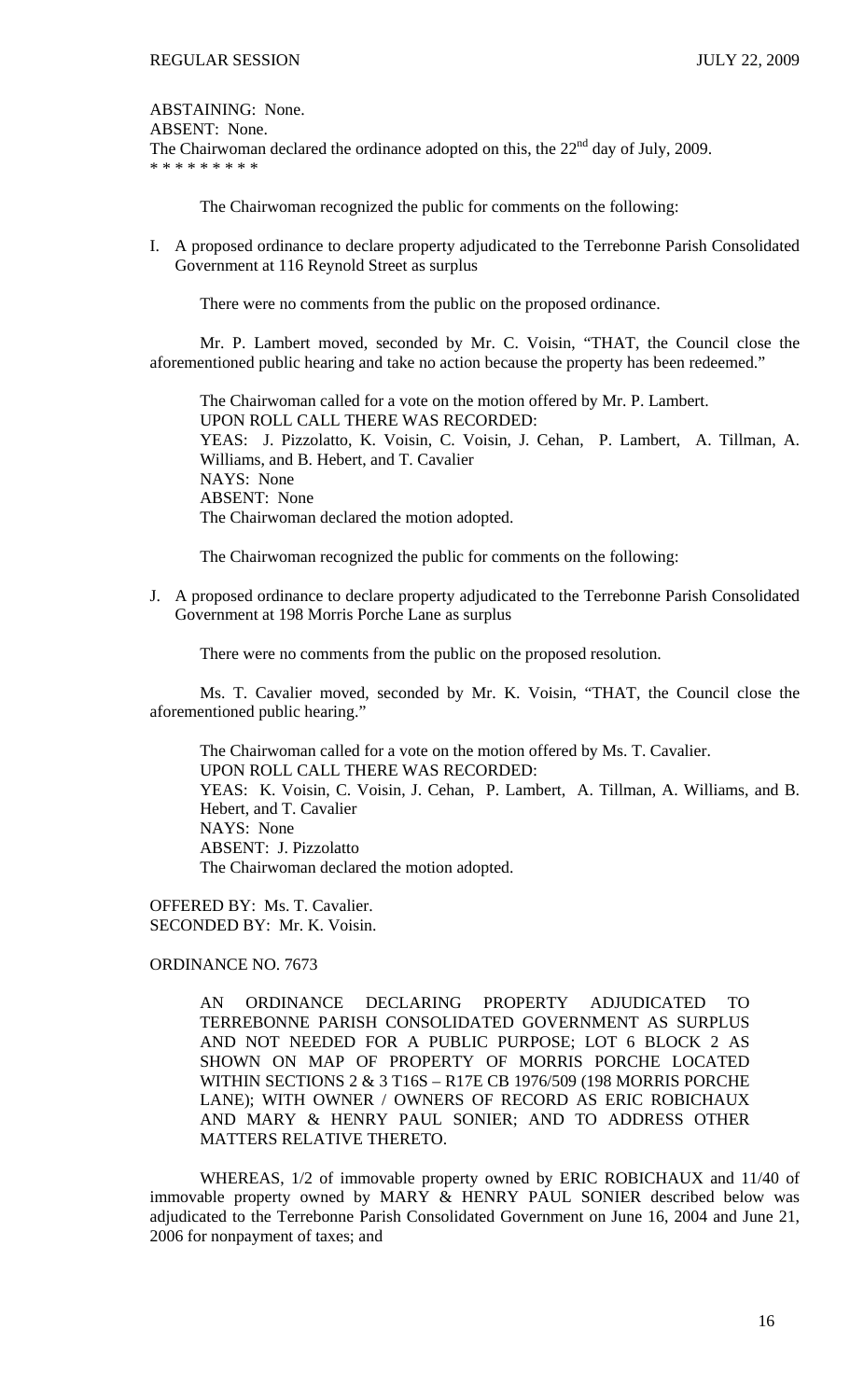WHEREAS, the three (3) year period for redemption provided by Art. 7, §25 of the Louisiana Constitution has elapsed, and the owner of record has failed to redeem the adjudicated property; and

 WHEREAS, LA R.S. 33:2866 provides that the parish may sell adjudicated property in accordance with law after the expiration of the period for redemption; and

 WHEREAS, the Terrebonne Parish Consolidated Government now wishes to declare the property described below surplus and not needed for a public purpose and to dispose of said property in accordance with LA R.S. 33:2861, et seq.; and

# SECTION I

NOW BE IT ORDAINED by the Terrebonne Parish Council, on behalf of the Terrebonne Parish Consolidated Government, that the following described property adjudicated to the Terrebonne Parish Consolidated Government, with an owner / owners of record as MARY & HENRY PAUL SONIER AND ERIC ROBICHAUX, is hereby declared surplus: LOT 6 BLOCK 2 AS SHOWN ON MAP ON PROPERTY OF MORRIS PORCHE LOCATED WITHIN SECTIONS 2 & 3 T16S – R17E CB 1976/509 (198 MORRIS PORCHE LANE)

BE IT FURTHER ORDAINED, by the Terrebonne Parish Council, on behalf of the Terrebonne Parish Consolidated Government, that Administration be hereby authorized to dispose of the property in accordance with LA R.S. 33:2861, et seq.

# SECTION II

If any word, clause, phrase, section or other portion of this ordinance shall be declared null, void, invalid, illegal, or unconstitutional, the remaining words, clauses, phrases, sections and other portions of this ordinance shall remain in force and effect, the provisions of this ordinance hereby being declared to be severable.

# SECTION III

Any ordinance or part thereof in conflict herewith is hereby repealed.

# SECTION IV

This ordinance shall become effective upon approval by the Parish President or as otherwise provided in Section 2-13 (b) of the Home Rule Charter for a Consolidated Government for Terrebonne Parish, whichever occurs sooner.

This ordinance, having been introduced and laid on the table for at least two weeks, was voted upon as follows:

THERE WAS RECORDED:

YEAS: K. Voisin, C. Voisin, J. Cehan, P. Lambert, A. Tillman, A. Williams, B. Hebert and T. Cavalier.

NAYS: None.

ABSTAINING: None.

ABSENT: J. Pizzolatto.

The Chairwoman declared the ordinance adopted on this, the  $22<sup>nd</sup>$  day of July, 2009.

\* \* \* \* \* \* \* \*

The Chairwoman recognized the public for comments on the following:

K. A proposed ordinance to declare property adjudicated to the Terrebonne Parish Consolidated Government at 202 Orange Street as surplus

There were no comments from the public on the proposed ordinance.

 Mr. C. Voisin moved, seconded by Mr. A. Tillman, "THAT, the Council close the aforementioned public hearing."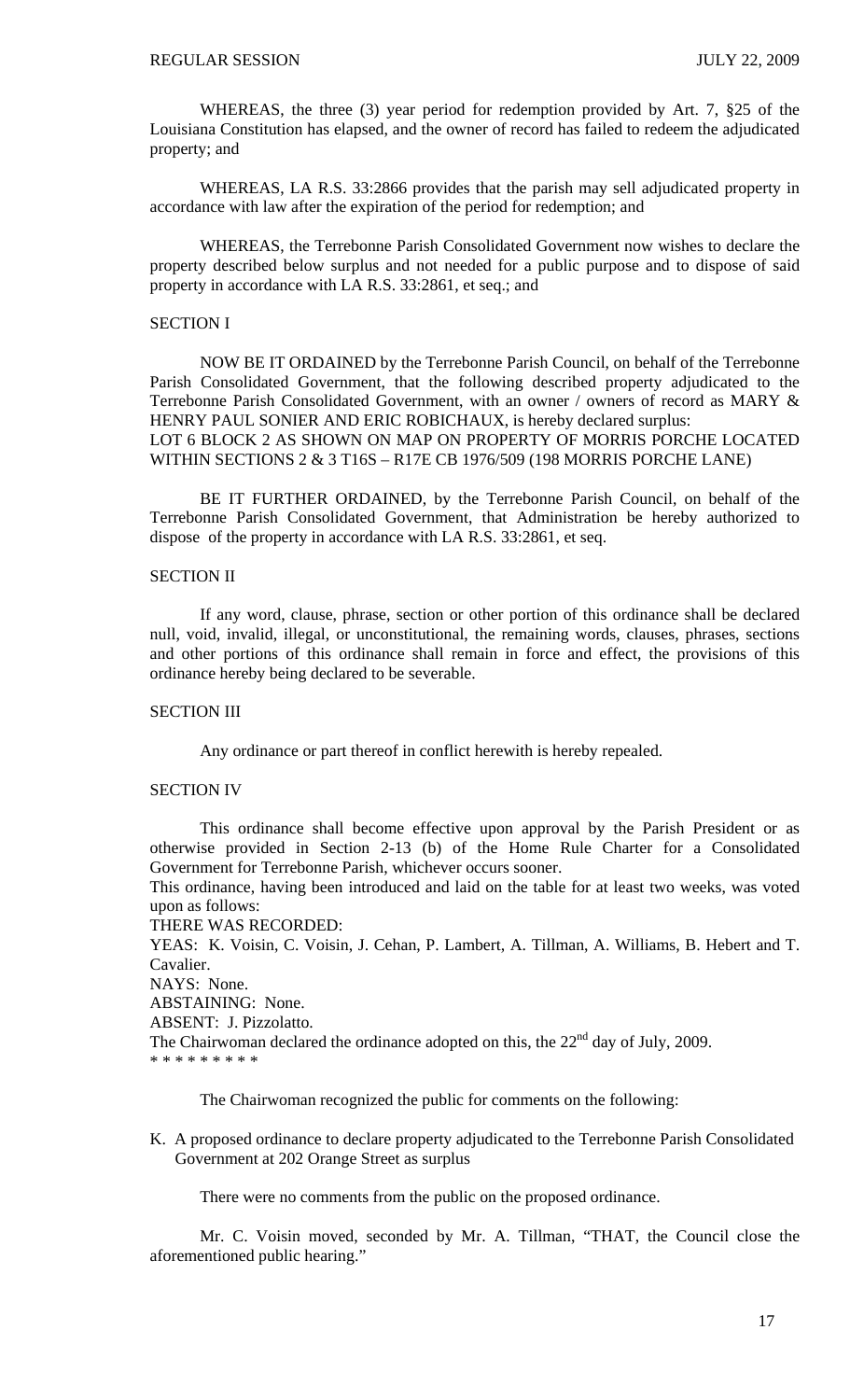The Chairwoman called for a vote on the motion offered by Mr. C. Voisin. UPON ROLL CALL THERE WAS RECORDED: YEAS: K. Voisin, C. Voisin, P. Lambert, A. Tillman, A. Williams, and B. Hebert, and T. Cavalier NAYS: None ABSENT: J. Pizzolatto and J. Cehan The Chairwoman declared the motion adopted.

OFFERED BY: Mr. C. Voisin. SECONDED BY: Mr. A. Tillman.

# ORDINANCE NO. 7674

AN ORDINANCE DECLARING PROPERTY ADJUDICATED TO TERREBONNE PARISH CONSOLIDATED GOVERNMENT AS SURPLUS AND NOT NEEDED FOR A PUBLIC PURPOSE; LOT 3 BLOCK 5 ADDENDUM 2, A. J. AUTHEMENT SUBDIVISION (202 ORANGE STREET); WITH OWNER / OWNERS OF RECORD AS HENRY A. BRADLEY; AND TO ADDRESS OTHER MATTERS RELATIVE THERETO.

WHEREAS, 100% of immovable property owned by Henry A. Bradley and described below was adjudicated to the Terrebonne Parish Consolidated Government on June 21, 2006 for nonpayment of taxes; and

WHEREAS, the three (3) year period for redemption provided by Art. 7, §25 of the Louisiana Constitution has elapsed, and the owner of record has failed to redeem the adjudicated property; and

WHEREAS, LA R.S. 33:2866 provides that the parish may sell adjudicated property in accordance with law after the expiration of the period for redemption; and

WHEREAS, the Terrebonne Parish Consolidated Government now wishes to declare the property described below surplus and not needed for a public purpose and to dispose of said property in accordance with LA R.S. 33:2861, et seq.; and

NOW BE IT ORDAINED by the Terrebonne Parish Council, on behalf of the Terrebonne Parish Consolidated Government, that the following described property adjudicated to the Terrebonne Parish Consolidated Government, with an owner / owners of record as Henry A. Bradley, is hereby declared surplus:

LOT 3 BLOCK 5 ADDENDUM 2, A. J. AUTHEMENT SUBDIVISION (202 ORANGE STREET)

BE IT FURTHER ORDAINED, by the Terrebonne Parish Council, on behalf of the Terrebonne Parish Consolidated Government, that Administration be hereby authorized to dispose of the property in accordance with LA R.S. 33:2861, et seq.

### SECTION II

If any word, clause, phrase, section or other portion of this ordinance shall be declared null, void, invalid, illegal, or unconstitutional, the remaining words, clauses, phrases, sections and other portions of this ordinance shall remain in force and effect, the provisions of this ordinance hereby being declared to be severable.

# SECTION III

Any ordinance or part thereof in conflict herewith is hereby repealed.

SECTION IV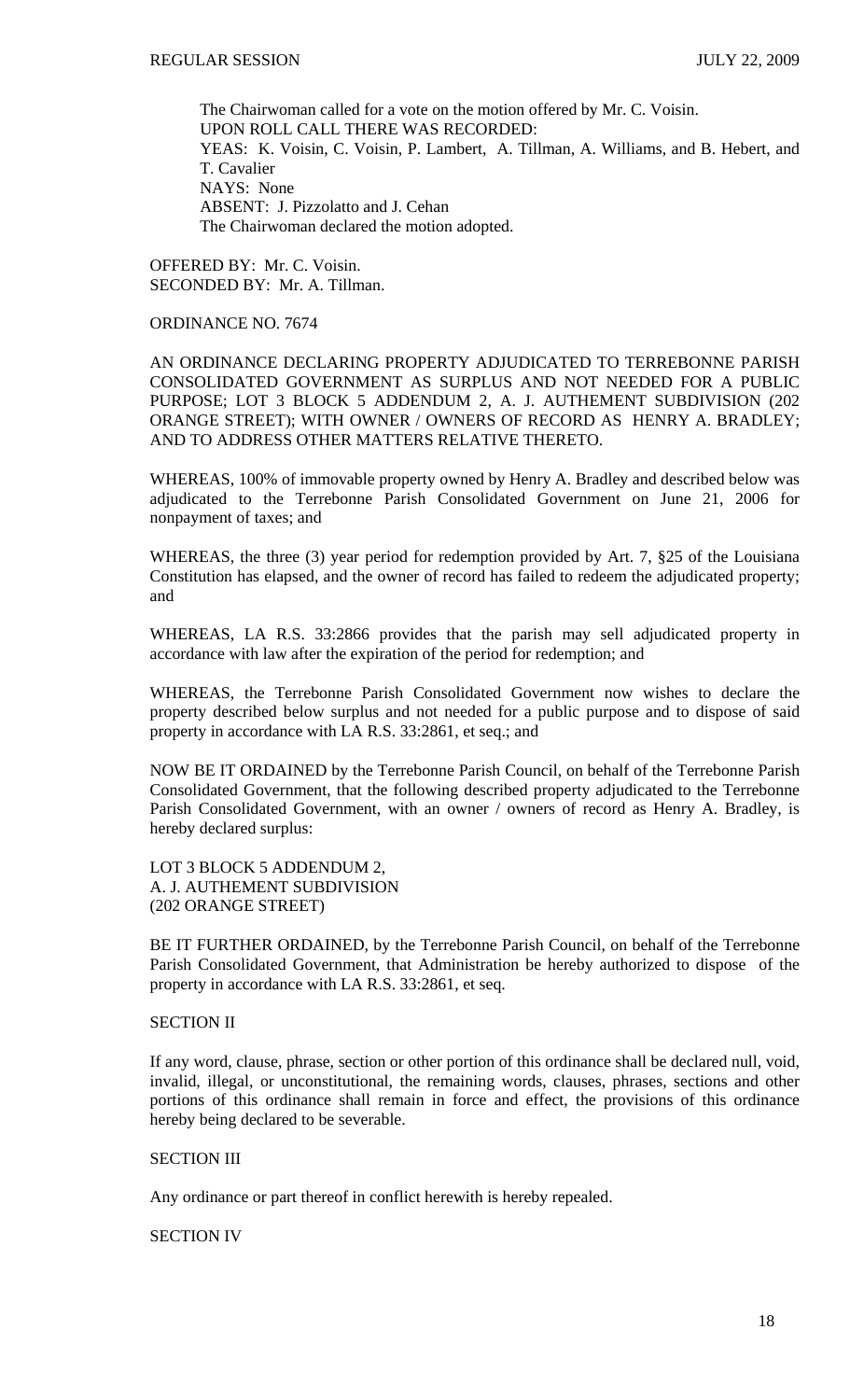This ordinance shall become effective upon approval by the Parish President or as otherwise provided in Section 2-13 (b) of the Home Rule Charter for a Consolidated Government for Terrebonne Parish, whichever occurs sooner.

This ordinance, having been introduced and laid on the table for at least two weeks, was voted upon as follows: THERE WAS RECORDED: YEAS: K. Voisin, C. Voisin, P. Lambert, A. Tillman, A. Williams, B. Hebert and T. Cavalier. NAYS: None. ABSTAINING: None. ABSENT: J. Pizzolatto and J. Cehan. The Chairwoman declared the ordinance adopted on this, the  $22<sup>nd</sup>$  day of July, 2009.

\* \* \* \* \* \* \* \* \*

The Chairwoman recognized the public for comments on the following:

L. A proposed ordinance to declare property adjudicated to the Terrebonne Parish Consolidated Government at 326 Polk Street as surplus

There were no comments from the public on the proposed ordinance.

 Mr. A. Tillman moved, seconded by Mr. B. Hebert and Mr. C. Voisin, "THAT, the Council close the aforementioned public hearing."

 The Chairwoman called for a vote on the motion offered by Mr. A. Tillman. UPON ROLL CALL THERE WAS RECORDED: YEAS: K. Voisin, C. Voisin, P. Lambert, A. Tillman, A. Williams, and B. Hebert, and T. Cavalier NAYS: None ABSENT: J. Pizzolatto and J. Cehan The Chairwoman declared the motion adopted.

OFFERED BY: Mr. A. Tillman. SECONDED BY: Mr. C. Voisin.

# ORDINANCE NO. 7675

AN ORDINANCE DECLARING PROPERTY ADJUDICATED TO TERREBONNE PARISH CONSOLIDATED GOVERNMENT AS SURPLUS AND NOT NEEDED FOR A PUBLIC PURPOSE; LOT IN REAR OF LOT 55 BLOCK 2 GEORGE WILLIAMS SUBDIVISION ADDITION BEING 50 FT. X 33 FT. CB 1326/415 (326 POLK STREET); WITH OWNER / OWNERS OF RECORD AS MRS. PAUL H. ESCHETE; AND TO ADDRESS OTHER MATTERS RELATIVE THERETO.

 WHEREAS, 100% of immovable property owned by Mrs. Paul H. Eschete and described below was adjudicated to the Terrebonne Parish Consolidated Government on July 2, 1992 for nonpayment of taxes; and

 WHEREAS, the three (3) year period for redemption provided by Art. 7, §25 of the Louisiana Constitution has elapsed, and the owner of record has failed to redeem the adjudicated property; and

 WHEREAS, LA R.S. 33:2866 provides that the parish may sell adjudicated property in accordance with law after the expiration of the period for redemption; and

 WHEREAS, the Terrebonne Parish Consolidated Government now wishes to declare the property described below surplus and not needed for a public purpose and to dispose of said property in accordance with LA R.S. 33:2861, et seq.; and

# SECTION I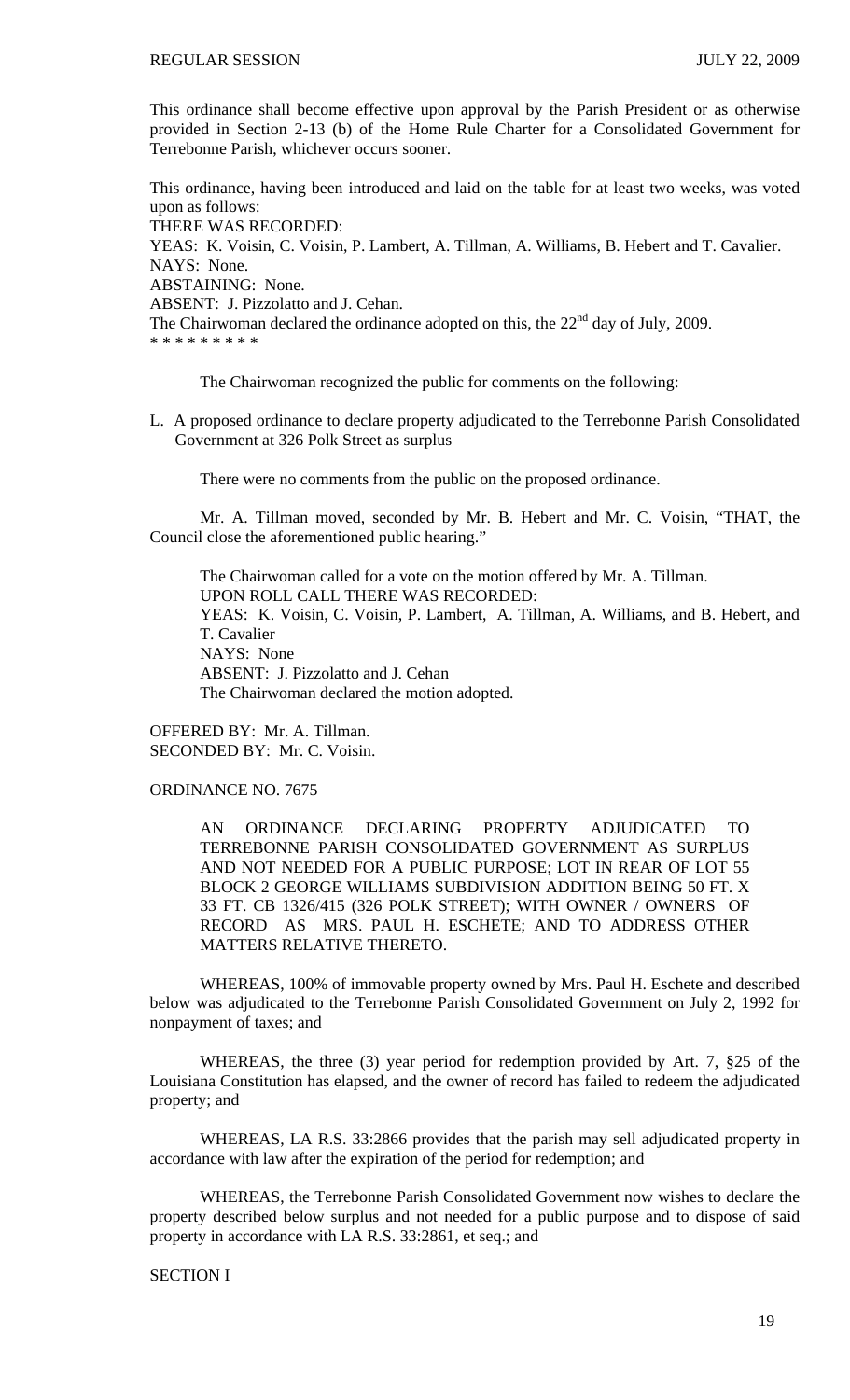NOW BE IT ORDAINED by the Terrebonne Parish Council, on behalf of the Terrebonne Parish Consolidated Government, that the following described property adjudicated to the Terrebonne Parish Consolidated Government, with an owner / owners of record as Mrs. Paul H. Eschete, is hereby declared surplus:

LOT IN REAR OF LOT 55 BLOCK 2 GEORGE WILLIAMS SUBDIVISION ADDITION BEING 50 FT. X 33 FT. CB 1326/415 (326 POLK STREET)

 BE IT FURTHER ORDAINED, by the Terrebonne Parish Council, on behalf of the Terrebonne Parish Consolidated Government, that Administration be hereby authorized to dispose of the property in accordance with LA R.S. 33:2861, et seq.

# SECTION II

If any word, clause, phrase, section or other portion of this ordinance shall be declared null, void, invalid, illegal, or unconstitutional, the remaining words, clauses, phrases, sections and other portions of this ordinance shall remain in force and effect, the provisions of this ordinance hereby being declared to be severable.

### SECTION III

Any ordinance or part thereof in conflict herewith is hereby repealed.

# SECTION IV

This ordinance shall become effective upon approval by the Parish President or as otherwise provided in Section 2-13 (b) of the Home Rule Charter for a Consolidated Government for Terrebonne Parish, whichever occurs sooner.

This ordinance, having been introduced and laid on the table for at least two weeks, was voted upon as follows:

THERE WAS RECORDED:

YEAS: K. Voisin, C. Voisin, P. Lambert, A. Tillman, A. Williams, B. Hebert and T. Cavalier. NAYS: None.

ABSTAINING: None.

ABSENT: J. Pizzolatto and J. Cehan.

The Chairwoman declared the ordinance adopted on this, the  $22<sup>nd</sup>$  day of July, 2009. \* \* \* \* \* \* \* \* \*

The Chairwoman recognized the public for comments on the following:

M. A proposed ordinance to declare property adjudicated to the Terrebonne Parish Consolidated Government at the eastern 63' of Lot 9, Block 2, A.J. Authement Subdivision (Onezia Street) as surplus

There were no comments from the public on the proposed ordinance.

 Mr. C. Voisin moved, seconded by Mr. K. Voisin, "THAT, the Council close the aforementioned public hearing.'

 The Chairwoman called for a vote on the motion offered by Mr. C. Voisin. UPON ROLL CALL THERE WAS RECORDED: YEAS: J. Pizzolatto, K. Voisin, C. Voisin, P. Lambert, A. Tillman, A. Williams, and B. Hebert, and T. Cavalier NAYS: None ABSENT: J. Cehan The Chairwoman declared the motion adopted.

OFFERED BY: Mr. C. Voisin. SECONDED BY: Mr. A. Tillman and Mr. K. Voisin.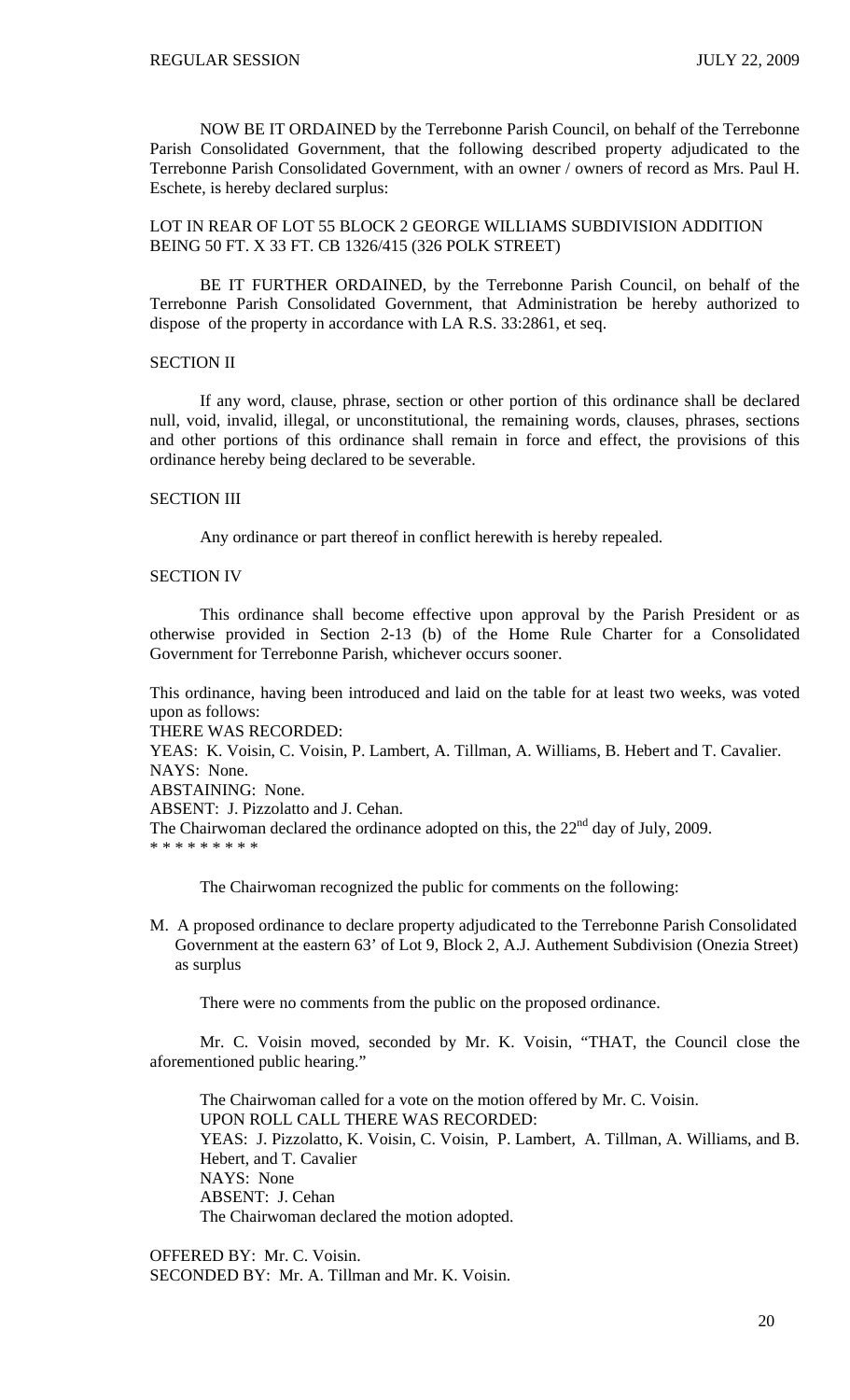# ORDINANCE NO. 7676

# AN ORDINANCE DECLARING PROPERTY ADJUDICATED TO TERREBONNE PARISH CONSOLIDATED GOVERNMENT AS SURPLUS AND NOT NEEDED FOR A PUBLIC PURPOSE; EASTERN 63' OF LOT 9 BLOCK 2 A. J. AUTHEMENT SUBD. CB 2040/440 (ONEZIA STREET); WITH OWNER / OWNERS OF RECORD AS ROY P. LUKE; AND TO ADDRESS OTHER MATTERS RELATIVE THERETO.

 WHEREAS, 5.1667% of immovable property owned by ROY P. LUKE and described below was adjudicated to the Terrebonne Parish Consolidated Government on June 25, 2003 for nonpayment of taxes; and

 WHEREAS, the three (3) year period for redemption provided by Art. 7, §25 of the Louisiana Constitution has elapsed, and the owner of record has failed to redeem the adjudicated property; and

 WHEREAS, LA R.S. 33:2866 provides that the parish may sell adjudicated property in accordance with law after the expiration of the period for redemption; and

 WHEREAS, the Terrebonne Parish Consolidated Government now wishes to declare the property described below surplus and not needed for a public purpose and to dispose of said property in accordance with LA R.S. 33:2861, et seq.; and

# SECTION I

#### A

NOW BE IT ORDAINED by the Terrebonne Parish Council, on behalf of the Terrebonne Parish Consolidated Government, that the following described property adjudicated to the Terrebonne Parish Consolidated Government, with an owner / owners of record as Roy P. Luke, is hereby declared surplus:

# EASTERN 63' OF LOT 9, BLOCK 2 A. J. AUTHEMENT SUBDIVISION CB 2040/440 (ONEZIA STREET)

 BE IT FURTHER ORDAINED, by the Terrebonne Parish Council, on behalf of the Terrebonne Parish Consolidated Government, that Administration be hereby authorized to dispose of the property in accordance with LA R.S. 33:2861, et seq.

## SECTION II

If any word, clause, phrase, section or other portion of this ordinance shall be declared null, void, invalid, illegal, or unconstitutional, the remaining words, clauses, phrases, sections and other portions of this ordinance shall remain in force and effect, the provisions of this ordinance hereby being declared to be severable.

### SECTION III

Any ordinance or part thereof in conflict herewith is hereby repealed.

## SECTION IV

This ordinance shall become effective upon approval by the Parish President or as otherwise provided in Section 2-13 (b) of the Home Rule Charter for a Consolidated Government for Terrebonne Parish, whichever occurs sooner.

This ordinance, having been introduced and laid on the table for at least two weeks, was voted upon as follows:

THERE WAS RECORDED: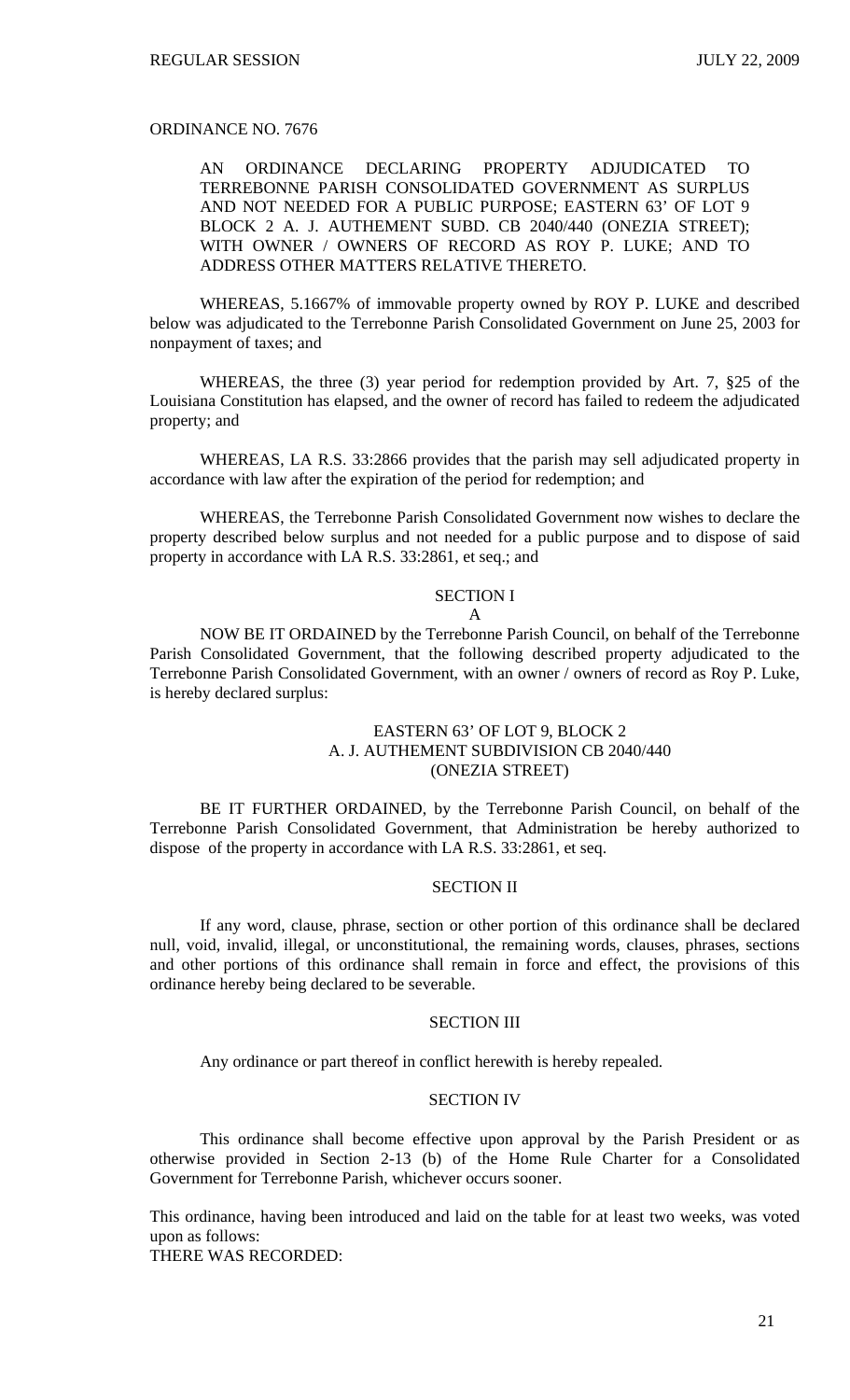YEAS: J. Pizzolatto, K. Voisin, C. Voisin, P. Lambert, A. Tillman, A. Williams, B. Hebert and T. Cavalier. NAYS: None. ABSTAINING: None. ABSENT: J. Cehan. The Chairwoman declared the ordinance adopted on this, the  $22<sup>nd</sup>$  day of July, 2009. \* \* \* \* \* \* \* \* \*

The Chairwoman recognized the public for comments on the following:

N. A proposed ordinance to declare property adjudicated to the Terrebonne Parish Consolidated Government at Lot 16, Block 4, Add. 2, A.J. Authement Subdivision (Orange Street) as surplus

There were no comments from the public on the proposed ordinance.

 Mr. C. Voisin moved, seconded by Mr. A. Tillman, "THAT, the Council close the aforementioned public hearing."

 The Chairwoman called for a vote on the motion offered by Mr. C. Voisin. UPON ROLL CALL THERE WAS RECORDED: YEAS: J. Pizzolatto, K. Voisin, C. Voisin, P. Lambert, A. Tillman, A. Williams, and B. Hebert, and T. Cavalier NAYS: None ABSENT: J. Cehan The Chairwoman declared the motion adopted.

OFFERED BY: Mr. C. Voisin. SECONDED BY: Mr. A. Tillman.

ORDINANCE NO. 7677

AN ORDINANCE DECLARING PROPERTY ADJUDICATED TO TERREBONNE PARISH CONSOLIDATED GOVERNMENT AS SURPLUS AND NOT NEEDED FOR A PUBLIC PURPOSE; LOT 16 BLOCK 4 ADDEN 2 A. J. AUTHEMENT SUBDIVISION #2 CB 1609/742 (ORANGE STREET); WITH OWNER / OWNERS OF RECORD AS DAVID HAYES LEEDY; AND TO ADDRESS OTHER MATTERS RELATIVE THERETO.

 WHEREAS, 11% of immovable property owned by David Hayes Leedy and described below was adjudicated to the Terrebonne Parish Consolidated Government on June 30, 1998 for nonpayment of taxes; and

 WHEREAS, the three (3) year period for redemption provided by Art. 7, §25 of the Louisiana Constitution has elapsed, and the owner of record has failed to redeem the adjudicated property; and

 WHEREAS, LA R.S. 33:2866 provides that the parish may sell adjudicated property in accordance with law after the expiration of the period for redemption; and

 WHEREAS, the Terrebonne Parish Consolidated Government now wishes to declare the property described below surplus and not needed for a public purpose and to dispose of said property in accordance with LA R.S. 33:2861, et seq.; and

# SECTION I

NOW BE IT ORDAINED by the Terrebonne Parish Council, on behalf of the Terrebonne Parish Consolidated Government, that the following described property adjudicated to the Terrebonne Parish Consolidated Government, with an owner / owners of record as DAVID HAYES LEEDY, is hereby declared surplus: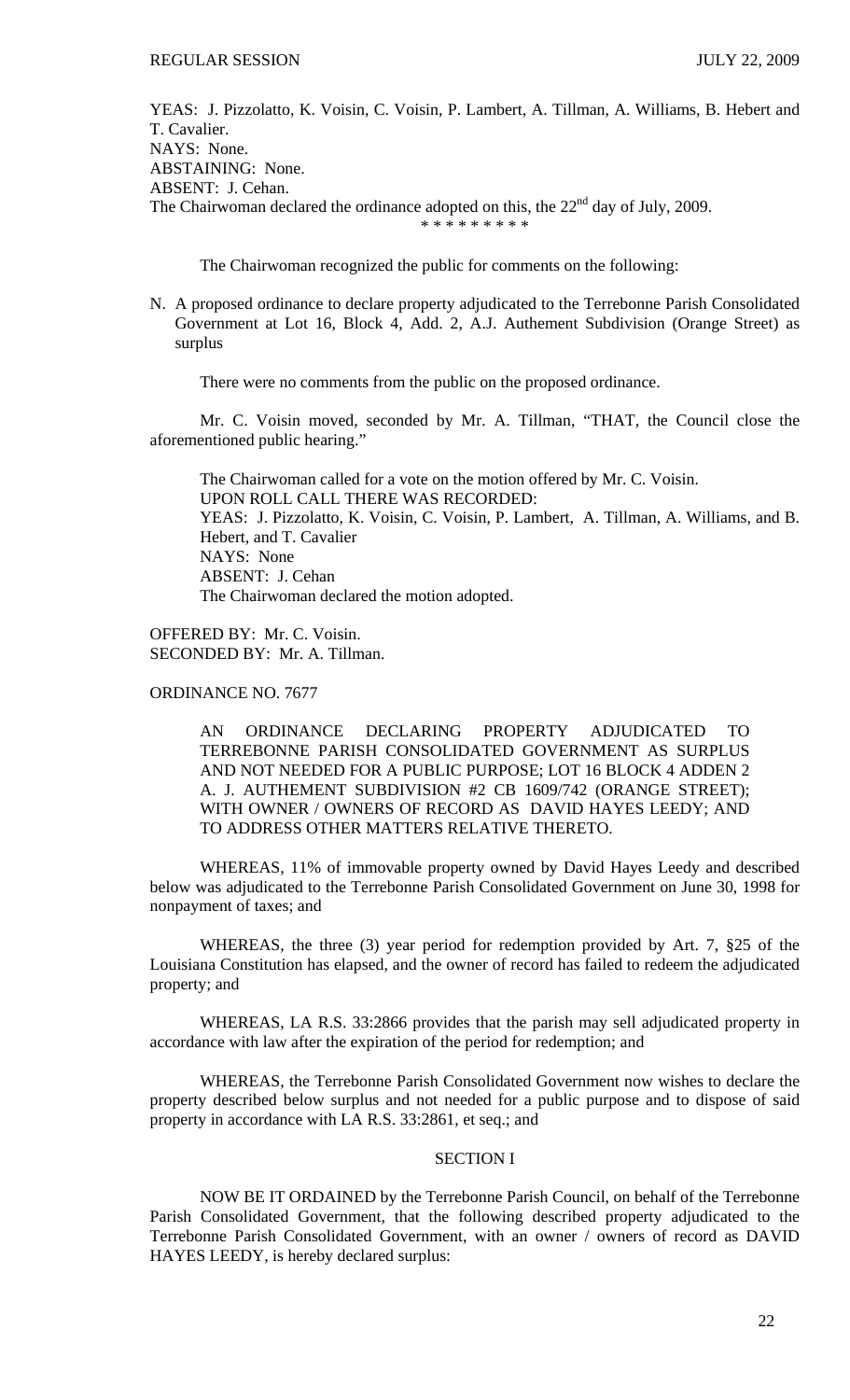LOT 16 BLOCK 4 ADDEN 2, A. J. AUTHMENT SUBDIVISION #2 CB 1609/742 (ORANGE STREET)

BE IT FURTHER ORDAINED, by the Terrebonne Parish Council, on behalf of the Terrebonne Parish Consolidated Government, that Administration be hereby authorized to dispose of the property in accordance with LA R.S. 33:2861, et seq.

### SECTION II

If any word, clause, phrase, section or other portion of this ordinance shall be declared null, void, invalid, illegal, or unconstitutional, the remaining words, clauses, phrases, sections and other portions of this ordinance shall remain in force and effect, the provisions of this ordinance hereby being declared to be severable.

### SECTION III

Any ordinance or part thereof in conflict herewith is hereby repealed.

### SECTION IV

This ordinance shall become effective upon approval by the Parish President or as otherwise provided in Section 2-13 (b) of the Home Rule Charter for a Consolidated Government for Terrebonne Parish, whichever occurs sooner.

This ordinance, having been introduced and laid on the table for at least two weeks, was voted upon as follows:

THERE WAS RECORDED:

YEAS: J. Pizzolatto, K. Voisin, C. Voisin, J. Cehan, P. Lambert, A. Tillman, A. Williams, B. Hebert and T. Cavalier. NAYS: None.

ABSTAINING: None.

ABSENT: None.

The Chairwoman declared the ordinance adopted on this, the  $22<sup>nd</sup>$  day of July, 2009.

\* \* \* \* \* \* \* \* \*

The Chairwoman recognized the public for comments on the following:

O. A proposed ordinance to declare property adjudicated to the Terrebonne Parish Consolidated Government at Lot 17, Block 5, Add. 2, A.J. Authement Subdivision (Orange Street) as surplus

There were no comments from the public on the proposed ordinance.

 Mr. C. Voisin moved, seconded by Mr. A. Tillman, "THAT, the Council close the aforementioned public hearing."

 The Chairwoman called for a vote on the motion offered by Mr. C. Voisin. UPON ROLL CALL THERE WAS RECORDED: YEAS: J. Pizzolatto, K. Voisin, C. Voisin, J. Cehan, P. Lambert, A. Tillman, A. Williams, and B. Hebert, and T. Cavalier NAYS: None ABSENT: None The Chairwoman declared the motion adopted.

OFFERED BY: Mr. C. Voisin. SECONDED BY: Mr. A. Tillman.

ORDINANCE NO. 7678

AN ORDINANCE DECLARING PROPERTY ADJUDICATED TO TERREBONNE PARISH CONSOLIDATED GOVERNMENT AS SURPLUS AND NOT NEEDED FOR A PUBLIC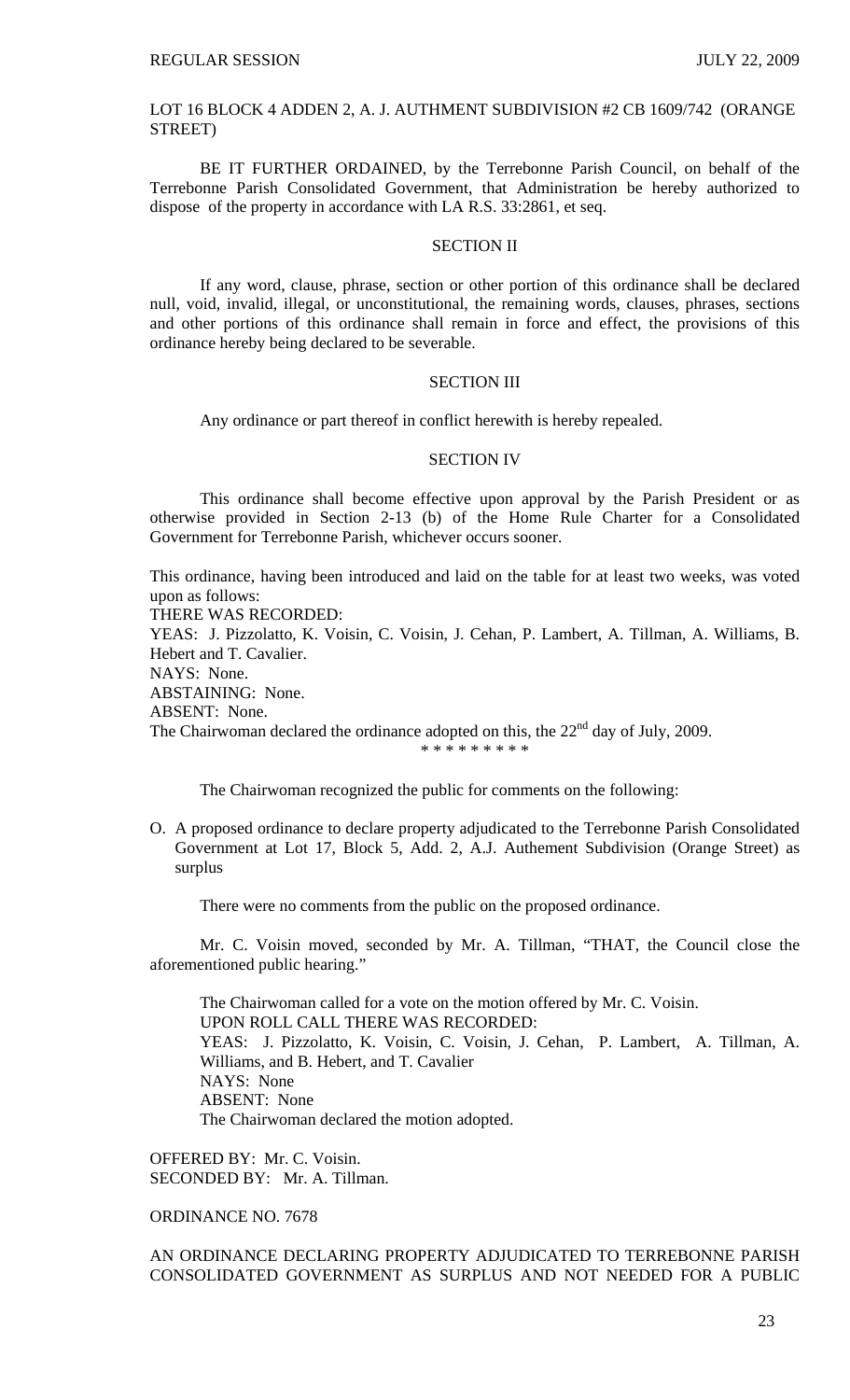PURPOSE; LOT 17 BLOCK 5 ADDEN 2 A. J. AUTHEMENT SUBDIVISION (ORANGE STREET); WITH OWNER / OWNERS OF RECORD AS A-1 BONDING COMPANY, INC.; AND TO ADDRESS OTHER MATTERS RELATIVE THERETO.

 WHEREAS, 100% of immovable property owned by A-1 BONDING COMPANY, INC. and described below was adjudicated to the Terrebonne Parish Consolidated Government on June 21, 2006 for nonpayment of taxes; and

 WHEREAS, the three (3) year period for redemption provided by Art. 7, §25 of the Louisiana Constitution has elapsed, and the owner of record has failed to redeem the adjudicated property; and

 WHEREAS, LA R.S. 33:2866 provides that the parish may sell adjudicated property in accordance with law after the expiration of the period for redemption; and

 WHEREAS, the Terrebonne Parish Consolidated Government now wishes to declare the property described below surplus and not needed for a public purpose and to dispose of said property in accordance with LA R.S. 33:2861, et seq.; and

### SECTION I

NOW BE IT ORDAINED by the Terrebonne Parish Council, on behalf of the Terrebonne Parish Consolidated Government, that the following described property adjudicated to the Terrebonne Parish Consolidated Government, with an owner / owners of record as A-1 BONDING COMPANY, INC., is hereby declared surplus:

# LOT 17 BLOCK 5 ADDEN 2, A. J. AUTHMENT SUBDIVISION (ORANGE STREET)

BE IT FURTHER ORDAINED, by the Terrebonne Parish Council, on behalf of the Terrebonne Parish Consolidated Government, that Administration be hereby authorized to dispose of the property in accordance with LA R.S. 33:2861, et seq.

## SECTION II

If any word, clause, phrase, section or other portion of this ordinance shall be declared null, void, invalid, illegal, or unconstitutional, the remaining words, clauses, phrases, sections and other portions of this ordinance shall remain in force and effect, the provisions of this ordinance hereby being declared to be severable.

## SECTION III

Any ordinance or part thereof in conflict herewith is hereby repealed.

### SECTION IV

This ordinance shall become effective upon approval by the Parish President or as otherwise provided in Section 2-13 (b) of the Home Rule Charter for a Consolidated Government for Terrebonne Parish, whichever occurs sooner.

This ordinance, having been introduced and laid on the table for at least two weeks, was voted upon as follows: THERE WAS RECORDED: YEAS: J. Pizzolatto, K. Voisin, C. Voisin, J. Cehan, P. Lambert, A. Tillman, A. Williams, B. Hebert and T. Cavalier. NAYS: None. ABSTAINING: None. ABSENT: None. The Chairwoman declared the ordinance adopted on this, the  $22<sup>nd</sup>$  day of July, 2009.

```
* * * * * * * * *
```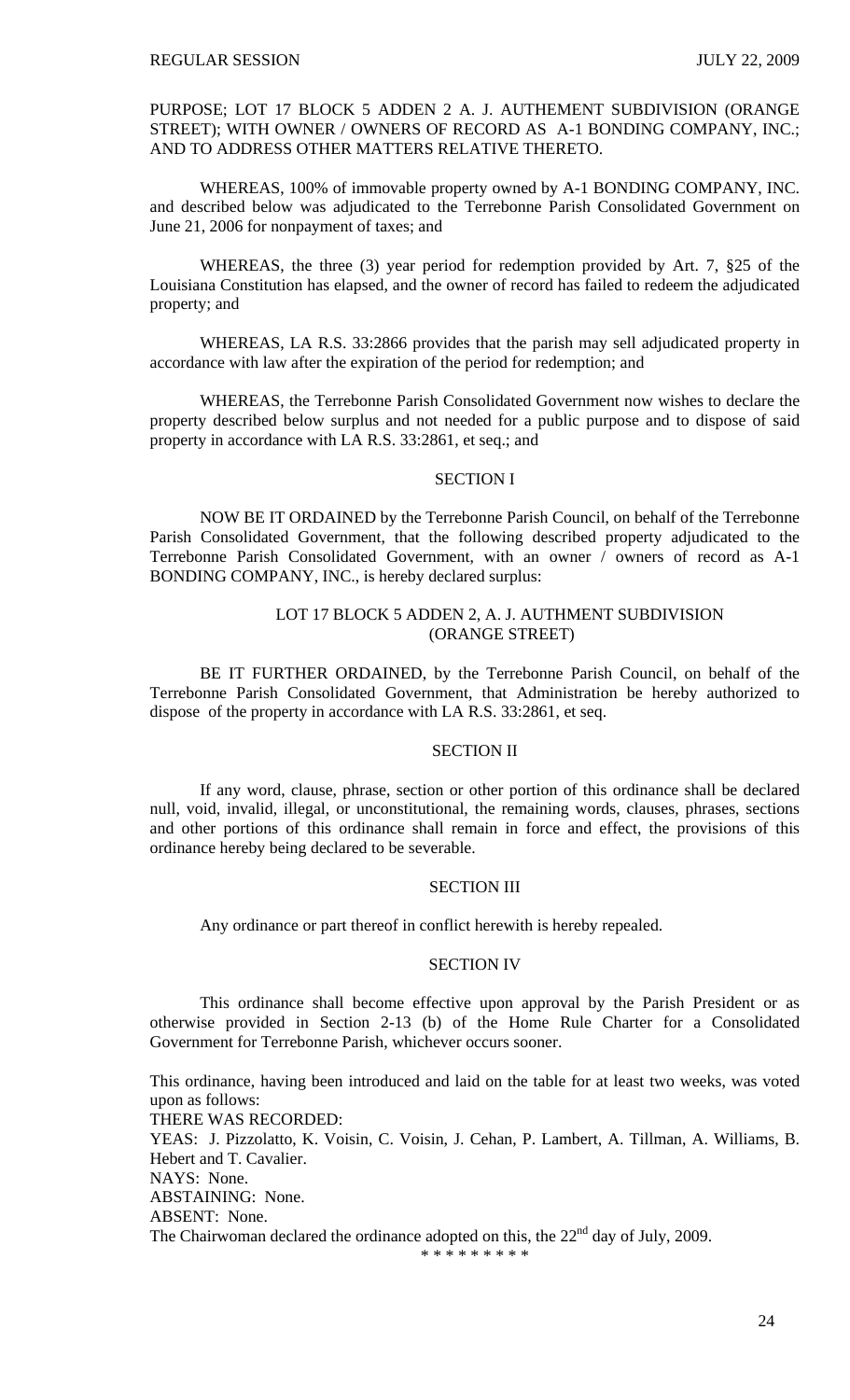The Chairwoman recognized the public for comments on the following:

P. A proposed ordinance to declare property adjudicated to the Terrebonne Parish Consolidated Government at 631 and 633 Zeringer Street as surplus

There were no comments from the public on the proposed ordinance.

 Mr. A. Tillman moved, seconded by Mr. K. Voisin, "THAT, the Council close the aforementioned public hearing."

 The Chairwoman called for a vote on the motion offered by Mr. A. Tillman. UPON ROLL CALL THERE WAS RECORDED: YEAS: J. Pizzolatto, K. Voisin, C. Voisin, J. Cehan, P. Lambert, A. Tillman, A. Williams, and B. Hebert, and T. Cavalier NAYS: None ABSENT: None The Chairwoman declared the motion adopted.

OFFERED BY: Mr. A. Tillman. SECONDED BY: Mr. K. Voisin.

# ORDINANCE NO. 7679

AN ORDINANCE DECLARING PROPERTY ADJUDICATED TO TERREBONNE PARISH CONSOLIDATED GOVERNMENT AS SURPLUS AND NOT NEEDED FOR A PUBLIC PURPOSE; LOT 9, BLOCK 6 DEWEYVILLE (631 & 633 ZERINGER STREET); WITH OWNER/OWNERS OF RECORD AS TEENA (TINA) WILLIAMS; AND TO ADDRESS OTHER MATTERS RELATIVE THERETO.

 WHEREAS, 1/18 of immovable property owned by Teena (Tina) Williams and described below was adjudicated to the Terrebonne Parish Consolidated Government on July 8, 1994 for nonpayment of taxes; and

 WHEREAS, the three (3) year period for redemption provided by Art. 7, §25 of the Louisiana Constitution has elapsed, and the owner of record has failed to redeem the adjudicated property; and

 WHEREAS, LA R.S. 33:2866 provides that the parish may sell adjudicated property in accordance with law after the expiration of the period for redemption; and

 WHEREAS, the Terrebonne Parish Consolidated Government now wishes to declare the property described below surplus and not needed for a public purpose and to dispose of said property in accordance with LA R.S. 33:2861, et seq.; and

# SECTION I

NOW BE IT ORDAINED by the Terrebonne Parish Council, on behalf of the Terrebonne Parish Consolidated Government, that the following described property adjudicated to the Terrebonne Parish Consolidated Government, with an owner / owners of record as TEENA (TINA) WILLIAMS, is hereby declared surplus:

# LOT 9 BLOCK 6 DEWEYVILLE (631 & 633 ZERINGER STREET)

BE IT FURTHER ORDAINED, by the Terrebonne Parish Council, on behalf of the Terrebonne Parish Consolidated Government, that Administration be hereby authorized to dispose of the property in accordance with LA R.S. 33:2861, et seq.

# SECTION II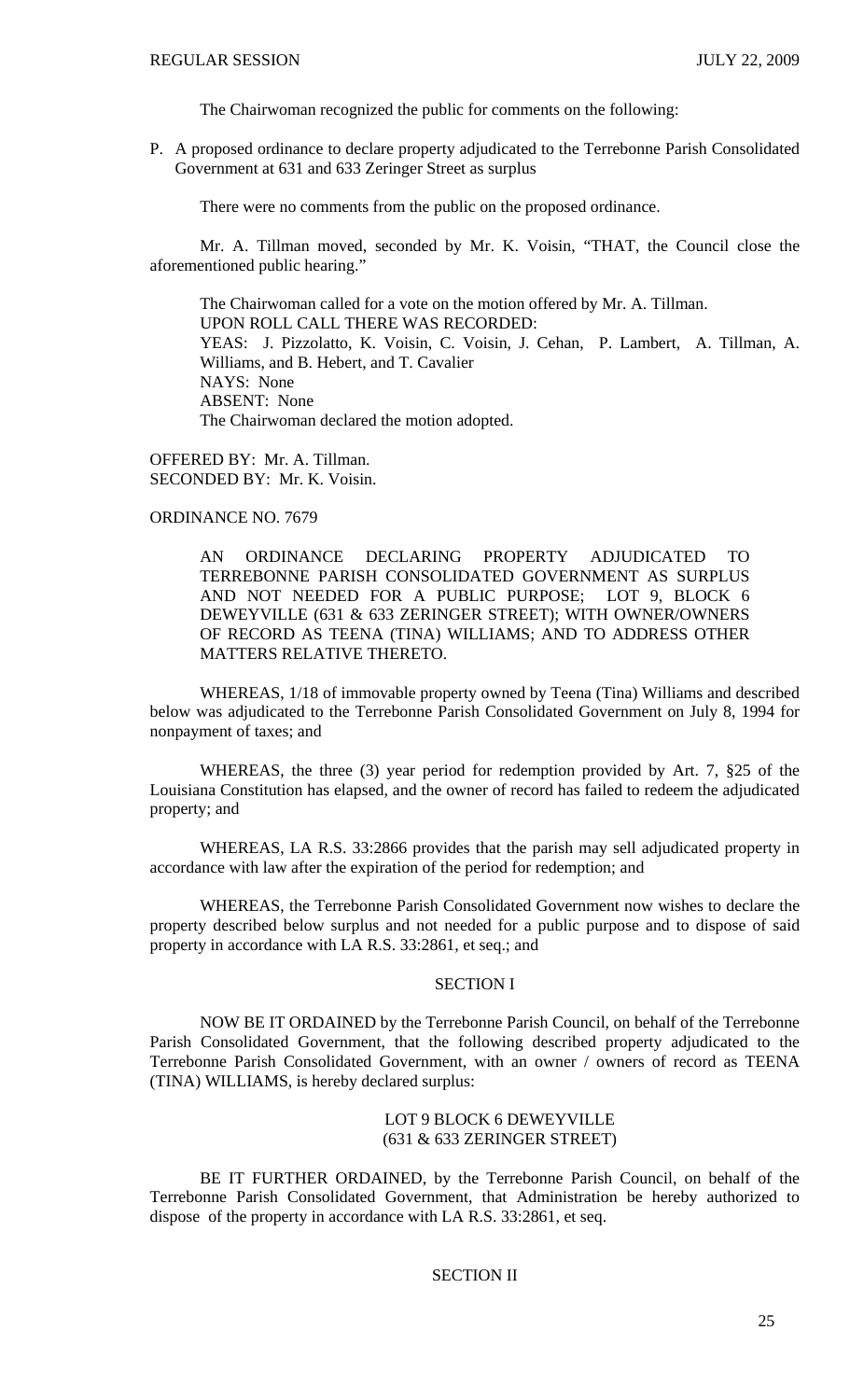If any word, clause, phrase, section or other portion of this ordinance shall be declared null, void, invalid, illegal, or unconstitutional, the remaining words, clauses, phrases, sections and other portions of this ordinance shall remain in force and effect, the provisions of this ordinance hereby being declared to be severable.

## SECTION III

Any ordinance or part thereof in conflict herewith is hereby repealed.

### SECTION IV

This ordinance shall become effective upon approval by the Parish President or as otherwise provided in Section 2-13 (b) of the Home Rule Charter for a Consolidated Government for Terrebonne Parish, whichever occurs sooner.

This ordinance, having been introduced and laid on the table for at least two weeks, was voted upon as follows:

THERE WAS RECORDED: YEAS: J. Pizzolatto, K. Voisin, C. Voisin, J. Cehan, P. Lambert, A. Tillman, A. Williams, B. Hebert and T. Cavalier. NAYS: None. ABSTAINING: None. ABSENT: None. The Chairwoman declared the ordinance adopted on this, the  $22<sup>nd</sup>$  day of July, 2009. \* \* \* \* \* \* \* \* \*

The Chairwoman recognized the public for comments on the following:

Q. A proposed ordinance to declare property adjudicated to the Terrebonne Parish Consolidated Government at 6698 Grand Caillou Road as surplus

There were no comments from the public on the proposed ordinance.

 Mr. C. Voisin moved, seconded by Mr. P. Lambert, "THAT, the Council close the aforementioned public hearing."

 The Chairwoman called for a vote on the motion offered by Mr. C. Voisin. UPON ROLL CALL THERE WAS RECORDED: YEAS: J. Pizzolatto, K. Voisin, C. Voisin, J. Cehan, P. Lambert, A. Tillman, A. Williams, and B. Hebert, and T. Cavalier NAYS: None ABSENT: None The Chairwoman declared the motion adopted.

OFFERED BY: Mr. C. Voisin. SECONDED BY: Mr. P. Lambert.

ORDINANCE NO. 7680

AN ORDINANCE DECLARING PROPERTY ADJUDICATED TO TERREBONNE PARISH CONSOLIDATED GOVERNMENT AS SURPLUS AND NOT NEEDED FOR A PUBLIC PURPOSE; ON THE LEFT DESCENDING BANK OF BAYOU GRAND CAILLOU BOUNDED NORTH BY PROTION OF LOT 3 NOW JIMMIE COLLINS BOUNDED SOUTH BY PORTION OF LOT 1 NOW SIDNEY HEBERT HAVING A FRONTAGE 192.06' MORE OR LESS BY DEPTH GRAND CAILLOU PUBLIC ROAD BIENG BATTURE PORTION OF LOT 2 OF NEW HOPE SUBDIVISION OF THE LAND OF THE ASHLAND PLANTING & MANUFACTURING CO. IN SEC 68 T19S R17E LESS SOUTHERNMOST 64' RETAINED BY MRS.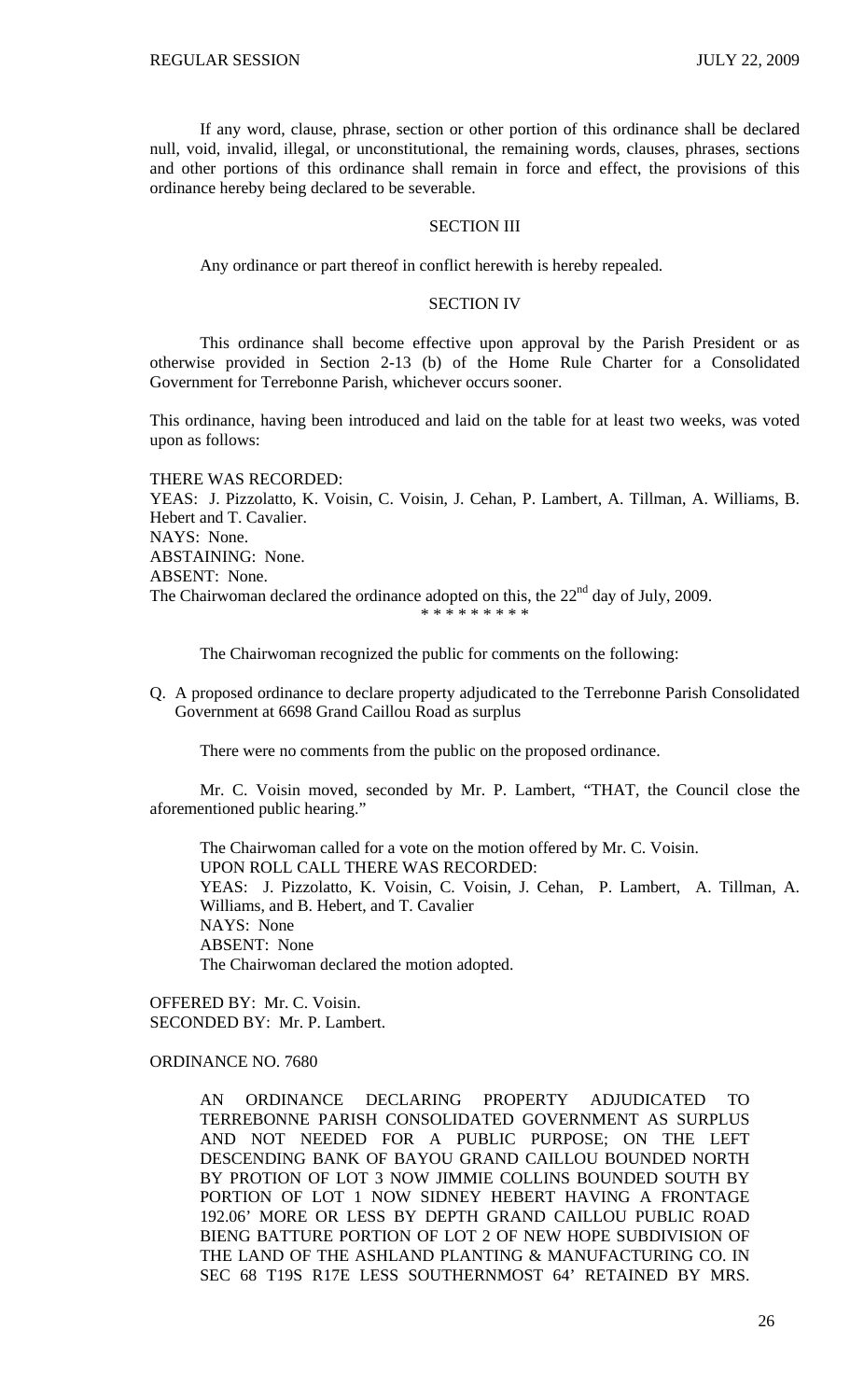## BERNICE A. CANCIENNE (6698 GRAND CAILLOU ROAD); WITH OWNER / OWNERS OF RECORD AS PAUL E. VERDIN; AND TO ADDRESS OTHER MATTERS RELATIVE THERETO.

 WHEREAS, 100% of immovable property owned by Paul E. Verdin and described below was adjudicated to the Terrebonne Parish Consolidated Government on June 21, 2006 for nonpayment of taxes; and

 WHEREAS, the three (3) year period for redemption provided by Art. 7, §25 of the Louisiana Constitution has elapsed, and the owner of record has failed to redeem the adjudicated property; and

 WHEREAS, LA R.S. 33:2866 provides that the parish may sell adjudicated property in accordance with law after the expiration of the period for redemption; and

 WHEREAS, the Terrebonne Parish Consolidated Government now wishes to declare the property described below surplus and not needed for a public purpose and to dispose of said property in accordance with LA R.S. 33:2861, et seq.; and

## SECTION I

NOW BE IT ORDAINED by the Terrebonne Parish Council, on behalf of the Terrebonne Parish Consolidated Government, that the following described property adjudicated to the Terrebonne Parish Consolidated Government, with an owner / owners of record as Paul E. Verdin, is hereby declared surplus:

ON THE LEFT DESCENDING BANK OF BAYOU GRAND CAILLOU BOUNDED NORTH BY PROTION OF LOT 3 NOW JIMMIE COLLINS BOUNDED SOUTH BY PORTION OF LOT 1 NOW SIDNEY HEBERT HAVING A FRONTAGE 192.06' MORE OR LESS BY DEPTH GRAND CAILLOU PUBLIC ROAD BIENG BATTURE PORTION OF LOT 2 OF NEW HOPE SUBDIVISION OF THE LAND OF THE ASHLAND PLANTING & MANUFACTURING CO. IN SEC 68 T19S R17E LESS SOUTHERNMOST 64' RETAINED BY MRS. BERNICE A. CANCIENNE (6698 GRAND CAILLOU ROAD)

BE IT FURTHER ORDAINED, by the Terrebonne Parish Council, on behalf of the Terrebonne Parish Consolidated Government, that Administration be hereby authorized to dispose of the property in accordance with LA R.S. 33:2861, et seq.

# SECTION II

If any word, clause, phrase, section or other portion of this ordinance shall be declared null, void, invalid, illegal, or unconstitutional, the remaining words, clauses, phrases, sections and other portions of this ordinance shall remain in force and effect, the provisions of this ordinance hereby being declared to be severable.

### SECTION III

Any ordinance or part thereof in conflict herewith is hereby repealed.

# SECTION IV

This ordinance shall become effective upon approval by the Parish President or as otherwise provided in Section 2-13 (b) of the Home Rule Charter for a Consolidated Government for Terrebonne Parish, whichever occurs sooner.

This ordinance, having been introduced and laid on the table for at least two weeks, was voted upon as follows:

THERE WAS RECORDED:

YEAS: J. Pizzolatto, K. Voisin, C. Voisin, J. Cehan, P. Lambert, A. Tillman, A. Williams, B. Hebert and T. Cavalier.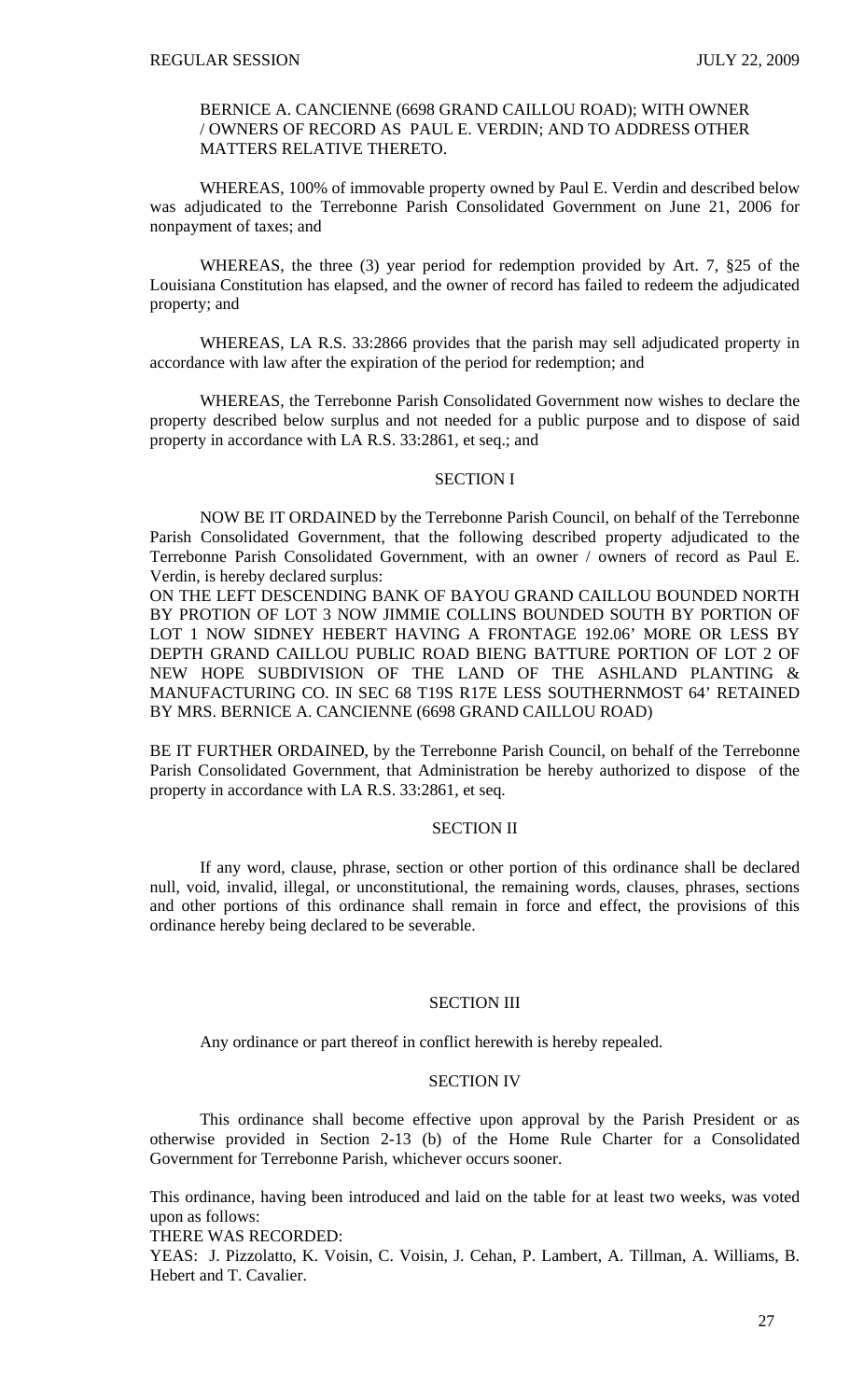NAYS: None. ABSTAINING: None. ABSENT: None. The Chairwoman declared the ordinance adopted on this, the  $22<sup>nd</sup>$  day of July, 2009. \* \* \* \* \* \* \* \* \*

The Chairwoman recognized the public for comments on the following:

R. A proposed ordinance to declare property adjudicated to the Terrebonne Parish Consolidated Government at property on the left descending bank of Bayou Terrebonne along Highway 659 as surplus

There were no comments from the public on the proposed ordinance.

 Mr. B. Hebert moved, seconded by Mr. C. Voisin, "THAT, the Council close the aforementioned public hearing."

 The Chairwoman called for a vote on the motion offered by Mr. B. Hebert. UPON ROLL CALL THERE WAS RECORDED: YEAS: J. Pizzolatto, K. Voisin, C. Voisin, J. Cehan, P. Lambert, A. Tillman, A. Williams, and B. Hebert, and T. Cavalier NAYS: No ne ABSENT: None The Chairwoman declared the motion adopted.

OFFERED BY: Mr. B. Hebert. SECONDED BY: Mr. K. Voisin.

ORDINANCE NO. 7681

AN ORDINANCE DECLARING PROPERTY ADJUDICATED TO TERREBONNE PARISH CONSOLIDATED GOVERNMENT AS SURPLUS AND NOT NEEDED FOR A PUBLIC PURPOSE; ON THE LEFT DESCENDING BANK OF BAYOU TERREBONNE BOUNDED ABOVE BY CLAUDE USE BOUNDED BELOW BY SIDNEY USE HAVING A FRONTAGE OF 222' BY DEPTH OF SECTION 101 T15S R16E LOCATED IN SECTION 101 T15S R16E LESS STRIP (7.0140 ACRES CB 522/200) SOLD WATERWORKS DIST. #1 OF THE PARISH OF TERREBONNE CB 522/251 LESS PARCEL 19-2 SOLD LA HWY DEPT CB 983/885 LESS ALL PROPERTY EAST SIDE HWY 659 SOLD MICHAEL ANTEE CB 1295/717 CB 1248/275 (HIGHWAY 659); WITH OWNER / OWNERS OF RECORD AS KATHERINE USE' BOURGEOIS (1/6) THERESA USE' PICOU (1/6), JUANTIA USE' BOURGEOIS (1/6), CELINE USE' BOURGEOIS ESTATE (1/12), THELMA USE' HIMEL (1/6), ROSE MARY USE' HOFFMAN (1/6), WILLIAM LEON BOURGEOIS (1/72), JAMES PAUL BOURGEOIS (1/72), DENISE BOURGEOIS AMEDEE (1/72), BARBARA BOURGEOIS AMEDEE (1/72), CLAIRE BOURGEOIS GRAINIER (1/72), CELINE BOURGEOIS (1/72); AND TO ADDRESS OTHER MATTERS RELATIVE THERETO.

 WHEREAS, 100% of immovable property owned by KATHERINE USE' BOURGEOIS (1/6) THERESA USE' PICOU (1/6), JUANTIA USE' BOURGEOIS (1/6), CELINE USE' BOURGEOIS ESTATE (1/12), THELMA USE' HIMEL (1/6), ROSE MARY USE' HOFFMAN (1/6), WILLIAM LEON BOURGEOIS (1/72), JAMES PAUL BOURGEOIS (1/72), DENISE BOURGEOIS AMEDEE (1/72), BARBARA BOURGEOIS AMEDEE (1/72), CLAIRE BOURGEOIS GRAINIER (1/72), CELINE BOURGEOIS (1/72) and described below was adjudicated to the Terrebonne Parish Consolidated Government on June 21, 2006 for nonpayment of taxes; and

 WHEREAS, the three (3) year period for redemption provided by Art. 7, §25 of the Louisiana Constitution has elapsed, and the owner of record has failed to redeem the adjudicated property; and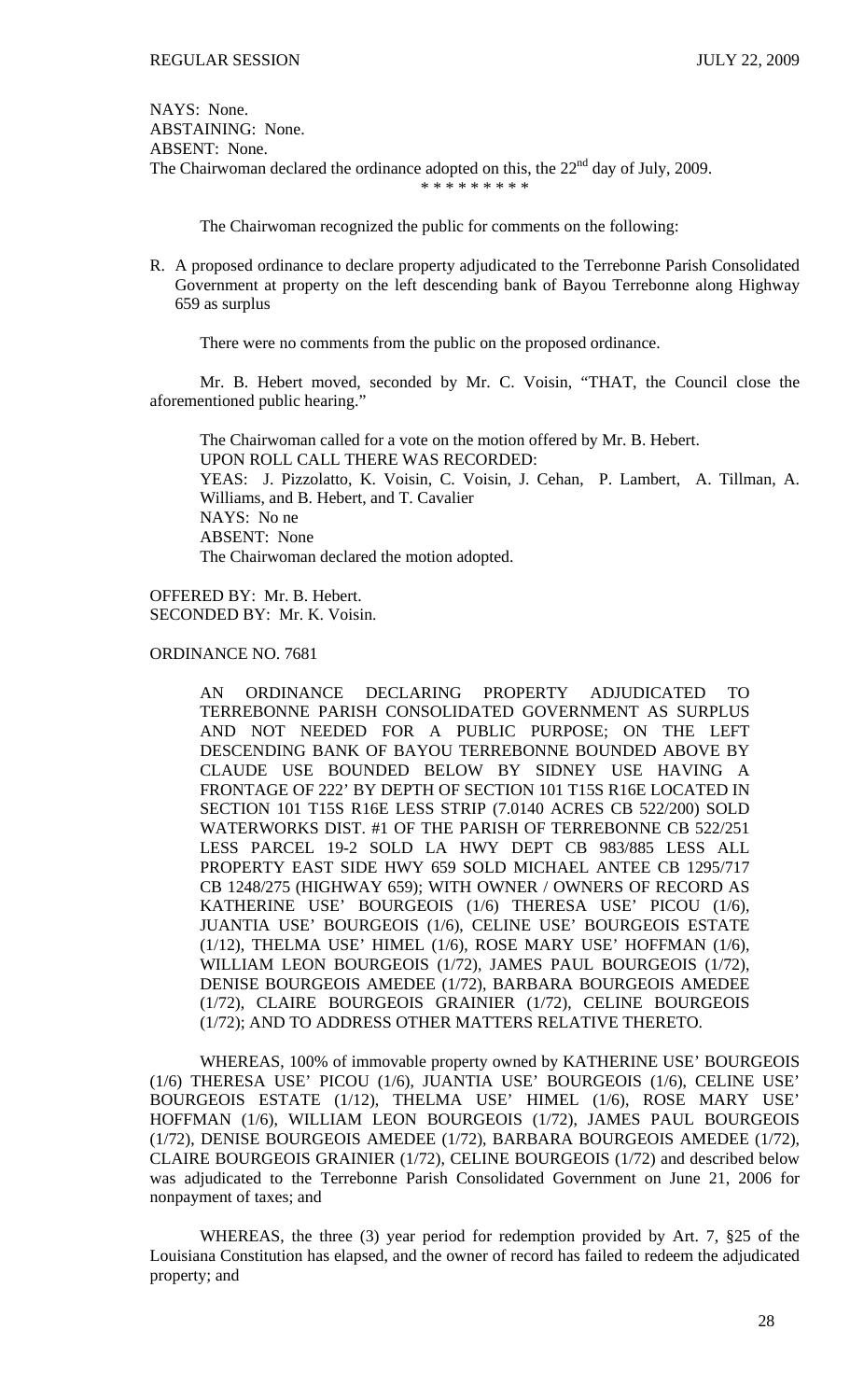WHEREAS, LA R.S. 33:2866 provides that the parish may sell adjudicated property in accordance with law after the expiration of the period for redemption; and

 WHEREAS, the Terrebonne Parish Consolidated Government now wishes to declare the property described below surplus and not needed for a public purpose and to dispose of said property in accordance with LA R.S. 33:2861, et seq.; and

## SECTION I

NOW BE IT ORDAINED by the Terrebonne Parish Council, on behalf of the Terrebonne Parish Consolidated Government, that the following described property adjudicated to the Terrebonne Parish Consolidated Government, with an owner / owners of record as KATHERINE USE' BOURGEOIS (1/6) THERESA USE' PICOU (1/6), JUANTIA USE' BOURGEOIS (1/6), CELINE USE' BOURGEOIS ESTATE (1/12), THELMA USE' HIMEL (1/6), ROSE MARY USE' HOFFMAN (1/6), WILLIAM LEON BOURGEOIS (1/72), JAMES PAUL BOURGEOIS (1/72), DENISE BOURGEOIS AMEDEE (1/72), BARBARA BOURGEOIS AMEDEE (1/72), CLAIRE BOURGEOIS GRAINIER (1/72), CELINE BOURGEOIS (1/72), is hereby declared surplus:

ON THE LEFT DESCENDING BANK OF BAYOU TERREBONNE BOUNDED ABOVE BY CLAUDE USE BOUNDED BELOW BY SIDNEY USE HAVING A FRONTAGE OF 222' BY DEPTH OF SECTION 101 T15S R16E LOCATED IN SECTION 101 T15S R16E LESS STRIP (7.0140 ACRES CB 522/200) SOLD WATERWORKS DIST. #1 OF THE PARISH OF TERREBONNE CB 522/251 LESS PARCEL 19-2 SOLD LA HWY DEPT CB 983/885 LESS ALL PROPERTY EAST SIDE HWY 659 SOLD MICHAEL ANTEE CB 1295/717 CB 1248/275 (HIGHWAY 659)

BE IT FURTHER ORDAINED, by the Terrebonne Parish Council, on behalf of the Terrebonne Parish Consolidated Government, that Administration be hereby authorized to dispose of the property in accordance with LA R.S. 33:2861, et seq.

## SECTION II

If any word, clause, phrase, section or other portion of this ordinance shall be declared null, void, invalid, illegal, or unconstitutional, the remaining words, clauses, phrases, sections and other portions of this ordinance shall remain in force and effect, the provisions of this ordinance hereby being declared to be severable.

## SECTION III

Any ordinance or part thereof in conflict herewith is hereby repealed.

## SECTION IV

This ordinance shall become effective upon approval by the Parish President or as otherwise provided in Section 2-13 (b) of the Home Rule Charter for a Consolidated Government for Terrebonne Parish, whichever occurs sooner.

This ordinance, having been introduced and laid on the table for at least two weeks, was voted upon as follows: THERE WAS RECORDED: YEAS: J. Pizzolatto, K. Voisin, C. Voisin, J. Cehan, P. Lambert, A. Tillman, A. Williams, B. Hebert and T. Cavalier. NAYS: None. ABSTAINING: None. ABSENT: None. The Chairwoman declared the ordinance adopted on this, the  $22<sup>nd</sup>$  day of July, 2009. \* \* \* \* \* \* \* \* \*

The Chairwoman recognized the public for comments on the following: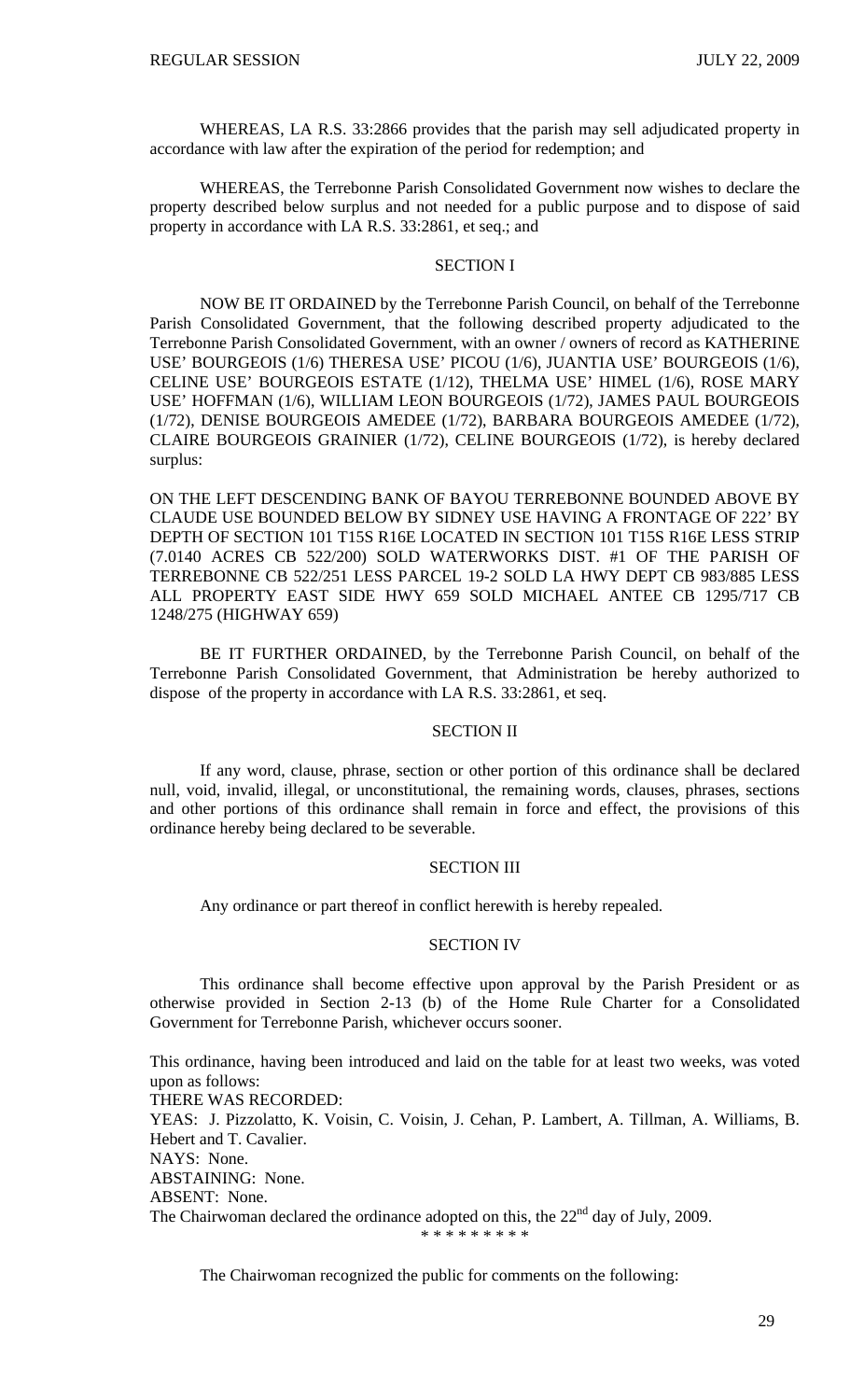S. A proposed ordinance to declare property adjudicated to the Terrebonne Parish Consolidated Government at 217 Fairlane Drive as surplus

There were no comments from the public on the proposed ordinance.

 Ms. T. Cavalier moved, seconded by Mr. K. Voisin, "THAT, the Council close the aforementioned public hearing."

 The Chairwoman called for a vote on the motion offered by Ms. T. Cavalier UPON ROLL CALL THERE WAS RECORDED: YEAS: J. Pizzolatto, K. Voisin, C. Voisin, J. Cehan, P. Lambert, A. Tillman, A. Williams, and B. Hebert, and T. Cavalier NAYS: None ABSENT: None The Chairwoman declared the motion adopted.

OFFERED BY: Ms. T. Cavalier. SECONDED BY: Mr. J. Cehan.

# ORDINANCE NO. 7682

AN ORDINANCE DECLARING PROPERTY ADJUDICATED TO TERREBONNE PARISH CONSOLIDATED GOVERNMENT AS SURPLUS AND NOT NEEDED FOR A PUBLIC PURPOSE; LOT 22 BLOCK 1 ADDEN 1 FAIRLANE SUBDIVISION (217 FAIRLANE DRIVE) WITH OWNER / OWNERS OF RECORD VERNIS M. JR. & LISA ROBICHEAUX, ALPHONSE HASTON, VF TAX, LLC, AND TO ADDRESS OTHER MATTERS RELATIVE THERETO.

 WHEREAS, 100% of immovable property owned by VERNIS M. JR. & LISA ROBICHEAUX (78%), ALPHONSE HASTON (40% OF 39/50), VERNIS M. JR. & LISA ROBICHEAUX (90% OF 11/50), VERNIS M. JR. & LISA ROBICHEAUX (11/500), VF TAX, LLC (51/100), ALPHONSE HASTON (117/250) and described below was adjudicated to the Terrebonne Parish Consolidated Government on June 16, 2994, June 17, 2005, June 21, 2006 for nonpayment of taxes; and

 WHEREAS, the three (3) year period for redemption provided by Art. 7, §25 of the Louisiana Constitution has elapsed, and the owner of record has failed to redeem the adjudicated property; and

 WHEREAS, LA R.S. 33:2866 provides that the parish may sell adjudicated property in accordance with law after the expiration of the period for redemption; and

 WHEREAS, the Terrebonne Parish Consolidated Government now wishes to declare the property described below surplus and not needed for a public purpose and to dispose of said property in accordance with LA R.S. 33:2861, et seq.; and

# SECTION I

NOW BE IT ORDAINED by the Terrebonne Parish Council, on behalf of the Terrebonne Parish Consolidated Government, that the following described property adjudicated to the Terrebonne Parish Consolidated Government, with an owner / owners of record as VERNIS M. JR. & LISA ROBICHEAUX (78%), ALPHONSE HASTON (40% OF 39/50), VERNIS M. JR. & LISA ROBICHEAUX (90% OF 11/50), VERNIS M. JR. & LISA ROBICHEAUX (11/500), VF TAX, LLC (51/100), ALPHONSE HASTON (117/250), is hereby declared surplus:

> LOT 22 LOCK 1 ADDEN 1 FAIRLANE SUBDIVISION (217 FAIRLANE DRIVE)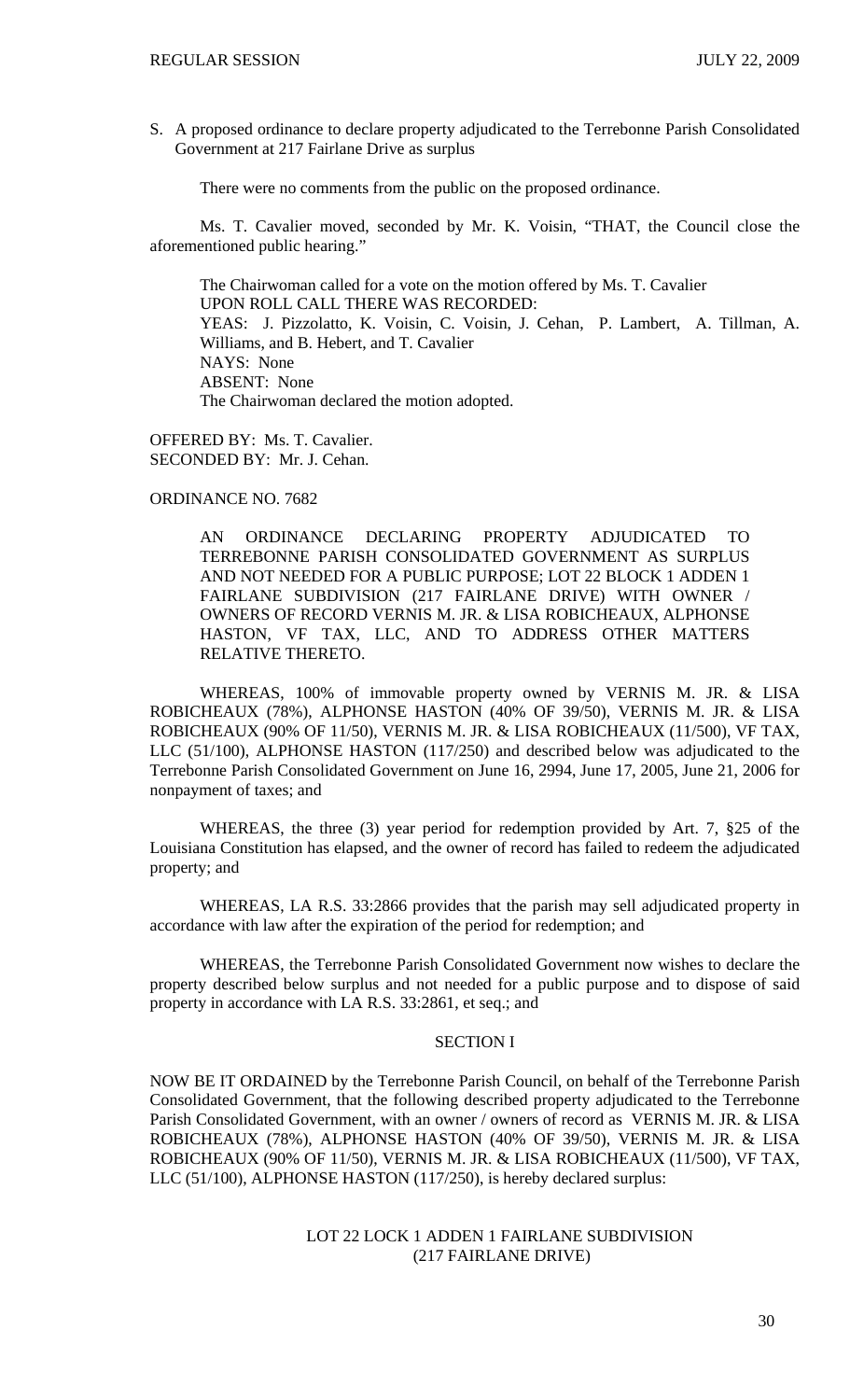BE IT FURTHER ORDAINED, by the Terrebonne Parish Council, on behalf of the Terrebonne Parish Consolidated Government, that Administration be hereby authorized to dispose of the property in accordance with LA R.S. 33:2861, et seq.

### SECTION II

If any word, clause, phrase, section or other portion of this ordinance shall be declared null, void, invalid, illegal, or unconstitutional, the remaining words, clauses, phrases, sections and other portions of this ordinance shall remain in force and effect, the provisions of this ordinance hereby being declared to be severable.

### SECTION III

Any ordinance or part thereof in conflict herewith is hereby repealed.

## SECTION IV

This ordinance shall become effective upon approval by the Parish President or as otherwise provided in Section 2-13 (b) of the Home Rule Charter for a Consolidated Government for Terrebonne Parish, whichever occurs sooner.

This ordinance, having been introduced and laid on the table for at least two weeks, was voted upon as follows:

THERE WAS RECORDED:

YEAS: J. Pizzolatto, K. Voisin, C. Voisin, J. Cehan, P. Lambert, A. Tillman, A. Williams, B. Hebert and T. Cavalier. NAYS: None.

ABSTAINING: None.

ABSENT: None.

The Chairwoman declared the ordinance adopted on this, the  $22<sup>nd</sup>$  day of July, 2009.

\* \* \* \* \* \* \* \* \*

The Chairwoman recognized the public for comments on the following:

T. A proposed ordinance to amend the 2009 Adopted Budget for the following items:

- St. Louis Bayou/Canal, CCC Ditch: \$273,220
- 2009 Medical/Professional Liability Insurance: \$8,846
- LA Association of Community Action Partnership: \$9,239
- National Association of County Engineers (NACE): \$31,409
- Federal Transit Administration Fund Grants: \$1,000,889."

There were no comments from the public on the proposed ordinance.

 Mr. B. Hebert moved, seconded by Ms. T. Cavalier, "THAT, the Council close the aforementioned public hearing."

 The Chairwoman called for a vote on the motion offered by Mr. B. Hebert. UPON ROLL CALL THERE WAS RECORDED: YEAS: J. Pizzolatto, K. Voisin, C. Voisin, J. Cehan, P. Lambert, A. Tillman, A. Williams, and B. Hebert, and T. Cavalier NAYS: None ABSENT: None The Chairwoman declared the motion adopted.

OFFERED BY: Ms. T. Cavalier. SECONDED BY: Mr. B. Hebert and Mr. K. Voisin.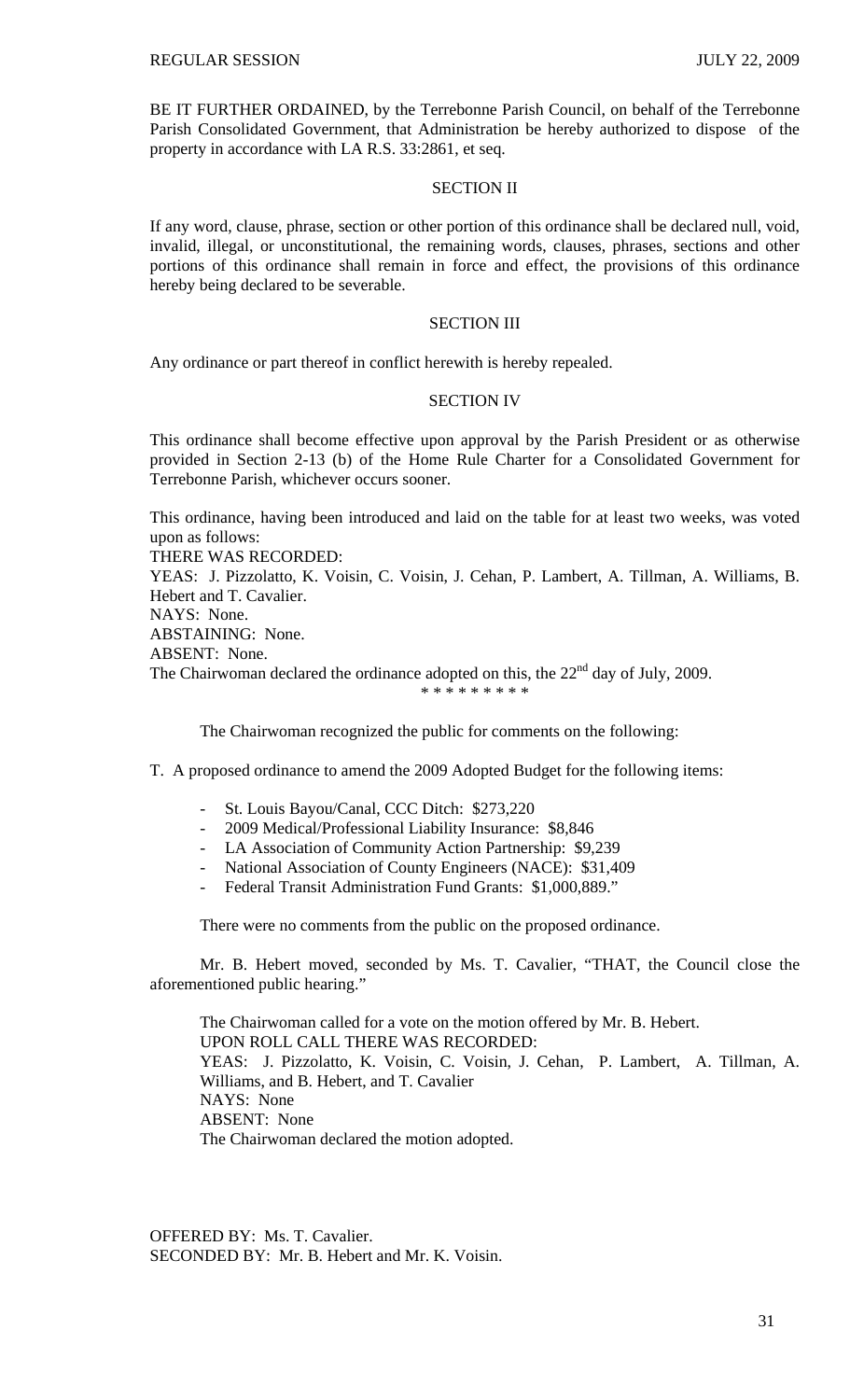# ORDINANCE NO. 7683

AN ORDINANCE TO AMEND THE 2009 ADOPTED OPERATING BUDGET FOR THE FOLLOWING ITEMS:

I. ST. LOUIS BAYOU/CANAL, CCC DITCH, \$273,220

II. 2009 MEDICAL/PROFESSIONAL LIAB. INSURANCE, \$8,846

III. LA ASSN. OF COMMUNITY ACTION PARTNERSHIP, \$9,239

IV. NATIONAL ASSN. OF COUNTY ENGINEERS (NACE) GRANT, \$31,409

V. FEDERAL TRANSIT ADMINISTRATION FUND GRANTS, \$1,000,889

# SECTION I

WHEREAS, Natural Resources Conservation Service (NRCS) and the Parish entered into a Cooperative Endeavor Agreement in the amount of \$1,110,867, and

WHEREAS, the Parish initially approved this project under Ordinance Number 7572 in the amount of \$968,745 with a 75%/25% split for construction, and

WHEREAS, NRCS is now approving a 90%/10% split which gives the Parish an additional amount of \$273,220, and

WHEREAS, the agreement is for the following projects and the construction amounts per project:

- St. Louis Bayou Reach #1, \$776,275
- CCC Ditch, \$268,238
- St. Louis Canal, \$66,354

WHEREAS, NRCS is authorized to assist the Parish in relieving hazards created by natural disasters that cause a sudden impairment of a watershed.

BE IT ORDAINED, by the Terrebonne Parish Council, on behalf of the Terrebonne Parish Consolidated Government, that the 2009 Adopted Budget be amended for the additional funding of the St. Louis Bayou/Canal CCC Ditch. (Attachment A)

## SECTION II

WHEREAS, Administration desires to implement Medical/Professional Liability coverage for the doctors and TPCG medical staff employees who treat prisoners at the Criminal Justice Complex, and

WHEREAS, the cost for 2009 Medical/Professional Liability coverage is \$8,846, and

 BE IT FURTHER ORDAINED, by the Terrebonne Parish Council, on behalf of the Terrebonne Parish Consolidated Government, that the 2009 Adopted Budget be amended for the funding for the Medical/Professional Liability coverage. (Attachment B)

# SECTION III

WHEREAS, in 2008, the Parish received \$15,417 from Louisiana Association of Community Action Partnerships, Inc. (LACAP) for a Client Education Grant of which \$6,178 was spent in 2008, and

WHEREAS, the remainder of these funds to be used in 2009 are \$9,239, and

WHEREAS, low income families in our community are in need of basic essentials to help with their everyday living such as energy saving light bulbs, smoke detectors, fans, heaters, and air conditions, and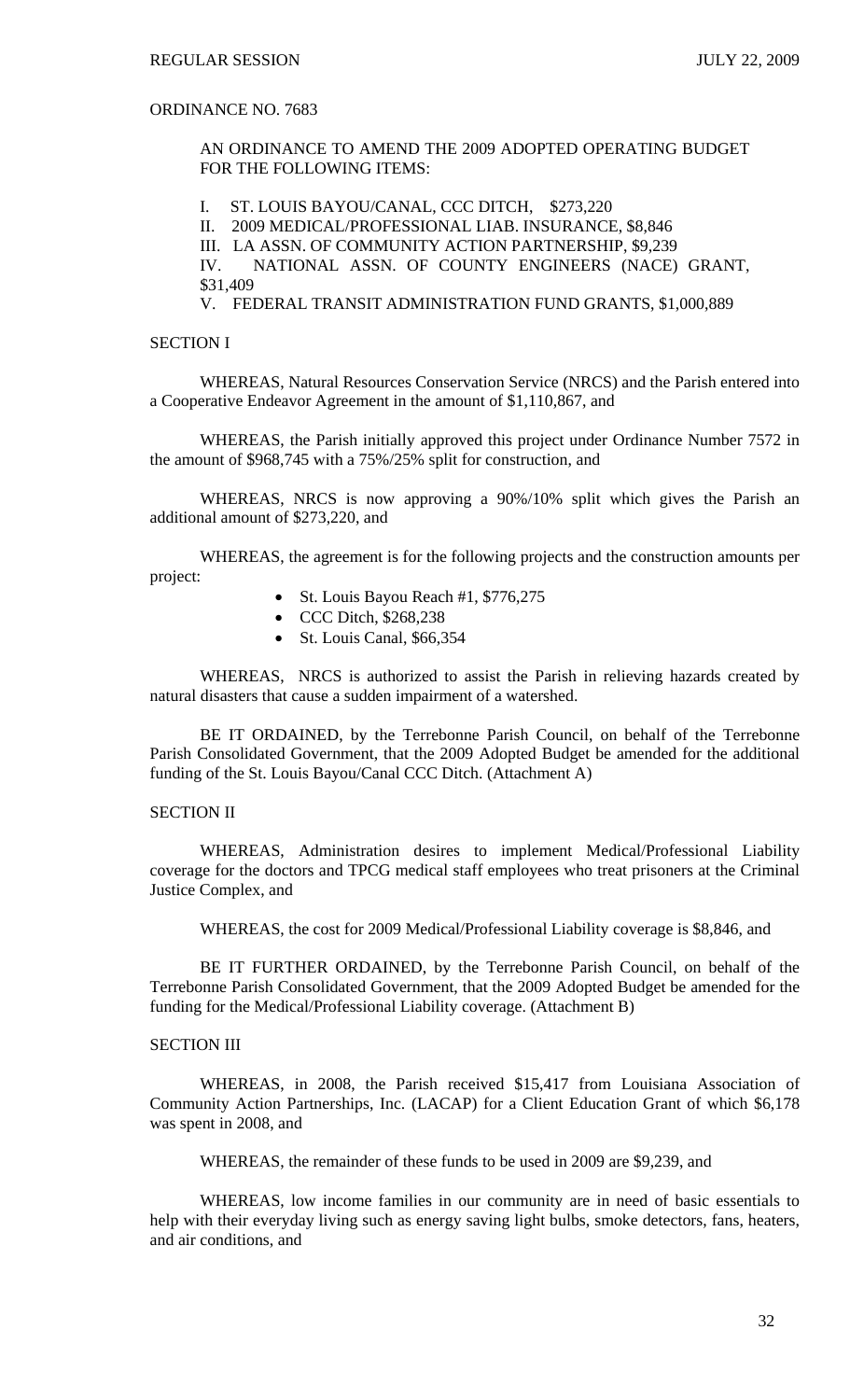WHEREAS, the goal of this grant is to educate and help families to become aware of the many cost effective measures they could use to help lower their monthly energy expenses.

BE IT FURTHER ORDAINED, by the Terrebonne Parish Council, on behalf of the Terrebonne Parish Consolidated Government, that the 2009 Adopted Budget be amended for the funding from the Louisiana Association of Community Action Partnerships, Inc. (Attachment C)

## SECTION IV

WHEREAS, the National Association of County Engineers (NACE) has awarded two grants to the Parish for acquiring special reflective signage for the roadways, and

 WHEREAS, one of the grants is for \$6,804 to be used for "roll goods" and the other grant called "outsider fabricator grant" is for \$24,605, and

WHEREAS, The National Association of County Engineers (NACE) launched its "Local Roads Matter" campaign to highlight the importance of "Local Roads" to our nation's transportation system. Over 75% of the roads and bridges in the United States are under local jurisdiction, but national and state transportation funding policies starve them of the resources necessary to maintain a state of good repair and meeting growing mobility needs. The surface transportation authorization provides us with the opportunity to act on these critical issues. NACE President added that "Across the nation, it is difficult for those responsible for the local road system to have a voice at the state level to ensure money is targeted for investment at the local level is actually spent at the local level."

BE IT FURTHER ORDAINED, by the Terrebonne Parish Council, on behalf of the Terrebonne Parish Consolidated Government, that the 2009 Adopted Budget be amended for the funding from the National Association of County Engineers. (Attachment D)

BE IT FURTHER ORDAINED, by the Terrebonne Parish Council, on behalf of the Terrebonne Parish Consolidated Government authorize the Parish President to approve the grant and any other documentation necessary for the funding from The National Association of County Engineers for the purpose of purchasing new roadway signage in Terrebonne Parish.

# SECTION V

WHEREAS, in 2008, the Parish applied for and received federal funds of \$346,667 of LADOTD Fiscal Year 2005 funds still remaining in the funding pool for small urban system operations, which became the Parish's Award Number LA90X329, and

 WHEREAS, concurrently an FTA application was awarded to the Parish as Award Number LA90X330 was reduced by \$141,045 because of the change in reimbursement funding ratios from 80% to 50% to accommodate the needs of the Urban Transit System in conjunction with the above mentioned Award Number LA90X329, and

WHEREAS, in 2009, Parish applied and was approved for 100% federal funding of \$795,267 (amending LA90X310) to cover the estimated additional costs of construction for the Transit Office & Maintenance Facility, and

WHEREAS, the overall effect in federal funding is an increase of \$1,000,889 of funding for the Parish Urban Transit Program and the local share is unaffected by these changes.

BE IT FURTHER ORDAINED, by the Terrebonne Parish Council, on behalf of the Terrebonne Parish Consolidated Government, that the 2009 Adopted Budget be amended to adjust previous funding grants for the Urban Transit System. (Attachment E)

This ordinance, having been introduced and laid on the table for at least two weeks, was voted upon as follows:

THERE WAS RECORDED:

YEAS: J. Pizzolatto, K. Voisin, C. Voisin, J. Cehan, P. Lambert, A. Tillman, A. Williams, B. Hebert and T. Cavalier.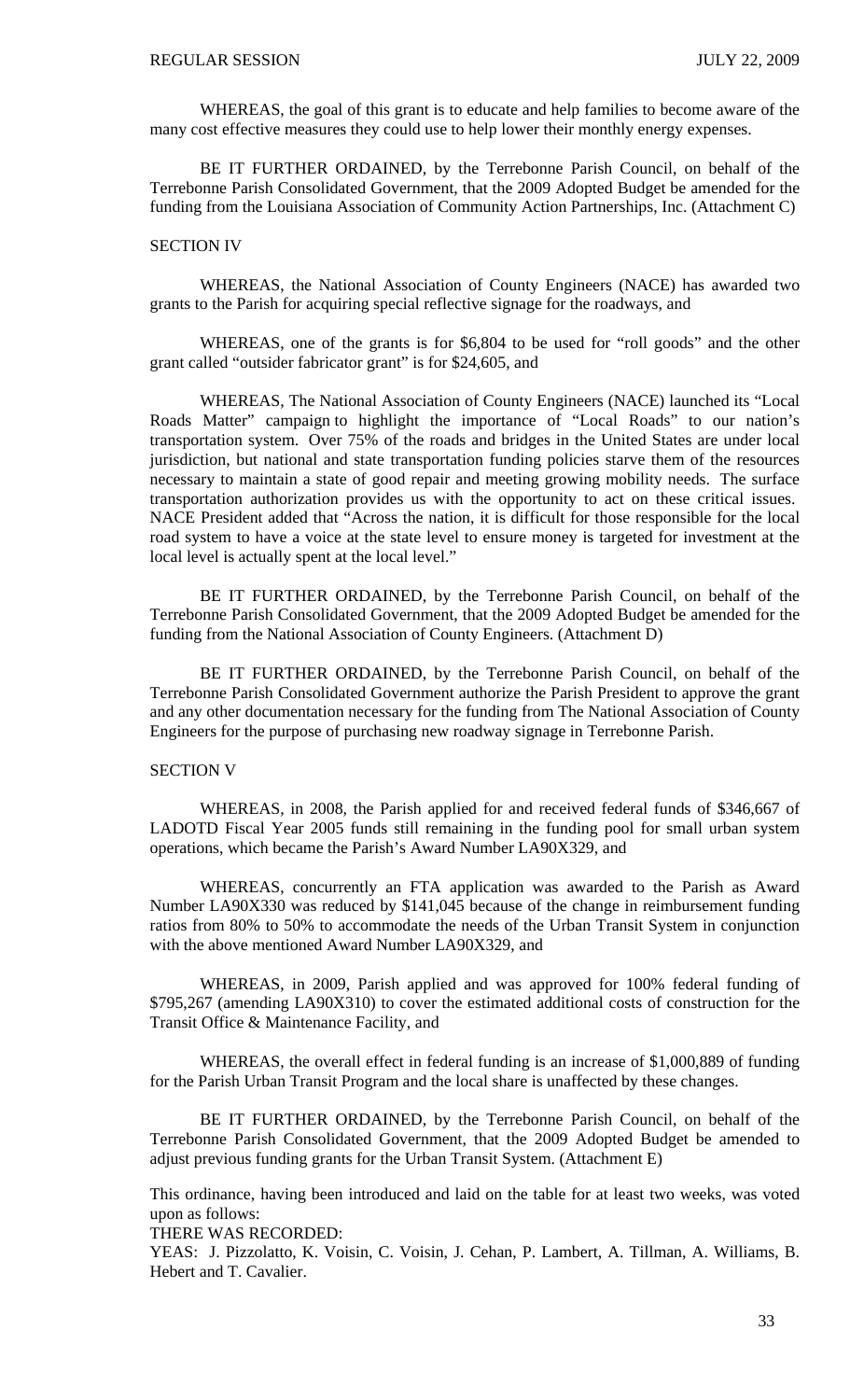NAYS: None. ABSTAINING: None. ABSENT: None. The Chairwoman declared the ordinance adopted on this, the  $22<sup>nd</sup>$  day of July, 2009. \* \* \* \* \* \* \* \* \*

# **ATTACHMENT A - St. Louis/Canal CCC Ditch**

|                                      |                | 2009       |            |
|--------------------------------------|----------------|------------|------------|
|                                      | <b>Adopted</b> | Change     | Amended    |
| St. Louis Bayou/Canal CCC Ditch      | 968,745        | 273.220    | 1.241.965  |
| NRCS-St. Louis Bayou/Canal CCC Ditch | (726, 560)     | (273, 220) | (999, 780) |

# **ATTACHMENT B - 2009 Medical Professional Liab. Insurance**

|                                                  |                | 2009     |                |
|--------------------------------------------------|----------------|----------|----------------|
|                                                  | <b>Adopted</b> | Change   | <b>Amended</b> |
| Medical Professional Liability Insurance         |                | 8,846    | 8,846          |
| Medical Professional Liability Insurance Revenue | ۰              | (8, 846) | (8, 846)       |
| Medical Professional Liability Insurance         | ٠              | 8,846    | 8,846          |
| Fund Balance (Decrease)                          | N/A            | (8, 846) | N/A            |

# **ATTACHMENT C - LA Association of Community Action Partnerships**

|                              | 2009           |         |         |
|------------------------------|----------------|---------|---------|
|                              | <b>Adopted</b> | Change  | Amended |
| <b>LHFA Client Education</b> | $\blacksquare$ | 9.239   | 9,239   |
| Fund Balance (Decrease)      | ٠              | (9,239) | (9,239) |

## **ATTACHMENT D - NACE Grant**

|                                 |                | 2009      |           |
|---------------------------------|----------------|-----------|-----------|
|                                 | <b>Adopted</b> | Change    | Amended   |
| <b>Sign Shop Supplies</b>       | 1,000          | 31.409    | 32,409    |
| Transfer from Drainage Tax Fund | $\blacksquare$ | (31, 409) | (31, 409) |

# **ATTACHMENT E - Urban Transit System**

|                                                     | 2009        |            |                |
|-----------------------------------------------------|-------------|------------|----------------|
|                                                     | Adopted     | Change     | <b>Amended</b> |
| <b>Bus Support Facility</b>                         | 1,780,352   | 674,556    | 2,454,908      |
| <b>Transit Buses</b>                                | 141,901     | (5, 145)   | 136,756        |
| <b>Communication Equipment</b>                      |             | 99,096     | 99,096         |
| <b>Computer Equipment</b>                           | 13,000      | 10,000     | 23,000         |
| <b>Security Equipment</b>                           | 32,140      | (26,966)   | 5,174          |
| <b>ADA Vehicle Equipment</b>                        | 2,000       | 11,000     | 13,000         |
| Gasoline & Oil                                      | 375,000     | (146, 630) | 228,370        |
| Gasoline & Oil                                      | 5,939       | 81,347     | 87,286         |
| FTA Grant - Planning X200<br>FTA Grant - Operations | (2,526,709) | (788, 617) | (3,315,326)    |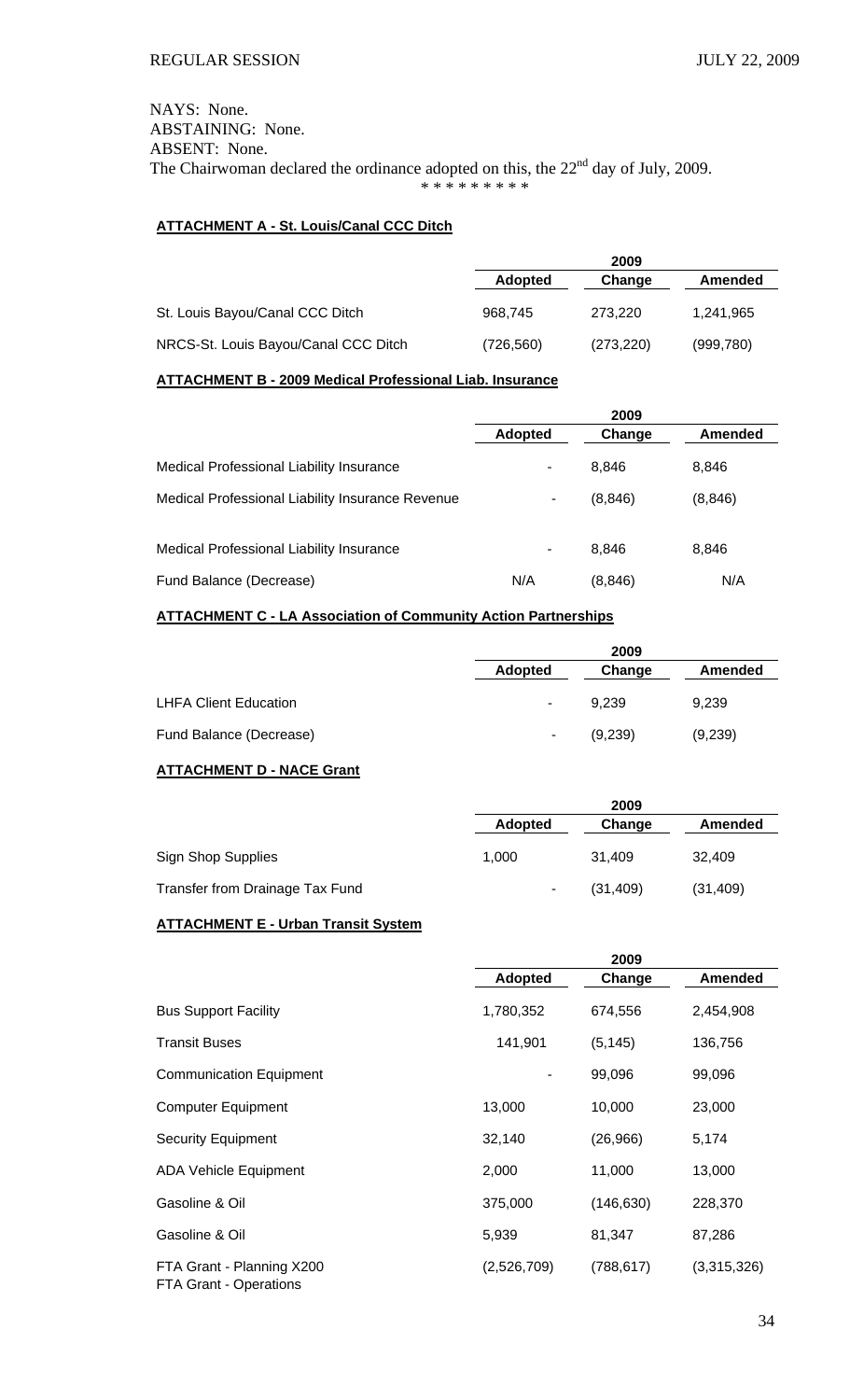|                         | (1, 115, 265) | (212, 272) | (1,327,537) |
|-------------------------|---------------|------------|-------------|
| Fund Balance (Increase) | N/A           | 303.631    | N/A         |

\*\*\*\*\*\*\*\*\*\*

The Chairwoman recognized the public for comments on the following:

U. A proposed ordinance authorizing the Parish President to execute a Cooperative Endeavor Agreement for the lease of Hazard Mitigation Grant Program (HMGP) property located at 1414 Dr. Beatrous Road with Derra Bennett

There were no comments from the public on the proposed ordinance.

 Mr. C. Voisin moved, seconded by Mr. A. Tillman, "THAT, the Council close the aforementioned public hearing."

 The Chairwoman called for a vote on the motion offered by Mr. C. Voisin. UPON ROLL CALL THERE WAS RECORDED: YEAS: J. Pizzolatto, K. Voisin, C. Voisin, J. Cehan, P. Lambert, A. Tillman, A. Williams, and B. Hebert, and T. Cavalier NAYS: None ABSENT: None The Chairwoman declared the motion adopted.

OFFERED BY: Mr. C. Voisin. SECONDED BY: Mr. A. Tillman and Mr. J. Cehan.

ORDINANCE NO. 7684

AN ORDINANCE AUTHORIZING THE PARISH PRESIDENT TO EXECUTE A COOPERATIVE ENDEAVOR AGREEMENT FOR LEASE OF PARISH PROPERTY BETWEEN TPCG AND DERRA BENNETT

WHEREAS, the Terrebonne Parish Consolidated Government ("TPCG") received a ten million dollar grant from the FEMA Hazard Mitigation Grant Program in January of 2003; and

 WHEREAS, TPCG is in the process of the "buy-back" portion of the program and has purchased several different properties in Terrebonne Parish; and

 WHEREAS, FEMA imposes stringent deed restrictions consistent with their "open space" philosophy on the property obtained by TPCG through the grant monies; and

 WHEREAS, TPCG requires assistance in the healthy and sanitary maintenance of these properties and to assure that the use of the property remains consistent with FEMA requirements; and

 WHEREAS Derra Bennett desires to lease the property subject to maintenance requirements and FEMA restrictions; and

 WHEREAS, TPCG and Derra Bennett believe that entering into this Cooperative Endeavor Lease Agreement will serve a public purpose and have a public benefit commensurate with the cost;

 NOW, THEREFORE BE IT ORDAINED that the Terrebonne Parish Council, on behalf of the Terrebonne Parish Consolidated Government, authorizes the Parish President to negotiate and to execute a Cooperative Endeavor Lease Agreement with Derra Bennett containing substantially the same terms as those set out in the attached agreement.

This ordinance, having been introduced and laid on the table for at least two weeks, was voted upon as follows:

THERE WAS RECORDED: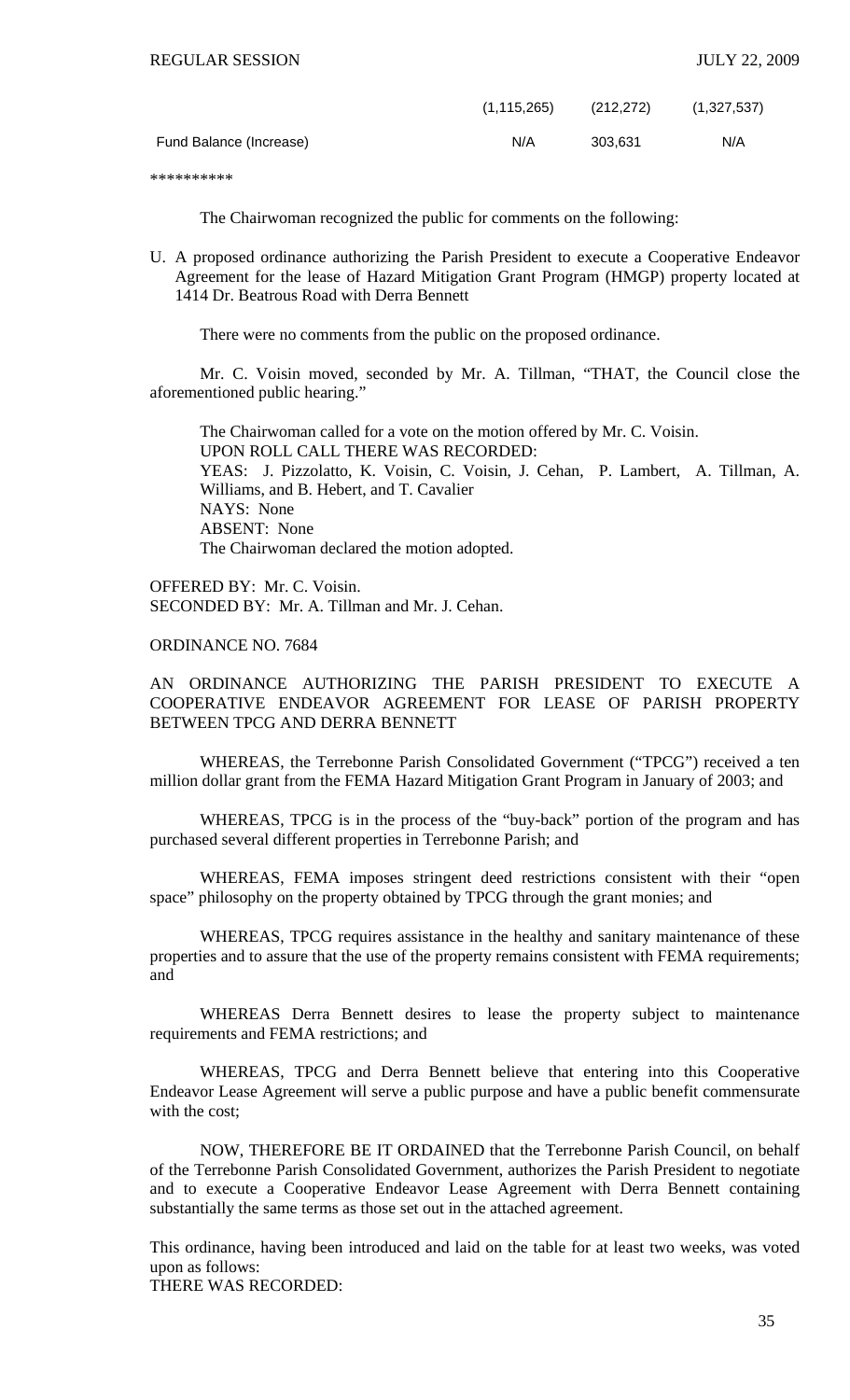YEAS: J. Pizzolatto, K. Voisin, C. Voisin, J. Cehan, P. Lambert, A. Tillman, A. Williams, B. Hebert and T. Cavalier. NAYS: None. ABSTAINING: None. ABSENT: None. The Chairwoman declared the ordinance adopted on this, the  $22<sup>nd</sup>$  day of July, 2009. \* \* \* \* \* \* \* \* \*

The Chairwoman recognized the public for comments on the following:

V. A proposed ordinance to authorizing the Parish President to execute a Cooperative Endeavor Agreement for the lease of Hazard Mitigation Grant Program (HMGP) property located at 300 Hidalgo Drive with Nicholas DeHart

There were no comments from the public on the proposed ordinance.

 Mr. A. Tillman moved, seconded by Mr. C. Voisin, "THAT, the Council close the aforementioned public hearing."

 The Chairwoman called for a vote on the motion offered by Mr. A. Tillman. UPON ROLL CALL THERE WAS RECORDED: YEAS: J. Pizzolatto, K. Voisin, C. Voisin, J. Cehan, P. Lambert, A. Tillman, A. Williams, and B. Hebert, and T. Cavalier NAYS: None ABSENT: None The Chairwoman declared the motion adopted.

OFFERED BY: Mr. A. Tillman. SECONDED BY: Mr. C. Voisin.

ORDINANCE NO. 7685

AN ORDINANCE AUTHORIZING THE PARISH PRESIDENT TO EXECUTE A COOPERATIVE ENDEAVOR AGREEMENT FOR LEASE OF PARISH PROPERTY BETWEEN TPCG AND NICHOLAS DEHART

WHEREAS, the Terrebonne Parish Consolidated Government ("TPCG") received a ten million dollar grant from the FEMA Hazard Mitigation Grant Program in January of 2003; and

 WHEREAS, TPCG is in the process of the "buy-back" portion of the program and has purchased several different properties in Terrebonne Parish; and

 WHEREAS, FEMA imposes stringent deed restrictions consistent with their "open space" philosophy on the property obtained by TPCG through the grant monies; and

 WHEREAS, TPCG requires assistance in the healthy and sanitary maintenance of these properties and to assure that the use of the property remains consistent with FEMA requirements; and

 WHEREAS Nicholas DeHart desires to lease the property subject to maintenance requirements and FEMA restrictions; and

 WHEREAS, TPCG and Nicholas DeHart believe that entering into this Cooperative Endeavor Lease Agreement will serve a public purpose and have a public benefit commensurate with the cost;

 NOW, THEREFORE BE IT ORDAINED that the Terrebonne Parish Council, on behalf of the Terrebonne Parish Consolidated Government, authorizes the Parish President to negotiate and to execute a Cooperative Endeavor Lease Agreement with Nicholas DeHart containing substantially the same terms as those set out in the attached agreement.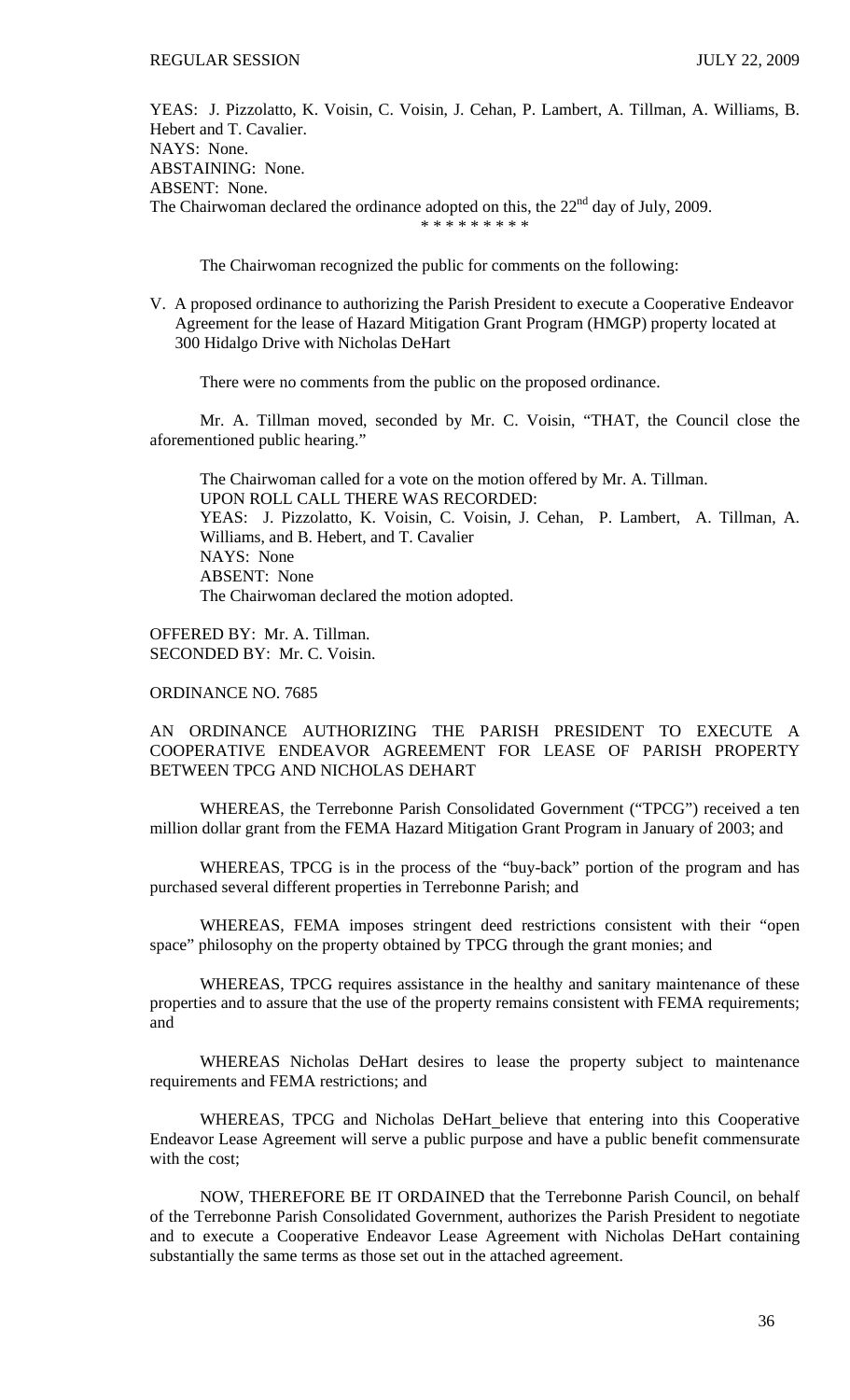This ordinance, having been introduced and laid on the table for at least two weeks, was voted upon as follows: THERE WAS RECORDED: YEAS: J. Pizzolatto, K. Voisin, C. Voisin, J. Cehan, P. Lambert, A. Tillman, A. Williams, B. Hebert and T. Cavalier. NAYS: None. ABSTAINING: None. ABSENT: None. The Chairwoman declared the ordinance adopted on this, the 22<sup>nd</sup> day of July, 2009. \* \* \* \* \* \* \* \* \*

The Chairwoman recognized the public for comments on the following:

W. A proposed ordinance to authorize the acquisition of sites and/or servitudes required for the Sunrise Gardens Drainage/Levee Project; to authorize the Parish President to execute any and all documents necessary to acquire sites and/or servitudes for said purposes; and to authorize the Parish Legal Staff to commence expropriation proceedings in the event the sites and/or servitudes cannot be obtained conventionally

 The Chairwoman recognized Mr. Michael Buquet, Tina Street resident, who asked about the time frame of acquiring the property for the levee.

 Parish President M. Claudet explained that the property owner has agreed to sign an agreement to enter the property and work out the arrangements, so access is expected any day now.

There were no further comments from the public on the proposed ordinance.

 Mr. C. Voisin moved, seconded by Mr. J. Cehan and Mr. P. Lambert, "THAT, the Council close the aforementioned public hearing."

 The Chairwoman called for a vote on the motion offered by Mr. C. Voisin. UPON ROLL CALL THERE WAS RECORDED: YEAS: J. Pizzolatto, K. Voisin, C. Voisin, J. Cehan, P. Lambert, A. Tillman, A. Williams, and B. Hebert, and T. Cavalier NAYS: None ABSENT: None The Chairwoman declared the motion adopted.

OFFERED BY: Mr. C. Voisin. SECONDED BY: Mr. P. Lambert.

ORDINANCE NO. 7686

AN ORDINANCE TO AUTHORIZE THE ACQUISITION OF SITES AND/OR SERVITUDES REQUIRED FOR THE SUNRISE GARDENS DRAINAGE/LEVEE PROJECT; AUTHORIZE THE PARISH PRESIDENT TO EXECUTE ANY AND ALL DOCUMENTS NECESSARY TO ACQUIRE SITES AND/OR SERVITUDES FOR THE SAID PURPOSES, INCLUDING BUT NOT LIMITED TO PROPERTY BELONGING TO ELAINE AGNES FREDERICK, LOCATED IN SECTION 32, T 18S-R17E; TO AUTHORIZE THE PARISH LEGAL STAFF TO COMMENCE EXPROPRIATION PROCEEDINGS IN THE EVENT THE SITES AND/OR SERVITUDES CANNOT BE OBTAINED CONVENTIONALLY; AND TO PROVIDE FOR OTHER MATTERS RELATIVE THERETO.

### SECTION I

BE IT ORDAINED by the Terrebonne Parish Council, in due, regular and legal sessions convened, that as governing authority, the Council on behalf of Terrebonne Parish Consolidated Government has determined that it is necessary, useful and in the public interest for drainage and flooding purposes to procure by any legal means including expropriation, any and all property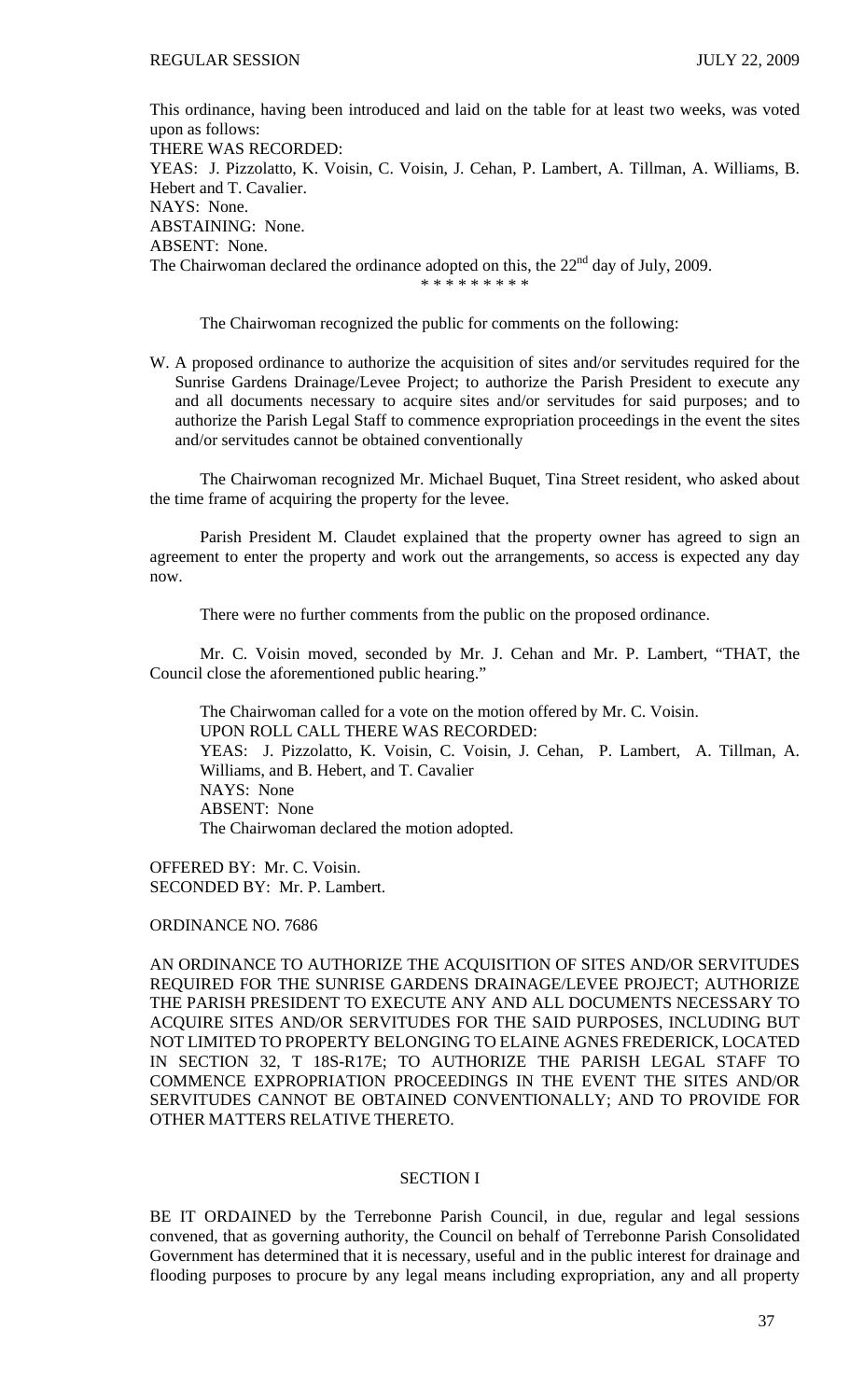rights required for the Sunrise Gardens Drainage/Levee Project; that the Parish Administration is hereby authorized to acquire any and all servitudes that are required to facilitate construction and maintenance of the Sunrise Gardens Drainage/Levee project including, but not limited to, property belonging to Elaine Agnes Frederick located in Section 32 T18S-R18E; that the Parish President, Michel Claudet, is hereby authorized and empowered for and on behalf of the Terrebonne Parish Consolidated Government to execute documents necessary to acquire the sites and/or servitudes for the above stated purpose for consideration he deems just and reasonable, not to exceed the fair market value, and that the Parish Legal Department is hereby authorized, at the direction of the Parish Administration, to institute expropriation and/or any other legal proceedings necessary to acquire the necessary sites and/or servitudes for the above mentioned purposes.

## SECTION II

If any word, clause, phrase, section or other portion of this ordinance shall be declared null, void, invalid, illegal, or unconstitutional, the remaining words, clauses, phrases, sections and other portions of this ordinance shall remain in full force and effect, the provisions of this ordinance hereby being declared to be severable.

### SECTION III

This ordinance shall become effective upon approval by the Parish President or as otherwise provided in Section 2-13(b) of the Home Rule Charter for a Consolidated Government for Terrebonne Parish, whichever occurs sooner.

This ordinance, having been introduced and laid on the table for at least two weeks, was voted upon as follows: THERE WAS RECORDED: YEAS: J. Pizzolatto, K. Voisin, C. Voisin, J. Cehan, P. Lambert, A. Tillman, A. Williams, B. Hebert and T. Cavalier. NAYS: None. ABSTAINING: None. ABSENT: None. The Chairwoman declared the ordinance adopted on this, the 22<sup>nd</sup> day of July, 2009. \* \* \* \* \* \* \* \* \*

The Chairwoman recognized the public for comments on the following:

X. A proposed ordinance to accept the maintenance and operation of the streets, drainage servitudes, gas and rights-of-way for "CitiPlace Subdivision, Addendum No. 2" and to incorporate "CitiPlace Drive" into the Enhanced 911 Emergency Response System

There were no comments from the public on the proposed ordinance.

 Mr. K. Voisin moved, seconded by Mr. J. Cehan, "THAT, the Council close the aforementioned public hearing."

 The Chairwoman called for a vote on the motion offered by Mr. K. Voisin. UPON ROLL CALL THERE WAS RECORDED: YEAS: J. Pizzolatto, K. Voisin, C. Voisin, J. Cehan, P. Lambert, A. Tillman, A. Williams, and B. Hebert, and T. Cavalier NAYS: None ABSENT: None The Chairwoman declared the motion adopted.

OFFERED BY: Mr. K. Voisin. SECONDED BY: Mr. J. Cehan.

ORDINANCE NO. 7687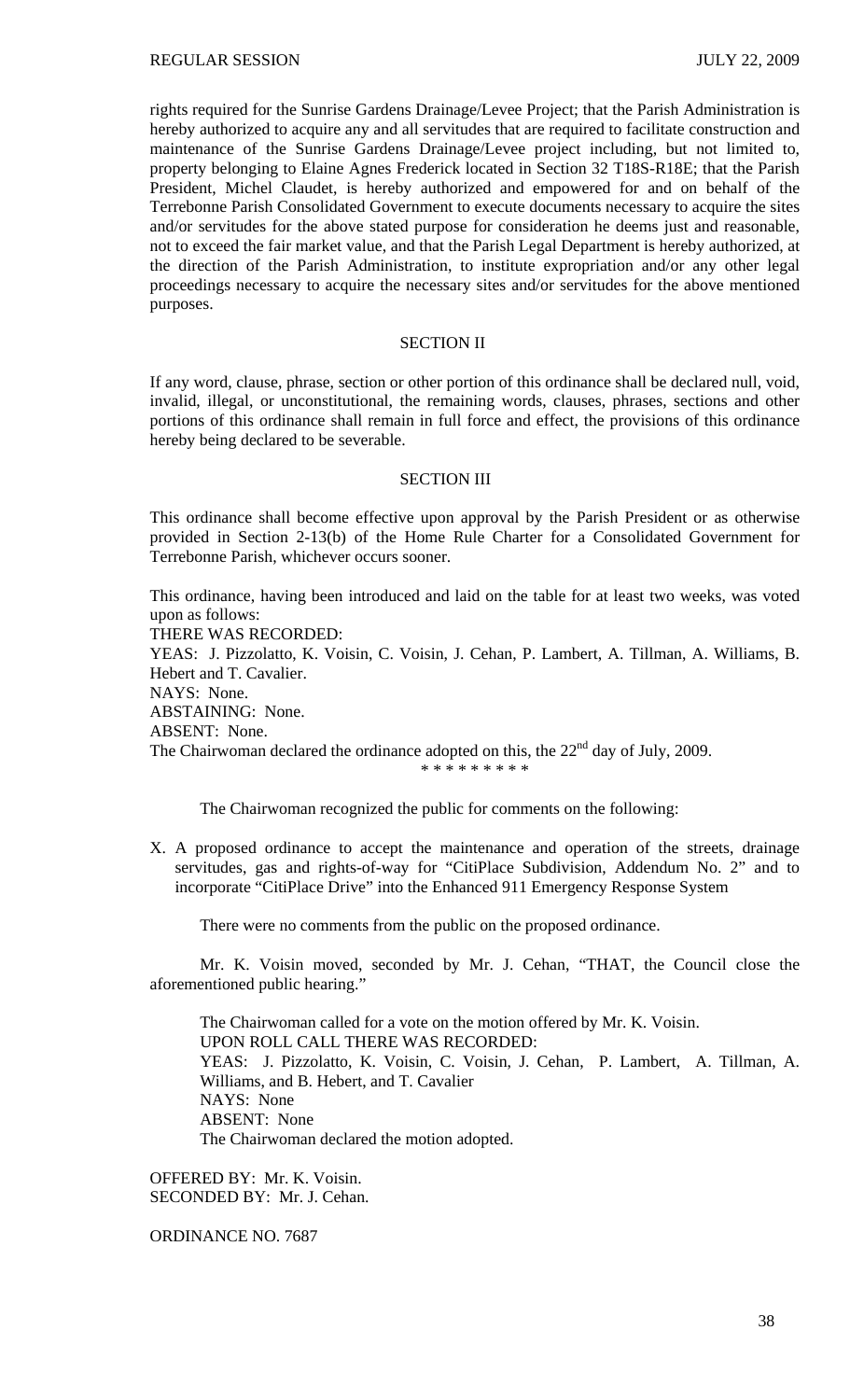AN ORDINANCE DEDICATING AND ACCEPTING THE MAINTENANCE/OPERATION OF THE STREET(S), DRAINAGE SERVITUDES, GAS, AND RIGHTS-OF-WAY FOR "CITI PLACE SUBDIVISION, ADDENDUM NO. 2" AND TO INCORPORATE "CITIPLACE DRIVE" INTO THE ENHANCED 911 EMERGENCY RESPONSE SYSTEM FOR THE PURPOSE OF PROVIDING A BETTER MEANS OF LOCATING ADDRESSES; AND TO SET FORTH AN EFFECTIVE DATE FOR THE INCORPORATION OF STREET NAME(S), TO INFORM THE PROPER AGENCIES OF THE STREET NAME(S), AND TO AUTHORIZE THE INSTALLATION OF THE APPROPRIATE STREET SIGN(S), AND TO ADDRESS OTHER MATTERS RELATIVE THERETO.

### SECTION I

BE IT ORDAINED that the Terrebonne Parish Council, on behalf of Terrebonne Parish Consolidated Government, dedicates and accepts the maintenance/operation of the street(s), drainage servitudes, gas, and rights-of-way as depicted on a plat, prepared on November 3, 2009 by Milford & Associates, Inc. titled "CitiPlace Subdivision, Addendum No. 2," ; and,

BE IT FURTHER ORDAINED effective on the  $19<sup>th</sup>$  day of August, 2009, that "CitiPlace Drive" be incorporated into the Enhanced 911 Emergency Response System;

BE IT FURTHER ORDAINED that a copy of this ordinance be submitted to the Terrebonne Parish Communications Board, local U.S. Postal Services, fire districts, Acadian Ambulance, Terrebonne Parish Sheriff's Office, and any other appropriate agency; and

BE IT FURTHER ORDAINED that the Parish Forces be directed to install the proper street sign on the appropriate street, and that any other actions relative thereto be addressed.

### SECTION II

If any word, clause, phrase, section or other portion of this ordinance shall be declared null, void, invalid, illegal, or unconstitutional, the remaining words, clauses, phrases, sections or other portions of this ordinance shall remain in full force and effect, the provisions of this section hereby being declared to be severable.

This ordinance, having been introduced and laid on the table for at least two weeks, was voted upon as follows:

THERE WAS RECORDED:

YEAS: J. Pizzolatto, K. Voisin, C. Voisin, J. Cehan, P. Lambert, A. Tillman, A. Williams, B. Hebert and T. Cavalier.

NAYS: None.

ABSTAINING: None.

ABSENT: None.

The Chairwoman declared the ordinance adopted on this, the  $22<sup>nd</sup>$  day of July, 2009. \* \* \* \* \* \* \* \* \*

Mr. J. Pizzolatto moved, seconded by Mr. K. Voisin, "THAT, the Council continue with the regular order of business."

 The Chairwoman called for a vote on the motion offered by Mr. J. Pizzolatto. UPON ROLL CALL THERE WAS RECORDED: YEAS: J. Pizzolatto, K. Voisin, C. Voisin, J. Cehan, P. Lambert, A. Tillman, A. Williams, and B. Hebert, and T. Cavalier NAYS: None ABSENT: None The Chairwoman declared the motion adopted.

 The Chairwoman recognized Interim Police Chief T. Duplantis, who announced an annual "Night Out Against Crime" sponsored by the Houma Police Department on 8/4/09 and explained the groups that will be getting together to participate and encouraged residents to participate, even if it is just by putting their porch light on.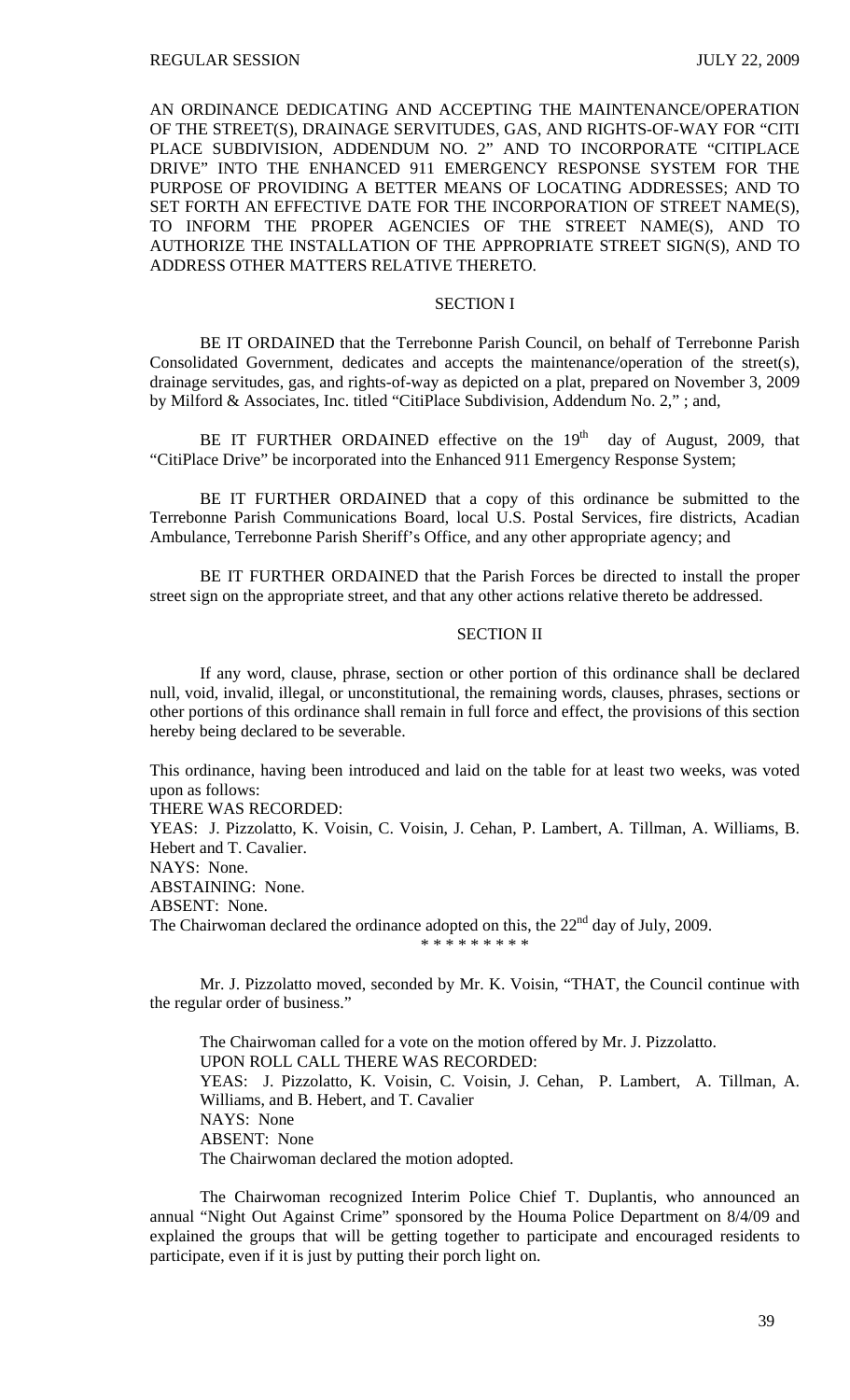The Chairwoman recognized Mr. Mickey Fonseca, Advisory Committee for Individuals with Disabilities, who expressed his concerns relative to trash around the downtown Houma area and requested the Council to consider a "Community Pride or Trash Pickup Day" to help encourage people to have community pride and do things to help clean up their Parish.

 The Chairwoman recognized Mr. Gerald Schouest, CZM Board Member, who announced that the committee will meet on 8/4/09 at 5:30 p.m. in the Council Meeting Room at which the new Levee Board Director, Mr. Reggie Dupre, and the President of the Levee Board, Mr. Tony Alford, will give a presentation on the up-to-date Morganza to the Gulf Project status. He stated that Administration has also agreed to do a presentation in regards to what the Parish is doing for flood protection. He also announced that tomorrow between 8:00 and 9:00 a.m., approximately 40 volunteers will meet at the Falgout Canal Marina to head out to the Lake Mechant/Lake Raccaci to plant 3000+ plants on Thursday and Friday.

 The Chairwoman recognized Mr. Nate Counsell, Beck Disaster Recovery, Inc. (BDR) who stated that he was present in response to the Community Development & Planning Committee meeting held on Monday. He stated that BDR has been providing program management and FEMA reimbursement services for Terrebonne Parish since 2002, after Tropical Storm Lili. He stated that BDR's most important role is to get the job done. He stated he will be available following this meeting, Thursday and Friday to answer questions the Council or Administration may have.

Chairwoman A. Williams relinquished the Chair to Vice-Chairman J. Pizzolatto.

 Upon questioning by Councilwoman A. Williams, Mr. Nate Counsell explained that the purchase of BDR by SAIC will not affect BDR's disaster recovery in Terrebonne Parish as it will remain a wholly-owned subsidiary of R. W. Beck, and that SAIC is a 45,000 employee firm out of San Diego. He stated there will be no assignment of contract and the purchase offers BDR technology and resources to get the job done more efficiently and cost effectively, while maximizing FEMA reimbursement. He stated that they can provide, in writing, between BDR and TPCG that the purchase of BDR by SAIC would not affect the contract with TPCG for disaster recovery.

 Councilwoman A. Williams requested that BDR's monitors be monitored a little bit closer on a Risk Management standpoint.

Chairwoman A. Williams resumed the Chair.

 The Chairwoman called for a report on the Public Services Committee meeting held on 7/20/09, whereupon the Committee Chairman rendered the following:

# **PUBLIC SERVICES COMMITTEE**

### **JULY 20, 2009**

 The Chairman, Joey Cehan, called the Public Services Committee meeting to order at 5:30 p.m. in the Terrebonne Parish Council Meeting Room with the Invocation led by Mr. A. Tillman and the Pledge of Allegiance led by Mr. B. Hebert. Upon roll call, Committee Members recorded as present were: T. Cavalier, J. Cehan, B. Hebert, P. Lambert, J. Pizzolatto, A. Tillman, C. Voisin, K. Voisin, and A. Williams. A quorum was declared present.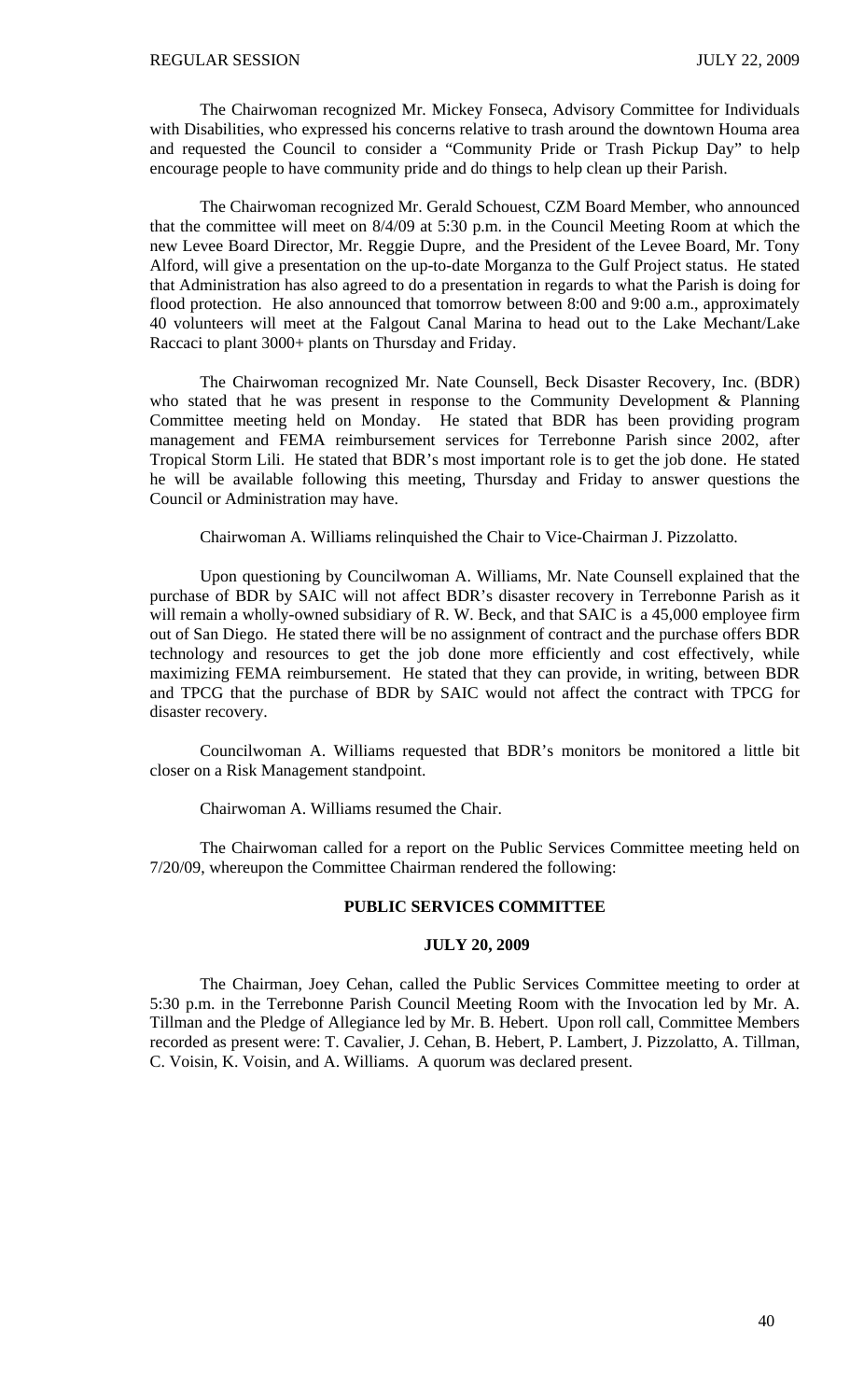OFFERED BY: Mr. C. Voisin. SECONDED BY: Mr. B. Hebert.

RESOLUTION NO. 09-354

NOW, THEREFORE BE IT RESOLVED, by the Terrebonne Parish Council (Public Services Committee), on behalf of the Terrebonne Parish Consolidated Government, that the recommendation of the Parish President to appoint Arthur A. DeFraites, Jr., P.E., to perform professional engineering services related to a sewer rate study, is hereby ratified.

#### THERE WAS RECORDED:

YEAS: T. Cavalier, J. Cehan, B. Hebert, P. Lambert, J. Pizzolatto, A. Tillman, C. Voisin and K. Voisin. NAYS: None. ABSTAINING: None. NOT VOTING: None. ABSENT: A. Williams. The Chairman declared the resolution adopted on this, the  $20<sup>th</sup>$  day of July, 2009. \* \* \* \* \* \* \* \* \*

OFFERED BY: Mr. A. Tillman. SECONDED BY: Mr. K. Voisin.

## RESOLUTION NO. 09-355

A resolution ratifying the appointment of the firm of Cheramie + Bruce Architects, to provide architectural/engineering services for the Terrebonne Parish Jail and Electric Generation Buildings Facility Repairs; and authorizing execution of an agreement for these services.

 WHEREAS, the Terrebonne Parish Consolidated Government wishes to repair facilities that were damaged as a result of Hurricanes Gustav and Ike, and

 WHEREAS, the firm of Cheramie + Bruce Architects, has been selected through the Request for Qualifications process to provide the required services for the Terrebonne Parish Jail and Electric Generation Buildings Facility Repairs; and

 NOW, THEREFORE BE IT RESOLVED that the Terrebonne Parish Council (Pubic Services Committee), on behalf of the Terrebonne Parish Consolidated Government, does hereby ratify the appointment of the firm of Cheramie + Bruce Architects, by Terrebonne Parish President Michel Claudet for professional architectural /engineering services for the Terrebonne Parish Jail and Electric Generation Buildings Facility Repairs, and does hereby authorize the execution of an agreement with the firm of Cheramie + Bruce Architects, by Terrebonne Parish President Michel Claudet, for the Terrebonne Parish Jail and Electric Generation Buildings Facility Repairs.

#### THERE WAS RECORDED:

YEAS: T. Cavalier, J. Cehan, B. Hebert, P. Lambert, J. Pizzolatto, A. Tillman, C. Voisin and K. Voisin. NAYS: None. ABSTAINING: None. NOT VOTING: None. ABSENT: A. Williams. The Chairman declared the resolution adopted on this, the  $20<sup>th</sup>$  day of July, 2009. \* \* \* \* \* \* \* \* \*

Parish Manager Al Levron stated that the aforementioned repair is for roof repairs at the Jail; that insurance proceeds have been received for the repairs; and that Administration is investigating possible reimbursements from FEMA to further improve the facility. He continued that insurance proceeds have also been received for external panel repairs at the Electric Generation Building.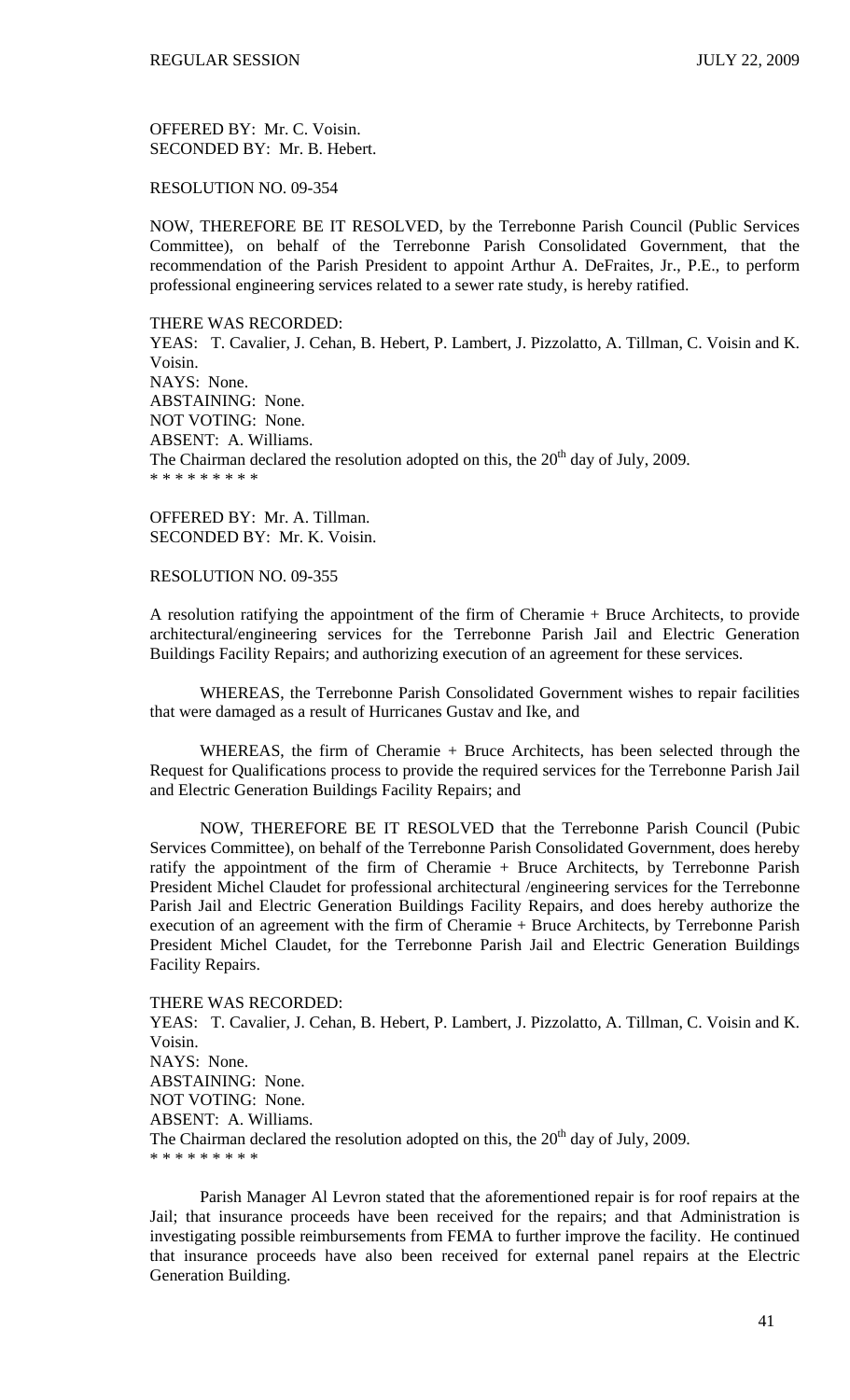OFFERED BY: Mr. J. Pizzolatto. SECONDED BY: Mr. K. Voisin.

## RESOLUTION NO. 09-356

A resolution ratifying the appointment of the firm of Duplantis Design Group, PC, to provide architectural/engineering services for the Terrebonne Parish Government Facility Repairs; and authorizing execution of an agreement for these services.

 WHEREAS, the Terrebonne Parish Consolidated Government wishes to repair facilities that were damaged as a result of Hurricanes Gustav and Ike, and

 WHEREAS, the firm of Duplantis Design Group, PC, has been selected through the Request for Qualifications process to provide the required services for the Terrebonne Parish Government Tower Facility Repairs; and

 NOW, THEREFORE BE IT RESOLVED that the Terrebonne Parish Council (Public Services Committee), on behalf of the Terrebonne Parish Consolidated Government, does hereby ratify the appointment of the firm of Duplantis Design Group, PC, by Terrebonne Parish President Michel Claudet for professional architectural/engineering services for the Terrebonne Parish Government Tower Facility Repairs and does hereby authorize the execution of an agreement with the firm of Duplantis Design Group, PC, by Terrebonne Parish President Michel Claudet, for the Terrebonne Parish Government Tower Facility Repairs.

#### THERE WAS RECORDED:

YEAS: T. Cavalier, J. Cehan, B. Hebert, P. Lambert, J. Pizzolatto, A. Tillman, C. Voisin, K. Voisin and A. Williams. NAYS: None. ABSTAINING: None. NOT VOTING: None. ABSENT: None. The Chairman declared the resolution adopted on this, the  $20<sup>th</sup>$  day of July, 2009. \* \* \* \* \* \* \* \* \*

 Parish Manager Al Levron stated that, primarily, insurance proceeds will be used for the aforementioned repairs and that Administration is seeking FEMA 406 Mitigation funding, if applicable. He further noted that no local funding is being utilized at this time and added that the same proceeds are being used for repairs at the Houma-Terrebonne Civic Center and City Court of Houma.

OFFERED BY: Mr. A. Tillman. SECONDED BY: Ms. A. Williams and Mr. K. Voisin.

#### RESOLUTION NO. 09-357

A resolution ratifying the appointment of the firm of Gulf South Engineers, Inc., to provide architectural/engineering services for the Houma-Terrebonne Civic Center and City Court of Houma Facility Repairs; and authorizing execution of an agreement for these services.

 WHEREAS, the Terrebonne Parish Consolidated Government wishes to repair facilities that were damaged as a result of Hurricanes Gustav and Ike, and

 WHEREAS, the firm of Gulf South Engineers, Inc., has been selected through the Request for Qualifications process to provide the required services for the Houma-Terrebonne Civic Center and City Court of Houma Facility Repairs; and

 NOW, THEREFORE BE IT RESOLVED that the Terrebonne Parish Council (Public Services Committee), on behalf of the Terrebonne Parish Consolidated Government, does hereby ratify the appointment of the firm of Gulf South Engineers, Inc., by Terrebonne Parish President Michel Claudet for professional architectural /engineering services for the Houma-Terrebonne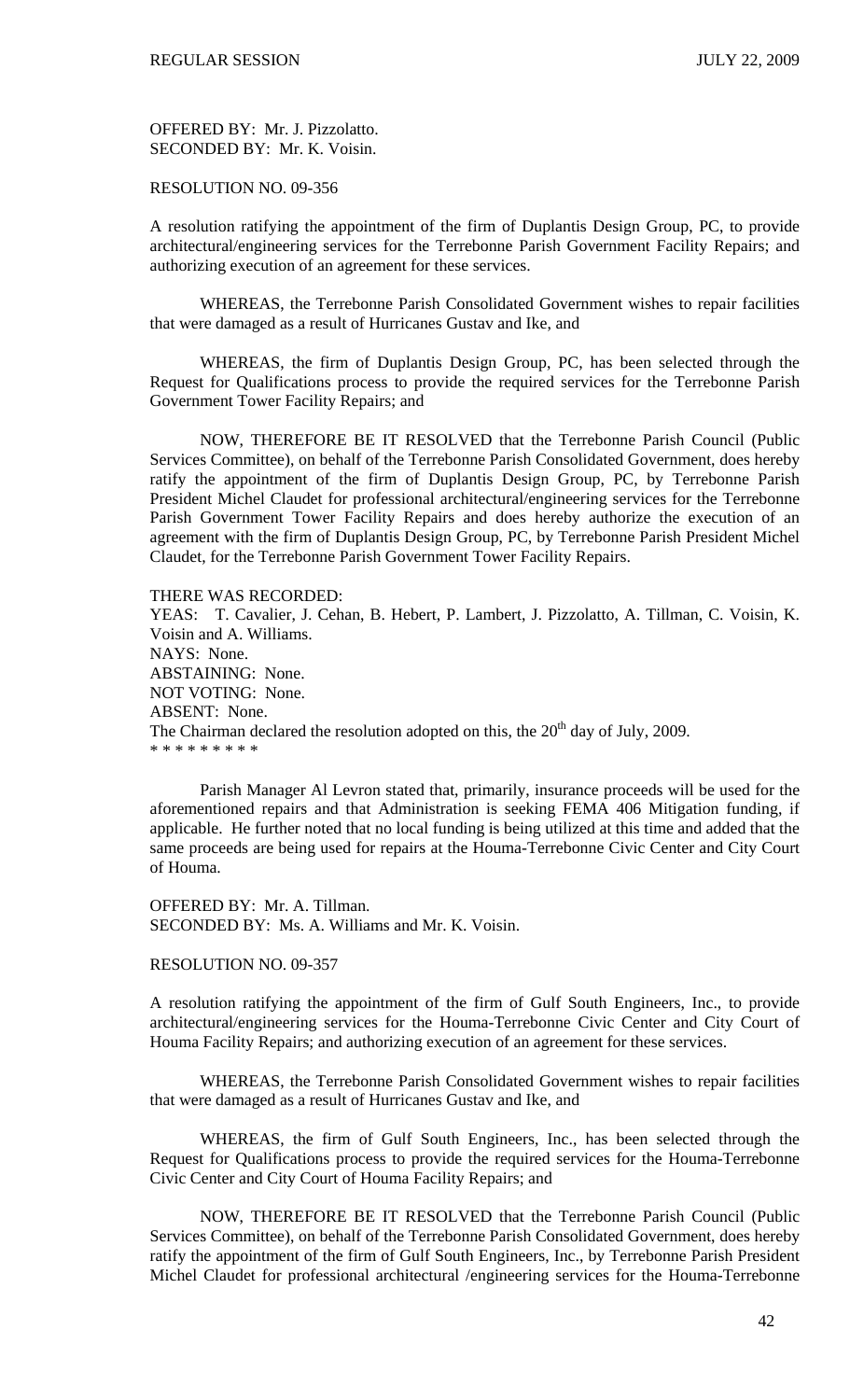Civic Center and City Court of Houma Facility Repairs, and does hereby authorize the execution of an agreement with the firm of Gulf South Engineers, Inc., by Terrebonne Parish President Michel Claudet, for the Houma-Terrebonne Civic Center and City Court of Houma Facility Repairs.

THERE WAS RECORDED: YEAS: T. Cavalier, J. Cehan, B. Hebert, P. Lambert, J. Pizzolatto, A. Tillman, C. Voisin, K. Voisin and A. Williams. NAYS: None. ABSTAINING: None. NOT VOTING: None. ABSENT: None. The Chairman declared the resolution adopted on this, the  $20<sup>th</sup>$  day of July, 2009. \* \* \* \* \* \* \* \* \*

OFFERED BY: Ms. A. Williams. SECONDED BY: Mr. C. Voisin.

RESOLUTION NO. 09-358

A resolution ratifying the appointment of the firm of The Merlin Group, LTD., to provide architectural/engineering services for the North Wastewater Treatment Plant Buildings and Department of Public Works Sign Shop Facility Repairs; and authorizing execution of an agreement for these services.

 WHEREAS, the Terrebonne Parish Consolidated Government wishes to repair facilities that were damaged as a result of Hurricanes Gustav and Ike, and

 WHEREAS, the firm of The Merlin Group, LTD., has been selected through the Request for Qualifications process to provide the required services for the North Wastewater Treatment Plant Buildings and Department of Public Works Sign Shop Facility Repairs; and

 NOW, THEREFORE BE IT RESOLVED that the Terrebonne Parish Council (Public Services Committee), on behalf of the Terrebonne Parish Consolidated Government, does hereby ratify the appointment of the firm of The Merlin Group, LTD., by Terrebonne Parish President Michel Claudet for professional architectural /engineering services for the North Wastewater Treatment Plant Buildings and Department of Public Works Sign Shop Facility Repairs, and does hereby authorize the execution of an agreement with the firm of The Merlin Group, LTD., by Terrebonne Parish President Michel Claudet, for the North Wastewater Treatment Plant Buildings and Department of Public Works Sign Shop Facility Repairs.

THERE WAS RECORDED:

YEAS: T. Cavalier, J. Cehan, B. Hebert, P. Lambert, J. Pizzolatto, A. Tillman, C. Voisin, K. Voisin and A. Williams. NAYS: None. ABSTAINING: None. NOT VOTING: None. ABSENT: None. The Chairman declared the resolution adopted on this, the  $20<sup>th</sup>$  day of July, 2009. \* \* \* \* \* \* \* \* \*

OFFERED BY: Mr. B. Hebert. SECONDED BY: Mr. C. Voisin.

RESOLUTION NO. 09-359

A RESOLUTION PROVIDING APPROVAL OF AMENDMENT NO. 1 TO THE ENGINEERING AGREEMENT FOR PARISH PROJECT NO. 99-EXT-58, WESTSIDE BLVD. EXTENSION, PHASE 2, WEST MAIN AVENUE TO MARTIN LUTHER KING BLVD., TERREBONNE PARISH, LOUISIANA.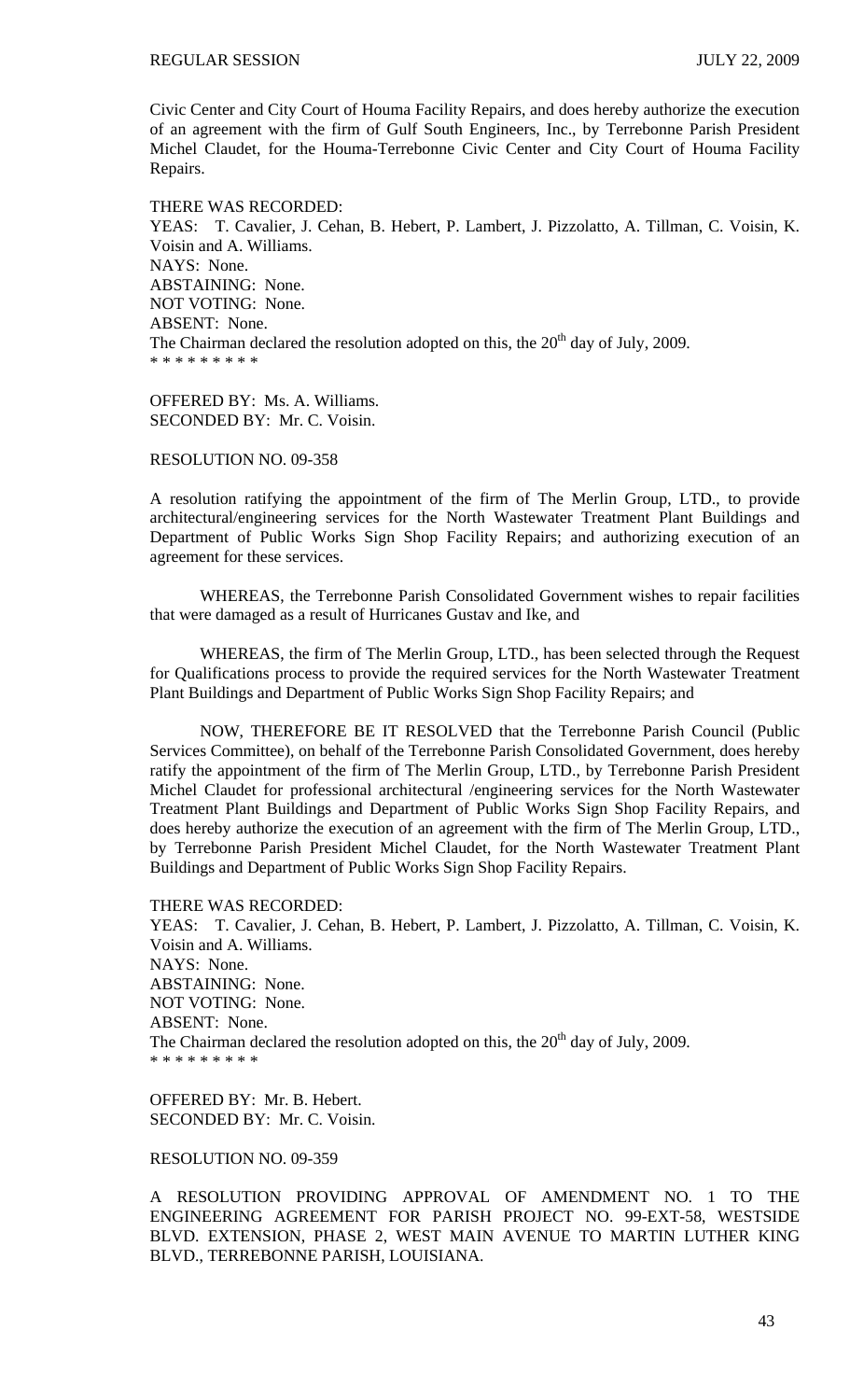WHEREAS, the Terrebonne Parish Consolidated Government entered into an Engineering Agreement dated May 8, 2009, with Gulf South Engineers, Inc. for the project entitled Parish Project No. 99-EXT-58, Westside Blvd. Extension, Phase 2, West Main Avenue to Martin Luther King Blvd., Terrebonne Parish, Louisiana, and

 WHEREAS, it is desirous to include a master plan for sewage collection in the area known as Southdown Commercial Area for the purpose of sizing a major force main through the Westside Blvd. corridor, and

 WHEREAS, the firm of Gulf South Engineers, Inc. has been asked to perform these activities under Section 1, paragraph 1.2, Study and Report Phase, on an hourly rate plus reimbursable expenses basis not to exceed \$35,000.

 NOW, THEREFORE BE IT RESOLVED by the Terrebonne Parish Council (Public Services Committee), on behalf of the Terrebonne Parish Consolidated Government, does hereby approve this Amendment No. 1 to the Engineering Agreement for a net increase in the compensation for Study and Report Phase, in the amount of \$35,000, and authorizes Parish President Michel Claudet to execute this Amendment No. 1 to the Engineering Agreement for Parish Project No. 99-EXT-58, Westside Blvd. Extension, Phase 2, West Main Avenue to Martin Luther King Blvd., Terrebonne Parish, Louisiana, with Gulf South Engineers, Inc., and

 BE IT FURTHER RESOLVED, that a certified copy of the resolution is forwarded to the Engineer, Gulf South Engineers, Inc.

#### THERE WAS RECORDED:

YEAS: T. Cavalier, J. Cehan, B. Hebert, P. Lambert, J. Pizzolatto, A. Tillman, C. Voisin, K. Voisin and A. Williams. NAYS: None. ABSTAINING: None. NOT VOTING: None. ABSENT: None. The Chairman declared the resolution adopted on this, the  $20<sup>th</sup>$  day of July, 2009. \* \* \* \* \* \* \* \* \*

OFFERED BY: Ms. A. Williams. SECONDED BY: Mr. A. Tillman.

### RESOLUTION NO. 09-360

A resolution providing approval for Amendment No. 6 to the contract with Shaw Coastal, Inc. to provide engineering services in connection with the Bayou Terrebonne Dredging Project, Parish Project No. 04-DRA-24 and authorizing Parish President to execute the appropriate engineering contract amendment for the project.

 WHEREAS, the Parish contracted with Shaw Coastal, in August of 2004 to perform a hydrologic study of the portion of Bayou Terrebonne, located between the Terrebonne - Lafourche boundary and the Intracoastal waterway, and

 WHEREAS, the engineering agreement between OWNER and ENGINEER has provisions for certain limitations for Basic and Additional and Reimbursable Expense Services, and

 WHEREAS, ENGINEER has submitted a proposal dated June 26, 2008 for Construction Phase services, and

 WHEREAS, the OWNER has requested that ENGINEER proceed with the Construction Phase under the contract, and

WHEREAS, the limitations of cost for Basic and Additional Services, including Other Direct Costs, need to be increased as more fully detailed in ENGINEER's proposal dated July 2, 2009 attached hereto and incorporated herein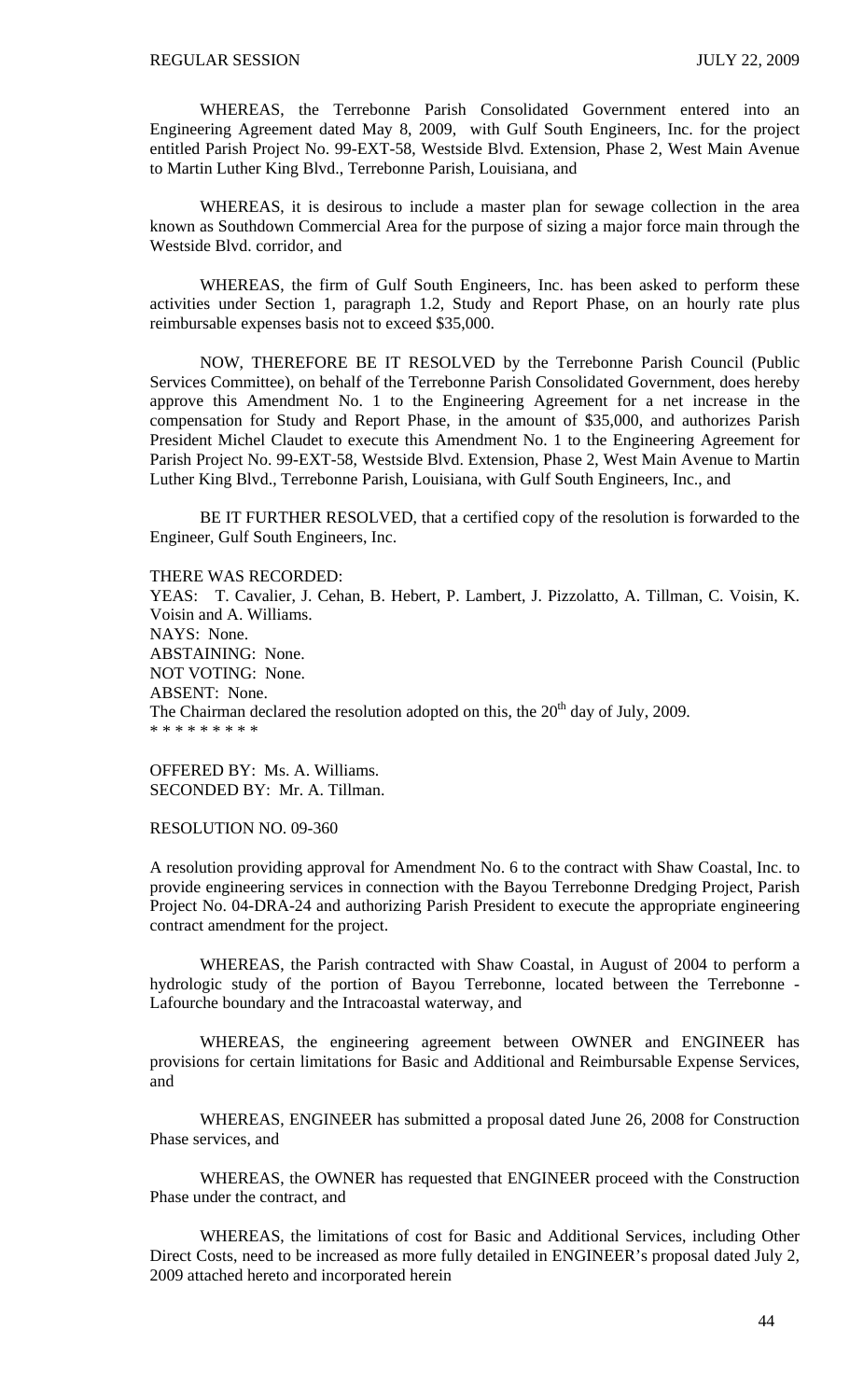NOW, THEREFORE BE IT RESOLVED that the Terrebonne Parish Council (Public Services Committee), on behalf of the Terrebonne Parish Consolidated Government, does hereby approve this Amendment No. 6 to the Engineering Agreement for an increase of \$285,459.00 in Basic Services and \$154,078.00 in Additional Services and authorizes Parish President, Michel Claudet, to execute this Amendment No. 6 to the Engineering Agreement for the Bayou Terrebonne Dredging Project, Parish Project No. 04-DRA-24, with Shaw Coastal, Inc., and

 BE IT FURTHER RESOLVED that a certified copy of the resolution be forwarded to the Engineer, Shaw Coastal, Inc.

#### THERE WAS RECORDED:

YEAS: T. Cavalier, J. Cehan, B. Hebert, P. Lambert, J. Pizzolatto, A. Tillman, C. Voisin, K. Voisin and A. Williams. NAYS: None. ABSTAINING: None. NOT VOTING: None. ABSENT: None. The Chairman declared the resolution adopted on this, the  $20<sup>th</sup>$  day of July, 2009. \* \* \* \* \* \* \* \* \*

 Public Works Director Lt. Col. (Ret.) Greg Bush explained that the cost increase is attributed to the project coordination administration, project inspection, and construction project meetings. He continued that a full-time inspector is onsite the entire time the contractor is there in order to ensure that the quality of work and specification are followed correctly. Upon additional questioning, Lt. Col. (Ret.) Bush stated that the inspector prepare a daily progress report each morning, notes the number of employees working for the contractor, notes the type of equipment, notes the number of equipment on site, weather conditions, temperature, and then follows the progress of the contractor throughout the day and verifies the acceptable means to complete the work.

 The Chairman recognized former Councilwoman Margie Scott and School Board member Roosevelt Thomas.

OFFERED BY: Mr. P. Lambert. SECONDED BY: Mr. C. Voisin.

RESOLUTION NO. 09-361

A resolution authorizing the execution of Amendment No. 5 for the Engineering Agreement for Parish Project No. 99-BRG-10 (Bayouside Drive Bridge).

 WHEREAS, the Terrebonne Parish Consolidated Government entered into an engineering agreement dated June 18, 1999, with Shaw Coastal, Inc., to perform engineering services for Parish Project No. 99-BRG-10, Bayouside Drive Bridge, and

 WHEREAS, the engineering agreement between OWNER and ENGINEER has provisions for certain limitations for Basic and Additional Services, and

 WHEREAS, the firm of Shaw Coastal, Inc., has been asked to provide additional Engineering, Project Representation and Testing Services, and

 WHEREAS, the current limitations need to be increased due to the increased scope for an increase in the upset limits in the total amount of \$304,989.00 for these Services, and

 WHEREAS, the firm of Shaw Coastal, Inc., has been asked to continue to perform these activities, and

 NOW, THEREFORE BE IT RESOLVED that the Terrebonne Parish Council (Public Services Committee), on behalf of the Terrebonne Parish Consolidated Government, does hereby approve and authorize the execution by Terrebonne Parish President Michel Claudet of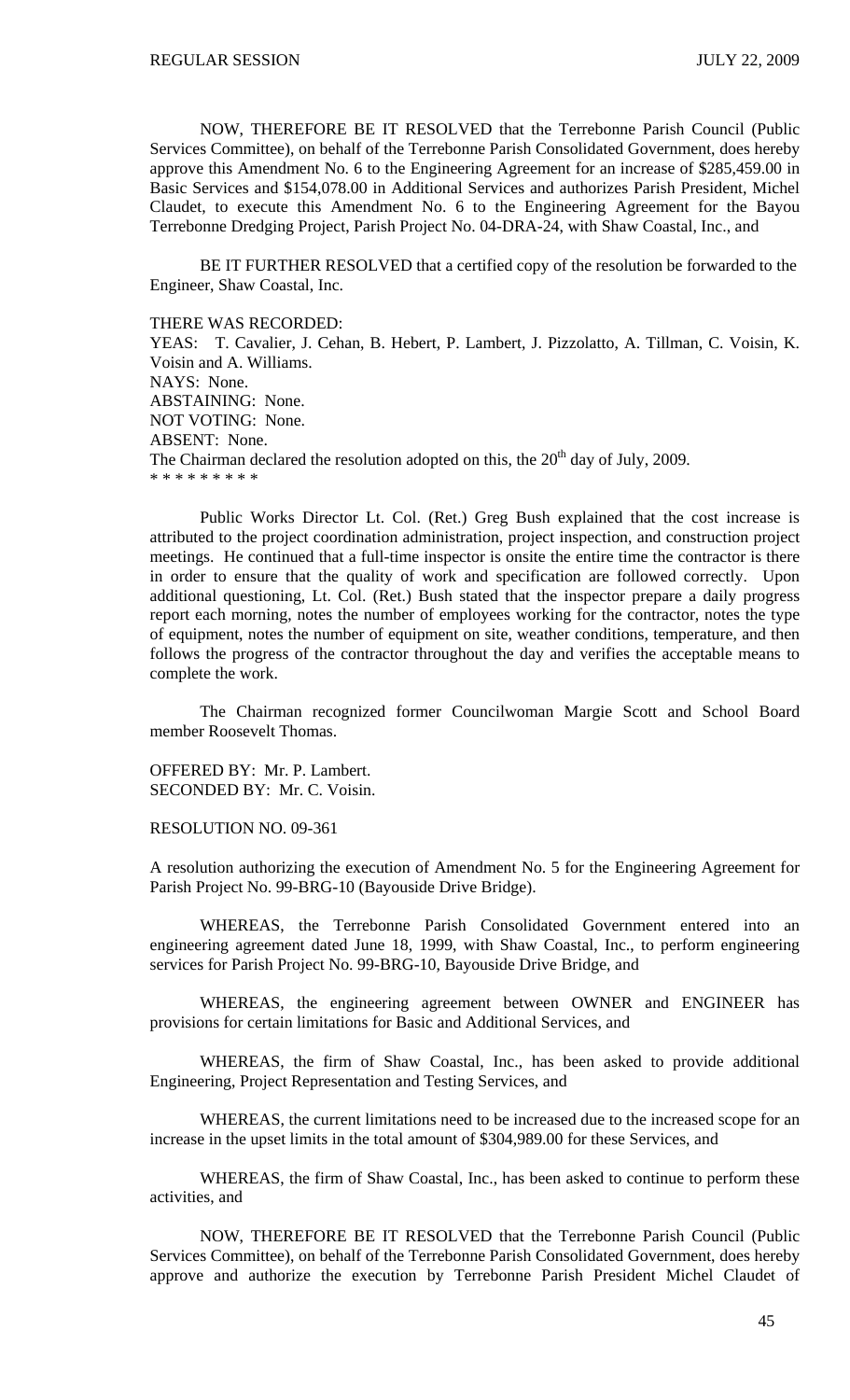Amendment No. 5 for the engineering agreement with Shaw Coastal, Inc., to perform engineering services for project No. 99-BRG-10 (Bayouside Drive Bridge) which results in a total increase of Three Hundred Four Thousand Nine Hundred Eighty Nine Dollars and No Cents (\$304,989.00) to the original contract amount; and,

 BE IT FURTHER RESOLVED that a certified copy of the resolution be forwarded to the Engineer, Shaw Coastal, Inc.

THERE WAS RECORDED:

YEAS: T. Cavalier, J. Cehan, B. Hebert, P. Lambert, J. Pizzolatto, A. Tillman, C. Voisin, K. Voisin and A. Williams. NAYS: None. ABSTAINING: None. NOT VOTING: None. ABSENT: None. The Chairman declared the resolution adopted on this, the  $20<sup>th</sup>$  day of July, 2009. \* \* \* \* \* \* \* \* \*

OFFERED BY: Ms. A. Williams. SECONDED: Unanimously.

RESOLUTION NO. 09-362

A resolution authorizing the execution of Change Order No. 1 (Balancing) for the Construction Agreement for Parish Project No. 00-WALK-06 Johnson Ridge Sidewalk, Route LA 24, State Project No. 065-04-0041 & 744-55-0004, Terrebonne Parish, Louisiana.

 WHEREAS, the Terrebonne Parish Consolidated Government entered into a contract dated December 22, 2008 with RMD Holdings Ltd, for the Johnson Ridge Sidewalk, Rouge LA 24, Parish Project No. 00-WALK-06, State Project No. 065-04-0041 & 744-55-0004, Terrebonne Parish, Louisiana, and

WHEREAS, it is necessary to adjust quantities to actual quantities installed, and

WHEREAS, this balancing change order will decrease the contract by \$8,834.70, and

 WHEREAS, this Change Order No. 1 (Balancing) has been recommended by the ENGINEER for this project, Picciola & Associates, Inc.

 NOW, THEREFORE BE IT RESOLVED that the Terrebonne Parish Council (Public Services Committee), on behalf of the Terrebonne Parish Consolidated Government, does hereby approve and authorize the execution by Terrebonne Parish President Michel Claudet of Change Order No. 1 (Balancing) to the construction agreement with RMD Holdings, Ltd., to perform construction services for Parish Project No. 00-WALK-06 (Johnson Ridge Sidewalk, Route LA 24) which decreases the contract price to adjust contract quantities to actual ones installed for a decrease of Eight Thousand Eight Hundred Thirty Four Dollars and Seventy Cents (\$8,834.70) to the original contract amount, and

 BE IT FURTHER RESOLVED that a certified copy of the resolution be forwarded to the Engineer, Picciola & Assocaites, Inc.

THERE WAS RECORDED:

YEAS: T. Cavalier, J. Cehan, B. Hebert, P. Lambert, J. Pizzolatto, A. Tillman, C. Voisin, K. Voisin and A. Williams. NAYS: None. ABSTAINING: None. NOT VOTING: None. ABSENT: None. The Chairman declared the resolution adopted on this, the  $20<sup>th</sup>$  day of July, 2009. \* \* \* \* \* \* \* \* \*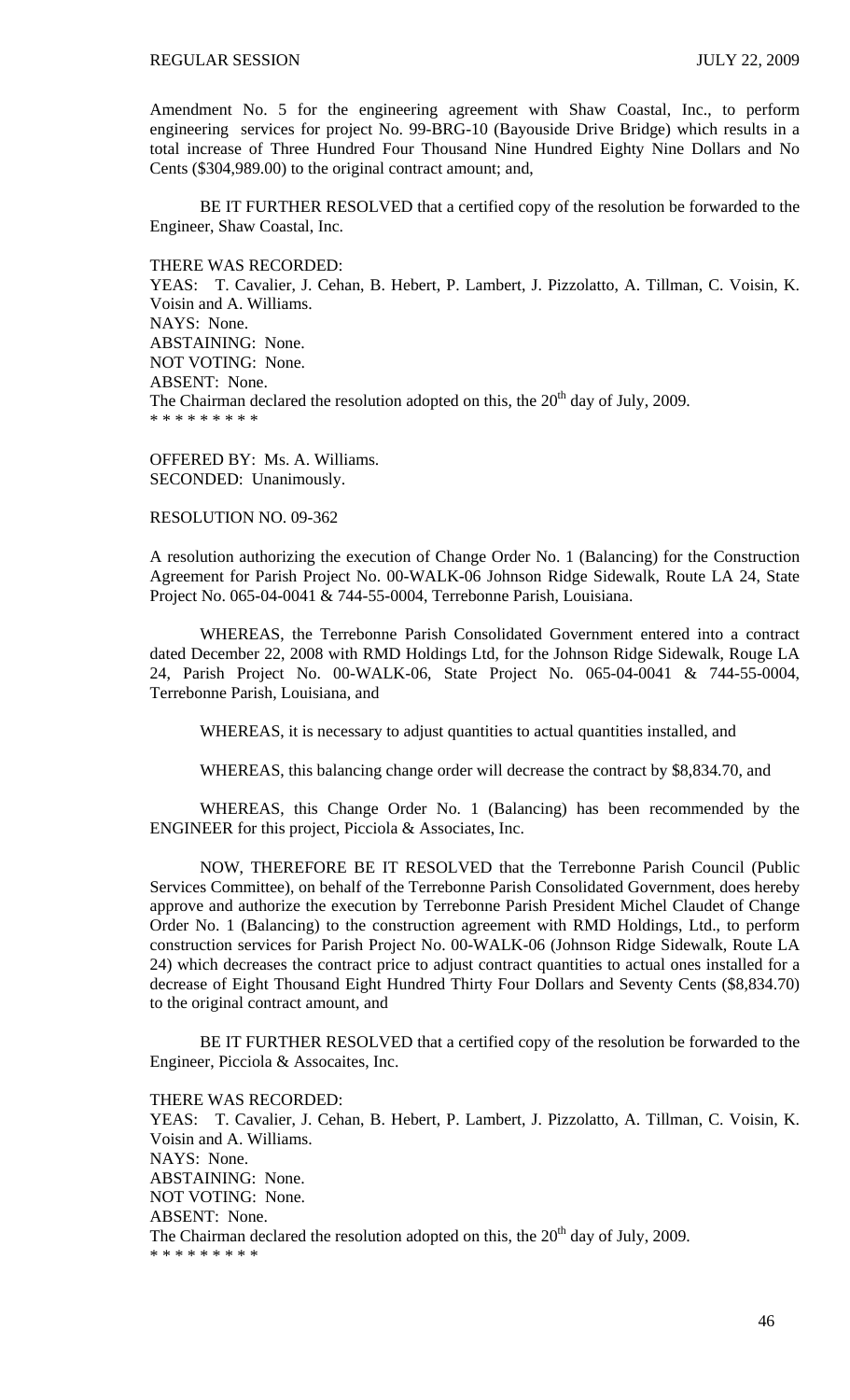OFFERED BY: Mr. J. Pizzolatto. SECONDED BY: Mr. C. Voisin.

RESOLUTION NO. 09-363

A Resolution providing for the acceptance of work performed by Byron E. Talbot Contractor, Inc., Inc., in accordance with the Certificate of Substantial Completion for the Gum Street Drainage Improvements, Flood Control Improvements, State Project No. 576-55-0019, Parish Project No. 03-DRA-23, Terrebonne Parish, Louisiana.

 WHEREAS, by contract dated September 26, 2008, Terrebonne Parish Consolidated Government did award a contract to Byron E. Talbot Contractor, Inc. for Parish Project No. 03- DRA-23, Gum Street Drainage Improvements, Flood Control Improvements, State Project No. 576-55-0019, Parish Project No. 03-DRA-23,Terrebonne Parish, Louisiana, as will be seen by reference to said contract which is recorded under Entry No. 1306522 of the Records of Terrebonne Parish, and

 WHEREAS, the work performed under the contract has been inspected by authorized representatives of Owner, Engineer, and Contractor and found to be substantially complete, and

 WHEREAS, the Engineer for this project, T. Baker Smith, Inc., recommends the acceptance of the substantial completion,

 NOW, THEREFORE BE IT RESOLVED that the Terrebonne Parish Council (Public Services Committee), on behalf of the Terrebonne Parish Consolidated Government, does hereby accept the work performed in accordance with the contract and specifications in accordance with the Certificate of Substantial Completion, effective as of the date of recording of this resolution, and does authorize and direct the Clerk of Court and Ex-Officio Recorder of Mortgages of Terrebonne Parish to note this acceptance thereof in the margin of the inscription of said contract under Entry No. 1306522 of the Records of Terrebonne Parish, Louisiana, and

 BE IT FURTHER RESOLVED that a certified copy of this resolution be recorded in the office of the Clerk of Court of Terrebonne Parish to commence a 45-day clear lien period, and

 BE IT FURTHER RESOLVED that the Administration is authorized to make payment of retainage upon the presentation of a Clear Lien Certificate.

THERE WAS RECORDED:

YEAS: T. Cavalier, J. Cehan, B. Hebert, P. Lambert, J. Pizzolatto, A. Tillman, C. Voisin, K. Voisin and A. Williams. NAYS: None. ABSTAINING: None. NOT VOTING: None. ABSENT: None. The Chairman declared the resolution adopted on this, the  $20<sup>th</sup>$  day of July, 2009. \* \* \* \* \* \* \* \* \*

 Public Works Director Lt. Col. (Ret.) Greg Bush explained that with the exceptions of Punch List Items Nos. 1, 2, 3, & 8, all other items have been completed; that the total cost of the remaining punch list items is \$18,000.00; that although the pump control has not been completed, the pumps can be operated manually; and that the pump controls should be installed by July 22, 2009.

 Committee Member J. Pizzolatto requested that Administration continues to monitor the project to ensure that the pump controls are installed on July  $22<sup>nd</sup>$  and inquired about water being dumped into the canal prior to reaching the 1-1B Pump Station.

 Parish Manager Al Levron stated that due to the location of the servitude gained by Administration, it would have been costly to extend the discharge pipes a further distance.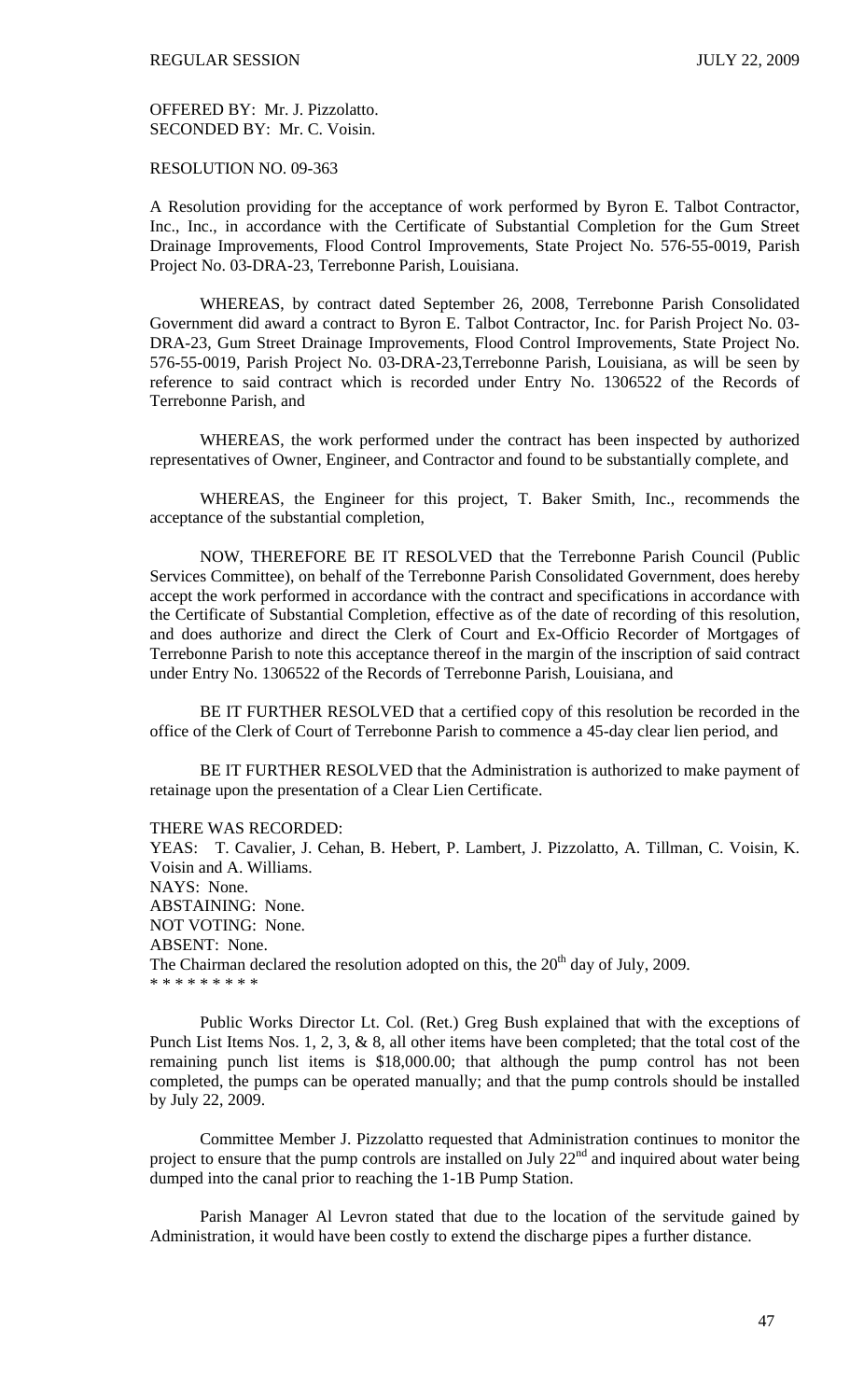In response to additional questioning, Lt. Col. (Ret.) Bush stated that he does not see any problems with discharging the water and that a hydrologic analysis was completed in the area.

OFFERED BY: Ms. A. Williams. SECONDED BY: Mr. K. Voisin.

RESOLUTION NO. 09-364

A resolution authorizing a cooperative endeavor agreement between Terrebonne Parish Sheriff's Office and Terrebonne Parish Consolidated Government to accomplish the goal of litter cleanup and control within Terrebonne Parish.

 WHEREAS, TPCG and the Sheriff recognize the need and advantage of a coordinated program for litter cleanup and control within Terrebonne Parish; and

 WHEREAS, the Sheriff has an interest in providing this service through the Sheriff's Work Release Program; and

 WHEREAS, TPCG has both an obligation and desire to implement a parish wide litter cleanup and control program; and

 WHEREAS, TPCG and the Sheriff desire to enter into a cooperative endeavor to accomplish their common goal of litter cleanup and control within Terrebonne Parish.

NOW THEREFORE BE IT RESOLVED, by the Terrebonne Parish Council (Public Services Committee), on behalf of the Terrebonne Parish Consolidated Government that Parish President Michel Claudet be, and he is hereby, authorized to enter into a cooperative endeavor agreement with Terrebonne Parish Sheriff's Office to accomplish the goal of litter cleanup and control within Terrebonne Parish.

BE IT FURTHER RESOLVED, that the Parish President and all other appropriate parties be, and they are hereby authorized to execute any and all contract documents associated therewith.

THERE WAS RECORDED:

YEAS: T. Cavalier, J. Cehan, B. Hebert, P. Lambert, J. Pizzolatto, A. Tillman, C. Voisin, K. Voisin and A. Williams. NAYS: None. ABSTAINING: None. NOT VOTING: None. ABSENT: None. The Chairman declared the resolution adopted on this, the  $20<sup>th</sup>$  day of July, 2009. \* \* \* \* \* \* \* \* \*

 In response to questioning, Utilities Director Tom Bourg stated that clearing Bayou Terrebonne was not specifically discussed with reference to the aforementioned cooperative endeavor agreement and that it is not precluded from the agreement should the Terrebonne Sheriff's Office be able to accommodate such a request.

 Committee Member B. Hebert request that should the Sheriff's Office be able to do so, holding ponds be included in the agreement.

 Upon additional discussion, Mr. Bourg stated that he does not foresee any problems with including clearing of Bayou Terrebonne and holding ponds.

 Parish President Michel Claudet stated that the Sheriff's Office is currently working on repairs at various schools and that work could commence once the school projects are completed. He continued that later in the proceedings, discussion will transpire with respect to additional personnel under a different program.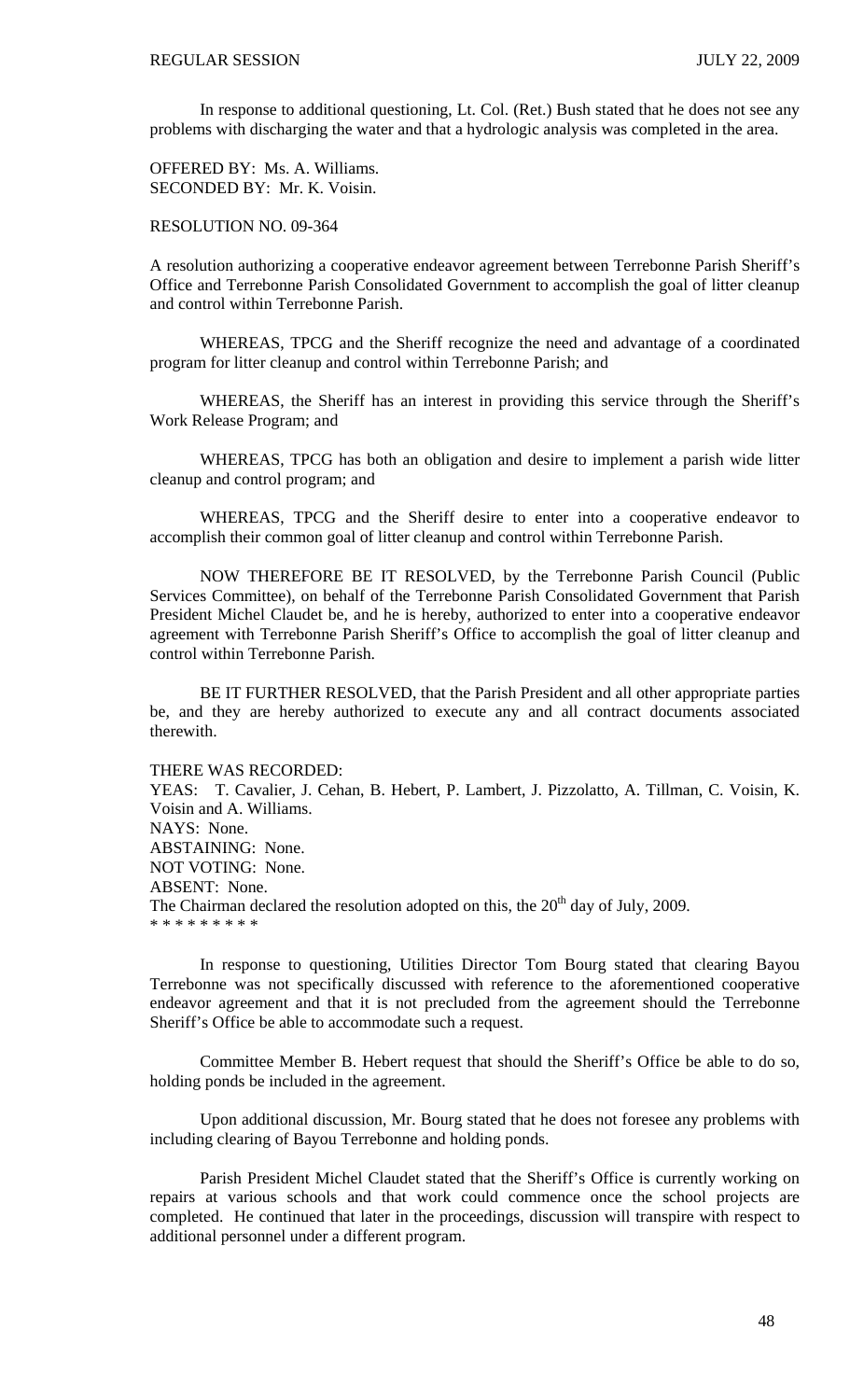Discussion ensued with respect to maintaining a generally broad cooperative endeavor agreement.

 Mr. Bourg interjected that the aforementioned cooperative endeavor agreement assists in defraying costs associated with transporting the deputy and trustees; that there were problems formalizing the previous agreement and payment was delayed for several years; and that either the Parish Manager or the Utilities Director would identify the areas for clean-up.

OFFERED BY: Ms. A. Williams. SECONDED BY: Mr. A. Tillman and Mr. B. Hebert.

#### RESOLUTION NO. 09-365

A Resolution recommending the awarding and authorizing the signing of the Construction Contract for Parish Project No. 04-WALK-25, State Project No. 744-55-0005 & 065-30-0039, Federal Aid Project No. 5503 (506), Tunnel Boulevard Sidewalk Enhancement Project, Terrebonne Parish, Louisiana and authorizing the issuance of the Notice to Proceed to commence construction of said Project.

 WHEREAS, the Terrebonne Parish Consolidated Government recommends the State to award the bid for the Tunnel Boulevard Sidewalk Enhancement Project, herein after known as Parish Project 04-WALK-25, State Project No. 744-55-0005 & 065-30-0039, Federal Aid Project No. 5503(506), and

WHEREAS, Bids have been received to effect the above referenced project, and

 WHEREAS, the firm of Plus Concrete, Inc., submitted the lowest responsible bid of \$146,946.00 to construct this project, and

 WHEREAS, the Terrebonne Parish Consolidated Government concurs with the State to authorize the award of the contract to the firm of Plus Concrete, Inc., and

 WHEREAS, the Parish Administration has recommended the State accept the bid by Plus Concrete, Inc., in the amount of One Hundred Forty-Six Thousand, Nine Hundred Forty-Six Dollars and no cents (\$146,946.00), as per attached bid forms.

 WHEREAS, the Terrebonne Parish Consolidated Government has provided sufficient funds to complete the project.

 NOW, THEREFORE BE IT RESOLVED, by the Terrebonne Parish Council (Public Services Committee), on behalf of the Terrebonne Parish Consolidated Government, that all bid items necessary for the completion of Parish Project No. 04-WALK-25, State Project No. 744- 55-0005 & 065-30-0039, Federal Aid Project No. 5503 (506), Tunnel Boulevard Sidewalk Enhancement Project, be awarded to the firm of Plus Concrete, Inc., and

 BE IT FURTHER RESOLVED, that the concurrence with the State by the Parish Administration be approved, and that the quote of Plus Concrete, Inc., in the amount of \$146,946.00 be accepted, and

 BE IT FURTHER RESOLVED, that the Parish President be authorized to execute all necessary Contract Documents for the State to authorize Plus Concrete, Inc., to proceed with all necessary services for the completion of the project.

THERE WAS RECORDED:

YEAS: T. Cavalier, J. Cehan, B. Hebert, P. Lambert, J. Pizzolatto, A. Tillman, C. Voisin, K. Voisin and A. Williams. NAYS: None. ABSTAINING: None. NOT VOTING: None. ABSENT: None. The Chairman declared the resolution adopted on this, the  $20<sup>th</sup>$  day of July, 2009.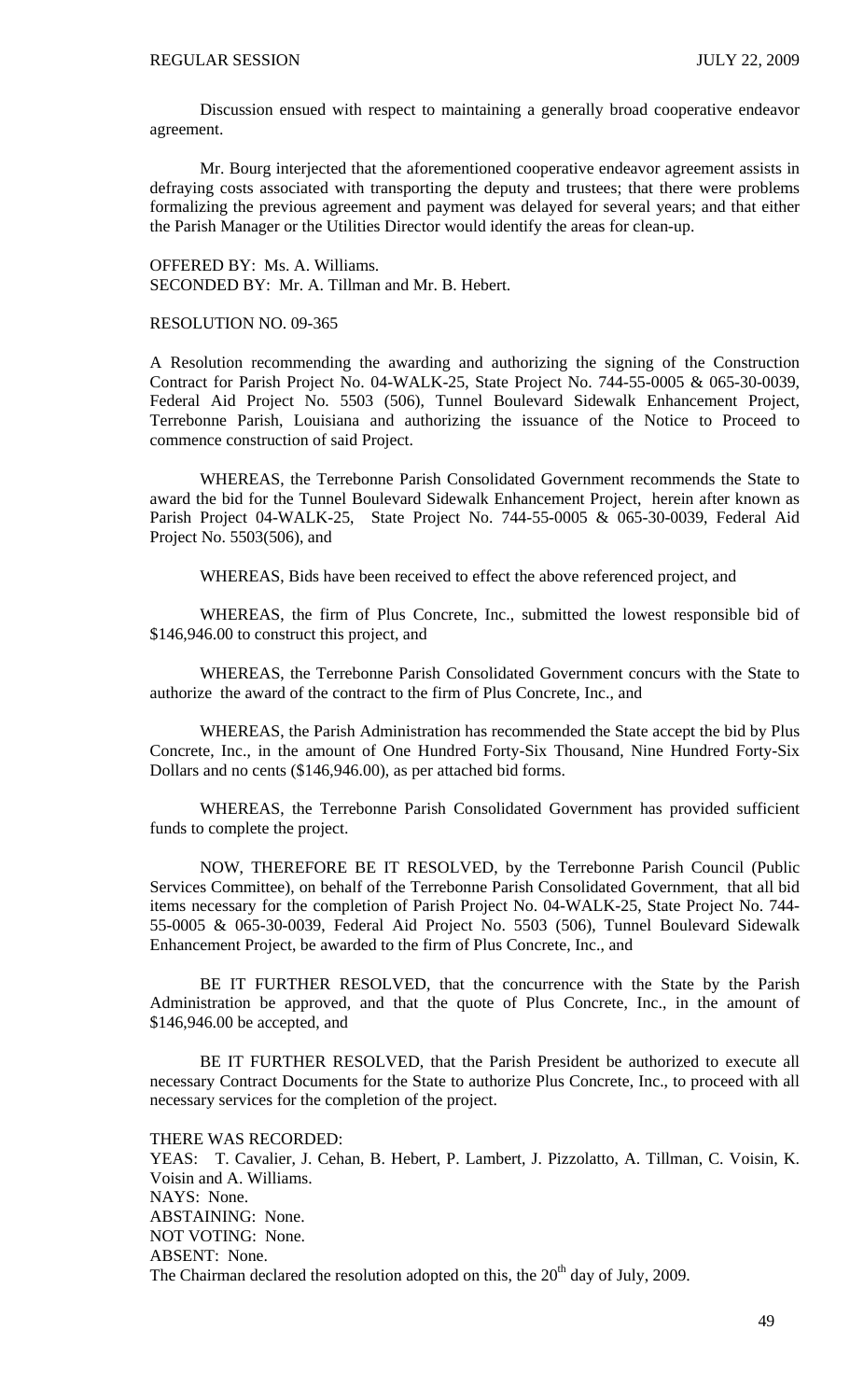#### REGULAR SESSION JULY 22, 2009

\* \* \* \* \* \* \* \* \*

 In response to the question regarding the State having to issue the contract for sidewalks on Park Avenue under the twin overpass, Public Works Director Lt. Col. (Ret.) Greg Bush stated that the authorization may be attributed to the funding source.

 Parish Manager Al Levron stated that the aforementioned contract is funded through the State Enhancement Grant Project; that the project was "let" for bid by the State; and that the local government ultimately signs the contract.

OFFERED BY: Mr. P. Lambert. SECONDED BY: Mr. C. Voisin.

### RESOLUTION NO. 09-366

A resolution providing approval of Amendment No. 1 to the Engineering Agreement for Parish Project No. 08-NRCS-40, Lashbrook Pump Station D-4 Proposed Emergency Structural Improvements Project, Terrebonne Parish, Louisiana.

 WHEREAS, the Terrebonne Parish Consolidated Government did enter into an original engineering agreement with T. Baker Smith, Inc. dated November 12, 2008, recordation number 1309483, for the Lashbrook Pump Station D-4 Proposed Emergency Structural Improvements Project identified as Parish Project 08-NRCS-40, and

 WHEREAS, the Engineering Agreement between OWNER and ENGINEER provides for certain limitations for Additional Services, and

WHEREAS, the Terrebonne Parish Consolidated Government is desirous of increasing the scope to include after-the-fact-permitting , and

 WHEREAS, this increase in the upset limits for Additional Services is necessary to include this change in scope, and

 WHEREAS, the TPCG is desirous of having these services continued so that there is a need for additional funds to be added to the contract, and

 WHEREAS, this above work will increase the additional services section of the contract by an additional \$8,600.00.

 NOW, THEREFORE BE IT RESOLVED that the Terrebonne Parish Council (Public Services Committee), on behalf of the Terrebonne Parish Consolidated Government, does hereby approve this Amendment No. 1 to the Engineering Agreement for an increase of \$8,600.00 in Additional services and authorizes Parish President Michel Claudet to execute this Amendment No. 1 to the Engineering Agreement for the Lashbrook Pump Station D-4 Proposed Emergency Structural Improvements, with T. Baker Smith, Inc., and

 BE IT FURTHER RESOLVED that a certified copy of the resolution be forwarded to the Engineer, T. Baker Smith, Inc.

#### THERE WAS RECORDED:

YEAS: T. Cavalier, J. Cehan, B. Hebert, P. Lambert, J. Pizzolatto, A. Tillman, C. Voisin, K. Voisin and A. Williams. NAYS: None. ABSTAINING: None. NOT VOTING: None. ABSENT: None. The Chairman declared the resolution adopted on this, the  $20<sup>th</sup>$  day of July, 2009. \* \* \* \* \* \* \* \* \*

Committee Member K. Voisin stated that he has drafted a list of Parish waterways that need cleaning and requested that a strategy be devised for cleaning the waterways.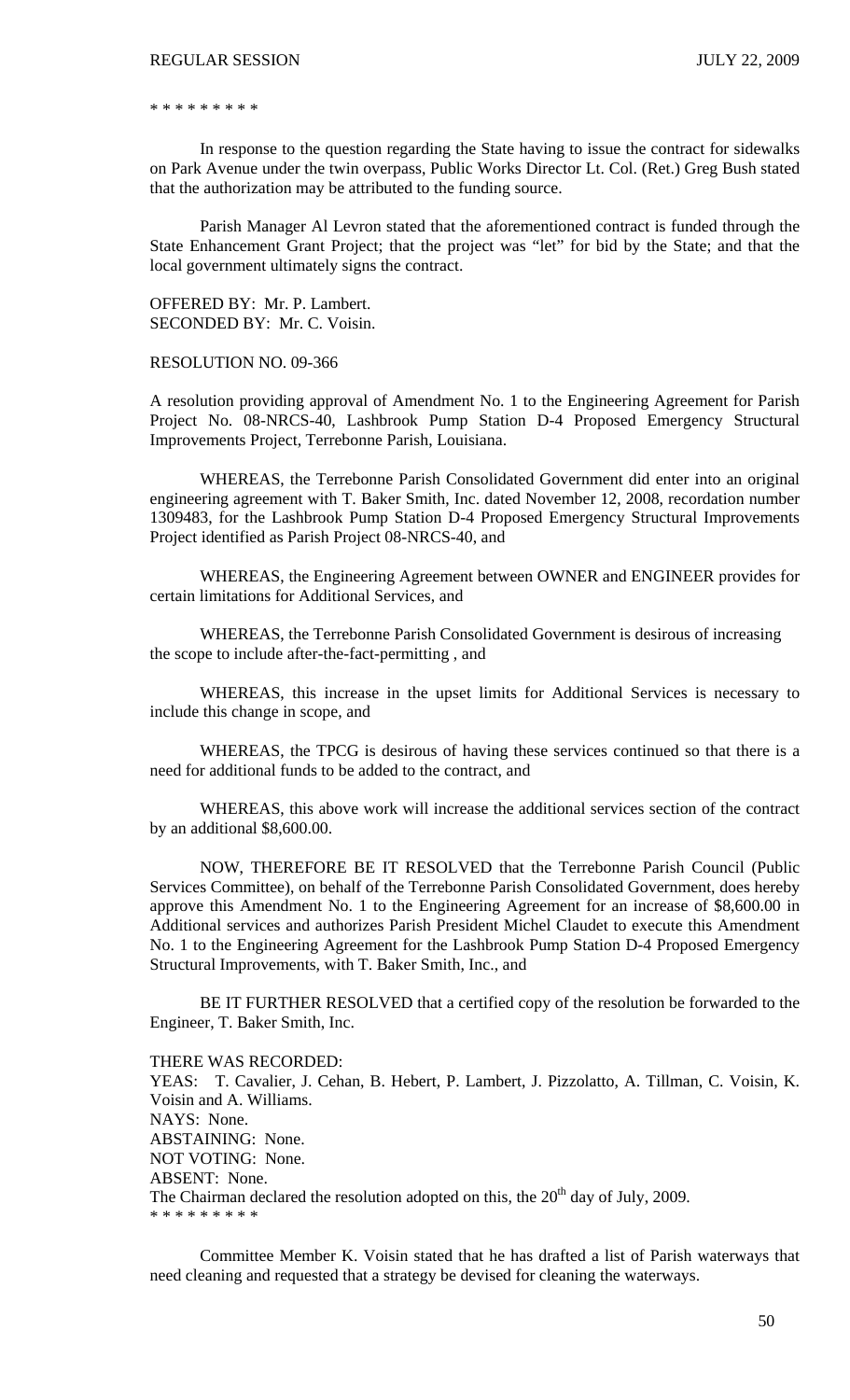Public Works Director Lt. Col. (Ret.) Greg Bush stated that Administration can computerize and schedule cleaning of the waterways; that Administration is forming a crew of one Parish employee and four "workforce individuals" to clean the waterways; that interviews, in conjunction with the Sheriff's Office, are being conducted currently; that once the crew is selected, cleaning will commence; that there will be two people per boat; that currently, the Parish has one truck and two boats in its inventory; that funding is necessary to pay the workforce individual who would be paid a flat rate through the Sheriff's Office; and that if the work crew is deemed successful, a request will be made to expand the services and acquire additional trucks and boats. He stated that the crew is expected to begin work in two weeks.

Committee Member K. Voisin requested that discussion and update on cleaning Parish waterways be placed on the August 26, 2009 Committee agenda.

Committee Member J. Pizzolatto reminded Administration of the Intergovernmental Agreement with the Consolidated Waterworks District for cleaning the Bayou Black Reservoir. (NO ACTION TAKEN)

 Committee Member K. Voisin expressed concern with respect to the tall grass along the Highway 24 from the bridge to Lafourche Parish and Highway 311 at its intersection with Highway 90 medians.

 In response to whether the Parish is being reimbursed for cutting grass on State rights-ofway, Parish Manager Al Levron stated that the Parish does not get reimbursed for cutting the grass and that there is legislation which provides for such contract up to an amount set by the State Legislature. He stated that if the Parish cuts the grass, it would be subsidizing the State's program due to the reimbursement amount being substantially lower than the actual cost. Mr. Levron noted that years ago the Parish tried to get the State to be more accountable, but was unsuccessful.

 Committee Member A. Tillman requested that Administration meet with the Louisiana Department of Transportation with respect to cutting State rights-of-way.

 Parish President Michel Claudet stated that the Parish may be able to obtain the services of "work release individuals" or "trustees" to cut rights-of-ways and that Administration can look into to budgetary allocations for such in 2010.

 Ms. A. Williams moved, seconded by Mr. K. Voisin, "THAT, the Public Services Committee retain the matter relative to grass cutting on State rights-of-way in committee for further evaluation and request that a representative of the Louisiana Department of Transportation and Development appear at the next meeting to discuss the matter." (\*\*MOTION ADOPTED AFTER DISCUSSION)

 Committee Member C. Voisin requested consideration of cutting rights-of-ways in rural areas also.

 \*\*The Chairman called for the vote on the motion offered by Ms. A. Williams. UPON ROLL CALL THERE WAS RECORDED: YEAS: T. Cavalier, J. Cehan, B. Hebert, P. Lambert, J. Pizzolatto, A. Tillman, C. Voisin, K. Voisin, and A. Williams. NAYS: None. ABSENT: None. The Chairman declared the motion adopted.

 Public Works Director Lt. Col. (Ret.) Greg Bush stated that work commenced last week on repairs to the Toussaint-Foret Bridge, that the bridge should be lifted no later than Wednesday, July 29, 2009, and that the work should be completed by mid-August, weather permitting.

 Committee Member J. Cehan requested that Administration request that marine vessels in the vicinity of the project be moored and lit appropriately.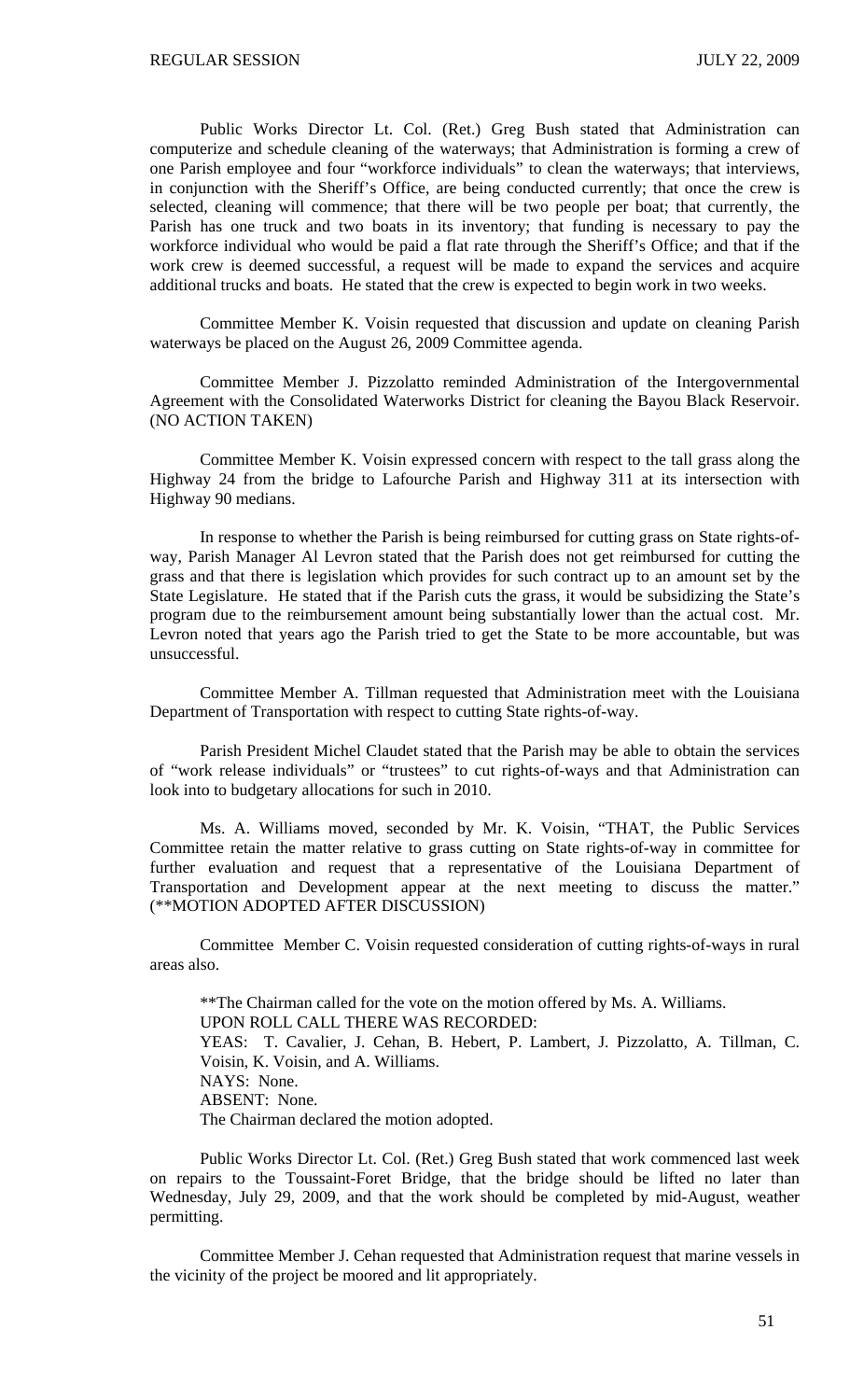Lt. Col. (Ret.) Bush stated that Administration can only require that its contractor light and moor its vessels. (NO ACTION TAKEN)

 Public Works Director Lt. Col. (Ret.) Greg Bush noted methods of addressing broken concrete panels on Parish roadways.

 Committee Member P. Lambert requested an update on the repair of concrete panels in the Presque Isle Community.

 In response to questioning, Lt. Col. (Ret.) Bush stated that turn lanes were given priority ranking with respect to expending stimulus funding and that should funding remain, other roadways would be repaired based upon the Street Priority List. He continued that Administration submits the Recurring Maintenance Manual to the Council for approval annually and that this year's manual has not been completed due to Administration wanting to expend stimulus funding prior to developing the list.

 Committee Member A. Tillman requested that Administration submit a list of road repairs that have been completed by district/roadway. (NO ACTION TAKEN)

 Ms. A. Williams moved, seconded by Mr. C. Voisin, "THAT, the Public Services Committee add on to the agenda the matter relative to filing an application with the Department of Transportation under the American Recovery and Reinvestment Act of 2009."

The Chairman called for the vote on the motion offered by Ms. A. Williams. UPON ROLL CALL THERE WAS RECORDED: YEAS: T. Cavalier, J. Cehan, B. Hebert, P. Lambert, J. Pizzolatto, A. Tillman, C. Voisin, K. Voisin, and A. Williams. NAYS: None. ABSENT: None. The Chairman declared the motion adopted.

 The Chairman called for comments from the general public with respect to the aforementioned application of which there were none.

 Ms. A. Williams moved, seconded by Mr. C. Voisin, "THAT, the Public Services Committee close the public comment period on the matter relative to the submission of an application to with the Department of Transportation, United States of America, named LA-96- X010-00, under the American Recovery and Reinvestment Act of 2009 (Recovery Act) authorized under Pub. L. 111-5, February 17, 2009."

The Chairman called for the vote on the motion offered by Ms. A. Williams. UPON ROLL CALL THERE WAS RECORDED: YEAS: T. Cavalier, J. Cehan, B. Hebert, P. Lambert, J. Pizzolatto, A. Tillman, C. Voisin, K. Voisin, and A. Williams. NAYS: None. ABSENT: None. The Chairman declared the motion adopted.

 Public Works Director Lt. Col. (Ret.) Greg Bush stated that Administration submitted requirements and an application for \$2,050,000.00 of funds from the American Recovery and Reinvestment Act of 2009 (Recovery Act) including funds for public transit; that Administration received a phone last week indicating that the Parish received the entire requested grant award and was questioned on how fast the funds could be expended; and that there is no cost share.

 Several Committee Members thanked Administration for taking advantage of the available grant funding.

 Transit Administrator Wendell Voisin stated that the new Transit Depot Project has been submitted to the project architect and should be "let" for bid soon. He noted that the funding would be used to purchase additional equipment for the transit system.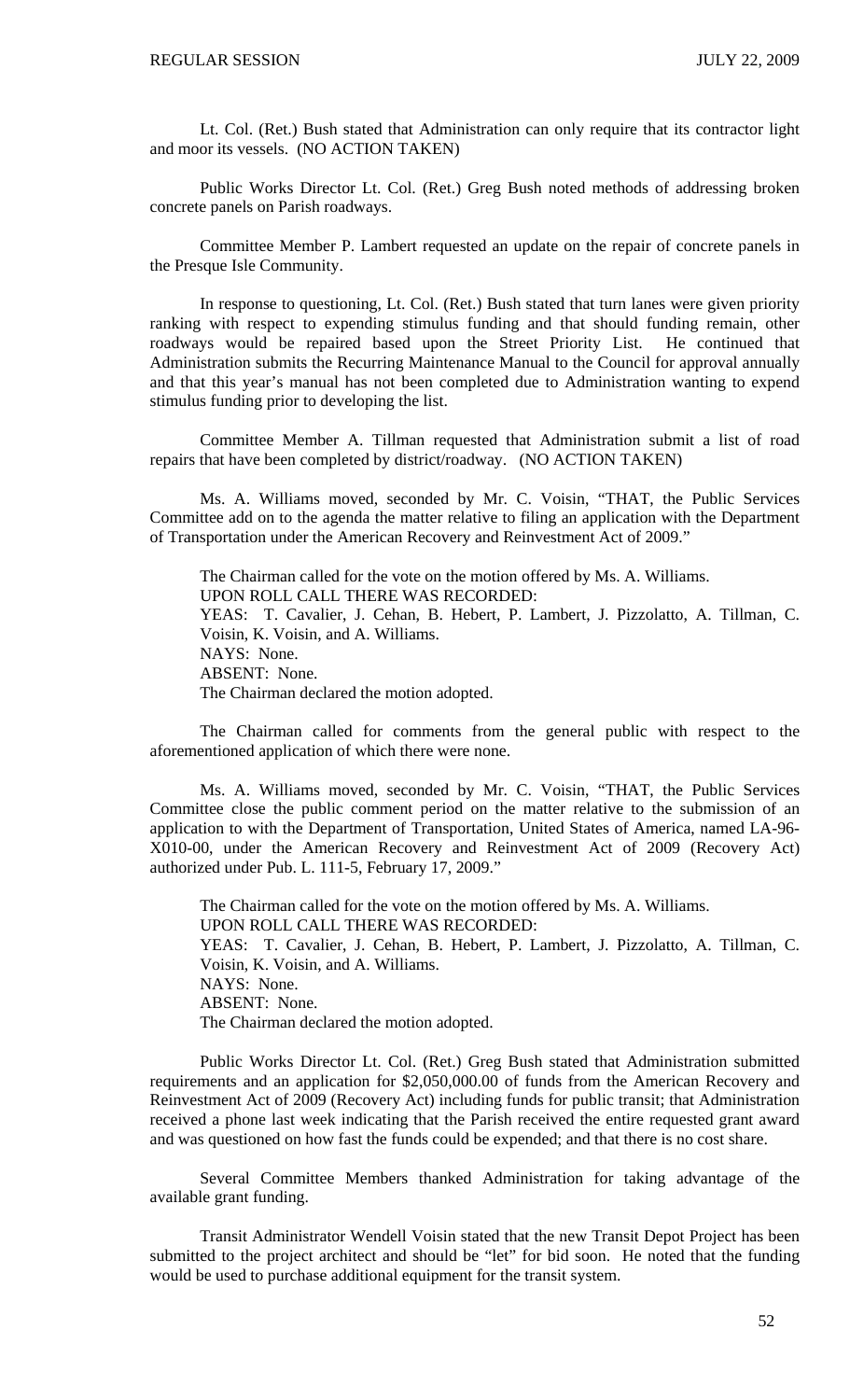Committee Member A. Williams requested that Administration consider extending the transit route from the Burger King on West Tunnel Boulevard to Highway 311.

 Mr. W. Voisin stated that the stimulus funding can only be used for capital expenditures not operating expenses.

 Lt. Col. (Ret.) Bush stated that the funding cannot be used for reoccurring expenditures and could extend the life of the transit buses.

 Committee Member K. Voisin expressed his desire to extend the transit bus route from Summerfield to the Terrebonne Parish Main Library.

OFFERED BY: Ms. A. Williams. SECONDED BY: Mr. C. Voisin.

### RESOLUTION NO. 09-367

A resolution authorizing the Parish President to file an application with the Department of Transportation, United States of America, named LA-96-X010-00, under the American Recovery and Reinvestment Act of 2009 (Recovery Act) authorized under Pub. L. 111-6, February 17, 2000.

 WHEREAS, general transportation of persons in and around Terrebonne Parish is both necessary and convenient to the public health, welfare and safety, and

 WHEREAS, privately-owned public transportation facilities that are or may be in operation in and around Terrebonne Parish are inadequate, and it is impossible for existing operators of privately-owned transportation facilities to render necessary service with adequate resulting return on investment of capital, and

 WHEREAS, the Secretary of Transportation is authorized to make grants for a mass transportation program, and

 WHEREAS, the contract for financial assistance will impose certain obligations upon Terrebonne Parish Consolidated Government, and

 WHEREAS, it is required by the U.S. Department of Transportation in accordance with the provisions of Title VI of the Civil Rights Act of 1964, that in connection with the filing of an application for assistance under the Urban Mass Transportation Act of 1964, as amended, that Terrebonne Parish Consolidated Government give an assurance that it will comply with Title Vi of the Civil Rights Act of 1964 and the U.S. Department of Transportation requirements thereunder, and

 WHEREAS, it is the goal of the Terrebonne Parish Consolidated Government that minority business enterprises be utilized to the fullest extent possible in connection with this project, and that definite procedures shall be established and administered to ensure that minority business enterprises shall have the maximum feasible opportunity to compete for contracts when procuring supplies, equipment contracts, or consultant and other services.

 NOW, THEREFORE BE IT RESOLVED by the Terrebonne Parish Council (Public Services Committee), on behalf of the Terrebonne Parish Consolidated Government, that:

1. The Parish President is authorized to submit and execute a grant application on behalf of the Terrebonne Parish Consolidated Government with the U.S. Department of Transportation, to aid in the financing of planning, capital, and/or operating assistance projects pursuant to 49 USC 5307 – Urbanized Area – Economic Recover Flex, the Project or Projects are financed with Recovery Act appropriations for highways transferred to support the FTA Urbanized Area Formula Grant Program authorized by 49 U.S.C. § 5307.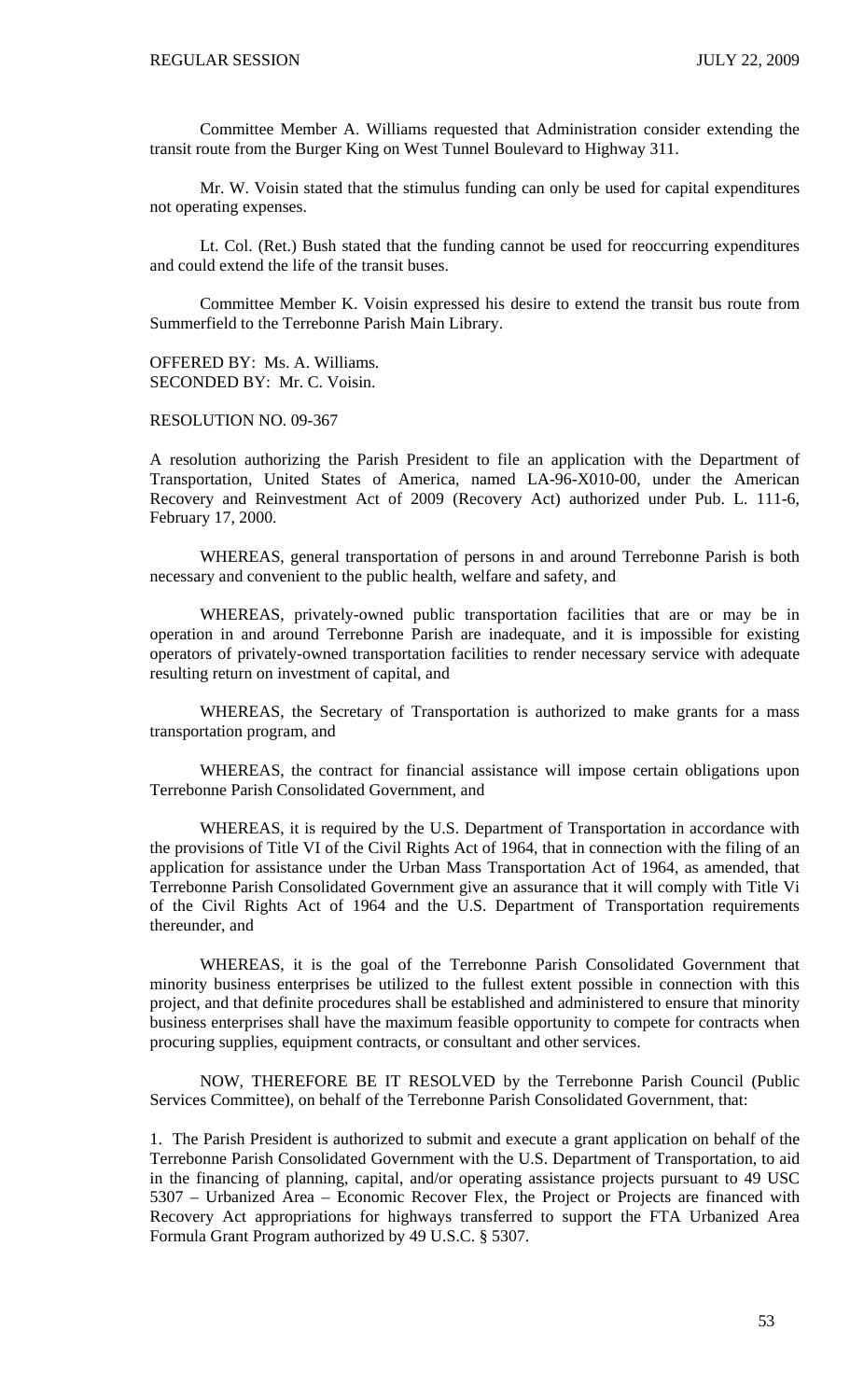2. The Parish President is authorized to execute and file with such application or assurance or any other document required by the U.S. Department of Transportation effectuating the purpose of Title VI of the Civil Rights Act of 1964.

3. The Department of Public Works is authorized to furnish such additional information as the U.S. Department of Transportation may require in connection with the application for this project.

4. The Parish President is authorized to set forth and execute affirmative minority business policies in connection with the program of project and budgets procurement needs.

5. The Parish President is authorized to execute grant agreements on behalf of the Terrebonne Parish Consolidated Government with the U.S. Department of Transportation for aid in financing of the planning, capital, and/or operating assistance program of projects and budgets.

 BE IT FURTHER RESOLVED that all resolutions in conflict herewith are hereby repealed.

THERE WAS RECORDED:

YEAS: T. Cavalier, J. Cehan, B. Hebert, P. Lambert, J. Pizzolatto, A. Tillman, C. Voisin, K. Voisin and A. Williams. NAYS: None. ABSTAINING: None. NOT VOTING: None. ABSENT: None. The Chairman declared the resolution adopted on this, the  $20<sup>th</sup>$  day of July, 2009. \* \* \* \* \* \* \* \* \*

 Mr. K. Voisin moved, seconded by Mr. B. Hebert, "THAT, there being no further business to come before the Public Services Committee, the meeting be adjourned."

 The Chairman called for the vote on the motion offered by Mr. K. Voisin. UPON ROLL CALL THERE WAS RECORDED: YEAS: T. Cavalier, J. Cehan, B. Hebert, P. Lambert, J. Pizzolatto, A. Tillman, C. Voisin, K. Voisin, and A. Williams. NAYS: None. ABSENT: None. The Chairman declared the motion adopted and the meeting was adjourned at 6:32 p.m.

Joey Cehan, Chairman

Suzette Thomas, Minute Clerk

Mr. J. Cehan moved, seconded by Mr. A. Tillman, "THAT, the Council accept and ratify the minutes of the Public Services Committee meeting held on 7/20/09."

 The Chairwoman called for a vote on the motion offered by Mr. J. Cehan. UPON ROLL CALL THERE WAS RECORDED: YEAS: J. Pizzolatto, K. Voisin, C. Voisin, J. Cehan, P. Lambert, A. Tillman, A. Williams, and B. Hebert, and T. Cavalier NAYS: None ABSENT: None The Chairwoman declared the motion adopted.

 The Chairwoman called for a report on the Community Development & Planning Committee meeting held on 7/20/09, whereupon the Committee Chairman, noting that ratification of the minutes calls public hearings on 8/12/09, rendered the following: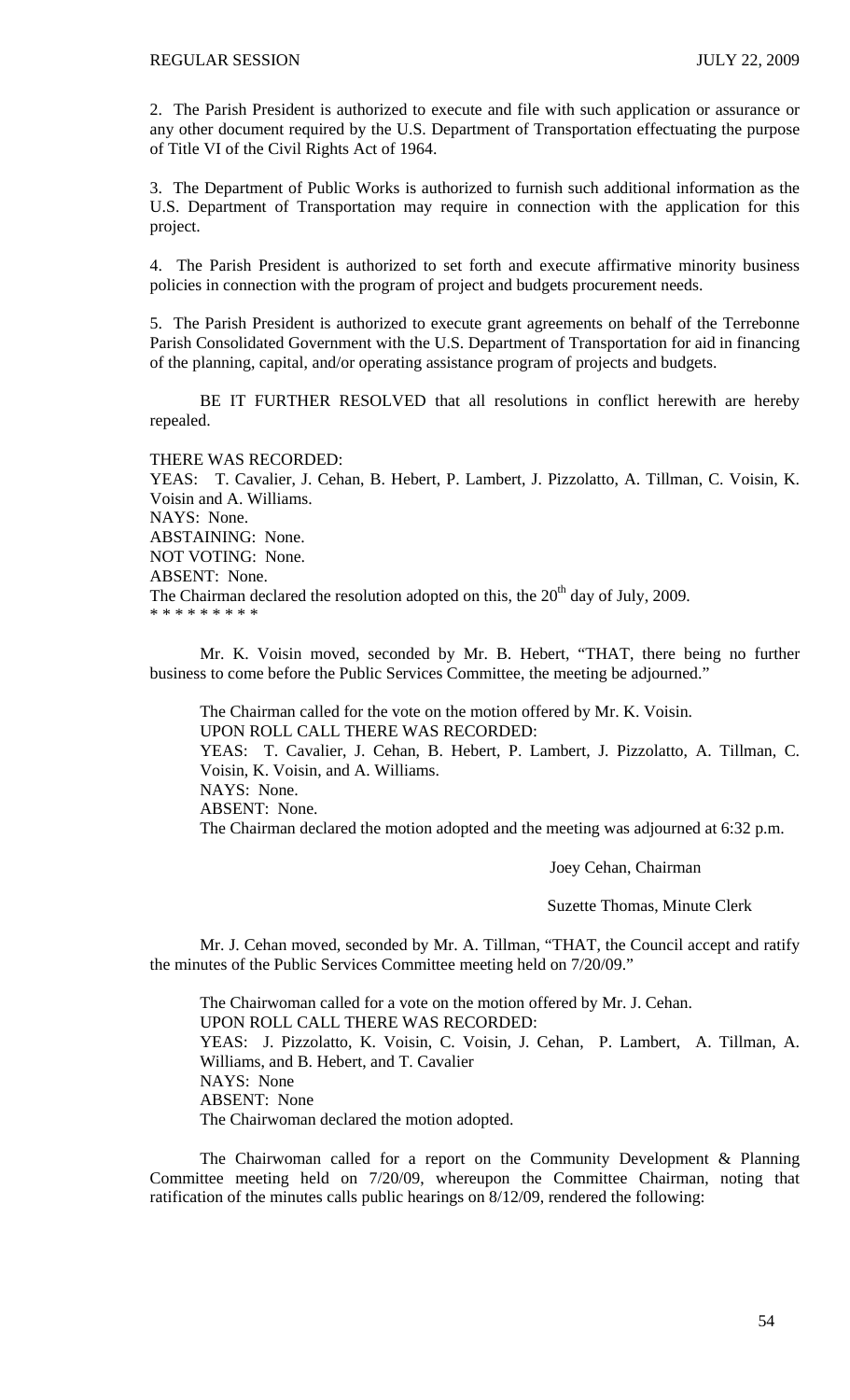## **COMMUNITY DEVELOPMENT & PLANNING COMMITTEE JULY 20, 2009**

 The Chairman, A. Tillman, called the Community Development & Planning Committee meeting to order at 6:41 p. m. in the Terrebonne Parish Council Meeting Room with the Invocation led by Mr. K. Voisin and the Pledge of Allegiance led by Mr. P. Lambert. Upon roll call, Committee Members recorded as present were: T. Cavalier, J. Cehan, B. Hebert, P. Lambert, J. Pizzolatto, A. Tillman, C. Voisin, K. Voisin, and A. Williams. A quorum was declared present.

 The Chairman recognized former Councilwoman Margie Scott and School Board representative Roosevelt Thomas who were present in the audience and then recognized Mr. Ronald Shaw, of Autumn Drive, who expressed concerns with respect to infrastructure costs in new developments which would require a four lane boulevard at the entrance of the development. He stated that, in his opinion, the requirement would be contrary to the interest of providing affordable housing.

 The Chairman recognized Mr. Gary Gibbs, President of Coastal Phoenix Investments, who presented a power point presentation with respect to the proposed "Three Oaks, LLC" - 335 unit affordable rental housing complex of which: 17 units will be set aside for permanent supportive housing for tenants making 20% of the area median income; 191 rental units set aside for tenants making 60% of the area median income; 127 rental units set aside for tenants making 80% of the area median income; a mixture of commercial and retail establishments; a medical office, general office; convenience store(s); restaurants/delis; child daycare, and hotels. He noted that Phase 1 of the rental development will include a clubhouse, business center, learning center, swimming pool, exercise room, and golf course. Mr. Gibbs provided statistical demographics of Terrebonne's population growth as well as the median income growth; stated that the development will be geared toward family oriented developments; and listed the capital/equity financing for the project. He then introduced Mr. Brock Johnson of DeVere Construction Company, Inc., Mr. Stefon Crushow of Resident Group, Mr. Tore Wallin of Perez Architects, Mr. Sonny Nunez and Ms. Marshall Page of Charles Walker Law Firm, Mr. Franklin Kyle of Kyle Associates, LLC, and several representatives from Latter & Blum Property Management, Inc.

 Committee Member T. Cavalier noted the benefits of the aforementioned development and expressed confidence that the selection of the development was completed with integrity.

 The Chairman recognized Mr. Wallin, project architect, who explained the development's structural concept design and stated that all local, State, and Federal guidelines would be met.

 Planning & Zoning Director Patrick Gordon stated that the Houma-Terrebonne Regional Planning Commission would need to grant approval of the development; the application would be sent to the local fire district for comments, the Public Works Division would review drainage calculations, and the Consolidated Waterworks District would also make comments regarding the development.

Mr. Gibb stated that the oak trees will remain on the property.

 In response to questioning, Housing & Human Services Director Darrel Waire stated that the selection committee consisted of himself, Planning & Zoning Director Patrick Gordon, TEDA Executive Director Michael Ferdinand, Mrs. Paula Ringo of Catholic Social Services, Dr. Morris Coasts of Nicholls State University, and Mr. Troy Cloutier – banking. He then explained that requests for proposals were advertised and then the committee evaluated proposals based upon a ranking system.

RESOLUTION: Ratifying Administration's conditional award of \$10,000,000.00 to Coastal Phoenix, LLC for the development of an affordable rental housing complex. Offered by Ms. T. Cavalier.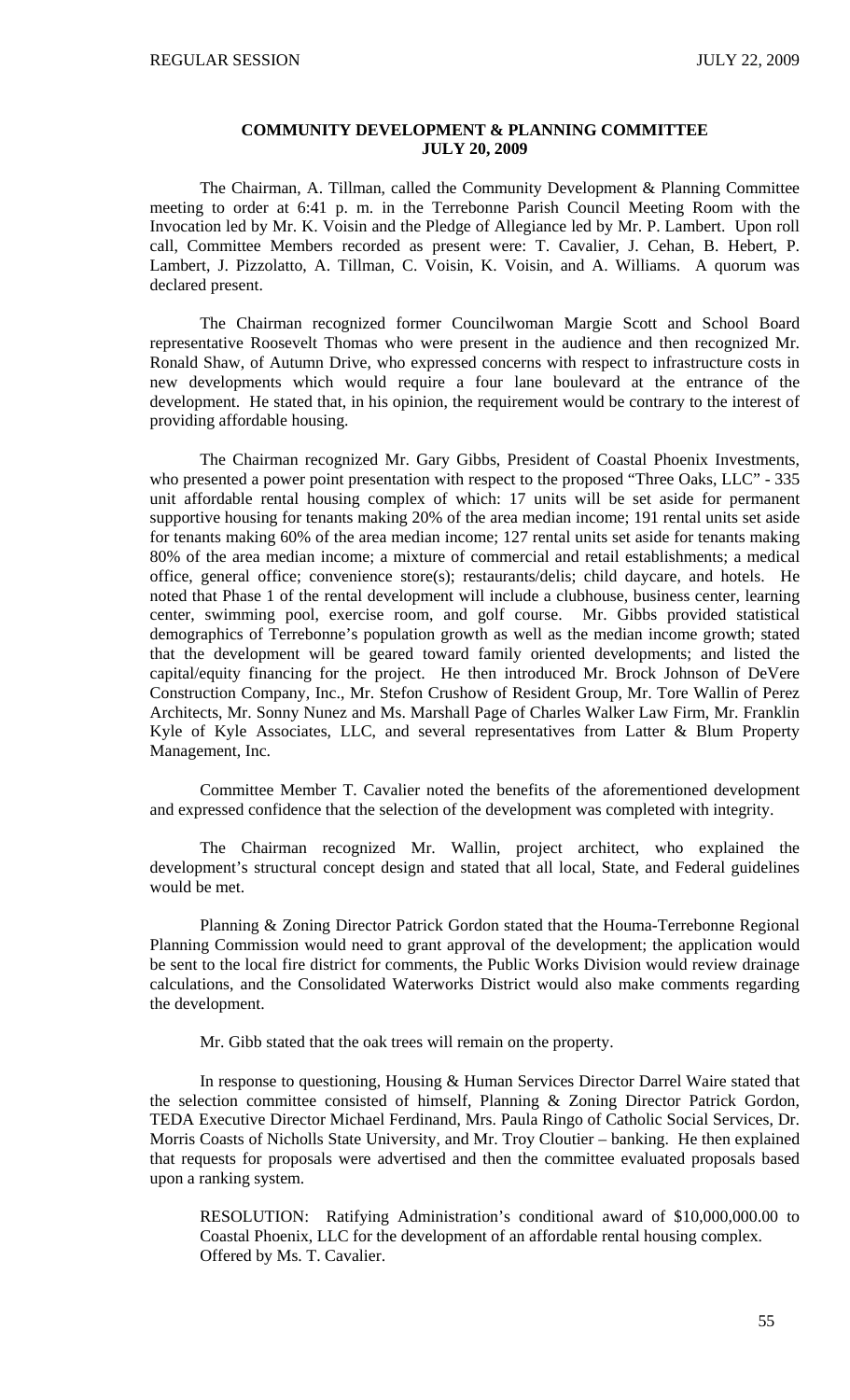Seconded Unanimously. RESOLUTION EXTRACTED FROM MINUTES PRIOR TO RATIFICATION ON 7-22-09; SEE RESOLUTION NO. 09-373

 Upon questioning, Mr. Gibbs stated that Section 8 vouchers can be accepted for rental housing, but that the developers do not plan to provide Section 8 housing.

 Parish Attorney Courtney Alcock stated that she is aware of the project, but has not reviewed any legal documents. She further explained that funding could be allocated for the project after approval is received.

 Mr. Patrick Gordon stated that an application would be submitted to the Louisiana Recovery Authority prior to allocating funding for the project.

 Committee Member B. Hebert expressed his concern with respect to drainage issues in the vicinity of the development.

 In response to additional questioning, Mr. Gibbs stated that approximately 5% of the rental units will be handicapped equipped and all rental units will be handicapped accessible.

 In response to questioning regarding utilizing the services of Beck Disaster Recovery, Inc., Planning & Zoning Director Patrick Gordon explained the process of securing another firm by September  $15<sup>th</sup>$ , noting that FEMA approval of the new firm would be necessary. He recommended Beck Disaster Recovery, Inc. due to the firm currently working in Terrebonne Parish and the possibility of missing the pending submission deadline. Mr. Gordon noted that current reimbursement is 100%; that approximately 650 structures in Terrebonne Parish may be eligible for the funding; and added that should the Council choose to go with another firm, an extension from FEMA would be necessary.

 Mr. C. Voisin moved, seconded by Mr. J. Pizzolatto, "THAT, the Community Development & Planning Committee request Administration to seek an extension from FEMA regarding the Pre-demolition Program Management Services contract in order to obtain proposals from other firms." (\*\*RESOLUTION ADOPTED AFTER DISCUSSION)

 Upon additional questioning, Mr. Gordon stated that under the previous Hazard Mitigation Program, the Parish retained 100% ownership of the purchased property and has incurred costs associated with cutting the grass.

 Discussion ensued relative to possibly losing funding for the demolition services if authorization is denied and an extension is not obtained.

 Parish President Michel Claudet stated that a representative from Beck Disaster Recovery, Inc. was present in the audience and added that he does not believe there is any substance to the allegations made against said business.

 Additional discuss transpired with respect to supporting the proposed authorization due to pending accusations being in resolved.

 Upon additional questioning, Mr. Gordon stated that the Council can authorize the proposed contract or proceed with the entire procurement process again. He noted that ultimately if action is not taken, the Parish could lose 100% of the funding.

 Committee Member A. Williams requested that, in the event the contract is authorized, that Administration monitors the project to ensure ethical compliance.

OFFERED BY: Mr. K. Voisin. SECONDED BY: Ms. T. Cavalier.

### RESOLUTION NO. 09-368

A Resolution authorizing the Parish President to execute an amended service contract with Beck Disaster Recovery Inc. to include Pre-Demolition Program Management services provided that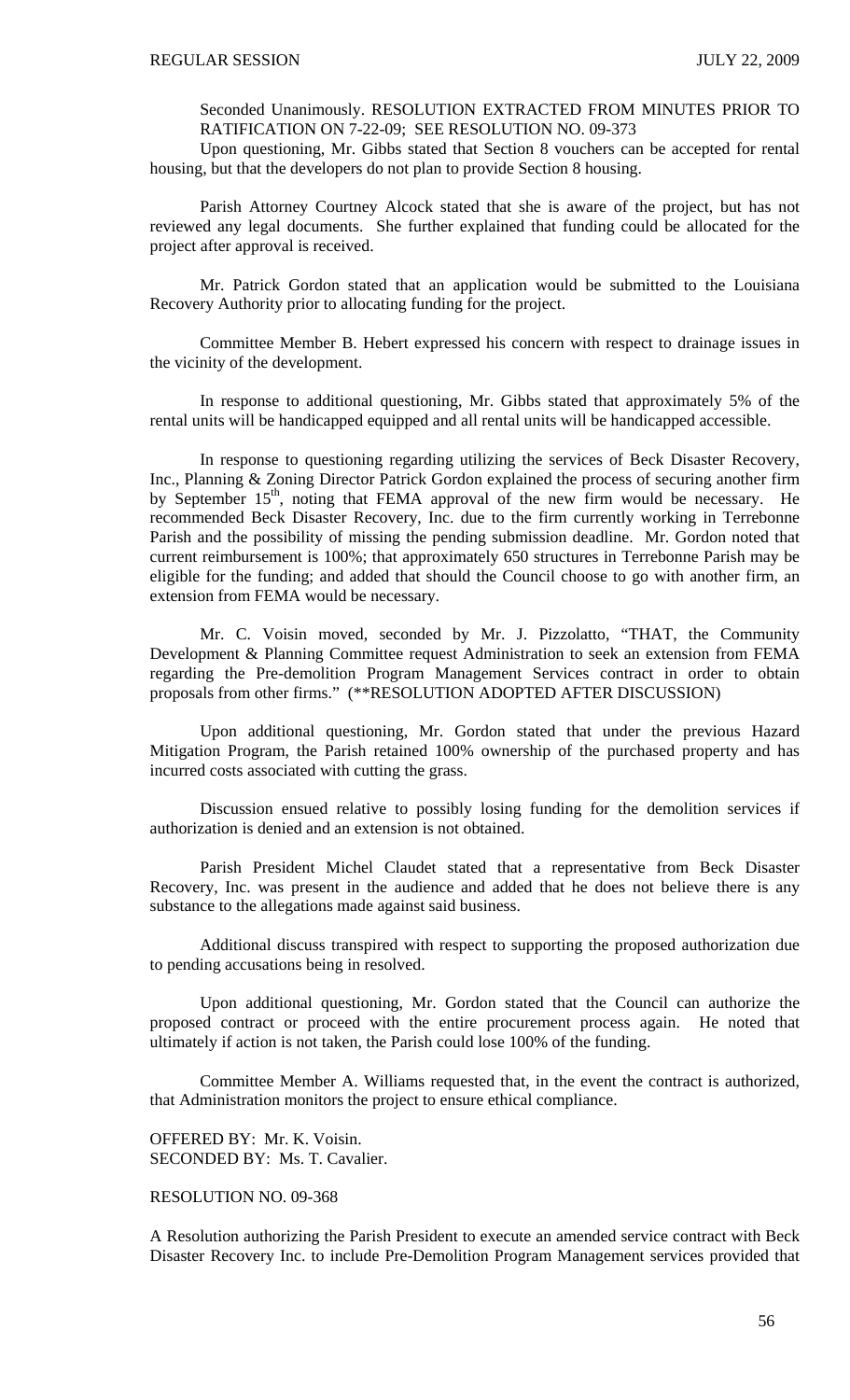all legal recommendations are included in said contract and that the amount be negotiated based on the number of derelict and abandoned structures.

WHEREAS, Terrebonne Parish Consolidated Government, in the interest of the Health, Safety and Welfare of the citizens of Terrebonne Parish, desires to remove derelict and abandoned structures that were damaged by Hurricanes Gustav and Ike; and

WHEREAS, the Department of Planning and Zoning has determined that approximately 650 structures are derelict and abandoned due to flood and wind damage; and

WHEREAS, Terrebonne Parish has an executed Professional Service Agreement with Beck Disaster Recovery, Inc. for the management of storm related debris removal; and

WHEREAS, Terrebonne Parish has procured the services of Beck Disaster Recovery, Inc. through an approved FEMA procurement process; and

WHEREAS, Terrebonne Parish proposes to expand those current services to include Pre-Demolition Program Management services.

NOW, THEREFORE, BE IT RESOLVED by the Terrebonne Parish Council (Community Development and Planning Committee), on behalf of the Terrebonne Parish Consolidated Government, that the Parish President execute an amended service contract to include Pre-Demolition Program Management services provided that all legal recommendations are included in said contract and that the amount be negotiated based on the number of derelict and abandoned structures.

THERE WAS RECORDED: YEAS: T. Cavalier, J. Cehan,. Lambert, A. Tillman and K. Voisin. NAYS: B. Hebert, J. Pizzolatto, C. Voisin and A. Williams. ABSTAINING: None. NOT VOTING: None. ABSENT: None. The Chairman declared the resolution adopted on this, the  $20<sup>th</sup>$  day of July, 2009.

\* \* \* \* \* \* \* \* \*

OFFERED BY: Ms. A. Williams. SECONDED BY: Mr. K. Voisin.

#### RESOLUTION NO. 09-369

A Resolution giving Notice of Intent to adopt an Ordinance to dedicate and accept the maintenance/operation of the street(s), drainage servitudes, and rights-of-way for "Ferrantello Estates Subdivision" and to incorporate "Ferrantello Boulevard," "Marsalise Street," "Turner Street," "Dana Lynn Street," "Hailey Street," and "Willene Street" into the Enhanced 911 Emergency Response System for the purpose of providing a better means of locating addresses.

THEREFORE, BE IT RESOLVED by the Terrebonne Parish Council (Community Development and Planning Committee), on behalf of the Terrebonne Parish Consolidated Government, that Notice of Intent is given for adopting an ordinance to dedicate and accept the maintenance/operation of the street(s), drainage servitudes, and rights-of-way for "Ferrantello Estates Subdivision" and to incorporate "Ferrantello Boulevard," "Marsalise Street," "Turner Street," "Dana Lynn Street," "Hailey Street," and "Willene Street" into the Enhanced 911 Emergency Response System for the purpose of providing a better means of locating addresses.

BE IT FURTHER RESOLVED that a public hearing on said ordinance be called for Wednesday, August 12, 2009 at 6:30p.m.

THERE WAS RECORDED:

YEAS: T. Cavalier, J. Cehan, B. Hebert, P. Lambert, J. Pizzolatto, A. Tillman, C. Voisin, K. Voisin and A. Williams.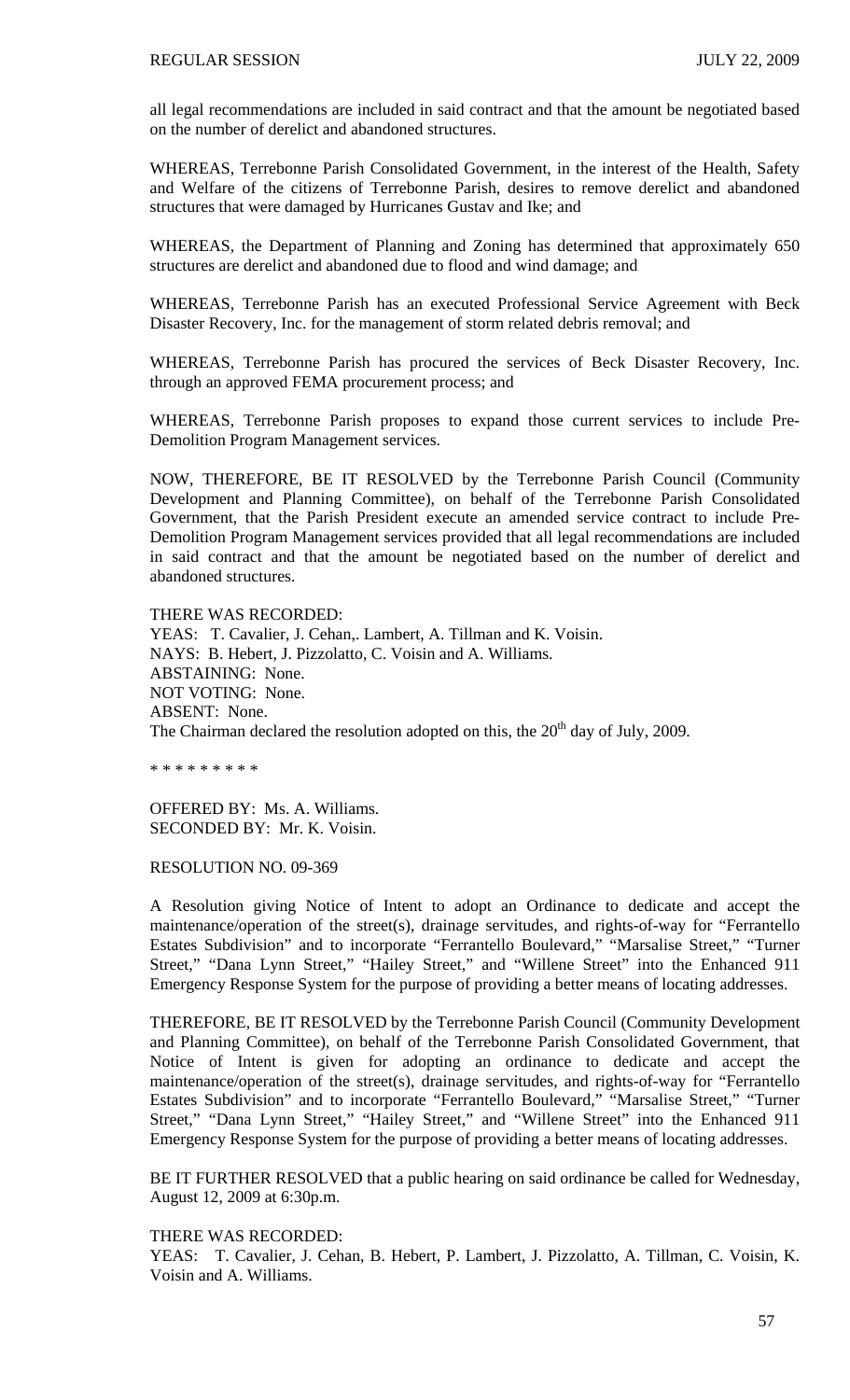NAYS: None. ABSTAINING: None. NOT VOTING: None. ABSENT: None. The Chairman declared the resolution adopted on this, the  $20<sup>th</sup>$  day of July, 2009. \* \* \* \* \* \* \* \* \*

OFFERED BY: Mr. J. Pizzolatto. SECONDED BY: Mr. C. Voisin.

### RESOLUTION NO. 09-370

A Resolution giving Notice of Intent to adopt an Ordinance to amend Article V, "Planned Building Groups," of Chapter 28 "Zoning," Section 28-91 "Policy on planned building groups" and Section 28-92 "Conditions to be met by planned building groups" of the Terrebonne Parish Code of Ordinances so as to update the requirements of planned building groups.

THEREFORE, BE IT RESOLVED by the Terrebonne Parish Council (Community Development and Planning Committee), on behalf of the Terrebonne Parish Consolidated Government, that notice of intent is given for adopting an ordinance to amend Article V, "Planned Building Groups," of Chapter 28 "Zoning," Section 28-91 "Policy on planned building groups" and Section 28-92 "Conditions to be met by planned building groups" of the Terrebonne Parish Code of Ordinances so as to update the requirements of planned building groups; and,

BE IT FURTHER RESOLVED that a public hearing on said ordinance be called for the  $12<sup>th</sup>$  day of August, 2009 at 6:30 p.m.

THERE WAS RECORDED: YEAS: T. Cavalier, J. Cehan, B. Hebert, P. Lambert, J. Pizzolatto, A. Tillman, C. Voisin, K. Voisin and A. Williams. NAYS: None. ABSTAINING: None. NOT VOTING: None. ABSENT: None. The Chairman declared the resolution adopted on this, the  $20<sup>th</sup>$  day of July, 2009. \* \* \* \* \* \* \* \* \*

 Planning & Zoning Director Patrick Gordon stated that the proposed amendment is part of the Zoning Ordinance, not the Subdivision Regulations; that the legislation refers to planned building groups with multiple structures on one lot; the Zoning Commission currently allows planned building groups in R-1 residential districts and is considering removing the allowance; requiring drainage calculations for properties of 1-acre or greater; requiring streets and driveways to comply with Chapter 24 of the Parish Code; and adherence to set back requirements. He noted that the regulations applies to developments within the City Limits, along Highway 311, and in the Bayou Cane area; added that new regulations are being developed for developments in the Parish which would incorporate RV parks, mobile home parks, and planned group developments.

 Committee Members B. Hebert and A. Williams were recorded as exiting the proceedings at 8:18 p. m.

OFFERED BY: Mr. C. Voisin. SECONDED BY: Mr. J. Cehan.

### RESOLUTION NO. 09-371

A RESOLUTION AUTHORIZING THE PARISH PRESIDENT TO ENTER INTO THE APPROPRIATE AGREEMENT WITH SOLUTIENT INC., TO PROVIDE APPLICATION DEVELOPMENT FOR THE SEVERE REPETITIVE LOSS PROGRAM AND PROJECT MANAGEMENT SERVICES SHOULD FUNDING BE AWARDED.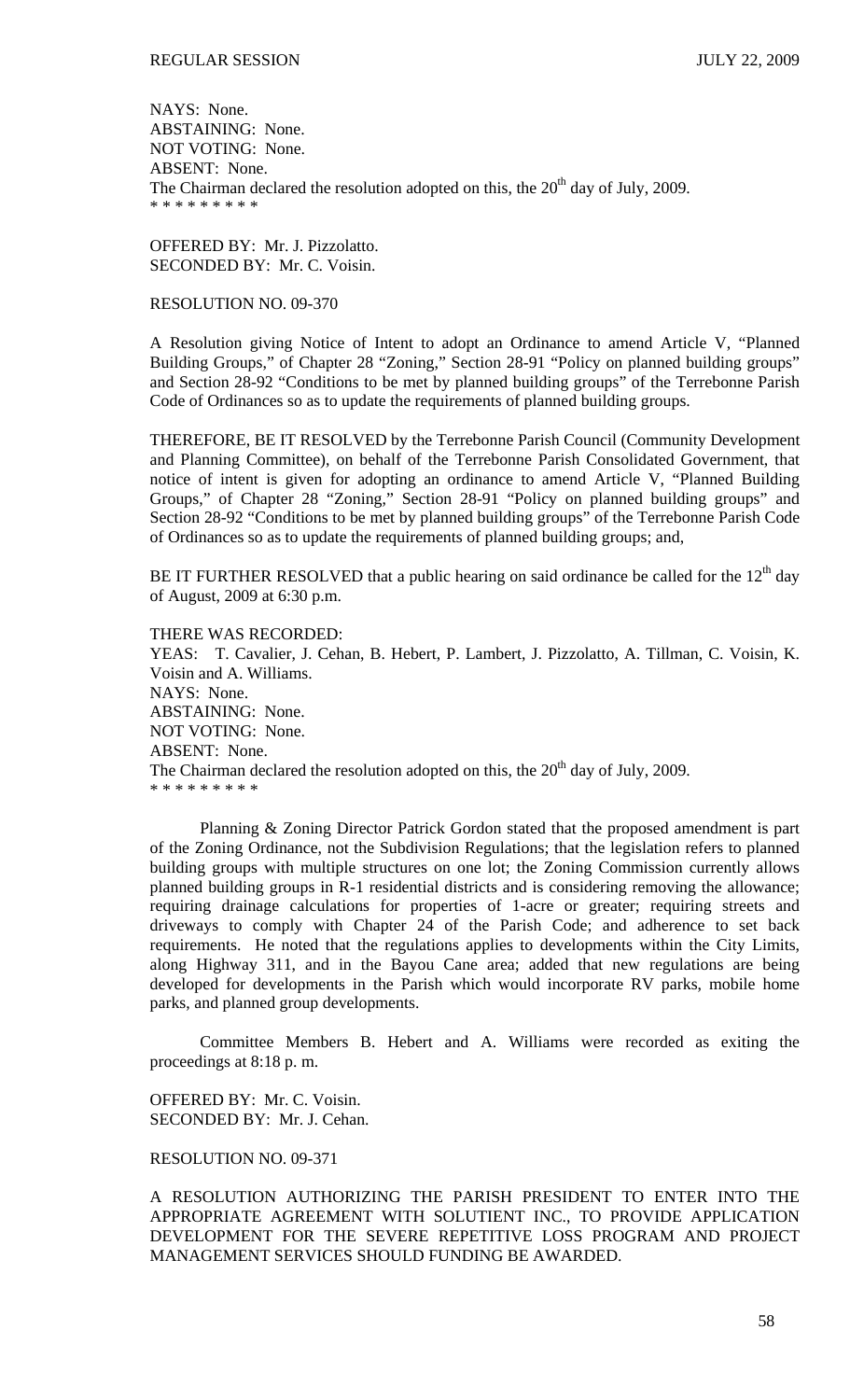WHEREAS, the Parish is eligible to apply for Pre-disaster Mitigation Grant funds available on an annual basis; and

WHEREAS, to receive funds the Parish must provide applications and project management services that require extensive outreach and longterm engineering oversight and record keeping; and

WHEREAS, in accordance with federal procurement requirements, the Department of Planning and Zoning formally solicited requests for proposals to provide the needed services; and

WHEREAS, contract negotiations with the original firm recommended in Resolution No. 09-348 have been unsuccessful; and

WHEREAS, Solutient, Inc. has responded with terms favorable to the Parish and is qualified and prepared to implement the program,

NOW, THEREFORE, BE IT RESOLVED that the Terrebonne Parish Council (Community Development and Planning Committee), on behalf of the Terrebonne Parish Consolidated Government, rescinds Resolution No. 09-348 which authorized a contract with Providence Engineering and Environmental Group LLC and that the Parish President be hereby authorized enter into the appropriate agreement with Solutient, Inc. to provide the needed application development and project management services for the Severe Repetitive Loss programs.

THERE WAS RECORDED: YEAS: T. Cavalier, J. Cehan, P. Lambert, J. Pizzolatto, A. Tillman, C. Voisin and K. Voisin. NAYS: None. ABSTAINING: None. NOT VOTING: None. ABSENT: B. Hebert and A. Williams. The Chairman declared the resolution adopted on this, the  $20<sup>th</sup>$  day of July, 2009. \* \* \* \* \* \* \* \* \*

OFFERED BY: Mr. J. Cehan. SECONDED BY: Mr. J. Pizzolatto.

RESOLUTION NO. 09-372

A resolution authorizing the Parish President to sign the Weatherization Assistance Program contract between Louisiana Association of Community Action Partnerships (LACAP) and Terrebonne Parish Consolidated Government.

 WHEREAS, the contract amount of \$69,005.08 is available to the Terrebonne Parish Consolidated Government for a period of July 1, 2009 through June 30, 2010.

 NOW, THEREFORE BE IT RESOLVED that the Terrebonne Parish Council, on the behalf of the Terrebonne Parish Consolidated Government, does hereby authorize the Parish President, Michel H. Claudet, to sign and submit the Weatherization Assistance Program Contract.

 NOW, THEREFORE BE IT FURTHER RESOLVED that the Terrebonne Parish Council, on behalf of the Terrebonne Parish Consolidated Government, does hereby authorize the Parish President, Michel H. Claudet, to sign and submit any other documents necessary between Terrebonne Parish Consolidated Government and the Louisiana Association of Community Action Partnerships (LACAP) for the enactment of this contract.

THERE WAS RECORDED: YEAS: T. Cavalier, J. Cehan, P. Lambert, J. Pizzolatto, A. Tillman, C. Voisin and K. Voisin. NAYS: None. ABSTAINING: None. NOT VOTING: None. ABSENT: B. Hebert and A. Williams.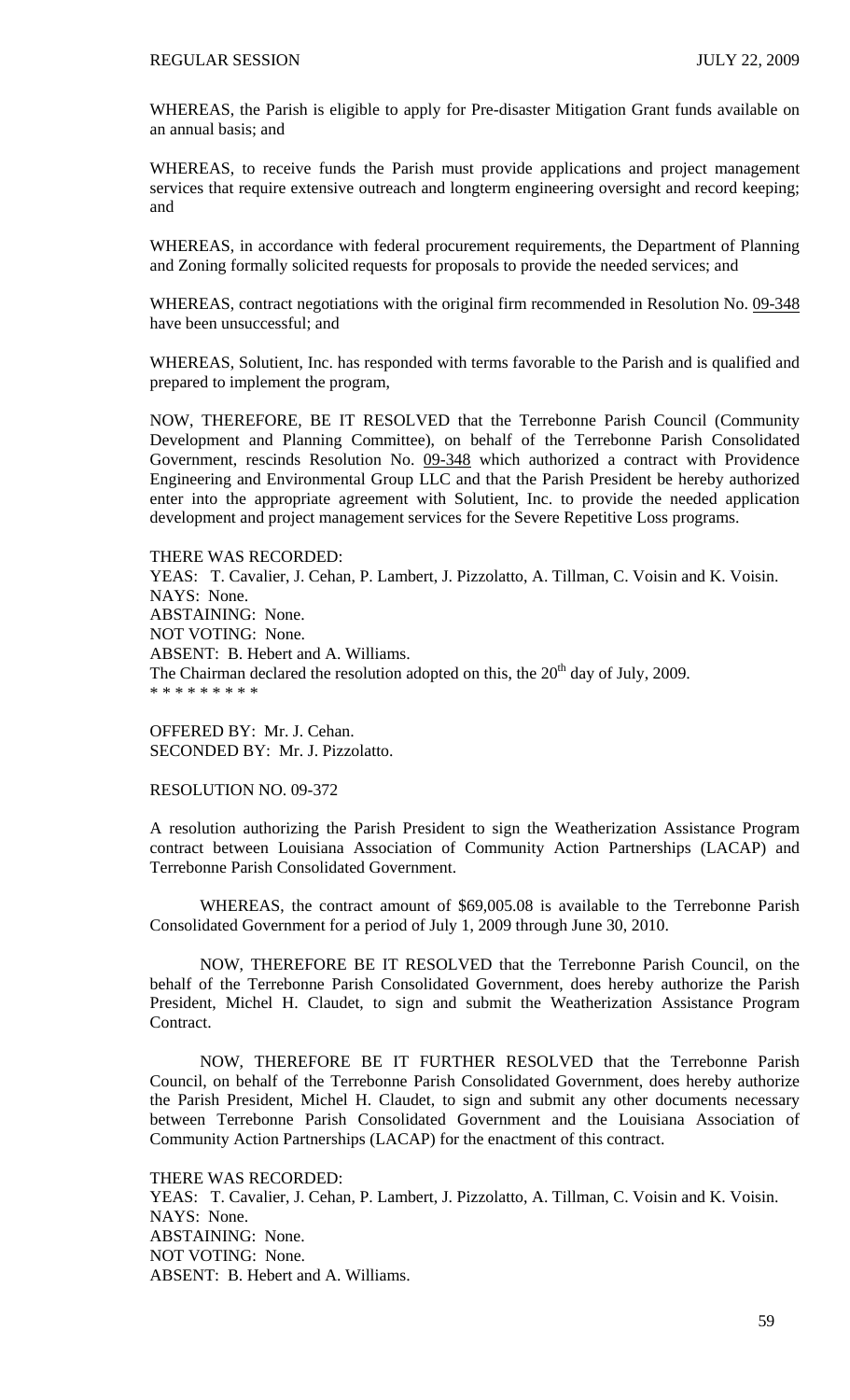The Chairman declared the resolution adopted on this, the  $20<sup>th</sup>$  day of July, 2009. \* \* \* \* \* \* \* \* \*

 Mr. J. Pizzolatto moved, seconded by Mr. J. Cehan, "THAT, there being no further business to come before the Community Development & Planning Committee, the meeting be adjourned."

 The Chairman called for the vote on the motion offered by Mr. J. Pizzolatto. UPON ROLL CALL THERE WAS RECORDED: YEAS: T. Cavalier, J. Cehan, P. Lambert, J. Pizzolatto, A. Tillman, C. Voisin, and K. Voisin. NAYS: None. ABSENT: B. Hebert and A. Williams.

The Chairman declared the motion adopted and the meeting was adjourned at 8:20 p.m.

Alvin Tillman, Chairman

Suzette Thomas Minute Clerk

Mr. A. Tillman moved, seconded by Mr. J. Cehan, "THAT, the Council accept and ratify the minutes of the Community Development & Planning Committee meeting held on 7/20/09." \*(MOTION AMENDED)

 Councilman B. Hebert requested that the resolution regarding Coastal Phoenix, LLC be pulled from the minutes prior to ratification so the matter may be addressed separately.

 \*Mr. A. Tillman amended the motion, seconded by Mr. J. Cehan, "THAT, the Council accept and ratify the minutes of the Community Development & Planning Committee meeting held on 7/20/09; removing the resolution ratifying Administration's conditional award of \$10 million to Coastal Phoenix, LLC for the development of an affordable rental housing complex with up to 335 units so that this matter may be addressed separately."

 The Chairwoman called for a vote on the motion offered by Mr. A. Tillman. UPON ROLL CALL THERE WAS RECORDED: YEAS: J. Pizzolatto, K. Voisin, C. Voisin, J. Cehan, P. Lambert, A. Tillman, A. Williams, and B. Hebert, and T. Cavalier NAYS: None ABSENT: None The Chairwoman declared the motion adopted.

 Councilman B. Hebert expressed his concerns relative to awarding \$10 million in CDBG to a company for affordable rental housing without some written type of secured guarantee that their proposed housing project will be built.

 Mr. B. Hebert moved, seconded by Mr. C. Voisin, "THAT, the Council allow an add-on to tonight's agenda to take action on the matter of ratifying Administration's conditional award of \$10 million to Coastal Phoenix, LLC for the development of an affordable rental housing complex. \*(MOTION WITHDRAWN AFTER DISCUSSION.)

 Parish President M. Claudet explained that CDBG funds will not be disbursed for the proposed housing project until it has actually been approved and construction is ready to begin. He expressed his concerns with requesting an irrevocable letter of credit from Coastal Phoenix. He stated that Administration will not allow the project to go forward without making certain and the funds will not be disbursed until all phases are absolutely approved.

 Upon questioning by Councilman C. Voisin, Parish Manager A. Levron explained that first of all, TPCG does not yet have the CDBG funds because it has not yet completed the process of getting the money allocated to Terrebonne Parish. He said the next step, to best of his knowledge, is this proposal will be brought to the Louisiana Office of Community Development and reviewed, and if they accept the proposal then TPCG would invited to prepare a complete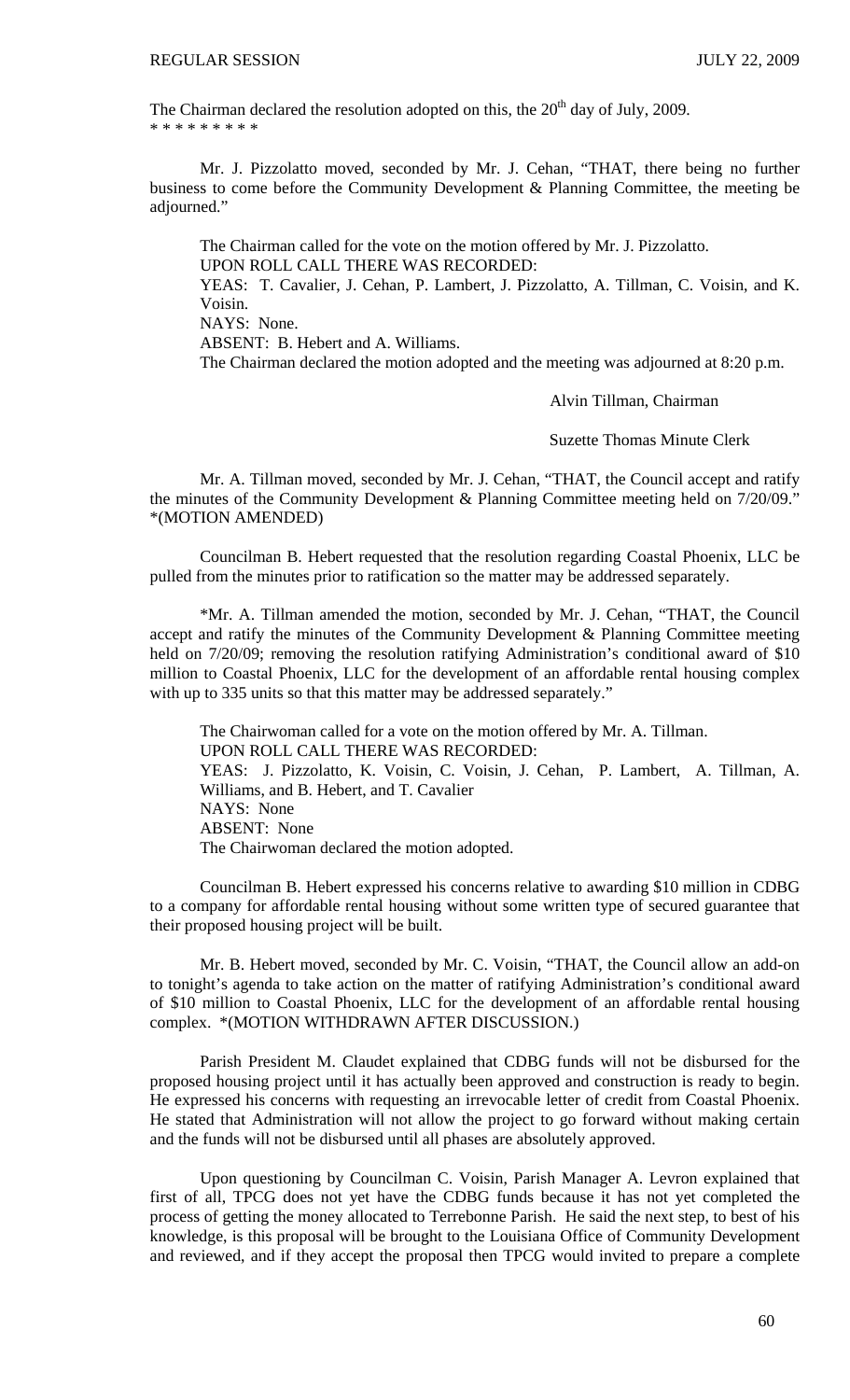grant application. He stated that the securities the Council is looking for can be incorporated into the agreements, once approved.

 A discussion ensued relative to the proposed affordable rental housing complex and how the Parish can be assured that the \$10 million in CDBG funds will be utilized by the company for the intended proposed project.

\*Mr. B. Hebert withdrew the motion and Mr. C. Voisin withdrew the second.

OFFERED BY: Ms. T. Cavalier. SECONDED: Mr. C. Voisin.

RESOLUTION NO. 09-373

A Resolution ratifying Administration's conditional award of \$10,000,000.00 to Coastal Phoenix, LLC for the development of an affordable rental housing complex with up to 335 units.

 WHEREAS, the Louisiana Recovery Authority through the Louisiana Office of Community Development has allocated \$10,000,000.00 of the Community Development Block Grant's 2008 Disaster Recovery Supplemental Appropriations to Terrebonne Parish Consolidated Government for the specific purpose of creating affordable rental housing, and

 WHEREAS, after a thorough review and scoring of the four proposals submitted, the Affordable Housing Proposal Committee determined that Coastal Phoenix, LLC's proposal, is best suited to meet Terrebonne Parish's affordable rental housing needs.

 WHEREAS, this award is conditioned upon Coastal Phoenix, LLC meeting all requirements of the Louisiana Office of Community Development and the Louisiana Recovery Authority.

 NOW THEREFORE BE IT RESOLVED, by the Terrebonne Parish Council (Community Development and Planning Committee), on behalf of the Terrebonne Parish Consolidated Government, that Administration's conditional award of \$10,000,000.00 be, and is hereby ratified, and

 BE IT FURTHER RESOLVED that the Terrebonne Parish, on behalf of the Terrebonne Parish Consolidated Government, does hereby authorize the Parish President, Michel H. Claudet to execute a loan agreement with Coastal Phoenix, LLC in the amount of \$10,000,000.00 and any and all other documents required by Louisiana Office of Community Development and the Louisiana Recovery Authority upon their final approval of the project.

THERE WAS RECORDED:

YEAS: J. Pizzolatto, K. Voisin, C. Voisin, J. Cehan, P. Lambert, A. Tillman, A. Williams, B. Hebert and T. Cavalier. NAYS: None. ABSTAINING: None. ABSENT: None. The Chairwoman declared the resolution adopted on this, the  $22<sup>nd</sup>$  day of July, 2009. \* \* \* \* \* \* \* \*

 The Chairwoman called for a report on the Budget & Finance Committee meeting held on 7/20/09, whereupon the Committee Chairman, noting that ratification of minutes calls public hearings on 8/12/09, rendered the following:

### **BUDGET & FINANCE COMMITTEE**

## **JULY 20, 2009**

 The Chairman, Billy Hebert, called the Budget & Finance Committee meeting to order at 8:24 p. m. in the Terrebonne Parish Council Meeting Room with the Invocation led by Mr. K. Voisin and the Pledge of Allegiance led by Mr. J. Cehan. Upon roll call, Committee Members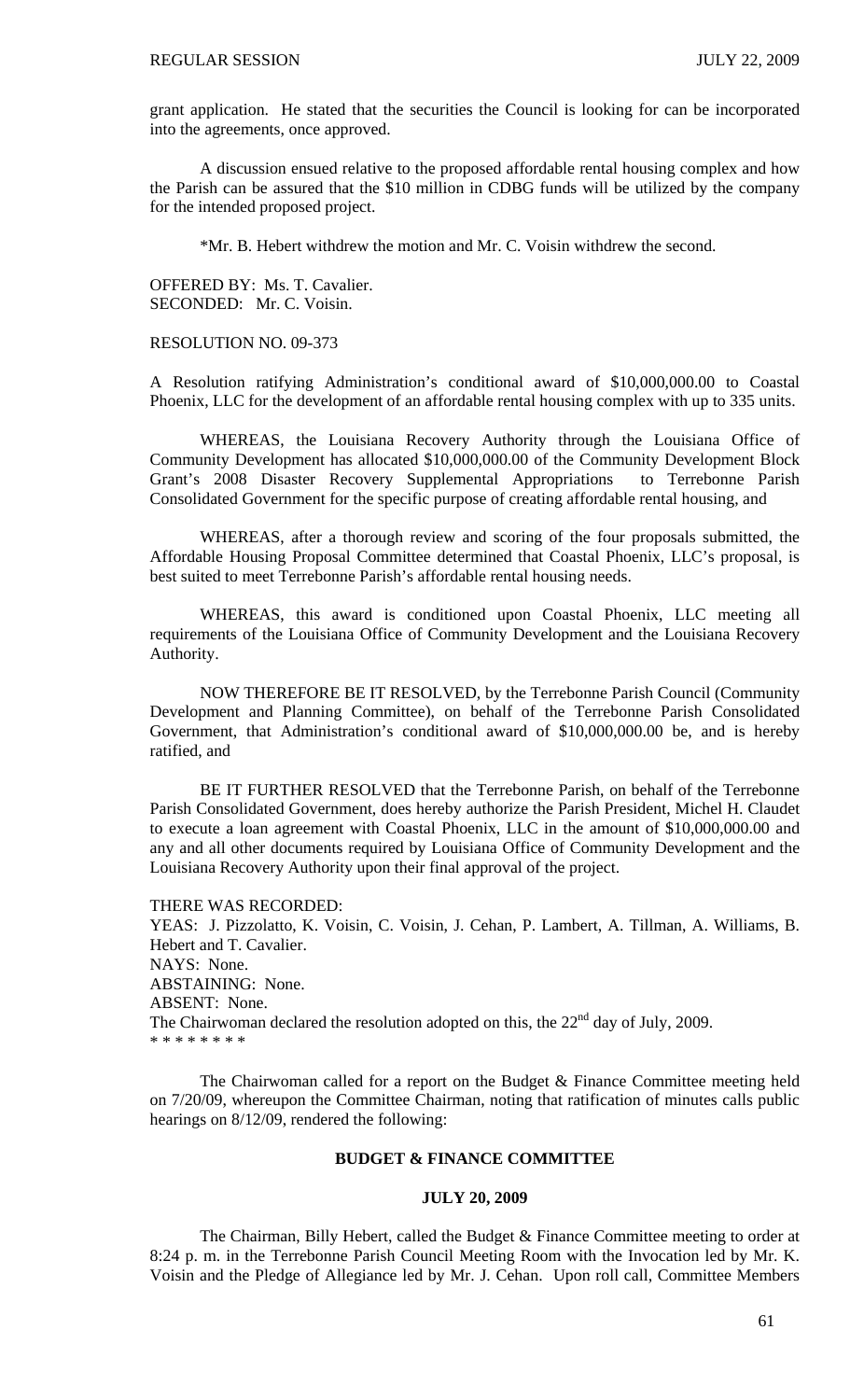recorded as present were: T. Cavalier, J. Cehan, B. Hebert, P. Lambert, J. Pizzolatto, A. Tillman, C. Voisin, K. Voisin, and A. Williams. A quorum was declared present.

 The Chairman and Committee wished Parish Attorney Courtney Alcock a "Happy Birthday".

OFFERED BY: Mr. K. Voisin. SECONDED BY: Mr. J. Pizzolatto.

RESOLUTION NO. 09-374

A RESOLUTION AUTHORIZING THE PARISH PRESIDENT TO EXECUTE A CONTRACT FOR PROFESSIONAL SERVICES BETWEEN TERREBONNE PARISH CONSOLIDATED GOVERNMENT AND DR. WILLIAM LO, M.D.

WHEREAS, the Terrebonne Parish Criminal Justice Complex requires the services of a psychiatrist for the benefit of the inmates; and

WHEREAS, Terrebonne Parish Consolidated Government desires to hire a psychiatrist, namely William Lo, M.D.; and

WHEREAS, Terrebonne Parish Consolidated Government and Dr. William Lo, M.D. agree to enter into a contract for professional services containing substantially the same terms of those set out in the attached contract professional services to provide psychiatric services at the Terrebonne Parish Criminal Justice Complex.

NOW, THEREFORE, BE IT RESOLVED by the Terrebonne Parish Council (Budget and Finance Committee), on behalf of Terrebonne Parish Consolidated Government that the Parish President, Michel H. Claudet, is hereby authorized to execute a contract for professional services between the Terrebonne Parish Consolidated Government and Dr. William Lo, M.D. containing substantially the same terms as those set out in the contract, and to provide for all related matters.

THERE WAS RECORDED:

YEAS: T. Cavalier, J. Cehan, B. Hebert, P. Lambert, J. Pizzolatto, A. Tillman, C. Voisin, K. Voisin and A. Williams. NAYS: None. ABSTAINING: None. NOT VOTING: None. ABSENT: None. The Chairman declared the resolution adopted on this, the  $20<sup>th</sup>$  day of July, 2009. \* \* \* \* \* \* \* \*

OFFERED BY: Mr. C. Voisin. SECONDED BY: Mr. P. Lambert.

RESOLUTION NO. 09-375

A RESOLUTION AUTHORIZING THE PARISH PRESIDENT TO EXECUTE A CONTRACT FOR PROFESSIONAL SERVICES BETWEEN TERREBONNE PARISH CONSOLIDATED GOVERNMENT AND HAYDEL FAMILY PRACTICE

WHEREAS, the Terrebonne Parish Criminal Justice Complex requires the services of a jail physician for the benefit of the inmates; and

WHEREAS, Terrebonne Parish Consolidated Government desires to hire a jail physician, namely Haydel Family Practice; and

WHEREAS, Terrebonne Parish Consolidated Government and Haydel Family Practice agree to enter into a contract for professional services containing substantially the same terms of those set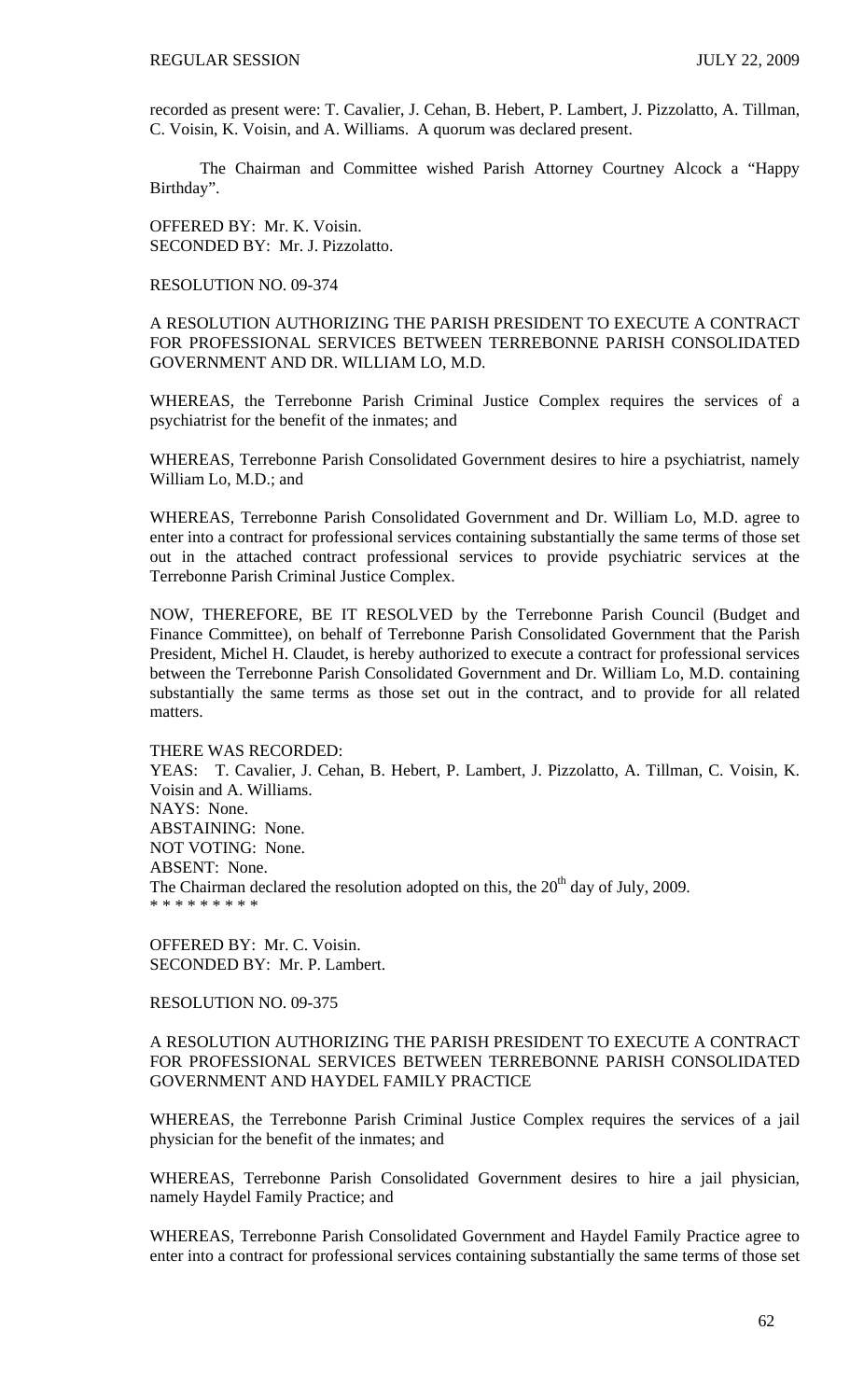out in the attached contract professional services to provide jail physician services at the Terrebonne Parish Criminal Justice Complex.

NOW, THEREFORE, BE IT RESOLVED by the Terrebonne Parish Council (Budget and Finance Committee), on behalf of Terrebonne Parish Consolidated Government that the Parish President, Michel H. Claudet, is hereby authorized to execute a contract for professional services between the Terrebonne Parish Consolidated Government and Haydel Family Practice containing substantially the same terms as those set out in the contract, and to provide for all related matters.

THERE WAS RECORDED:

YEAS: T. Cavalier, J. Cehan, B. Hebert, P. Lambert, J. Pizzolatto, A. Tillman, C. Voisin, K. Voisin and A. Williams. NAYS: None. ABSTAINING: None. NOT VOTING: None. ABSENT: None. The Chairman declared the resolution adopted on this, the  $20<sup>th</sup>$  day of July, 2009. \* \* \* \* \* \* \* \* \*

 Ms. A. Williams moved, seconded by Mr. A. Tillman and Mr. K. Voisin, "THAT, the Budget & Finance Committee introduce an ordinance to authorize the Parish President to execute a Cooperative Endeavor Agreement for the lease of Hazard Mitigation Grant Program (HMGP) property located at 608 Columbus Street with Margaret Castillo and call a public hearing on said matter on August 12, 2009 at 6:30 p.m."

The Chairman called for the vote on the motion offered by Ms. A. Williams. UPON ROLL CALL THERE WAS RECORDED: YEAS: T. Cavalier, J. Cehan, B. Hebert, P. Lambert, J. Pizzolatto, A. Tillman, C. Voisin, K. Voisin, and A. Williams. NAYS: None. ABSENT: None. The Chairman declared the motion adopted.

 Mr. A. Tillman moved, seconded by Mr. J. Pizzolatto and Mr. J. Cehan, "THAT, the Budget & Finance Committee introduce an ordinance to authorize the Parish President to execute a Cooperative Endeavor Agreement for the lease of Hazard Mitigation Grant Program (HMGP) property located at 1588 Highway 665 with Harold Summers and call a public hearing on said matter on August 12, 2009 at 6:30 p.m."

The Chairman called for the vote on the motion offered by Mr. A. Tillman. UPON ROLL CALL THERE WAS RECORDED: YEAS: T. Cavalier, J. Cehan, B. Hebert, P. Lambert, J. Pizzolatto, A. Tillman, C. Voisin, K. Voisin, and A. Williams. NAYS: None. ABSENT: None. The Chairman declared the motion adopted.

 Mr. C. Voisin moved, seconded by Mr. J. Cehan, "THAT, the Budget & Finance Committee introduce an ordinance to amend the 2009 Adopted Budget to fund a Pre-demolition Program Management Service, utilizing available funds through the Federal Emergency Management Agency (FEMA) in the amount of \$199,008.00 and call a public hearing on said matter on August 12, 2009 at 6:30 p. m."

The Chairman called for the vote on the motion offered by Mr. C. Voisin. UPON ROLL CALL THERE WAS RECORDED: YEAS: T. Cavalier, J. Cehan, B. Hebert, P. Lambert, J. Pizzolatto, A. Tillman, C. Voisin, and K. Voisin. NAYS: A. Williams. ABSENT: None. The Chairman declared the motion adopted.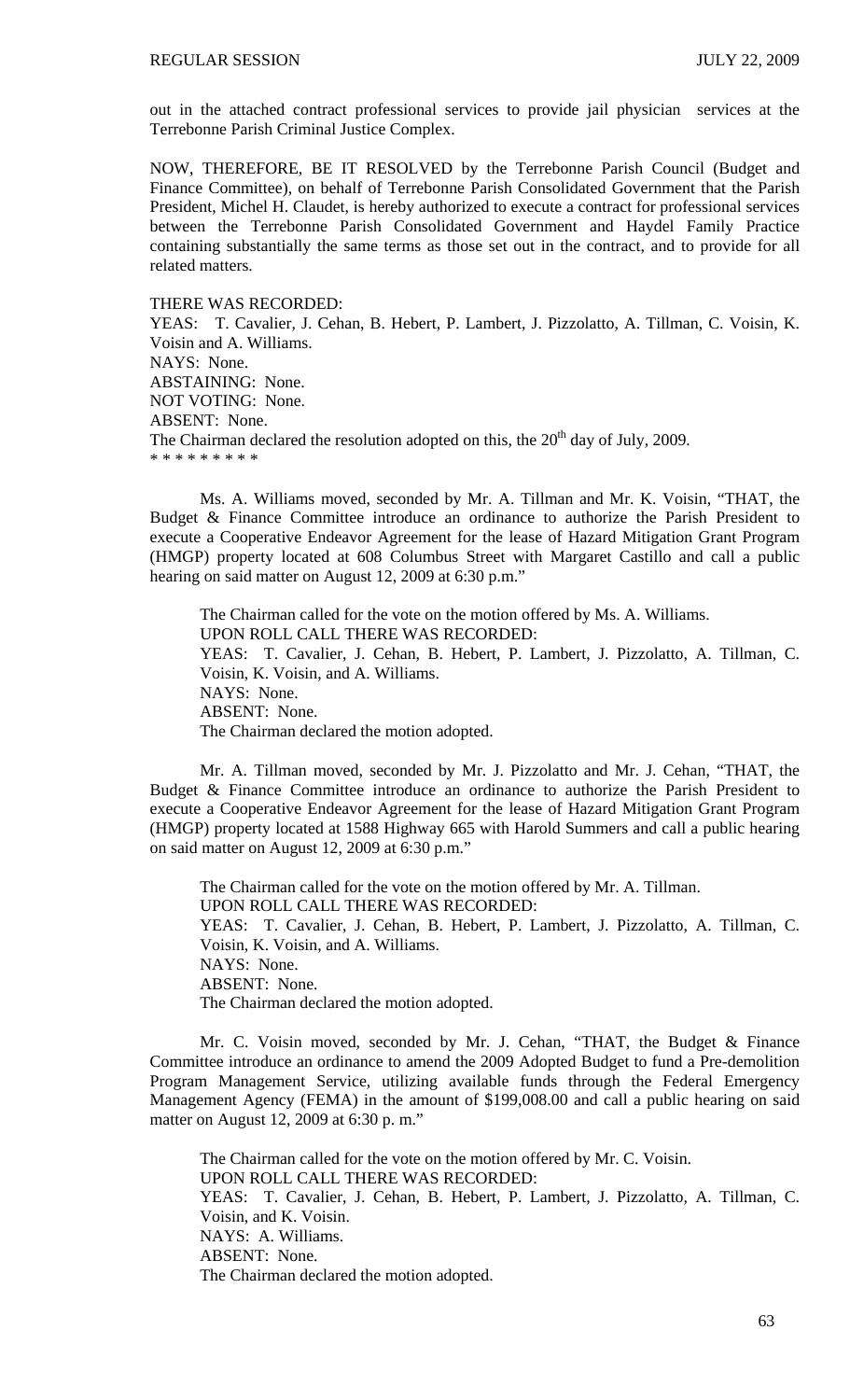OFFERED BY: Ms. A. Williams. SECONDED BY: Mr. J. Pizzolatto.

## RESOLUTION NO. 09-376

A resolution authorizing the Parish President to execute a Lease Agreement with AT&T for Long Distance Services for Terrebonne Parish Consolidated Government per terms listed in the attached document.

 WHEREAS, the Parish Administration is searching for means to provide the most effective and efficient communications services available to the public, yet maintaining low expenses, and

 WHEREAS, staff has determined that AT&T has offered the most prudent service and price for long distance service.

 NOW, THEREFORE BE IT RESOLVED that the Terrebonne Parish Council (Budget and Finance Committee), on behalf of the Terrebonne Parish Consolidated Government, authorizes the Parish President to execute the Lease Agreement with AT&T for Long Distance Services.

### THERE WAS RECORDED:

YEAS: T. Cavalier, J. Cehan, B. Hebert, J. Pizzolatto, A. Tillman, C. Voisin, K. Voisin and A. Williams. NAYS: None. ABSTAINING: P. Lambert. NOT VOTING: None. ABSENT: None. The Chairman declared the resolution adopted on this, the  $20<sup>th</sup>$  day of July, 2009. \* \* \* \* \* \* \* \* \*

OFFERED BY: Mr. J. Pizzolatto. SECONDED BY: Mr. K. Voisin.

#### RESOLUTION NO. 09-377

 WHEREAS, on May 27, 2009 bids were received by the Terrebonne Parish Consolidated Government for Bid No. 09-S/P-15 Surplus Sale of Adjudicated Property located at 3955 Highway 665, and

 WHEREAS, after careful review by Angela Guidry, Purchasing Manager it was determined that the highest bid received was that of Sharon Griffin in the amount of TEN THOUSAND, FIVE HUNDRED DOLLARS AND ZERO CENTS (\$10,500.00), and

 WHEREAS, the Terrebonne Parish Consolidated Government Purchasing Division has received written notification from Sharon Griffin dated June 16, 2009 requesting to withdraw her bid, and

 WHEREAS, after careful review by Angela Guidry, Purchasing Manager it has been determined that the second highest bid submitted by Paul J. Domangue III in the amount of FIVE THOUSAND DOLLARS AND ZERO CENTS (\$5,000.00) be accepted and the surety submitted by Sharon Griffin in the amount of Five Hundred Twenty-five Dollars and Zero Cents (\$525.00) be forfeited and retained by the Terrebonne Parish Consolidated Government, and

 WHEREAS, the Parish Administration has recommended the acceptance of the aforementioned bid for Bid No. 09-S/P-15 Surplus Sale of Adjudicated Property located ON THE RIGHT DESCENDING BANK OF POINT AU CHIEN, BOUNDED ABOVE BY GEORGE ELLENDER & WIFE. BOUNDED BELOW BY GEORGE ELLENDER & WIFE. 100' FRONT BATTURE LOT. ALSO 70' FRONT BATTURE LOT ADJOINING & SOUTH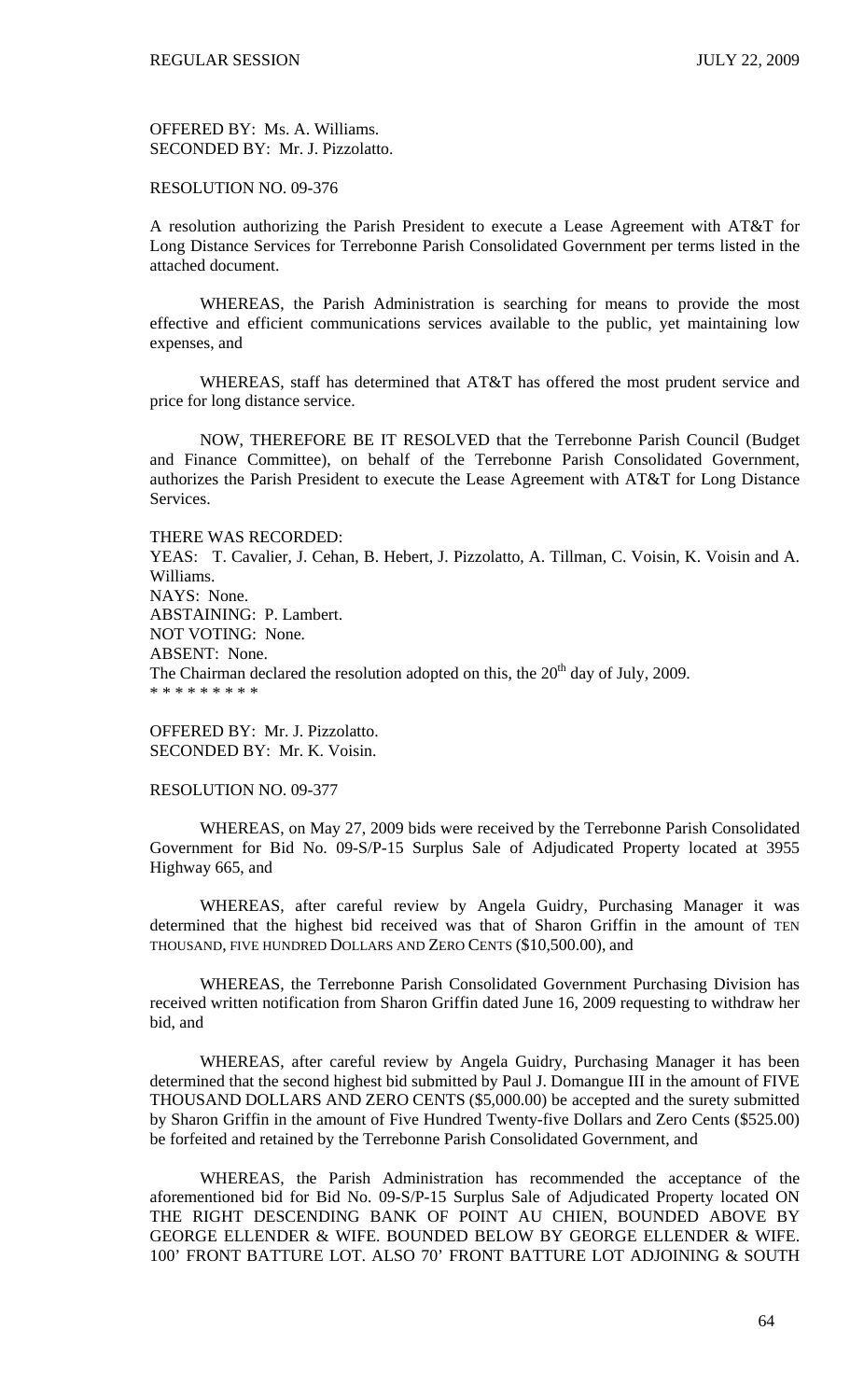OF ABOVE LOT. LOCATED IN SECTION 17 T19S R20E (3955 Highway 665) as described in attached hereto and made a part hereof.

NOW, THEREFORE BE IT RESOLVED by Terrebonne Parish Council (Budget and Finance Committee), on behalf of the Terrebonne Parish Consolidated Government, that the recommendation of the Parish Administration is approved and the bid of Paul J. Domangue III is accepted as per attached bid forms.

#### THERE WAS RECORDED:

YEAS: T. Cavalier, J. Cehan, B. Hebert, P. Lambert, J. Pizzolatto, A. Tillman, C. Voisin, K. Voisin and A. Williams. NAYS: None. ABSTAINING: None. NOT VOTING: None. ABSENT: None. The Chairman declared the resolution adopted on this, the  $20<sup>th</sup>$  day of July, 2009. \* \* \* \* \* \* \* \*

OFFERED BY: Ms. A. Williams. SECONDED BY: Mr. A. Tillman.

### RESOLUTION NO. 09-378

 WHEREAS, bids were obtained by the Jefferson Parish Department of Public Works for the purpose of Concrete Pavement Lifting and Soil Compaction (Proposal Number 50-92110, Resolution Number 112034), and

 WHEREAS, after careful review by Jerome Robinson, Roads & Bridges Superintendent, Perry Blanchard, Public Works Operations Manager and Gregory Bush, Public Works Director, it has been determined that the unit prices of the URETEK 486 Material for Deep Injection Method for Item 2 (injection down to 4') is Five Dollars and Twenty-five Cents (\$5.25) per pound and for Deep Injection Method for Item 3 (injection beyond 4') at Eight Dollars and Ninety Cents (\$8.90) per pound with a minimum work order of Three Hundred (300) Pounds from URETEK USA, Inc. for providing concrete pavement lifting and soil compaction should be accepted as per the attached documents and the under provisions set forth in the Louisiana Revised Statutes Title 39:1701 et seq., and

 WHEREAS, Donald Picou, Comptroller, has verified that funds are budgeted and available in the 2009 Account Number 251-310-8431-99 for the aforementioned services, and

 WHEREAS, the Parish Administration has recommended the acceptance of the prices for the aforementioned services from URETEK USA, Inc., Inc. at a cost not to exceed One Hundred Thousand Dollars (\$100,000.00) as per the attached documents.

 NOW, THEREFORE BE IT RESOLVED by the Terrebonne Parish Council (Public Services Committee), on behalf of the Terrebonne Parish Consolidated Government, that the recommendation of the Parish Administration be approved and that the aforementioned services be accepted as per the attached documents.

THERE WAS RECORDED: YEAS: T. Cavalier, J. Cehan, B. Hebert, P. Lambert, J. Pizzolatto, A. Tillman, C. Voisin, K. Voisin and A. Williams. NAYS: None. ABSTAINING: None. NOT VOTING: None. ABSENT: None. The Chairman declared the resolution adopted on this, the  $20<sup>th</sup>$  day of July, 2009. \* \* \* \* \* \* \* \* \*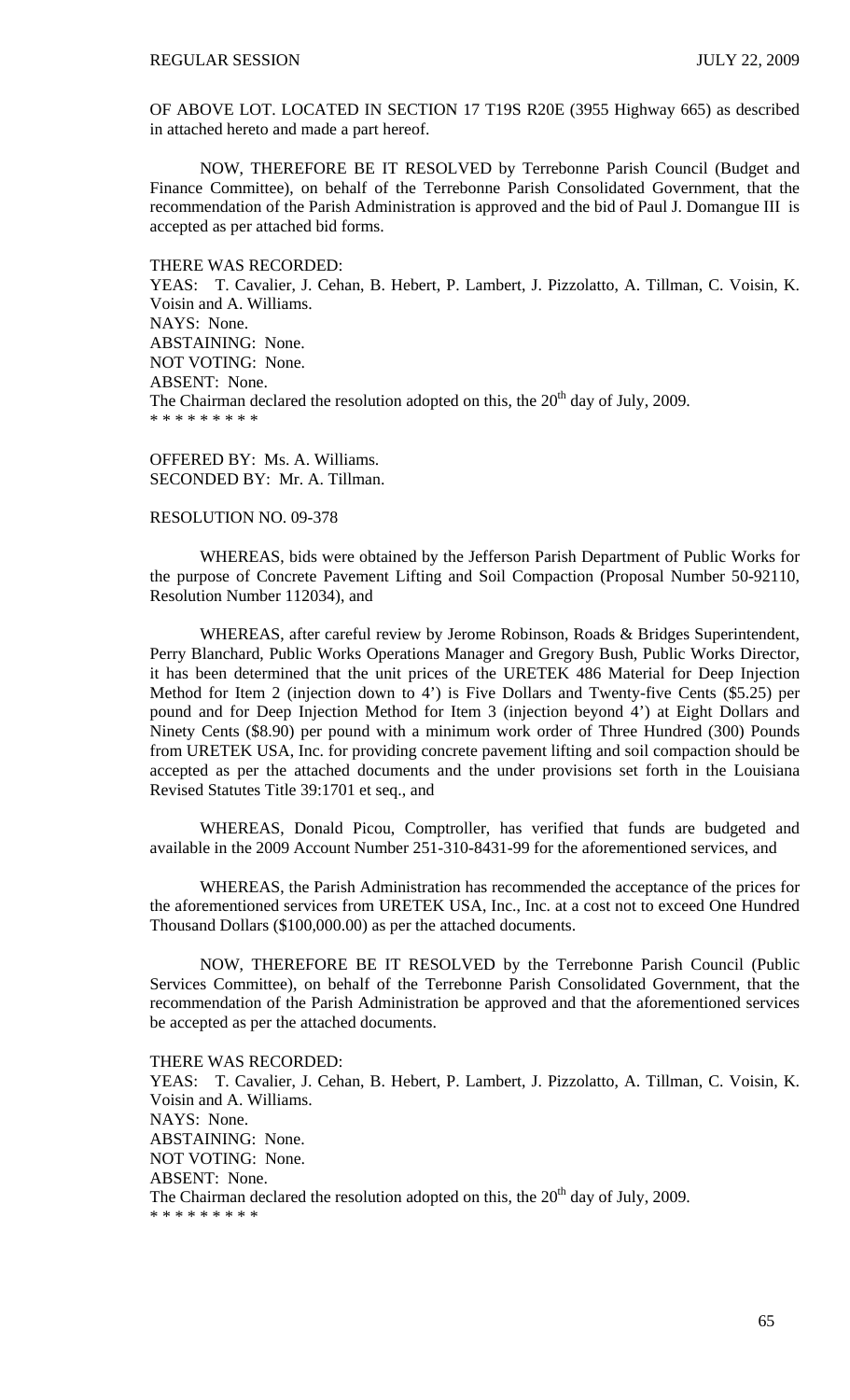Mr. C. Voisin moved, seconded by Mr. K. Voisin, "THAT, the Budget & Finance Committee add on to the agenda the matter relative to introducing an ordinance with respect to public refinancing bonds Series ST-2009."

The Chairman called for the vote on the **add-on** offered by Mr. C. Voisin. UPON ROLL CALL THERE WAS RECORDED: YEAS: T. Cavalier, J. Cehan, B. Hebert, P. Lambert, J. Pizzolatto, A. Tillman, C. Voisin, K. Voisin, and A. Williams. NAYS: None. ABSENT: None. The Chairman declared the motion to **add-on** adopted.

The Chairman called for public comments with respect to the aforementioned matter of which there were none.

Mr. C. Voisin moved, seconded by Mr. A. Tillman, "THAT, the Budget & Finance Committee close the public comments on the matter with respect to introducing an ordinance to refinance public refinancing bonds Series ST-2009."

The Chairman called for the vote on the motion offered by Mr. C. Voisin. UPON ROLL CALL THERE WAS RECORDED: YEAS: T. Cavalier, J. Cehan, B. Hebert, P. Lambert, J. Pizzolatto, A. Tillman, C. Voisin, K. Voisin, and A. Williams. NAYS: None. ABSENT: None. The Chairman declared the motion adopted.

Mr. J. Cehan moved, seconded by Mr. C. Voisin, "THAT, the Budget & Finance Committee introduce an ordinance authorize the issuance of Public Improvement Refunding bonds, Series ST-2009 of the Parish of Terrebonne State of LA; prescribing the form, fixing the details and providing for the rights of the owners thereof; providing for the payment of the principal on such bonds and the application of the process thereof to the refunding of certain bonds of said Parish; authorizing an agreement with the Paying Agent; providing for the employment special bond counsel; and providing for other matters in connection therewith; and call a public hearing on said matter on Wednesday, August 12, 2009 at 6:30 p. m."

The Chairman called for the vote on the motion offered by Mr. J. Cehan. UPON ROLL CALL THERE WAS RECORDED: YEAS: T. Cavalier, J. Cehan, B. Hebert, P. Lambert, J. Pizzolatto, A. Tillman, C. Voisin, K. Voisin, and A. Williams. NAYS: None. ABSENT: None. The Chairman declared the motion adopted.

 Mr. A. Tillman moved, seconded by Mr. J. Cehan and Mr. K. Voisin, "THAT, there being no further business to come before the Budget & Finance Committee, the meeting be adjourned."

 The Chairman called for the vote on the motion offered by Mr. A. Tillman. UPON ROLL CALL THERE WAS RECORDED: YEAS: T. Cavalier, J. Cehan, B. Hebert, P. Lambert, J. Pizzolatto, A. Tillman, C. Voisin, K. Voisin, and A. Williams. NAYS: None. ABSENT: None. The Chairman declared the motion adopted and the meeting was adjourned at 8:31 p.m.

Billy Hebert, Chairman

Suzette Thomas, Minute Clerk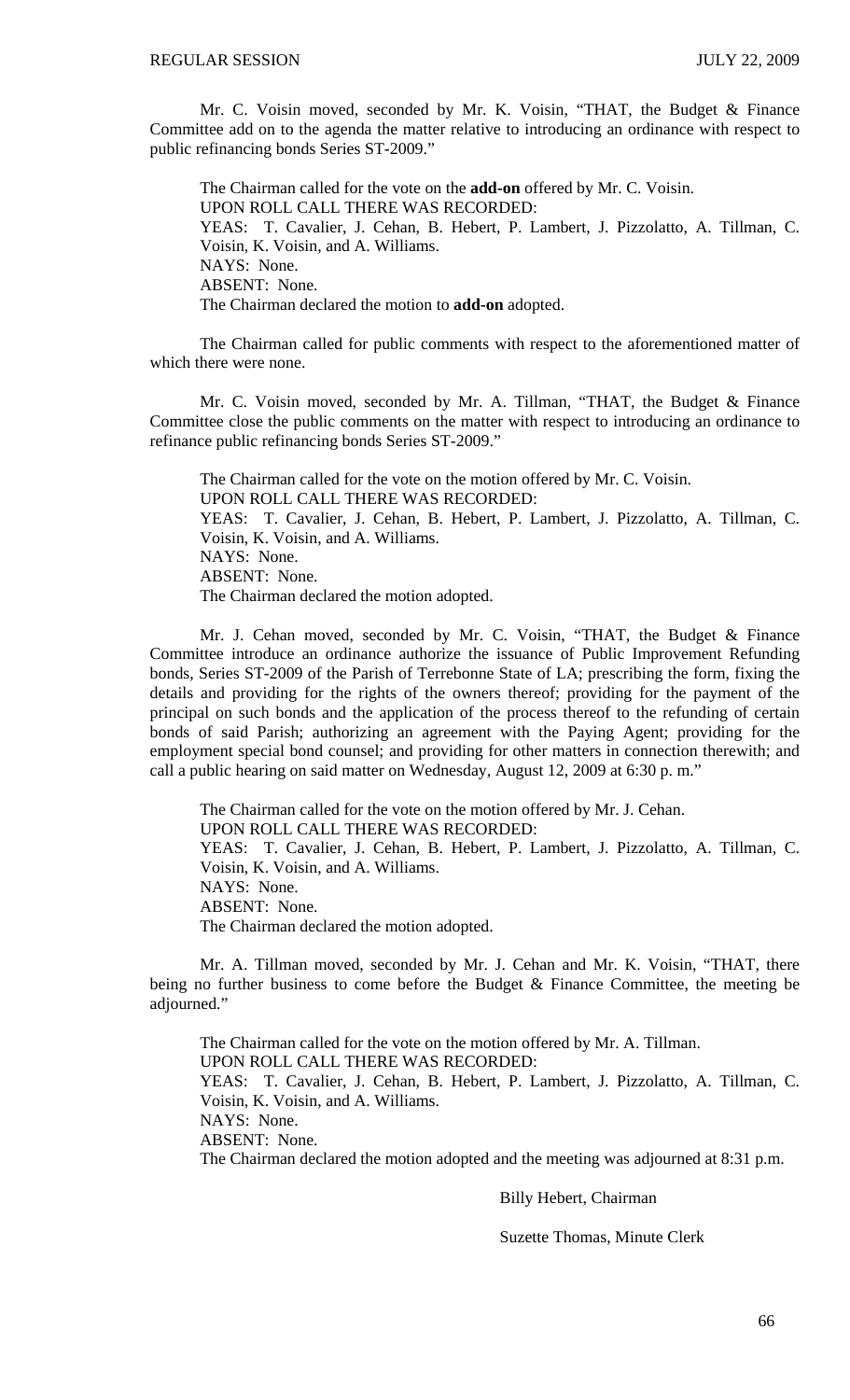Mr. B. Hebert moved, seconded by Mr. J. Cehan, "THAT, the Council accept and ratify the minutes of the Budget & Finance Committee meeting held on 7/20/09."

 The Chairwoman called for a vote on the motion offered by Mr. B. Hebert. UPON ROLL CALL THERE WAS RECORDED: YEAS: J. Pizzolatto, K. Voisin, C. Voisin, J. Cehan, A. Williams, and B. Hebert, and T. Cavalier NAYS: None ABSTAINING: P. Lambert ABSENT: A. Tillman The Chairwoman declared the motion adopted.

 The Chairwoman called for a report on the Policy, Procedure, & Legal Committee meeting held on 7/20/09, whereupon the Committee Chairman rendered the following:

#### **POLICY, PROCEDURE, & LEGAL COMMITTEE**

#### **July 20, 2009**

 The Chairman, Clayton J. Voisin, called the Policy, Procedure, & Legal Committee meeting to order at 8:34 p. m. in the Terrebonne Parish Council Meeting Room with the Invocation led by Mr. B. Hebert and the Pledge of Allegiance led by Mr. J. Pizzolatto. Upon roll call, Committee Members recorded as present were: T. Cavalier, J. Cehan, B. Hebert, P. Lambert, J. Pizzolatto, A. Tillman, C. Voisin, K. Voisin, and A. Williams. A quorum was declared present.

 Public Works Director Lt. Col. (Ret.) Greg Bush stated that Administration has investigated the feasibility of implementing a "Red Light Traffic Camera" Program of which two firms were contacted in addition to cities in Texas and Arizona. He continued that a list of facts regarding the implementation has been provided; highlighted implementation of the program would effectively allocate police services elsewhere; noted that cameras have generally proven to decrease the number of accidents over time; explained the camera function; and added that there is no cost to the Parish although the Parish generates revenue. Lt. Col (Ret.) Bush further explained perceptions with utilizing the camera and requested direction with respect to the program implementation.

 Parish President Michel Claudet noted that a lot of work is involved in submitting the program to the Council for approval and requested direction with respect to the matter. Mr. Claudet noted that cameras are being used in Orleans, Jefferson, Baton Rouge, Lafayette, and Shreveport; that there are pros and cons of the program; that the program moves violations from a political process to a non-political process; that the camera units are portable and can be placed in neighborhoods to monitor speeding; that the cameras can be used to monitor red light violations, speeding, check over weight vehicles, and locate stolen vehicles.

 Committee Member A. Williams inquired about the possibility of utilizing cameras in neighborhood areas "only" to deter speeding.

 Lt. Col. (Ret.) Bush interjected that it would be easy to use the cameras in neighborhoods and that Administration has investigated two of the vehicles equipped with the cameras. He noted that the camera program includes "Amber Alerts", "Silver Alerts", and "Stolen Vehicle Alerts."

 Substitute Police Chief Todd Duplantis stated that the camera system would assist the Police Department in reducing the number of automobile accidents at intersections, but, in his opinion, would not reduce the number of speeders in neighborhoods. He added that a benefit of the program is that officers could be reassigned to other activities as opposed to being tied up on accident reports.

 Discussion transpired with respect to utilizing the cameras in neighborhoods to deter speeding, to concerns with respect to the use of "red light" camera problems in Orleans Parish, and to ensuring that adequate speed limit signs are posted notifying travelers of the posted speed.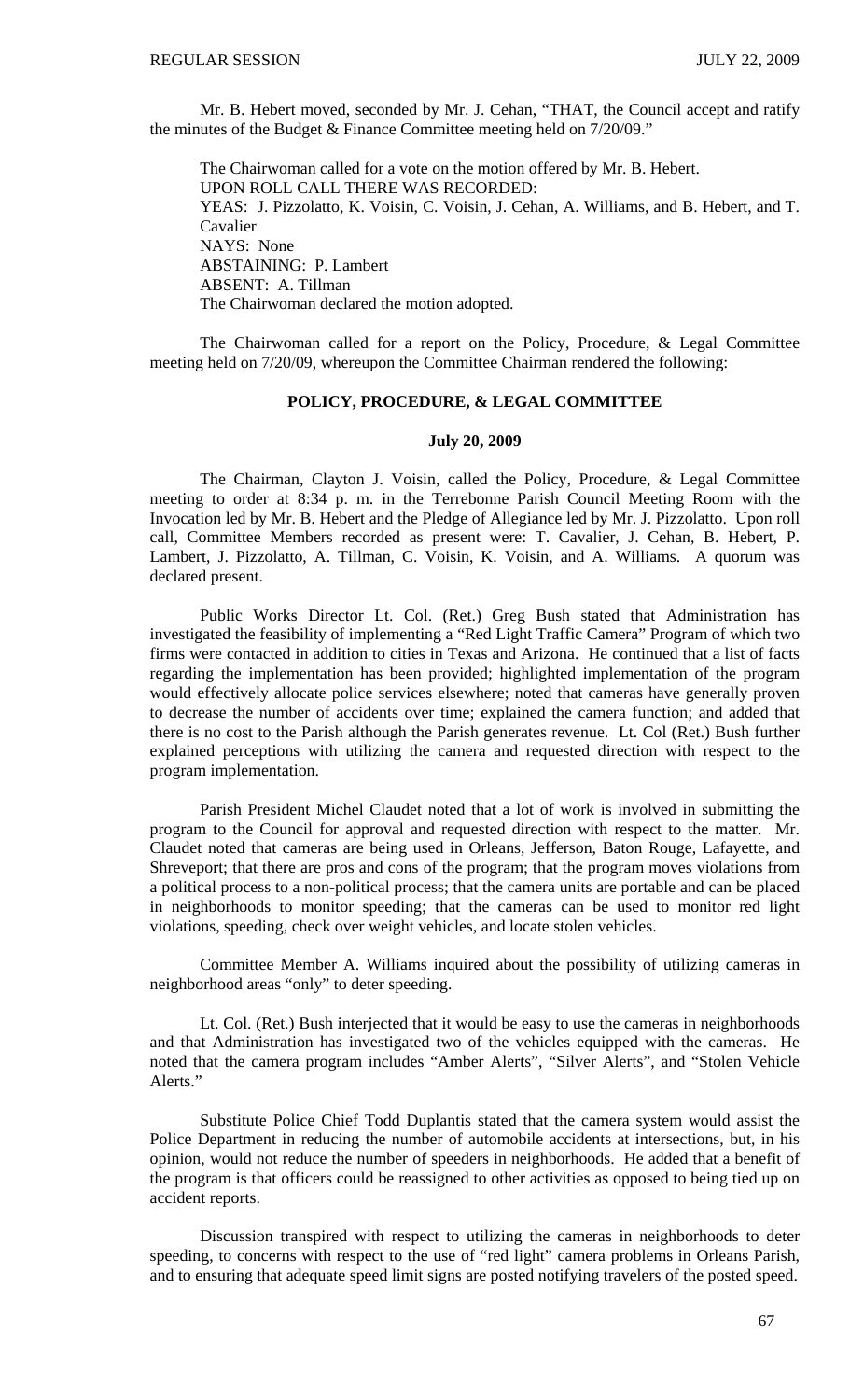Parish President Claudet that Administration would abide by the Council's decision.

 Ms. A. Williams moved, seconded by Mr. K. Voisin, "THAT, the Policy, Procedure, & Legal Committee direct Administration to further explore the placement of 'speed control cameras' in various neighborhoods to deter speeders."

 The Chairman called for the vote on the motion offered by Ms. A. Williams. UPON ROLL CALL THERE WAS RECORDED: YEAS: T. Cavalier, J. Cehan, B. Hebert, P. Lambert, J. Pizzolatto, A. Tillman, C. Voisin, K. Voisin, and A. Williams. NAYS: None. ABSENT: None. The Chairman declared the motion adopted.

 Mr. J. Pizzolatto moved, seconded by Mr. P. Lambert, "THAT, the Policy, Procedure, & Legal Committee permit various 'quasi-Parish entities' to participate in the Parish's self-insured insurance program; that the participants pay the full insurance premiums; and that the participants be required to commit to 5-years in the system." (\*\*MOTION AMENDED AFTER DISCUSSION)

 Parish Manager Al Levron stated that the Parish has a self-insured insurance program; that the cost of the entire program is approximately \$12 million dollars annually funded through employee and departmental contributions; that several years ago, the Parish experienced a number of participants who opted out of the program to participate in cheaper insurance program; that since 2003, every agency that has requested participation in the Parish's insurance program has been denied; that various Parish and State entities have inquired about participation in the Parish's insurance program; that interested entities are required to undergo an underwriting process to determine risk; that those entities allowed to participate in the program are required to remain in the program for 5-years in breach of which they would be penalized and would have to pay their incurred, but unreported claims; that the entity would have to pay an experienced based premium (possibly a higher premium); and that should an entity opt out of the program, it could not re-enter the program for a period of 5-years.

 Discussion transpired with respect to the motion on the floor being such that Administration would be requested to determine if the interested entity complies with Parish Resolution No. 03-281.

 Mr. J. Pizzolatto offered an amendment, seconded by Mr. P. Lambert, "THAT, the Policy, Procedure, & Legal Committee retain the matter relative to permitting 'quasi-Parish entities' to participate in the Parish's self-insured insurance program and request Administration to submit a recommendation within 45-days." (\*\*MOTION ADOPTED AFTER DISCUSSION)

 In response to questioning, Committee Member J. Pizzolatto requested that Administration poll the Parish's seventeen "quasi-Parish" entities to determine if they wish to participate in the self-insured insurance program.

 Committee Member A. Williams expressed her concerns with respect to including other entities and requested that each interested entity provide their "paid out" insurance claim dollar versus automatic inclusion in the Parish's insurance program; their premium and claim rates vs the Parish's insurance program; submit their high dollar claims "paid out"; and that a risk assessment be completed.

 Parish President Michel Claudet stated that Administration must develop the parameters for allowing additional entities; determine the nexus to the Parish; determine if a surcharge may be required in order to not to adversely affect current participants; and verify the participation period for interested entities.

 Committee Member A. Williams stated that a clear indication of the premium cost should be submitted also.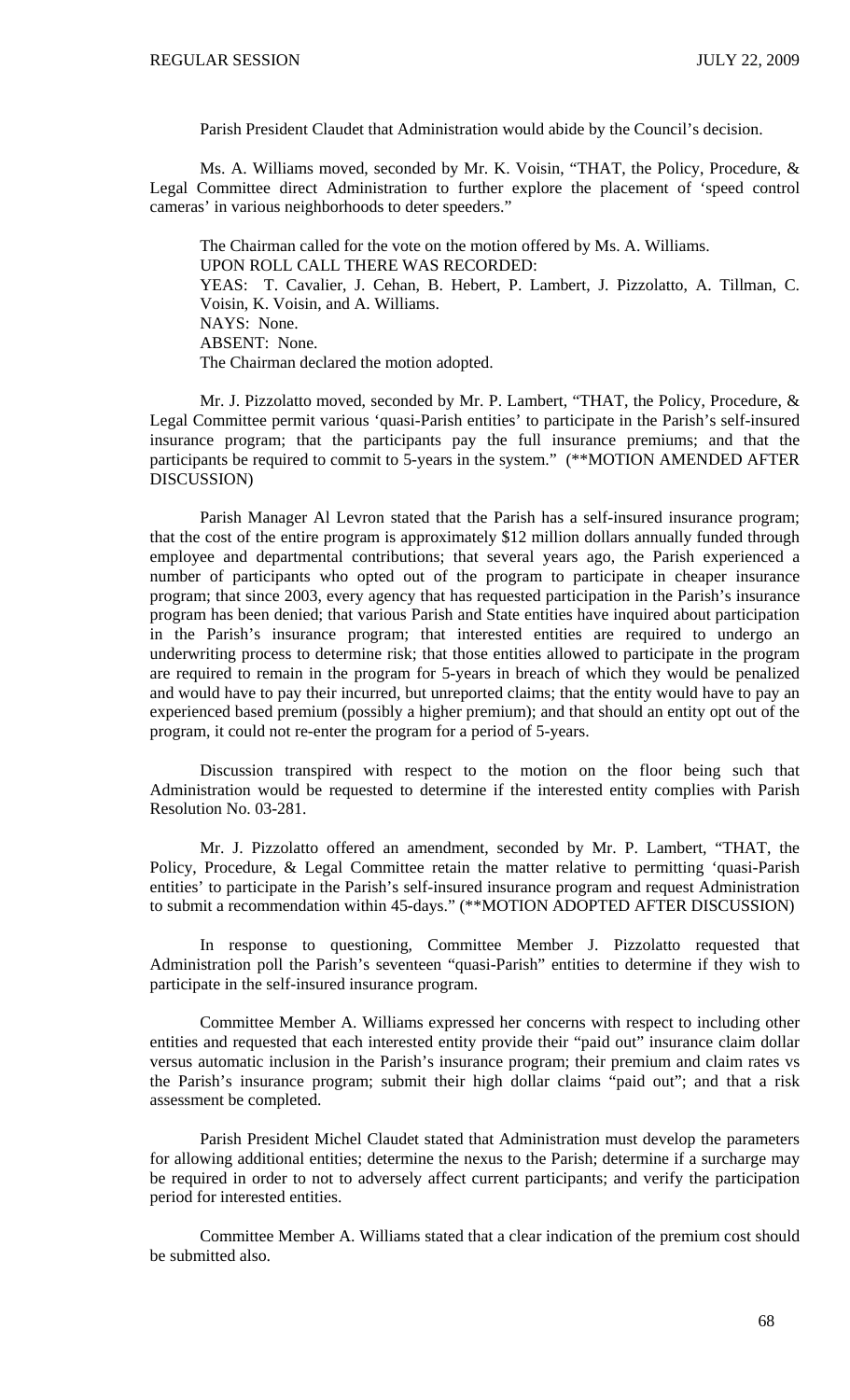\*\*The Chairman called for the vote on the **amended** motion offered by Mr. J. Pizzolatto UPON ROLL CALL THERE WAS RECORDED: YEAS: T. Cavalier, J. Cehan, B. Hebert, P. Lambert, J. Pizzolatto, A. Tillman, C. Voisin, K. Voisin, and A. Williams. NAYS: None. ABSENT: None. The Chairman declared the **amended** motion adopted.

 Mr. A. Tillman moved, seconded by Mr. K. Voisin, "THAT, the Policy, Procedure, & Legal Committee concur with LA R. S. 44:1 and adopt the State policy of retaining e-mails."

 The Chairman called for the vote on the motion offered by Mr. A. Tillman. UPON ROLL CALL THERE WAS RECORDED: YEAS: T. Cavalier, J. Cehan, B. Hebert, P. Lambert, J. Pizzolatto, A. Tillman, C. Voisin, K. Voisin, and A. Williams. NAYS: None. ABSENT: None. The Chairman declared the motion adopted.

 Mr. K. Voisin moved, seconded by Mr. J. Pizzolatto, "THAT, the Policy, Procedure, & Legal Committee ratify the action of the Subdivision Regulations Review Advisory Committee's action with respect to adopting the following attendance policy: 'A vacancy shall be deemed as having occurred upon the absence of any Committee member for three (3) consecutive regular meetings of the Committee or four (4) total regular meetings in one (1) calendar year of the Subdivision Regulations Review Advisory Committee without a valid excuse as: illness, out-oftown business, etc.; or upon receipt and acceptance by the Chairman of a signed letter of resignation from the Committee member. The Chairman shall determine in a fair and impartial manner whether or not the excuse given for missing a meeting is valid and excusable'." (\*\*MOTION ADOPTED AFTER DISCUSSION)

 Committee Member A. Williams requested clarification with respect to which "Chairman" would be charged with declaring the vacancy.

 Parish Attorney Courtney Alcock stated that, generally, the appointing authority appoints and removes appointees.

 Mr. K. Voisin offered an **amendment**, seconded by Mr. J. Pizzolatto, "THAT, the Policy, Procedure, & Legal Committee ratify the action of the Subdivision Regulations Review Advisory Committee's action and adopt the following attendance policy: ' A vacancy shall be deemed by the Appointing Authority as having occurred upon the absence of any Committee member for three (3) consecutive regular meetings of the Subdivision Regulations Review Advisory Committee or four (4) total regular meetings in one (1) calendar year of the Committee without a valid excuse as: illness, out-of-town business, etc; or upon receipt and acceptance by the Chairman of a signed letter of resignation from the Committee Member. The Appointing Authority shall determine in a fair and impartial manner whether or not the excuse given for missing a meeting is valid and excusable." (\*\*AMENDED MOTION ADOPTED AFTER DISCUSSION)

Planning & Zoning Director Patrick Gordon concurred with the amendment.

\*\*The Chairman called for the vote on the **amended** motion offered by Mr. K. Voisin. UPON ROLL CALL THERE WAS RECORDED: YEAS: T. Cavalier, J. Cehan, B. Hebert, P. Lambert, J. Pizzolatto, A. Tillman, C. Voisin, K. Voisin, and A. Williams. NAYS: None. ABSENT: None. The Chairman declared the **amended** motion adopted.

 Mr. B. Hebert moved, seconded by Ms. A. Williams, "THAT, there being no further business to come before the Policy, Procedure, & Legal Committee, the meeting be adjourned."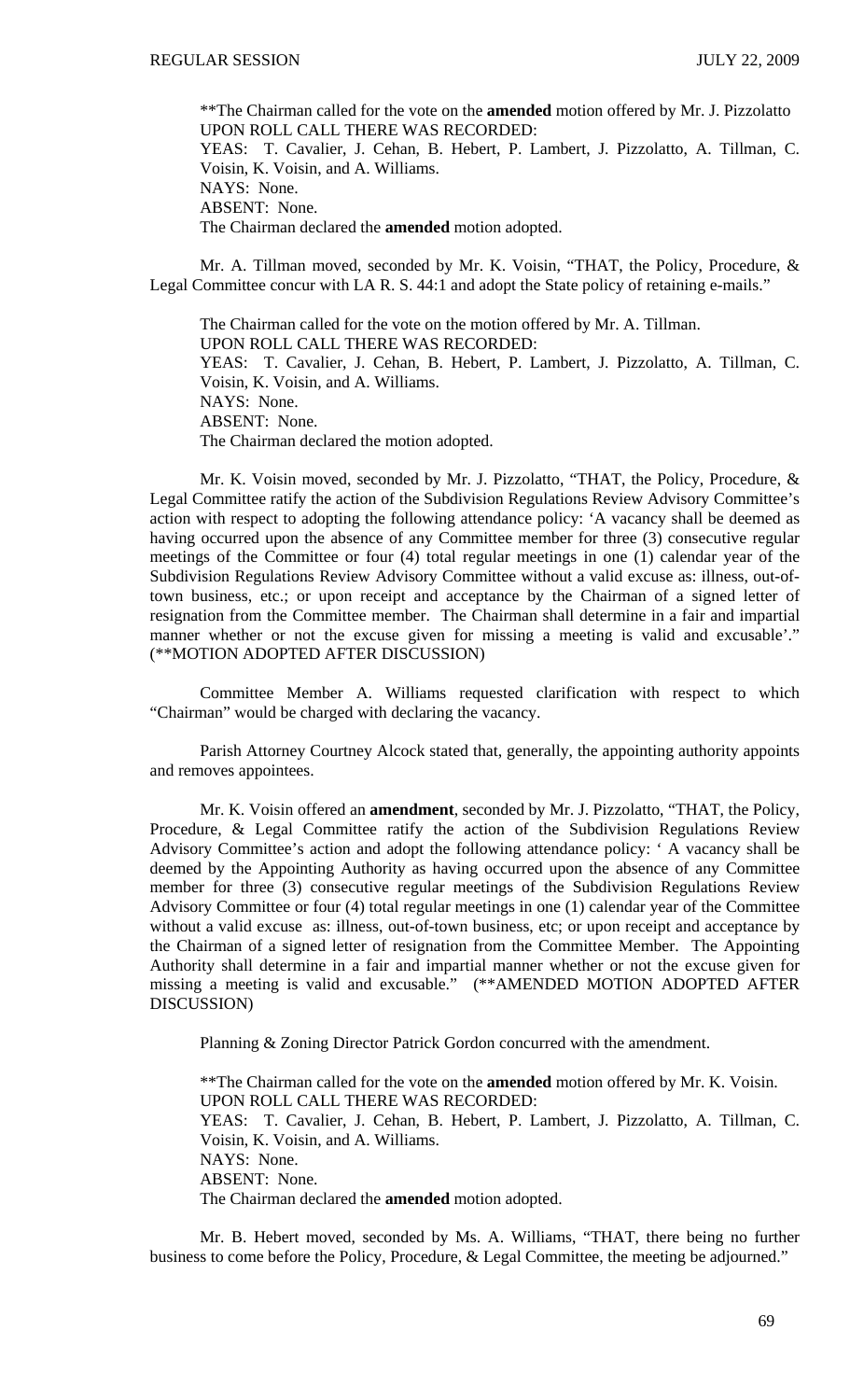The Chairman called for the vote on the motion offered by Mr. B. Hebert. UPON ROLL CALL THERE WAS RECORDED: YEAS: T. Cavalier, J. Cehan, B. Hebert, P. Lambert, J. Pizzolatto, A. Tillman, C. Voisin, K. Voisin, and A. Williams. NAYS: None. ABSENT: None. The Chairman declared the motion adopted and the meeting was adjourned at 9:26 p.m.

### Clayton J. Voisin, Chairman

#### Suzette Thomas, Minute Clerk

 Mr. C. Voisin, seconded by Mr. J. Cehan, "THAT, the Council accept and ratify the minutes of the Policy, Procedure, & Legal Committee meeting held on 7/20/09."

The Chairwoman called for a vote on the motion offered by Mr. C Voisin.

UPON ROLL CALL THERE WAS RECORDED: YEAS: J. Pizzolatto, K. Voisin, C. Voisin, J. Cehan, P. Lambert, A. Tillman, A. Williams, and B. Hebert, and T. Cavalier NAYS: None ABSENT: None The Chairwoman declared the motion adopted.

 The Chairwoman called for a report on the Natural Resources & Coastal Restoration Committee meeting held on 7/20/09, whereupon the Committee Chairman rendered the following:

# **NATURAL RESOURCES & COASTAL RESTORATION COMMITTEE**

#### **July 20, 2009**

The Chairman, Kevin Voisin, called the Natural Resources & Coastal Restoration Committee meeting to order at 9:28 p. m. in the Terrebonne Parish Council Meeting Room with the Invocation led by Minute Clerk S. Thomas and the Pledge of Allegiance led by Mr. J. Pizzolatto. Upon roll call, Committee Members recorded as present were: T. Cavalier, J. Cehan, B. Hebert, P. Lambert, J. Pizzolatto, A. Tillman, C. Voisin, K. Voisin, and A. Williams. A quorum was declared present.

 Mr. C. Voisin moved, seconded unanimously, "THAT, the Natural Resources & Coastal Restoration Committee send a letter to President Barack H. Obama explaining the dire need for federal assistance in restoring the Barrier Islands and rebuilding the coastline of Louisiana."

The Chairman called for the vote on the motion offered by Mr. C. Voisin. UPON ROLL CALL THERE WAS RECORDED: YEAS: T. Cavalier, J. Cehan, B. Hebert, P. Lambert, J. Pizzolatto, A. Tillman, C. Voisin, K. Voisin, and A. Williams. NAYS: None. ABSENT: None. The Chairman declared the motion adopted.

OFFERED BY: Mr. C. Voisin. SECONDED: Unanimously.

RESOLUTION NO. 09-379

RESOLUTION REQUESTING THE FEDERAL GOVERNMENT RESTORE THE BARRIER ISLANDS OFF THE COAST OF LAFOURCHE AND TERREBONNE PARISHES.

WHEREAS, the Terrebonne Parish Council is dedicated to do everything within its authority to preserve the health, safety and general welfare of all the citizens in Terrebonne Parish; and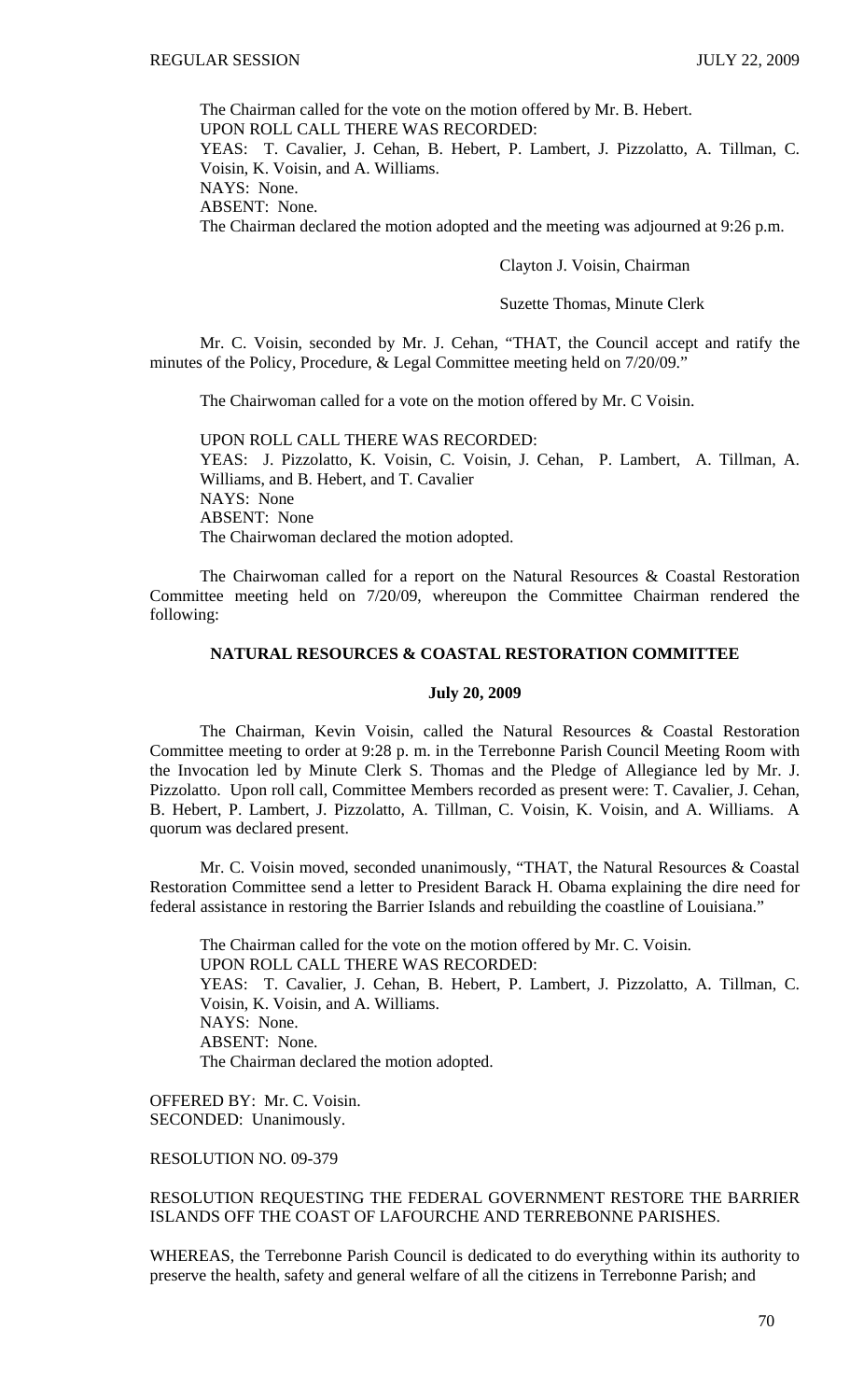WHEREAS, the Barrier Islands are the first line of defense against the horrific affects of hurricane storm surges for the Parishes of Lafourche and Terrebonne; and

WHEREAS, through steady exploration and development, Lafourche and Terrebonne Parishes supply about 20% of oil and gas to the United States and also supply a tremendous amount of seafood from the Gulf of Mexico for consumers nationwide; and

WHEREAS, restoring the Barrier Islands will also help diminish the affects of coastal erosion, saltwater intrusion, thus protecting land and property, seafood and wildlife.

NOW, THEREFORE BE IT RESOLVED, that the Terrebonne Parish Council (Natural Resources and Coastal Restoration Committee), on behalf of the Terrebonne Parish Consolidated Government, does hereby request the Federal Government to do everything possible to fully and immediately preserve and restore the Barrier Islands off the coasts of Lafourche and Terrebonne Parishes; and,

BE IT FURTHER RESOLVED, that a certified copy of this resolution be forwarded to President Barack Obama; Governor Bobby Jindal; U.S. Senators Mary Landrieu and David Vitter, U.S. Congressman Charlie Melancon; Lafourche Parish President Charlotte Randolph; and the members of Terrebonne's Louisiana Legislative Delegation.

## THERE WAS RECORDED:

YEAS: T. Cavalier, J. Cehan, B. Hebert, P. Lambert, J. Pizzolatto, A. Tillman, C. Voisin, K. Voisin and A. Williams. NAYS: None. ABSTAINING: None. ABSENT: None. The Chairman declared the resolution adopted on this, the  $20<sup>th</sup>$  day of July, 2009. \* \* \* \* \* \* \* \* \*

 Committee Member P. Lambert suggested closing "New Cut" on Timbalier Island in an effort to restore the Parish's coastline. He inquired about the Parish Government possibly undertaking the restoration project, utilizing Parish proceeds for said project, and placing the matter on the next Committee agenda.

 Committee Member J. Cehan stated that another option would be to request that the private landowners donate the surface rights of the islands to the Parish and the current owners would be allowed to retain their mineral rights in order to eliminate the tax burden on the Parish, which is minimal at best. He continued that the Parish would then be able to rebuild the barrier islands and close the passes.

 Committee Member B. Hebert suggested that Administration investigate the possibility of the Parish acquiring ownership of the barrier islands.

 Committee Member C. Voisin concurred with the aforementioned sentiments and noted that the Parish can't continue subsidizing someone else's property.

 Parish President Michel Claudet stated that Administration has been working on determining ownership of the barrier islands and that the Coastal Restoration & Preservation Director has been authorized to work on determining such.

 Mr. J. Cehan moved, seconded by Mr. B. Hebert and Ms. A. Williams, "THAT, there being no further business to come before the Natural Resources and Coastal Restoration Committee, the meeting be adjourned."

 The Chairman called for the vote on the motion offered by Mr. J. Cehan. UPON ROLL CALL THERE WAS RECORDED: YEAS: T. Cavalier, J. Cehan, B. Hebert, P. Lambert, J. Pizzolatto, A. Tillman, C. Voisin, K. Voisin, and A. Williams. NAYS: None.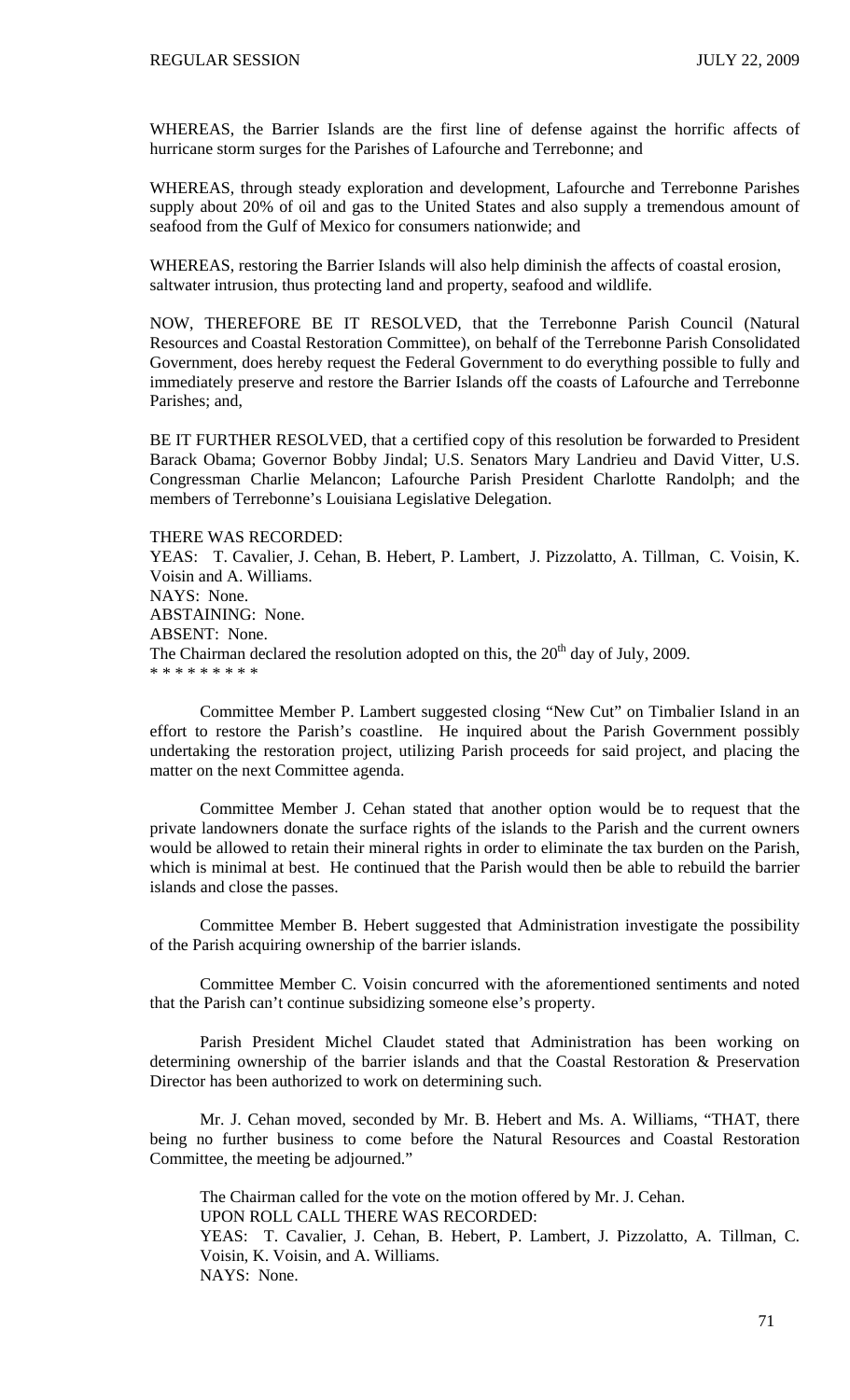ABSENT: None.

The Chairman declared the motion adopted and the meeting was adjourned at 9:40 p.m.

Kevin Voisin, Chairman

Suzette Thomas, Minute Clerk

Mr. K. Voisin moved, seconded by Mr. J. Cehan, "THAT, the Council accept and ratify the minutes of the Natural Resources & Coastal Restoration Committee meeting held on 7/20/09."

 The Chairwoman called for a vote on the motion offered by Mr. K. Voisin. UPON ROLL CALL THERE WAS RECORDED: YEAS: J. Pizzolatto, K. Voisin, C. Voisin, J. Cehan, P. Lambert, A. Tillman, A. Williams, and B. Hebert, and T. Cavalier NAYS: None ABSENT: None The Chairwoman declared the motion adopted.

 Mr. C. Voisin moved, seconded by Mr. J. Pizzolatto, "THAT, the Council approve the following street light list:

INSTALL 400-WATT HPS STREET LIGHTS ON EXISTING POLES ON THE 1ST TWO POLES SOUTH OF 6585 HIGHWAY 56 (A TRANSFORMER AND/OR SECONDARY IS NEEDED) ; RLD #7; ENTERGY; PETE LAMBERT

RESCIND REQUEST SUBMITTED ON 6/10/09 TO INSTALL 12 LIGHTS & POLES (SEE ATTACHED) ON WESTSIDE BLVD. FROM ST. LOUIS CANAL ROAD TO MARIE DR. AND SUBMIT NEW REQUEST (ALSO ATTACHED) TO INSTALL TWO (2) 250W HPS STREET LIGHTS ON EXISTING POLES AT THE INTERSECTION OF ST. LOUIS CANAL ROAD AND WESTSIDE BOULEVARD; RLD #3; ENTERGY; BILLY HEBERT

INSTALL STANDARD STREET LIGHT AT 5462 NORTH BAYOU BLACK DRIVE IN GIBSON ON EXISTING POLE; RLD #8; SLECA; ARLANDA WILLIAMS."

The Chairwoman called for a vote on the motion offered by Mr. C. Voisin. UPON ROLL CALL THERE WAS RECORDED: YEAS: J. Pizzolatto, K. Voisin, C. Voisin, J. Cehan, P. Lambert, A. Tillman, A. Williams, and B. Hebert, and T. Cavalier NAYS: None ABSENT: None The Chairwoman declared the motion adopted.

 Mr. A. Tillman moved, seconded by Mr. K. Voisin, "THAT, the Council approve attendance at the following meeting as per the current Council Travel Policy:

A) Organization of Parish Administrative Officials Annual Conference; Many, La; August 12- 14, 2009."

 The Chairwoman called for a vote on the motion offered by Mr. A. Tillman. UPON ROLL CALL THERE WAS RECORDED: YEAS: J. Pizzolatto, K. Voisin, C. Voisin, J. Cehan, P. Lambert, A. Tillman, A. Williams, and B. Hebert, and T. Cavalier NAYS: None ABSENT: None The Chairwoman declared the motion adopted.

 Ms. T. Cavalier moved, seconded by Mr. K. Voisin, "THAT, the Council re-appoint Ms. Kathy Hill to an additional term on the Recreation District No. 1 Board."

The Chairwoman called for a vote on the motion offered by Ms. T. Cavalier.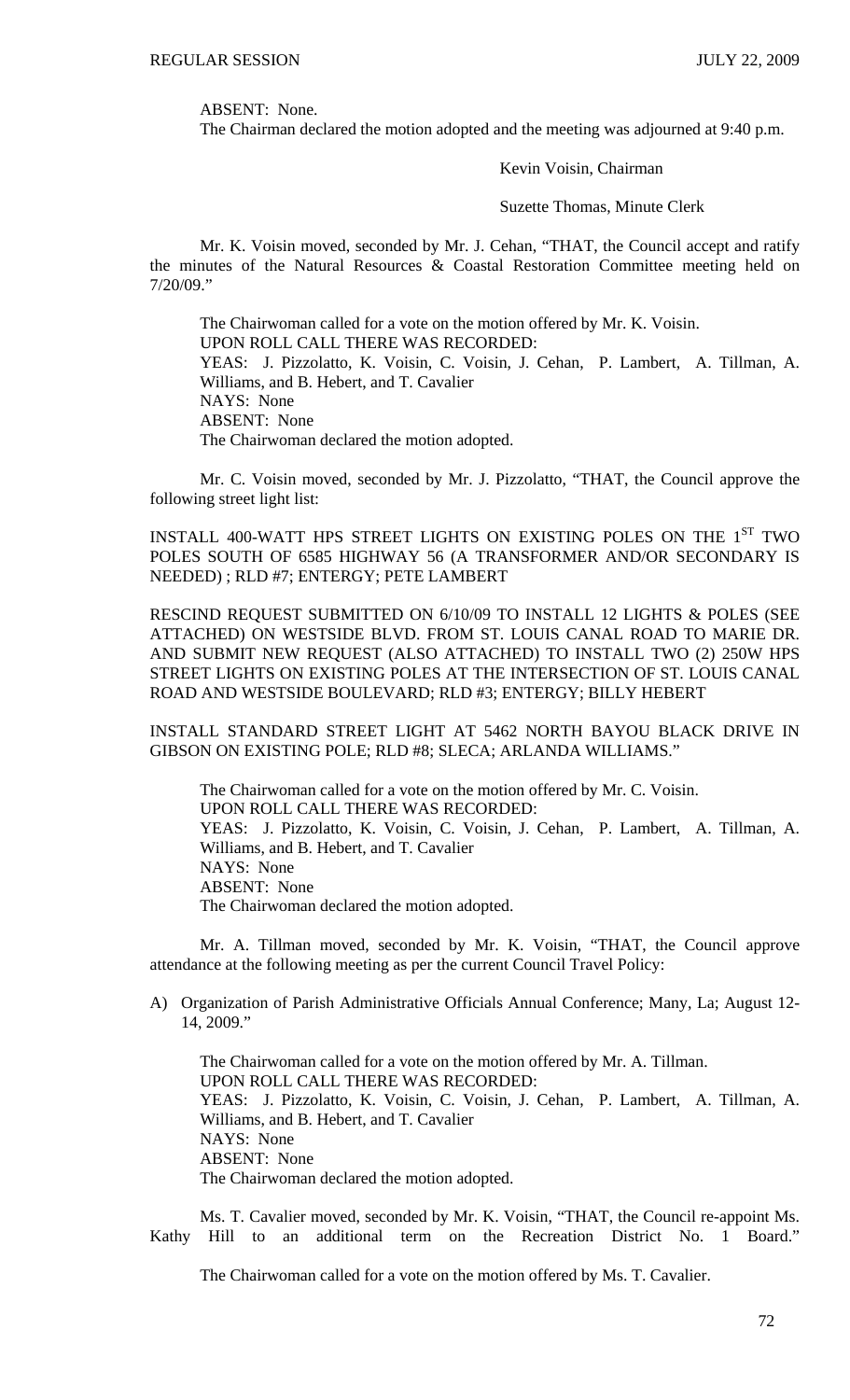UPON ROLL CALL THERE WAS RECORDED: YEAS: J. Pizzolatto, K. Voisin, C. Voisin, J. Cehan, P. Lambert, A. Tillman, A. Williams, and B. Hebert, and T. Cavalier NAYS: None ABSENT: None The Chairwoman declared the motion adopted.

 Mr. A. Tillman moved, seconded by Mr. J. Cehan, "THAT, the Council appoint Mr. Anthony Thibodaux to the vacancy on the Recreation District No. 11 Board, created by the resignation of Mr. Ray Boudreaux, Jr."

 The Chairwoman called for a vote on the motion offered by Mr. A. Tillman. UPON ROLL CALL THERE WAS RECORDED: YEAS: J. Pizzolatto, K. Voisin, C. Voisin, J. Cehan, P. Lambert, A. Tillman, A. Williams, and B. Hebert, and T. Cavalier NAYS: None ABSENT: None The Chairwoman declared the motion adopted.

 Mr. A. Tillman moved, seconded by Mr. J. Cehan, "THAT, the Council hold nominations open an additional two weeks for the three vacancies on the Village East Volunteer Fire Protection Board, with the resignations of Mr. Gerald Schouest, Mr. Roy Desmore, and Mr. Ricky Giroir."

 The Chairwoman called for a vote on the motion offered by Mr. A. Tillman. UPON ROLL CALL THERE WAS RECORDED: YEAS: J. Pizzolatto, K. Voisin, C. Voisin, J. Cehan, P. Lambert, A. Tillman, A. Williams, and B. Hebert, and T. Cavalier NAYS: None ABSENT: None The Chairwoman declared the motion adopted.

 Mr. K. Voisin moved, seconded by Mr. J. Cehan, "THAT, the Council re-appoint Mr. Louis Watkins (Civic Organization) to the Terrebonne General Medical Center Board, that a voice vote of the Council be taken to determine which one of the two nominees from BISCO, Father Craig Dalferes and Father Wilmer Todd and which one of the three nominees from the Chamber of Commerce, Mr. Mart Black, Mr. Leroy Guidry, and Mr. Morris Hebert would be appointed o the Board."

 The Chairwoman called for a vote on the motion offered by Mr. K. Voisin. UPON ROLL CALL THERE WAS RECORDED: YEAS: J. Pizzolatto, K. Voisin, C. Voisin, J. Cehan, P. Lambert, A. Tillman, A. Williams, and B. Hebert, and T. Cavalier NAYS: None ABSENT: None The Chairwoman declared the motion adopted.

 The Chairwoman called for a voice vote of the Council, whereupon the following was recorded:

FATHER CRAIG DALFERES J. Pizzolatto K. Voisin C. Voisin J. Cehan A. Williams B. Hebert T. Cavalier

FATHER WILMER TODD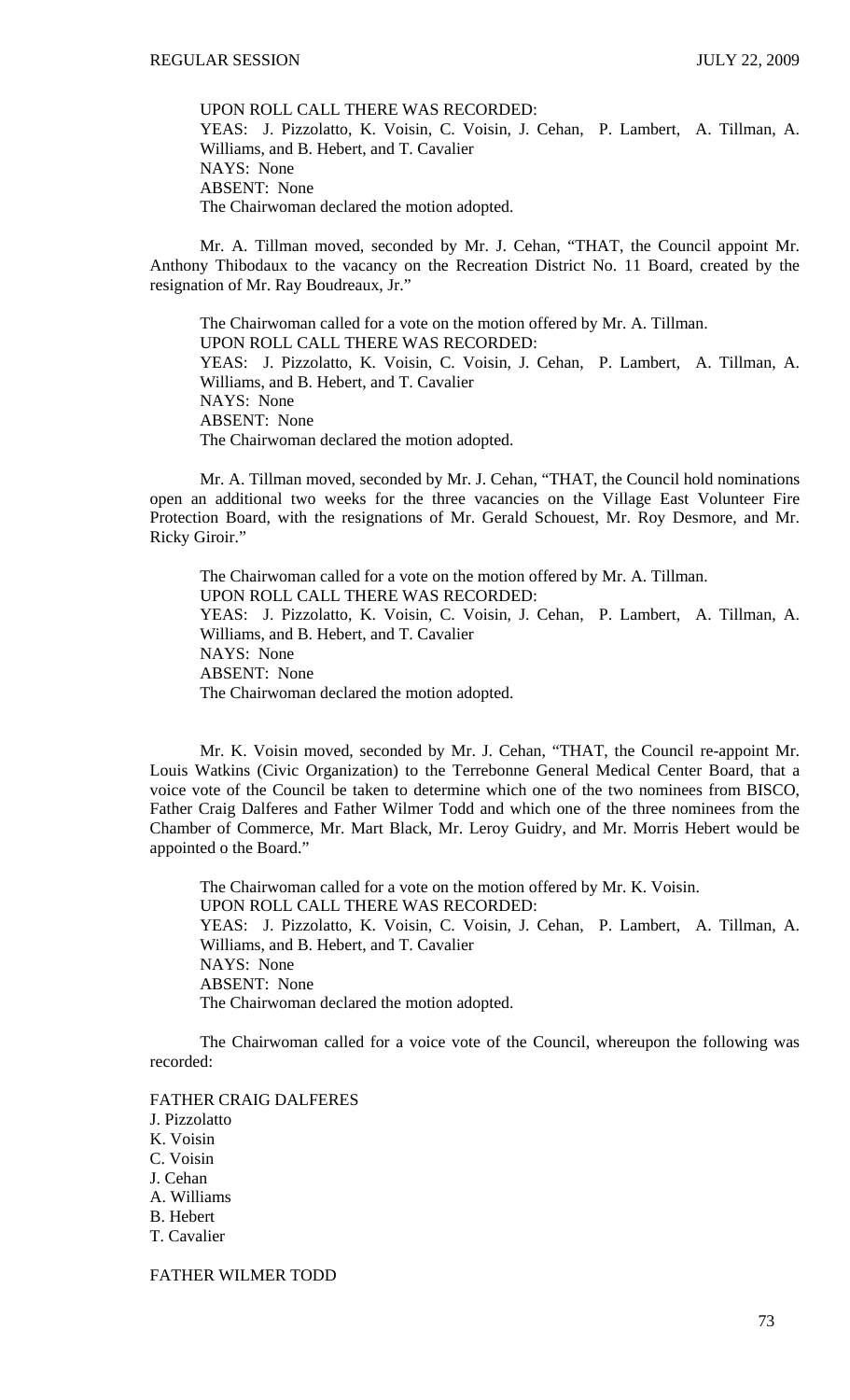P. Lambert A. Tillman

 The Chairwoman stated that as per the aforementioned results, Father Craig Dalfares is appointed to the TGMC Board, representing BISCO.

 The Chairwoman called for a voice vote of the Council, whereupon the following was recorded:

MART BLACK

LEROY GUIDRY

## MORRIS HEBERT

J. Pizzolatto K. Voisin C. Voisin J. Cehan P. Lambert A. Tillman A. Williams B. Hebert T. Cavalier

 The Chairwoman stated as per the aforementioned results, Mr. Morris Hebert is appointed to the TGMC Board, representing the Chamber of Commerce.

 Mr. A. Tillman moved, seconded by Mr. B. Hebert, "THAT, the Council re-nominate Mr. Larry LaGarde and nominate Mr. Tony Martin to the expired term on the Recreation District No. 3 Board, that nominations be closed and that a voice vote of the Council be taken to determine who will fill the position."

 The Chairwoman called for a vote on the motion offered by Mr. A. Tillman. UPON ROLL CALL THERE WAS RECORDED: YEAS: J. Pizzolatto, K. Voisin, C. Voisin, J. Cehan, P. Lambert, A. Tillman, A. Williams, and B. Hebert, and T. Cavalier NAYS: None ABSENT: None The Chairwoman declared the motion adopted.

 The Chairwoman called for a voice vote of the Council, whereupon the following was recorded:

## TONY MARTIN

LARRY LAGARDE J. Pizzolatto K. Voisin C. Voisin J. Cehan P. Lambert A. Tillman A. Williams B. Hebert T. Cavalier

 The Chairwoman stated as per the aforementioned results, Mr. Larry LaGarde is reappointed to an additional term on the Recreation District No. 3 Board.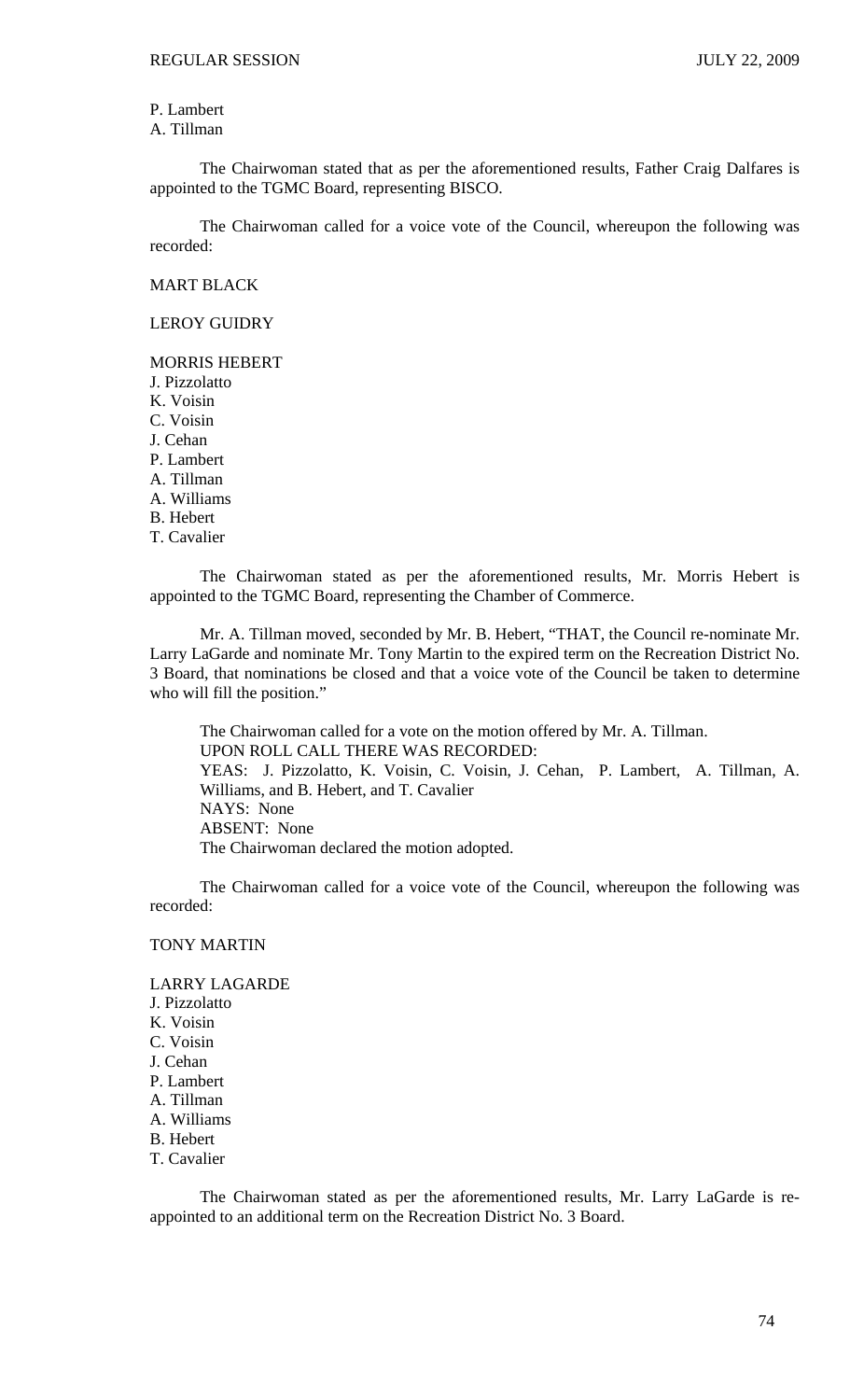Mr. B. Hebert moved, seconded by Mr. J. Cehan, "THAT, the Council hold nominations open until 8/12/09 for the vacancy on the Bayou Cane Fire District Board, due to the resignation of Ms. Jane Richards."

 The Chairwoman called for a vote on the motion offered by Mr. B. Hebert. UPON ROLL CALL THERE WAS RECORDED: YEAS: J. Pizzolatto, K. Voisin, C. Voisin, J. Cehan, P. Lambert, A. Tillman, A. Williams, and B. Hebert, and T. Cavalier NAYS: None ABSENT: None The Chairwoman declared the motion adopted.

 Councilman J. Cehan requested Administration to send a letter to DOTD requesting a traffic study on the Daigeville Bridge turning onto Park Avenue onto the overpass to where the right lane could have an arrow turning left is okay because of the traffic backup.

Parish President M. Claudet announced the following:

- The Dulac levee groundbreaking on 7/29/09 at 4:00 p.m. on Georgie Girl Drive
- 7/29/09 at 5:30 p.m. in the Council Meeting Room the state will be discussing reforming the U.S. Corps of Engineers
- Housing & Human Services receipt of \$4,168,292.00 various funding from American Recovery and Reinvestment Act
- Telethon on Transportation & Evacuation for people with special needs and transportation needs at the Council on Aging on 7/27, 28, & 29 from 5:00 to 8:30 p.m. He stated the Council on Aging's phone # is (985)868-8411
- The first three recycling bins in Houma located at Bayou Cane Fire Station on Main Street, the Houma Fire Station on St. Charles Street, and the Houma Fire Station on Tunnel Boulevard close to Howard Avenue. He stated they will accept paper, aluminum, and plastic

 Mr. B. Hebert moved, seconded by Mr. K. Voisin, "THAT, the Council go back to agenda item 8A – Council Members, Announcements."

 The Chairwoman called for a vote on the motion offered by Mr. B. Hebert. UPON ROLL CALL THERE WAS RECORDED: YEAS: J. Pizzolatto, K. Voisin, C. Voisin, J. Cehan, P. Lambert, A. Tillman, A. Williams, and B. Hebert, and T. Cavalier NAYS: None ABSENT: None The Chairwoman declared the motion adopted.

 Councilman K. Voisin announced that all signs on telephone poles are illegal signs, as well as signs on public rights-of-way and end up causing drainage problems by stopping up drainage culverts.

 Councilwoman T. Cavalier encouraged parents to register their children for school prior to the first day of school. She also announced that people can drop off or call Ellender Memorial High School to donate or receive used uniforms or the school your child attended. She also stated that charitable organizations in the Parish do help with school supplies, if needed.

 Councilman J. Cehan announced that early voting ends this Saturday, 7/25/09 at the Registrar of Voters' Office from 8:30 a.m. to 6:00 p.m. at the Courthouse Annex.

 Chairwoman A. Williams announced that she is appointing an Insurance Advisory Committee that will consist of three Council Members, the Risk Manager, one active and one retiree employee representative, and one member of the Finance Department to help address and assess the needs of the employees' insurances to make recommendations to Administration and keep the Council abreast.

No action was necessary on agenda item 9A – Information List.